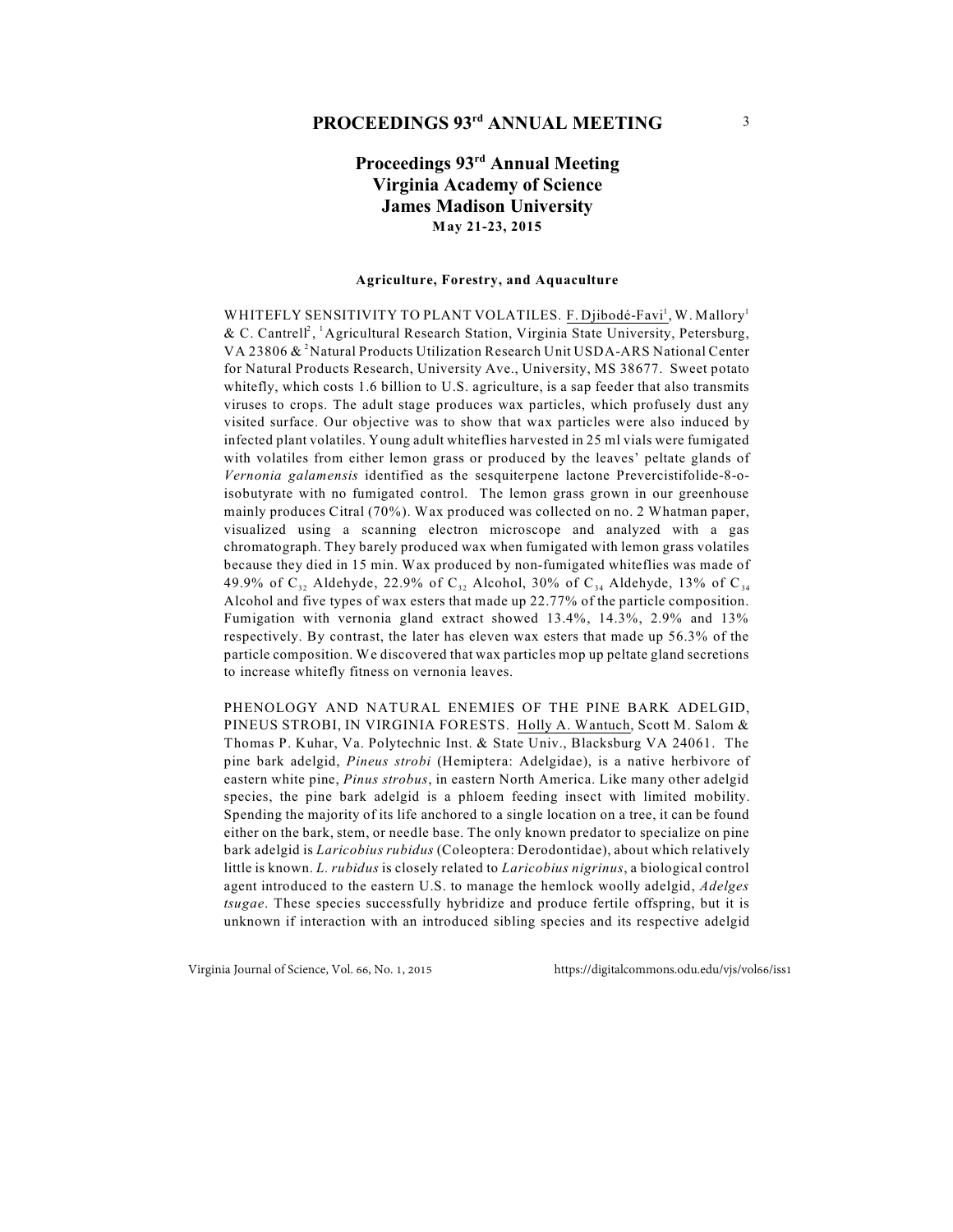prey species will have any implications for *L. rubidus* or the pine bark adelgid. Thus, it is important to characterize the phenological patterns of these insects, specifically in their southern ranges, where they have not been studied previously. This study was funded by the USDA Forest Service Grant 11-DG-11083150-010.

POLAR VORTICES: CAN THEY REALLY KILL THE STINK BUGS? Thomas P. Kuhar & John D. Aigner, Department of Entomology, Virginia Tech, Blacksburg, VA 24061-0319. The brown marmorated stink bug (BMSB), *Halyomorpha halys* (Stål), was accidentally introduced from Asia into Pennsylvania in the late 1990s, and is spreading across North America. As it moves to more northerly regions, we are uncertain about how severe winter climate might affect this species. The supercooling point (SCP), is the temperature at which crystallization of the body fluids occurs, and provides an estimate of the lethal low temperature limit of insects. From 2013 to 2014 we determined the SCPs of BMSB adults collected each month. Supercooling points changed with season, all fall and winter SCPs, which averaged about -13 to -14°C, were significantly colder than SCPs taken from insects in summer. During early January 2014, much of North America experienced a "polar vortex", of uncommonly cold arctic air from the North Pole, which enabled us to measure field mortality of BMSB under extreme conditions (temperatures < SCP). Virtually 99% mortality occurred to BMSB adults held in insulated containers outside, compared to very low mortality of bugs held indoors. Wild BMSBs often overwinter in aggregations beneath loose bark on dead trees and in rock crevices. BMSBs that exhibit this behavior probably suffered high mortality in the extreme low temperatures of the 2014 polar vortex. However, because many BMSBs also seek winter refuge in human-built structures, recent polar vortices have not noticeably impacted BMSB populations as a whole. Thus, uncertainty remains about the impact of severe winter temperatures on BMSB populations.

CHANGES IN PHYSICAL, CHEMICAL AND ANTI-NUTRITIONAL PROPERTIES DURING DEVELOPMENT OF VEGETABLE SOYBEAN (EDAMAME). Arrieyana Cartier, Yixiang Xu, Daniel Kibet, Krystal Jordan, Ivy Elena, Stephanie Davis, Edward Sismour, Maru Kering & Laban Rutto, Agricultural Research Station, Virginia State University, Petersburg, VA 23806. Changes in physical, chemical and anti-nutritional characteristics of two vegetable soybean varieties ('Asmara' and 'Mooncake') during seed development were investigated. Pods were sampled weekly for six weeks starting from developmental stage  $5$  (R $5$ ) to  $8$  (R $8$ ). Changes over time in measured attributes were similar but the rate of change differed among the two varieties. In both varieties, seed moisture content and intensity of green color decreased as seed developed with the most significant decline observed in the last two weeks of sampling. Seed weight peaked at R6 then gradually decreased thereafter, while seed hardness increased throughout the sampling period with 'Asmara' recording significantly higher seed hardness at R8. For both varieties, protein accumulation occurred mostly in the later stages, while significant lipid accumulation was observed in the early stages of development. Among the sugars, fructose content decreased with seed development,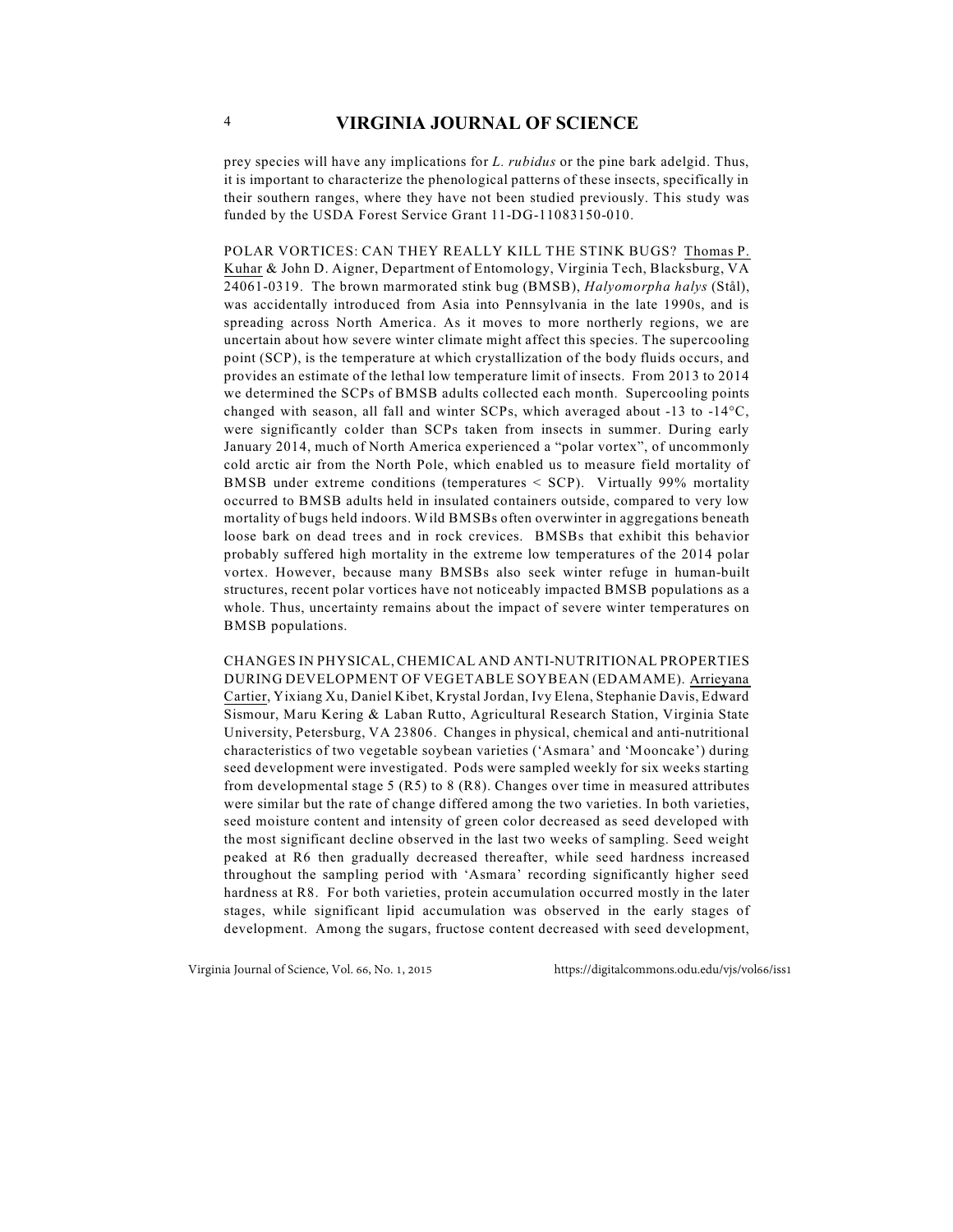sucrose content increased to R6 before decreasing, and there was rapid accumulation of raffinose and stachyose in the last two weeks of sampling. Total phenolic content decreased between R5 and R6, but increased with further seed development and maturation. Tannin and phytate content in seed increased throughout the sampling period. Changes in trypsin inhibitory activity varied with variety reaching a maximum at R6 for 'Asmara, and closer to maturation for "Mooncake." Our data provide the physical, chemical and anti-nutritional basis for harvesting vegetable soybean at R6 namely: peak seed weight and sucrose content, lower values of oligosaccharide and anti-nutrients, and intense green color.

ELUCIDATING THE ANOREXIGENIC MECHANISM OF NEUROPEPTIDE AF. M. S. Delp<sup>1</sup>, B. A. Newmyer<sup>2</sup>, M. A. Cline<sup>1</sup> & E. R. Gilbert<sup>1</sup>, <sup>1</sup>Department of Animal and Poultry Sciences, Virginia Tech, Blacksburg, VA 24060 & <sup>2</sup>Department of Neuroscience, University of Virginia, Charlottesville, VA 22904. Neuropeptide AF (NPAF), a member of the RFamide family, is encoded by the same gene as neuropeptide FF (NPFF), which causes short-term anorexia. However, reports on the role of NPAF on appetite-related process are lacking. Thus, central injections of 4.0, 8.0 and 16.0 nmol NPAF were administered to chicks to observe its effect on food and water intake. Chicks treated with 8.0 and 16.0 nmol central NPAF decreased both their food and water intake. In a second experiment, chicks that received central NPAF had an increased number of c-Fos immunoreactive cells in the dorsomedial (DMN), paraventricular (PVN) and ventromedial (VMH) nuclei. The arcuate nucleus and lateral hypothalamic area were not affected. In the third experiment, there were no differences in mRNA abundance of appetite-associated factors in NPAF-injected chicks in whole hypothalamus. In the fourth experiment, the DMN, PVN and VMH were isolated and the abundance of melanocortin receptor 4 (MC4R) mRNA and neuropeptide Y receptor 5 (NPY5R) mRNA increased in the VMH of NPAF-injected chicks. In a fifth experiment, NPAF-treated chicks exhibited fewer feeding pecks and spent less time perching, whereas they spent an increased time in deep rest. We conclude that NPAF causes anorectic effects that are associated with the hypothalamus.

BLUEBERRY EXTRACTS PROTECT AGAINST ALCOHOL-INDUCED BODY DEFECTS IN FETAL MICE. Zach S. Gish, Sharang Penumesta, Diana J. Valle & Roman J. Miller, Department of Biology, Eastern Mennonite University, Harrisonburg, VA 22802. Nutrient dense blueberries have been shown to combat aging, osteoporosis, cancer, and insulin resistance, while enhancing vision, hepatic, renal, cardiovascular, and brain functions. In contrast, alcohol is a powerful teratogen, systematically affecting prenatal development as well as postnatal functioning. Our study explored the effects of anthocyanins derived from blueberries in protecting/mitigating ethanolinduced prenatal developmental deficiencies in a murine model. Swiss mice were administered alcohol (25% v/v of absolute ethanol in normal saline at 0.03 ml/g per maternal body weight) or normal saline, through IP injections on days 5 and 7 following impregnation. Anthocyanin injections (30 mg/kg per maternal body weight) were administered through subcutaneous neck injections on days 0, 5, 7 and 12.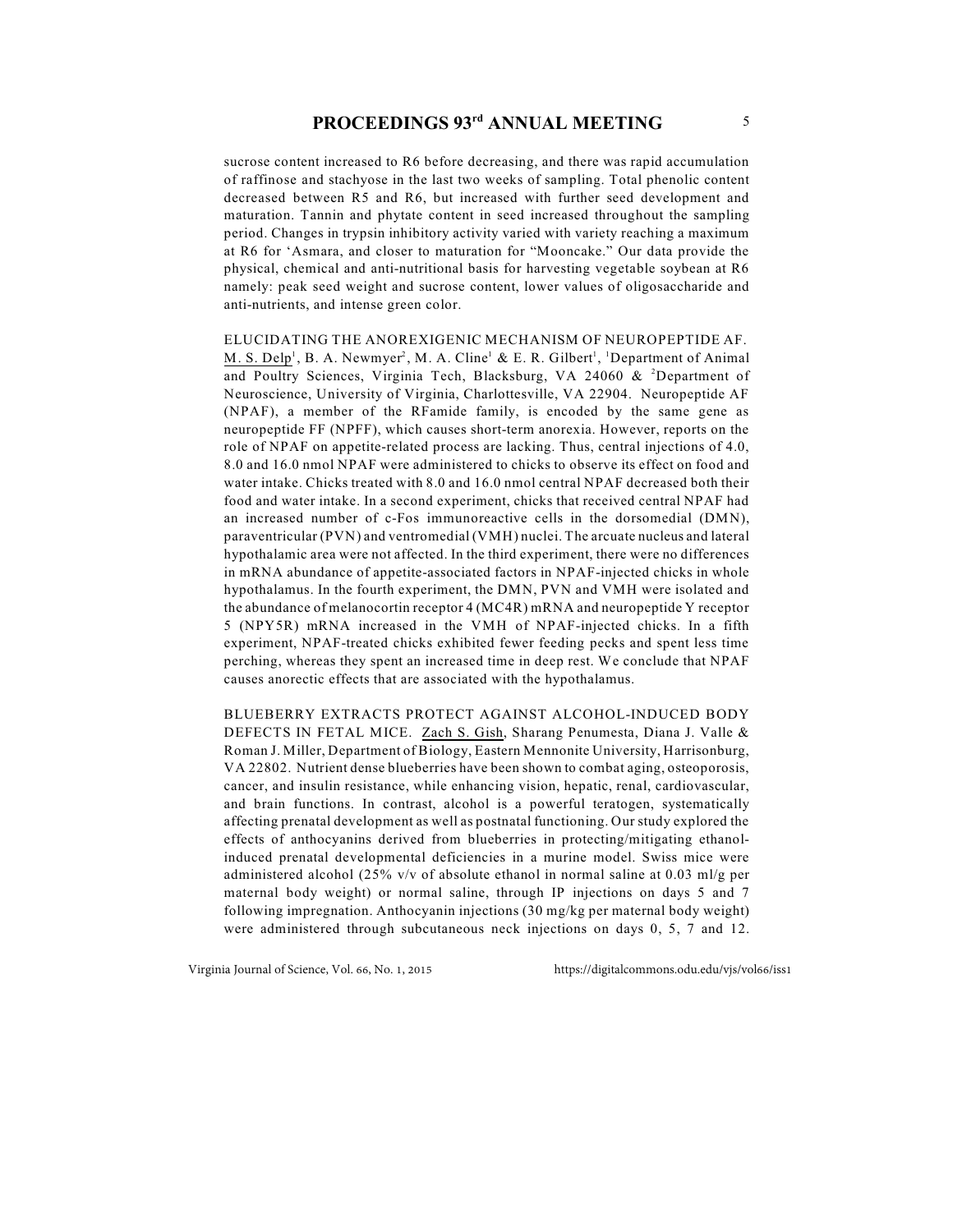Statistical analysis showed that the anthocyanin group was protected from gross developmental deficiencies over the binge alcohol group in regards to average body weight, crown-rump length, telencephalon size and liver size  $(p<0.05)$ . While not delineating the mechanism, these preliminary results are the earliest support of the hypothesis that the antioxidant properties of blueberry anthocyanins mitigate the gross teratology effects of prenatal binge alcohol exposure. (Research supported in part by the Daniel B. Suter Endowment in Biology, Eastern Mennonite University.)

#### Posters

DEVELOPING TOOLS FOR TRAP CROPS: ELUCIDATING THE BIOSYNTHETIC PATHWAY OF THE AGGREGATION PHEROMONE MURGANTIOL IN THE HARLEQUIN BUG STINK BUG (MURGANTIA HISTRIONICA). Jason Lancaster<sup>1</sup>, Dawn Gundersen-Rindal<sup>2</sup>, Donald C. Weber<sup>2</sup> & Dorothea Tholl<sup>1</sup>, <sup>1</sup> Biological Sciences, Virginia Tech, Blacksburg, VA 24061 & <sup>2</sup>USDA-ARS, Beltsville, MD. Harlequin bug (*Murgantia histrionica*) is a stink bug pest in the southeastern United States that feeds on crucifer crops and can cause considerable economic loss. Adult male harlequin bugs release the sesquiterpenoid aggregation pheromone murgantiol, which attracts other conspecifics to the host plant to feed and mate. Terpenoid aggregation or sex pheromones are produced by a variety of insect taxa, but their biosynthesis is largely unexplored. This project aims to identify the biosynthetic pathway as well as the tissuespecific site of biosynthesis of murgantiol in harlequin bug. We hypothesize that murgantiol is synthesized in a two-step pathway with a dual function prenyldiphosphate synthase/terpene synthase enzyme catalyzing its first step. RNAseq analysis identified a candidate gene, *MhFPPS1*, which is highly expressed in mature males but not in females, and may encode the proposed dual function synthase in murgantiol biosynthesis. We are in the process of functionally characterizing recombinant MhFPPS1. Moreover, we are currently using tissue dissection and transmission electron microscopy to examine the presence of murgantiol pheromone glands and *MhFPPS1* expression in these tissues.

#### **Astronomy, Mathematics, and Physics with Material Science**

TAPE-INFLUENCED INFRARED AND THERMAL POWER GENERATION. Graham P. Gearhart, Brian C. Utter, & Giovanna Scarel, Department of Physics & Astronomy, James Madison University, Harrisonburg VA 22807. Infrared (IR) radiation can be harvested and turned into an alternative source of energy through the use of a power generator (PG) device. A glowbar source generates IR radiation which is then directed onto the PG device for an extended period of time, and a voltage is generated. Our data suggests voltage and temperature are influenced by both the color and presence of tape in IR power generation, and that it does not behave as thermoelectric power generation.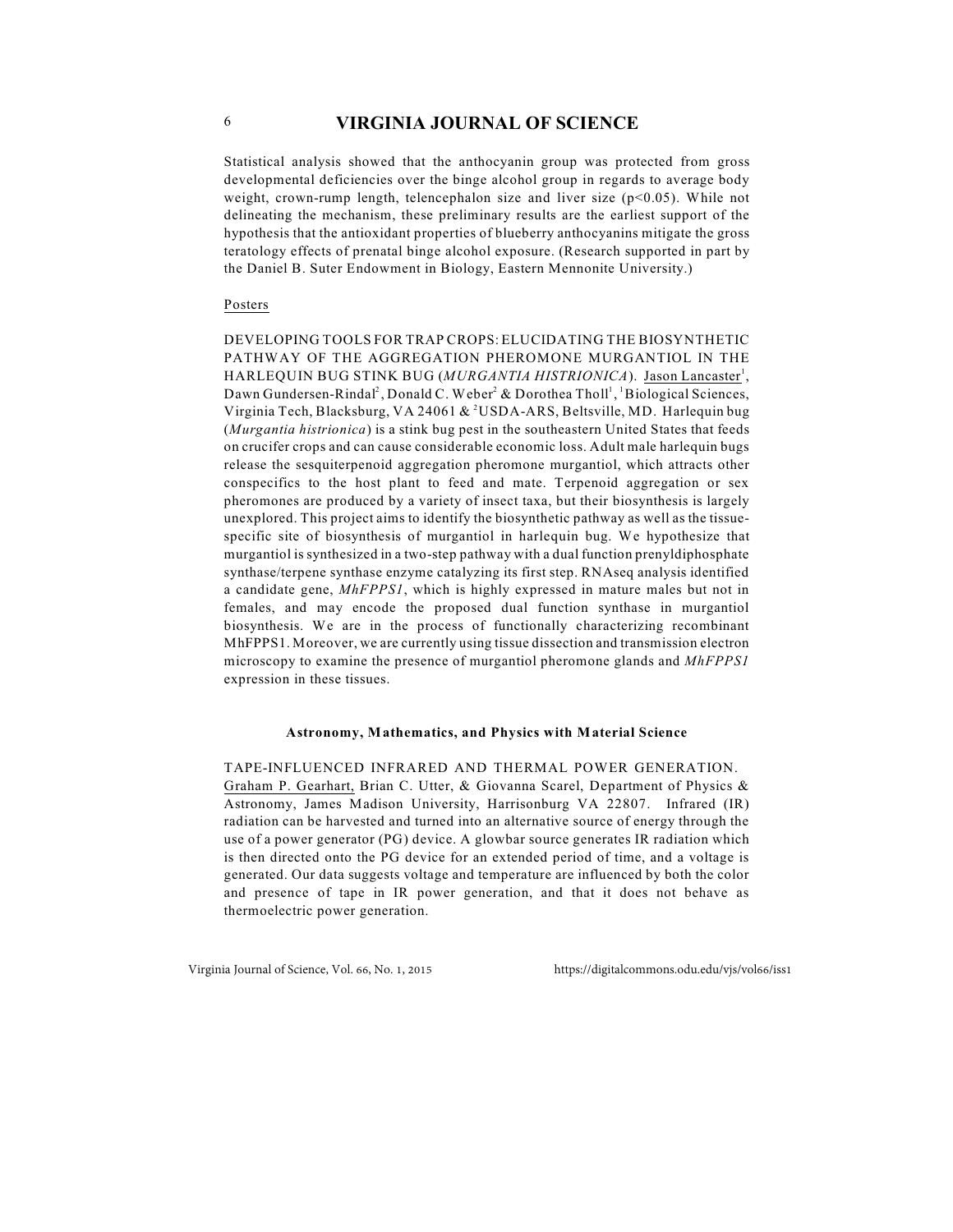DESIGN OF A NOBLE GAS CERENKOV FOR THE SUPER HIGH MOMENTUM SPECTROMETER FOR 12 GEV AT JEFFERSON LAB. Donal Day & Mikhail Yurov, Department of Physics, University of Virginia, Charlottesville, VA 22904. The 12 GeV upgrade of the accelerator and the associated experimental facilities at Jefferson Lab will provide innumerable new opportunities for nuclear science. In Hall C the new Super High Momentum Spectrometer (SHMS) will provide excellent angular and momentum resolution up to a maximum central momentum of 11 GeV/c and a diverse set of directed studies, from the spin structure of the neutron to multi-nucleon correlations in nuclei, are planned. These and other approved experiments demand robust particle identification. As part of the electron identification and pion rejection package, a 2 meter long, 4-mirror noble gas Cerenkov counter is being built. The design principles, expected performance and status of the project will be presented.

DETERMINING A MATHEMTICAL MODEL FOR A VOLTAGE INDUCED, EXCLUSIVELY TEMPORAL SOLITON. Aidan L. Gordon, Brian C. Utter, & Giovanna Scarel, Department of Physics & Astronomy, James Madison University, Harrisonburg VA 22807. Infrared radiation (IR) can be converted into a usable alternate source of energy. Here we study the voltage produced by a power generator device irradiated by IR radiation over a long period of time. We find features that suggest the existence of solitons and here we present some results of our study of their dynamics.

TWO-PHOTON EXCHANGE CONTRIBUTION TO ELASTIC ELECTRON-PROTON SCATTERING. Mikhail Yurov, Department of Physics, University of Virginia, Charlottesville, VA 22904. Two experimental techniques, Rosenbluth separation and recoil polarization transfer, used to extract proton's electromagnetic form factors ratio  $G_F/G_M$  yield markedly different results. Modern theoretical calculations suggest that two-photon exchange might be responsible for the observed discrepancy and that it is epsilon dependent. Jefferson Lab Experiment E05-017 was designed to measure the two-photon exchange contribution over a wide range of  $\varepsilon$  and  $Q^2$ . In contrast with the conventional Rosenbluth method, E05-017 detected the elastically scattered proton rather than the electron. This approach returns a much more precise extraction of the form factor ratios. After a brief description of the experimental goals and techniques, the current status of the analysis will be presented.

A PRECISION MEASUREMENT OF ISOSPIN DEPENDENCE IN THE 2N AND 3N SHORT RANGE CORRELATION REGION. Dien Nguyen & Donal Day, Department of Physics, University of Virginia, Charlottesville, VA 22904. Short Range Correlations (SRCs) have been recognized as responsible for the high momentum tail of the nucleon momentum distribution. Several experiments at Jefferson Lab have exploited inclusive scattering to study these SRCs. In an upcoming tritium experiment (E12-11-112) at Jefferson Lab, we will perform a precision test of the isospin dependence of two- nucleon short range correlations using mirror nuclei:  ${}^{3}$ He and  $H$ . The data taken at  $x>2$  will also be used to study three-nucleon short-range

Virginia Journal of Science, Vol. 66, No. 1, 2015 https://digitalcommons.odu.edu/vjs/vol66/iss1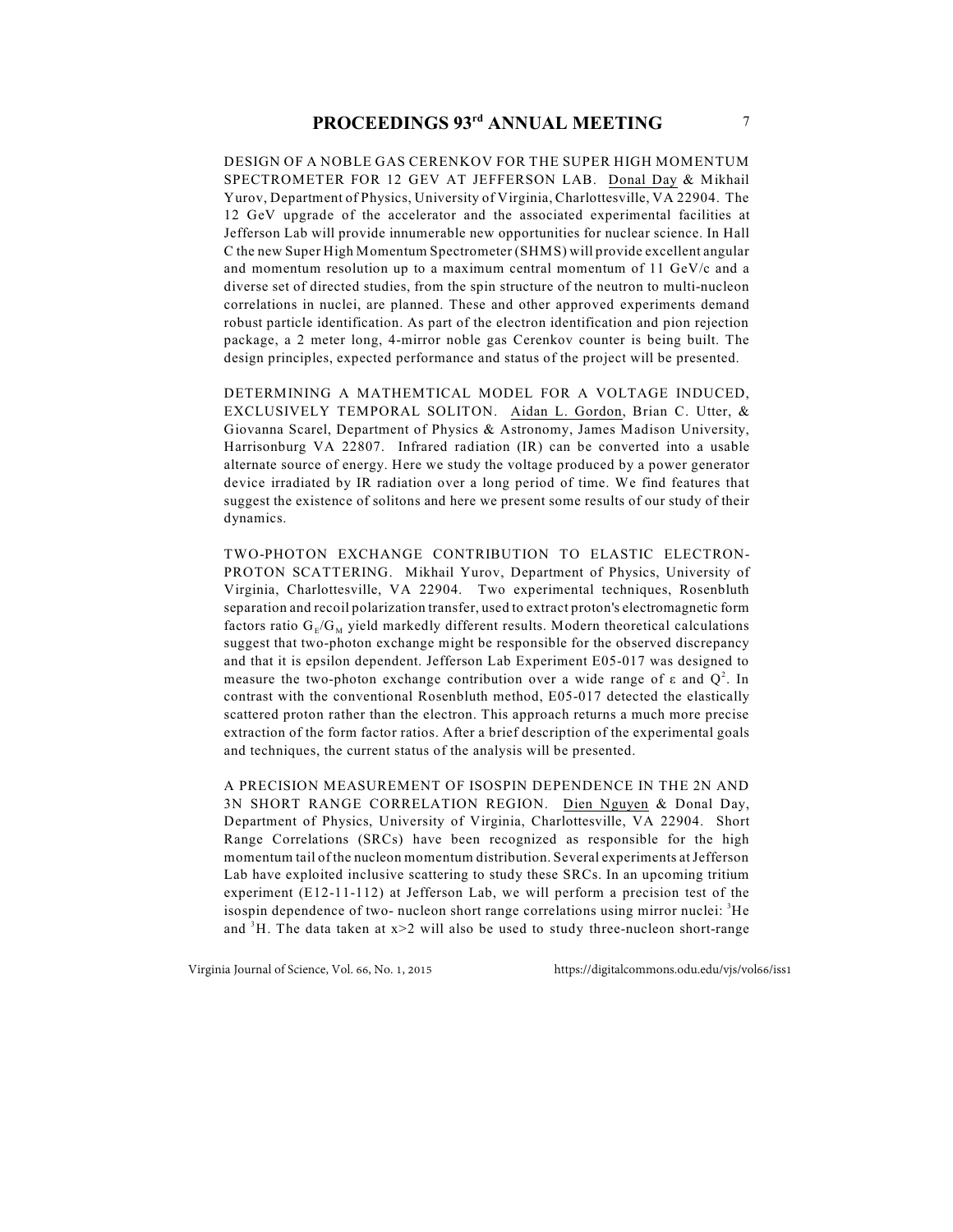correlations. In this talk we will briefly present the motivation for this experiment as well as some of the experimental details and the expected results. In addition, we will discuss a method to check the absolute target thickness of both targets through elastic scattering.

OPEN EDUCATIONAL RESOURCES IN COLLEGE MATHEMATICS. Thomas C. Mosca III, Rappahannock Community College, Department of Mathematics, Warsaw, VA 22572. An open source teaching resource was examined and applicability to teaching undergraduate mathematics was discussed. The resource, MyOpenMath, is available free and without restrictions. The resource consists of PDF textbooks, and software having testing capability, self-grading homework, and tutorial videos, many of which are linked to particular homework problems. While not as well polished as textbooks and testing/ homework software available from established publishers, it was found to be adequate to the needs. Further refinements in grade keeping, homework and the ability to add and edit test problems are needed. Textbooks are lacking in scope, requiring the use of two texts by different authors to cover course material, leading to clumsiness in the transition from one to the other.

COMPUTATIONAL METHODS AND TOOLS FOR MODELING AND SIMULATING THE ELECTRONIC STRUCTURE AND TRANSPORT PROPERTIES OF MATERIALS USING THE PYTHON PROGRAMING LANGUAGE. Anthony A. Teate, Dept. of Integrated Science & Technology, James Madison University, 701 Carrier Drive, Harrisonburg, VA 22807. The Python Programming language has proven to be quite a robust tool for scientists and engineers. Several widely used packages, from computational physics to molecular modeling, have been developed primarily in the Python language or provide an interface to their API via Python. The extensibility of the language with open source add-on packages such as NumPy and SciPy as well as plotting packages such as Matplotlib can serve as the foundation for a complete exploratory research environment in numerical modeling and simulation. Here we use Kwant, another open source Python package, to perform numerical calculations on tight-binding models. We compute the electronic band structure and quantum transport properties of simple two-dimensional nanoscale (mesoscopic) systems. We show how sparse tight-binding Hamiltonians for graphene are easily solved by Kwant, and are used to calculate energy band structure as well as the quantum conductance even in the presence of localized defects in the system lattice. We also demonstrate how the combination of the tight-binding model approach and the Kwant package can be used in an undergraduate class on computational modeling and simulation of nanoscale materials using the Python programming language.

IONIC SELF-ASSEMBLED MONOLAYERS THIN FILMS FOR OPTICAL pH SENSORS. D. M. Topasna, M. Liu, & CH. Tseng, Department of Physics & Astronomy, Virginia Military Institute, Lexington, VA 24450. Ionic self-assembled monolayers thin films made from polymer and organic dye molecule were studied for optical pH sensing coatings. A number of films were fabricated in order to determine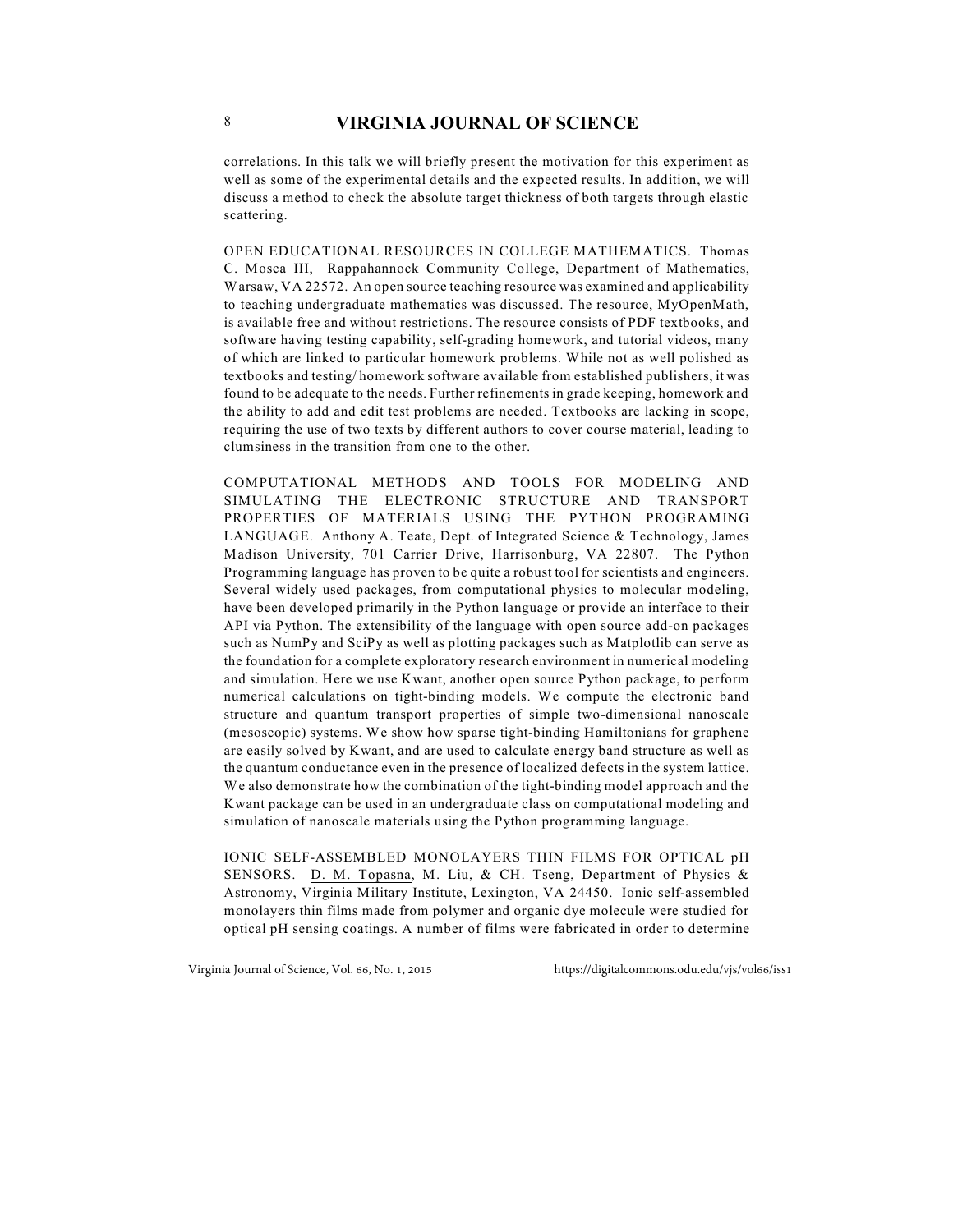# **PROCEEDINGS 93<sup>rd</sup> ANNUAL MEETING** 9

the optimized parameters of the polymer and of the organic dye solutions. Optical pH responses of these films were also studied. The transparent films were immersed in solutions at various temperature and pH values. We found that the films are stable when immersed in solutions with pH values below 9.0 and temperatures below 90°C and they are still functional after longer immersion times. We will use the results of this project as a basis for future work with ionic self-assembled monolayers to build various sensors and exploit more sensing platforms.

ANALSIS OF THE POLARIZATION TECHNIQUES USED WITH THE VMI OPTICAL POLARIMETER. G. A. Topasna, Dept. of Physics & Astronomy, Virginia Military Institute, Lexington, VA 24450. An analysis of the precision of the aperture photometry technique used to determine the linear polarization of stellar radiation with the VMI optical polarimeter is presented. It is shown that variations in the ON aperture radius and OFF annulus radii contribute no greater than 0.01% to the uncertainty in the degree of polarization and that the polarization position angle has an uncertainty on the order of  $0.1^\circ$  for high S/N ratio measurements. Using these results we show that three polarization standards, HD 198478, HD 183143, and HD 187929 exhibit variation in polarization with a maximum difference of 0.2%, 0.3%, and 0.1% over the time period spanning 3 September 2013 to 21 November 2014.

#### HISTORICAL NOTES ON TWO COLD WAR SURVEILLANCE PROJECTS.

James D. Lehman, Retired, Physics Department, James Madison University, Harrisonburg, VA 22807. Post WWII saw a concerted effort by the military and private agencies to collect information on the Soviet Union and Allies as to military capabilities. The National Security Agency was formed in 1948 from separate Intelligence Services of the Army, Air Force and Navy. A National Forest site in a mountain valley of Pendleton County, West Virginia was available for the first of two major projects. The Washington Naval Research Laboratory, NRL, advocated using the Moon as a passive reflector of Earth's electronic communication. After two preliminary testing projects, the 600 foot diameter Big Dish Radio Telescope was under construction in 1956 and was scheduled to be completed in five years. "Cover" of the highly secret installation was provided by staff astronomers and the close proximity of NRAO, Green Bank, WV. From the beginning there were cost over runs and little sequential movement from planning to design to actual construction. The Dept. of Defense killed the project in 1962. Site preparation began immediately for the second of the major projects. Double 900 ft. diameter Wullenweber antennas were constructed on site. An inland Naval Base accessed use of the receiving facilities, and served as "cover" for this highly secret interceptor project. The Wullenweber era served well in surveillance for three decades of the Cold War. Fifty or more of these sites worldwide were dismantled by the mid-1990's.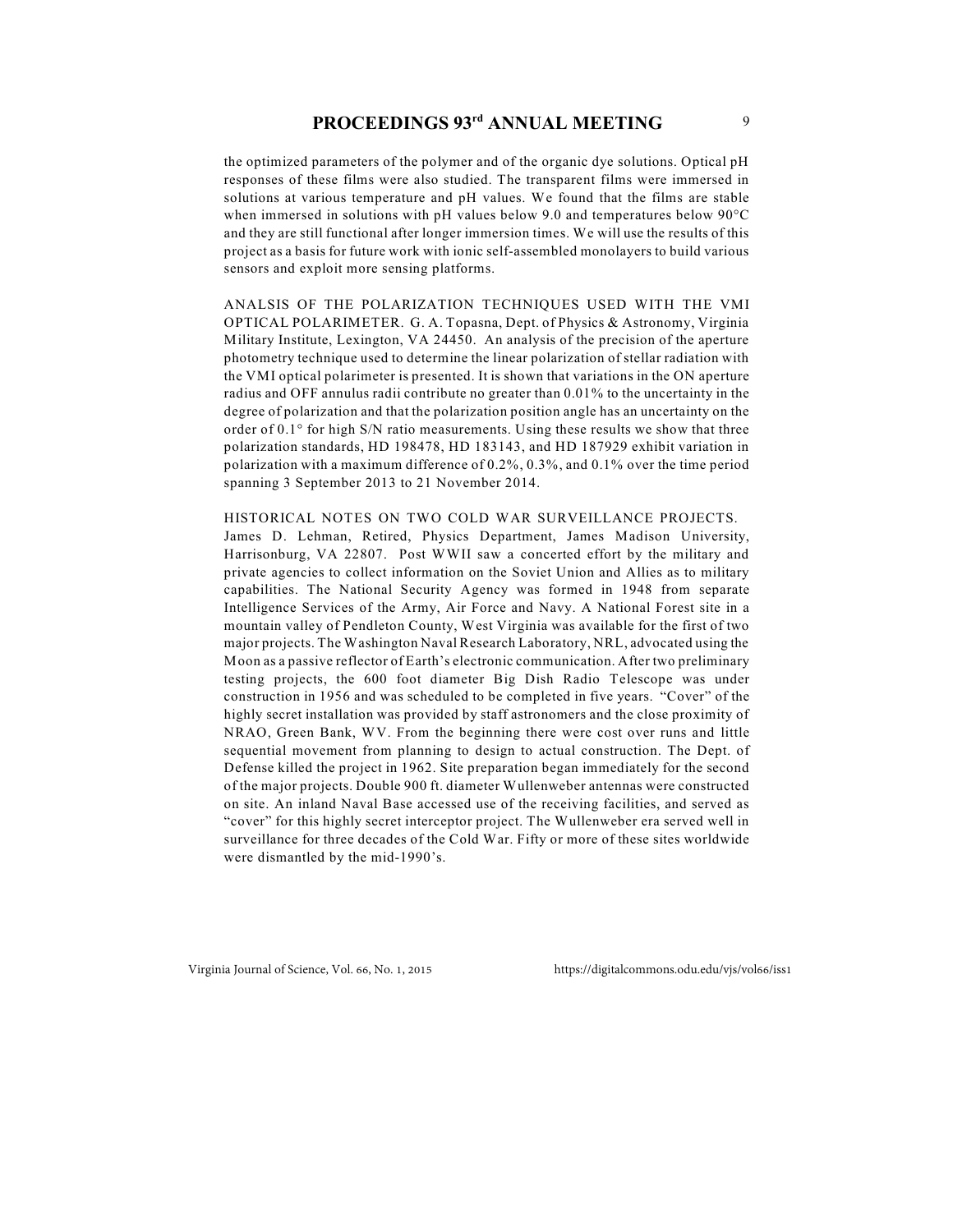#### Posters

ARCTIC CLIMATE CHANGE: A SIMPLE MATHEMATICAL MODEL OF THE MELTING ARCTIC. Stephanie Norwood & Iordanka N. Panayotova, Dept. of Mathematics & Computer Science, Virginia Wesleyan College, Norfolk, VA 23502. Due to global warming there is an accelerated melting of the Arctic ice caps. Observations show that summer sea ice cover has been disappearing at approximately  $70,000$  km<sup>2</sup> per year. While the shrinking of the Arctic sea ice is a serious problem, an even bigger problem is the thinning of the ice. Measurements from submarines indicate that the ice has thinned by about 40% over the last two decades. When the area of the ice decreases, it replaces an area of white, which reflects about 90% of the solar radiation, by water surface, reflecting less than 10% of the solar radiation. This effect can additionally raise the global average rate of warming and the melting Arctic will contribute to a global sea level rise. In this work, we created simple mathematical models to study the changes in the sea ice area and thickness. We assumed that the ice melts at a rate proportional to the area present at time t, and used the fact that the sea ice is disappearing at approximately  $70,000 \text{ km}^2$  per year. Fourier's law of heat conduction was used to create a differential equation for the rate of the melting ice. Despite the simplicity, the models capture some of the main features of ice melting/growing. The summer sea ice extent will decrease twice for less than 50 years. The ice thickness grows as the square root of time, meaning that with the increase of the ice thickness, the growth rate slows down, and inversely, with the decreasing of the ice thickness the melting process speeds up. Both models predict that the effect of climate change on Arctic caps will be devastating, resulting in their disappearing in our lifetime.

MATHEMATICAL MODEL OF EBOLA OUTBREAK. Nicole Johnson & Iordanka N. Panayotova, Dept. of Mathematics & Computer Science, Virginia Wesleyan College, Norfolk, VA 23502. The Ebola Virus originates in West Africa. The Ebola Virus Disease (EVD) has become a crisis in West Africa, centralized around Liberia, Sierra Leone, and Guinea, and is a potential threat to other areas of the world as United States and European Nations. Because the Ebola virus spreads only through direct contact with bodily fluids and not via airborne means like the influenza virus, its spread is easier to control than the influenza virus. But since there is no vaccination currently available for EVD, only physical methods can be used to limit contact by the susceptible population with the living virus. The objective of this project was to create a mathematical model of the spread of Ebola outbreak. The model used time as independent variable and the number of susceptible people, number of infected, number of death, and number of recovered as dependent variables. System of differential equations describing the variation between the dependent variables was created. The contact rate, the death rate and control measures parameters have been derived using real data from the latest outbreak in 2014. The model assessed the impact transmission control measures, such as providing medical facilities, protective garments, cleaning detergents, bags, and training to the population, would have on an outbreak.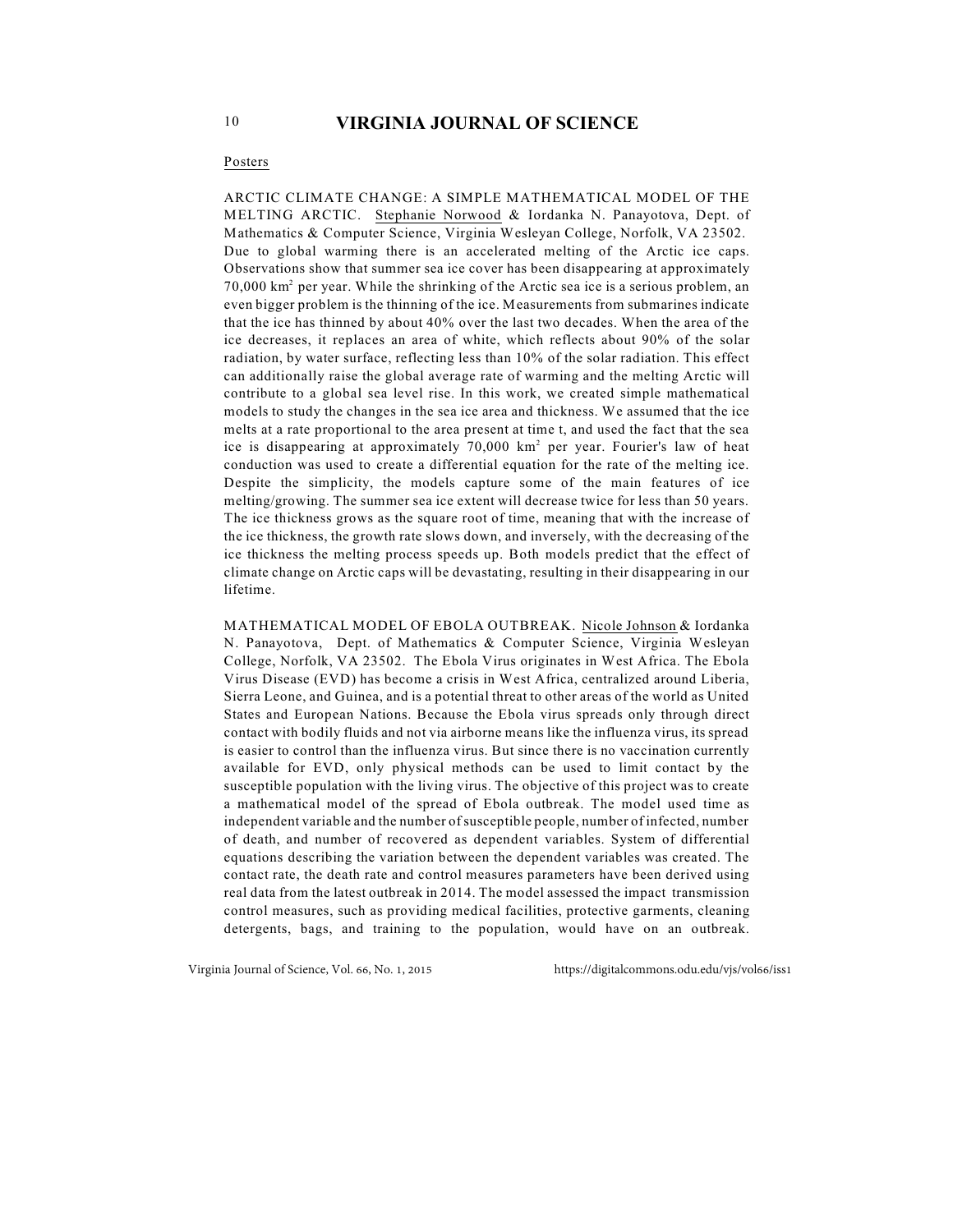Particularly, the model showed that applying transmission control measures is a viable way to mitigate negative impact of the outbreak by decreasing the ultimate number of people infected and who die. Conclusions of this model were supported by the findings from the observational studies during 2014 outbreak in Sierra Leone and Liberia.

PREDATOR OR PREY: MATHEMATICAL MODEL OF THREE SPECIES INTERACTIONS IN CHESAPEAKE BAY. McKenzie Dowd & Iordanka N. Panayotova, Dept. of Mathematics & Computer Science, Virginia Wesleyan College, Norfolk, VA 23502. Chesapeake Bay, the largest estuary in the United States, is an extremely complex ecosystem. The fisheries of the Chesapeake Bay play a very important role in the ecosystem, but have declined significantly as a result of overfishing, habitat loss and deterioration in water quality. Fisheries in the Bay are managed as single species entities, yet the multi-species nature of the ecosystem is very important. In this project, we created a three-species mathematical model that simulates the prey-predator interactions of three different species of the Bay ecosystem; menhaden, striped bass, and sharks. The model shows that the behavior of all three species is actually defined by the parameters affecting the bottom prey, the menhaden, and the top predator, sharks. When the product of the natural growth rate of menhaden and the propagation rate of the sharks is equal to the product of the declining rate of the menhaden in the presence of predator and the death rate of sharks in the absence of their prey, all three species have periodic behavior over time with a common period. If one of these parameters changes the whole system behavior changes, all three populations either increase without limit, or decrease over time and the top predator will become extinct first. The middle species, that play the role of prey and predator, act merely as a conduit between the bottom prey and the top predator. It is interesting to point out that both menhaden and shark populations are declining over the last 30 years by the same percentage of about 86%. The results of this model show that predator-prey interactions are very important for the whole ecosystem and have to be taken into consideration by the Fishery management who use multi-species models when taking decisions.

INVARIANT AMPLITUDES FOR DECAY OF HIGGS PARTICLE TO THREE Z BOSONS: NON-DYNAMICAL METHODS TO DISTINGUISH SCALAR AND PSEUDOSCALAR DECAYS. Deva A. O'Neil<sup>1</sup>, Howard E. Haber<sup>2</sup> & Sang Y. Kim<sup>1</sup>, <sup>1</sup>Physics Department, Bridgewater College, Bridgewater, VA 22812  $\&$  <sup>2</sup>Santa Cruz Institute for Particle Physics, Santa Cruz, CA 95064. In the CP-conserving Two-Higgs Doublet Model, the Higgs field  $A^0$  is described as a pseudoscalar, due to exhibiting odd parity in coupling to fermions. However, in the absence of fermionic couplings, its parity is not well-determined. The decay of the  $A<sup>0</sup>$  to a ZZZ final state was found to be useful as a parity test for the  $A^0$  in its bosonic interactions. Using non-dynamical methods, scalars and pseudoscalars were shown to produce distinct invariant amplitudes in parity-conserving decays to ZZZ. While this provides a method for experimental probing of the parity of  $A^0$ , the results apply to any decay of a (pseudo)scalar to three identical massive vector bosons.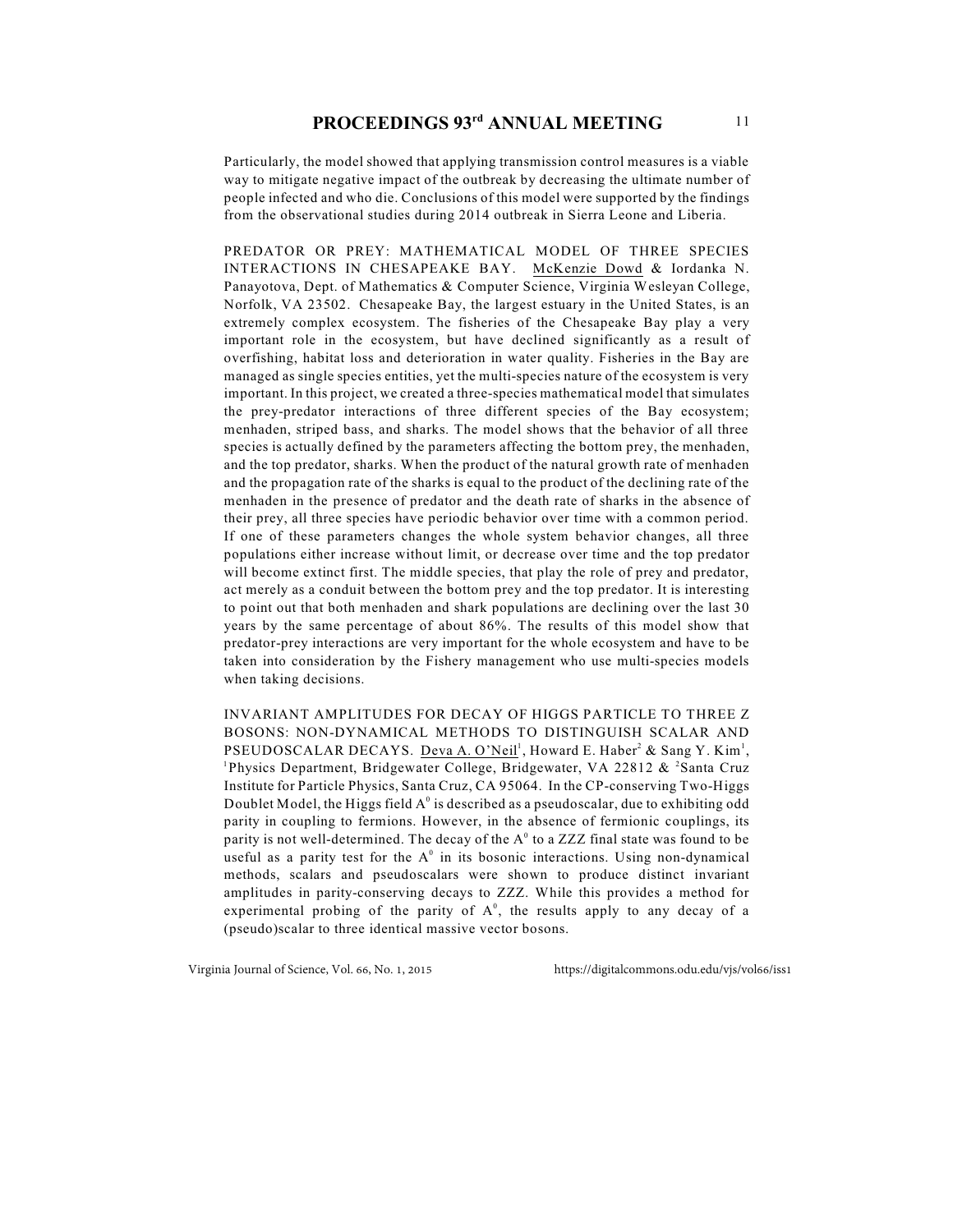A ROTATING METRIC THAT ACCOUNTS FOR THE ENERGY OF THE GRAVITATIONAL FIELD. Joseph D. Rudmin, College of Integrated Science and Engineering, James Madison University, Harrisonburg, VA 22807. The metric for a rotating field is found by equating the Einstein Tensor of a Lorentz transformed metric to a Lorentz transformed Einstein tensor of a stationary isotropic metric. In general relativity, the Einstein Equation describes how energy density and momentum density curve space and time. The Einstein Equation equates the Einstein Tensor, which is a curvature tensor, to the stress-energy tensor, which is the density of energy and momentum. The Einstein Tensor for an isotropic metric at rest has two terms, one which looks like a charge density, and the other which looks like an energy density of a field. The first term is the density of ordinary energy and momentum, and the second is the energy density of the gravitational field. The metric for a rotating field is not at rest. Since both the metric and the Einstein Tensor are tensors, they both must transform as tensors: The Lorentz transformation and the calculation of the Einstein Tensor must commute. This commutation takes the place of equating the Einstein Tensor to zero in conventional general relativity. The resulting differential equations exactly determine the metric. These equations are solved as Taylor Series, using the Parker-Sochacki method.

POLARIZATION MEASUREMENTS OF NGC 7380 IN BOTH BROAD AND NARROW BANDS. M. A. Tate & G. A. Topasna, Dept. of Physics & Astronomy, Virginia Military Institute, Lexington, VA 24450. The wavelength dependence of polarization is described by the Serkowski law  $p(\lambda)/p_{\max} = exp[-K ln^2(\lambda_{\max}/\lambda)]$  where  $p_{\max}$ is the maximum degree of polarization,  $\lambda_{\text{max}}$  is the wavelength of maximum polarization and *K* is typically taken to be a function of wavelength  $(K \approx 1.86\lambda_{\text{max}})$ . The Serkowski law is well-established for stellar observations using broadband filters. Previous observations of the isolated star HD 197770 using the VMI optical polarimeter have shown that it also accurately describes the wavelength dependence when using narrowband ( $\Delta\lambda \sim 10$  nm) filters and that  $p_{\text{max}}$ ,  $\lambda_{\text{max}}$ , and *K* were, for both narrow and broad bands, nearly identical or within instrumental error. We made new polarization measurements for selected stars in the cluster NGC 7380 in front of the emission nebula Sh2-142. Both narrowband and broadband filters were used and the wavelength dependence of polarization was plotted. A nonlinear least squares fit to the Serkowski law was used to determine  $p_{\text{max}}$ ,  $\lambda_{\text{max}}$ , and *K*. By comparing the two filter sets we find that the difference in the maximum degree of polarization is  $\Delta p_{\text{max}} < 0.3$  % and the percent difference in  $\lambda_{\text{max}}$  is less than 2%. However, fitted values of *K* in the narrow band were significantly higher (>45%) than those in the broad band. Therefore, while the determination of  $p_{\text{max}}$  and  $\lambda_{\text{max}}$  is fairly unaffected by the choice of filters used to measure stellar polarization in the presence of the nebula emission, the values of *K* appear to differ significantly.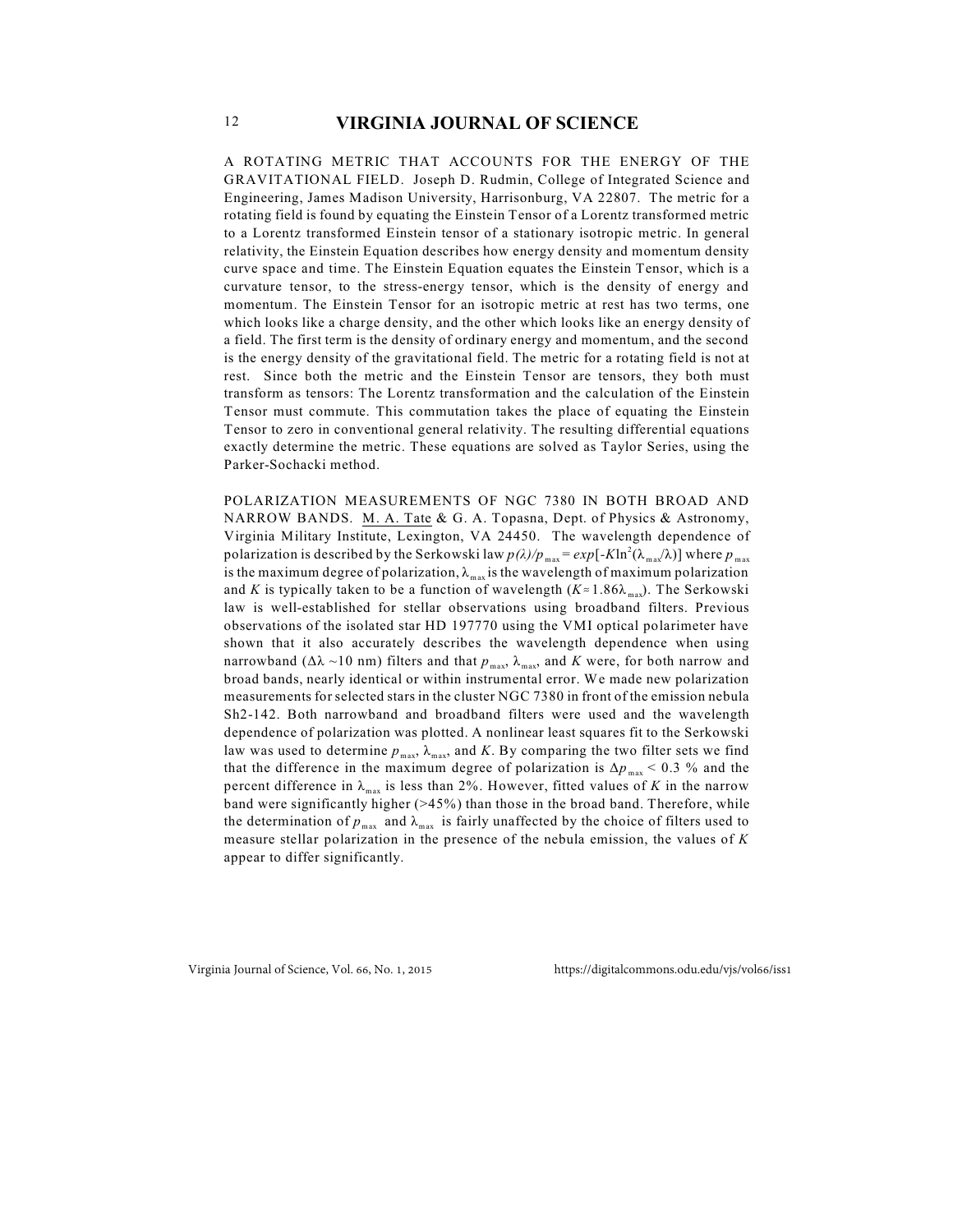#### **Biology with Microbiology and Molecular Biology**

SHIGA TOXIN PATHOGENESIS IN THE GASTROINTESTINAL TRACT. Abigail J. Lenz & Andrew J. Fabich. Dept. of Biology & Chemistry, Liberty Univ., Lynchburg, VA 24515. Enterohemorrhagic *Escherichia coli* (EHEC) is a gram negative bacteria that is the leading cause of infectious kidney failure worldwide; a primary mechanism of EHEC infection is Shiga toxin (stx), which is carried by Golgi phosphoprotein 4 (GPP130) and binds globotriaosylceramide (Gb3) receptors on the endothelial cell surface, initiating a cascade that ultimately leads to apoptosis. *Citrobacter rodentium* genetically engineered with stx (CR) has successfully been used in mice to model the effects of EHEC in humans. We show that competition drives the pathogenic effects of CR infection.

ENTRAINMENT OF SYNTHETIC GENE OSCILLATORS BY A NOSIY STIMULUS. N. C. Butzin, P. L. Hochendoner, C. T. Ogle, P. Hill & W. Mather, Dept. of Physics, Virginia Tech, Blacksburg, VA. Modulation of biological oscillations by external stimuli lies at the root of many phenomena, including maintenance of circadian rhythms, propagation of neural signals, and somatogenesis. While it is well established that regular periodic modulation can entrain an oscillator, a curious phenomenon is that a noisy (rugged) modulation can also robustly entrain oscillations. This latter scenario may describe, for instance, the effect of irregular weather patterns on circadian rhythms, or why irregular neural stimuli can still reliably transmit information. A synthetic biology approach has already proven useful in understanding the entrainment of oscillators by periodic signaling, which can mimic the response of a number of noisy oscillating systems: cell cycles, NF-*k*B response, etc. We similarly seek to use synthetic biology as a platform to understand how aperiodic signals can strongly correlate the behavior of cells. This study should lead to a deeper understanding of how fluctuations in our environment and even within our body may promote substantial synchrony between our cells. We investigate experimentally and theoretically the entrainment of an ensemble of synthetic gene oscillators by a noisy stimulus. Stochastic simulations suggested that a synthetic gene oscillator would be strongly entrained by two aperiodic signals: telegraph noise and phase noise. This simulation-based prediction was tested by a combination of microfluidic and microscopy using a real synthetic circuit in *Escherichia coli*. We use delayed feedback models to analyze these cells. We show that cells are entrained by two noisy signals: telegraph and phase noise. Cells are entrained when either signal period or amplitudes are varied.

EFFECT OF CONVERTING TO ORGANIC TURKEY REARING PRACTICES ON ANTIBIOTIC RESISTANCE OF ENTEROCOCCI FROM USED LITTER. Steven G. McBride, Lindsey Toothman, Pradeep Vasudevan & Joanna B. Mott. Dept. of Biol., James Madison Univ., Harrisonburg VA. 22807. Conventional turkey production employs antimicrobial compounds for prophylaxis, treatment, and growth promotion. Conversely, organically raised turkeys are not administered antimicrobial compounds. Increasing public interest in organic and antibiotic free foods has led to a growing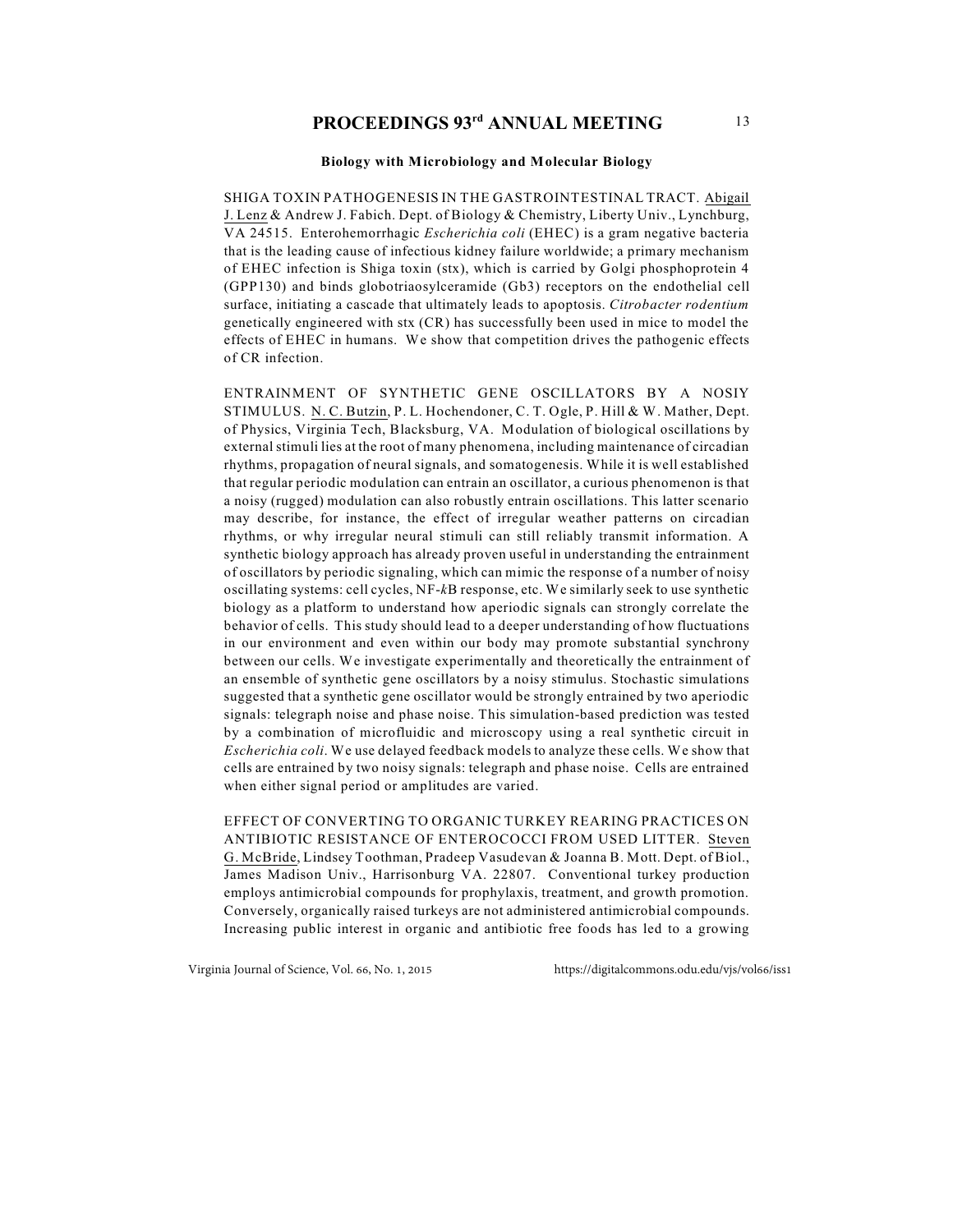market for their production. In this study the prevalence of antibiotic resistance in *Enterococcus* spp. isolated from the turkey litter of adult tom turkeys after they were sent to market, was compared before and after the farm transitioned to organic rearing practices. *Enterococcus* spp. were isolated on m-EI agar and identified to species phenotypically. Susceptibility to 12 antimicrobial compounds was determined using the Kirby-Bauer disc diffusion technique. The proportions of resistant bacteria were compared using chi-square test and Fischer's exact test. Isolates from the litter of organic birds differed in species composition and resistance profiles from those isolated from the conventionally farmed litter. Isolates from organic litter exhibited a reduction in the percentage of isolates resistant to gentamicin  $(-47%)$ , tetracycline  $(-42%)$ , and doxycycline (- 25%). These results suggest that changing to organic rearing practices affects the antibiotic resistance of bacteria in turkey litter.

EFFECTS OF SYNTHETHETIC ANDROGEN ON P21 EXPRESSION IN MCF-7 CELLS. Tawany C. Almeida & Rosemary Barra, Department of Biological Sciences, University of Mary Washington, Fredericksburg, VA 22401. In the United States, breast cancer is the most prevalent form of cancer in women and is second only to lung and bronchial cancer as the leading cause of cancer death. A number of factors have been identified that increase the risk of developing breast cancer, including specific gene expression, age, estrogen exposure, and obesity. It has also been demonstrated by both *in vivo* and *in vitro* studies, that some breast cancer cells express both androgen and estrogen receptors. These studies suggest that breast cancer may be linked to a hormonal imbalance between estrogens and androgens. The physiological effects of androgens on breast cancer cells have not been clearly described. However, the hyperactivation of the mitogen-activated protein kinase (MAPK) pathway has been shown to result in a growth-inhibitory response. Recent studies have also shown that androgen receptor signaling/activation of the MAPK pathway is dependent on the cyclin dependent inhibitor, p21. For this study, we hypothesized that androgens would have an inhibitory effect on the growth of MCF-7, androgen receptor positive breast cancer cells, and that p21 would mediate this effect. In the first phase of this study, we determined the effects of androgens on cell viability using the MTT assay. At an androgen concentration of  $10^{-6}$  M, the cell viability was decreased 12% in comparison to the control cells. A p21 ELISA assay was used to detect and quantify the level of p21 activity in MCF-7 cells treated with  $10^{-6}$  M androgen. The results of three experiments indicated that p21 activity was increased 34.7% by exposing the cells to androgens for 24 hours. These preliminary studies suggest that p21 plays a role in the observed anti-proliferative effect, however additional studies are needed to confirm this observation and to elucidate the mechanism.

QUORUM SENSING EFFECTS BASIC BACTERIAL PHYSIOLOGY. R. A. Betar, R. N. Montalvo, A. J. Fabich PhD. Department of Biology, Liberty University, Lynchburg, VA 24502. Bacterial populations communicate to each other through Quorum sensing (QS). This form of communication is based on genetic induction by a two component regulatory system, which has been associated with the bacterial stress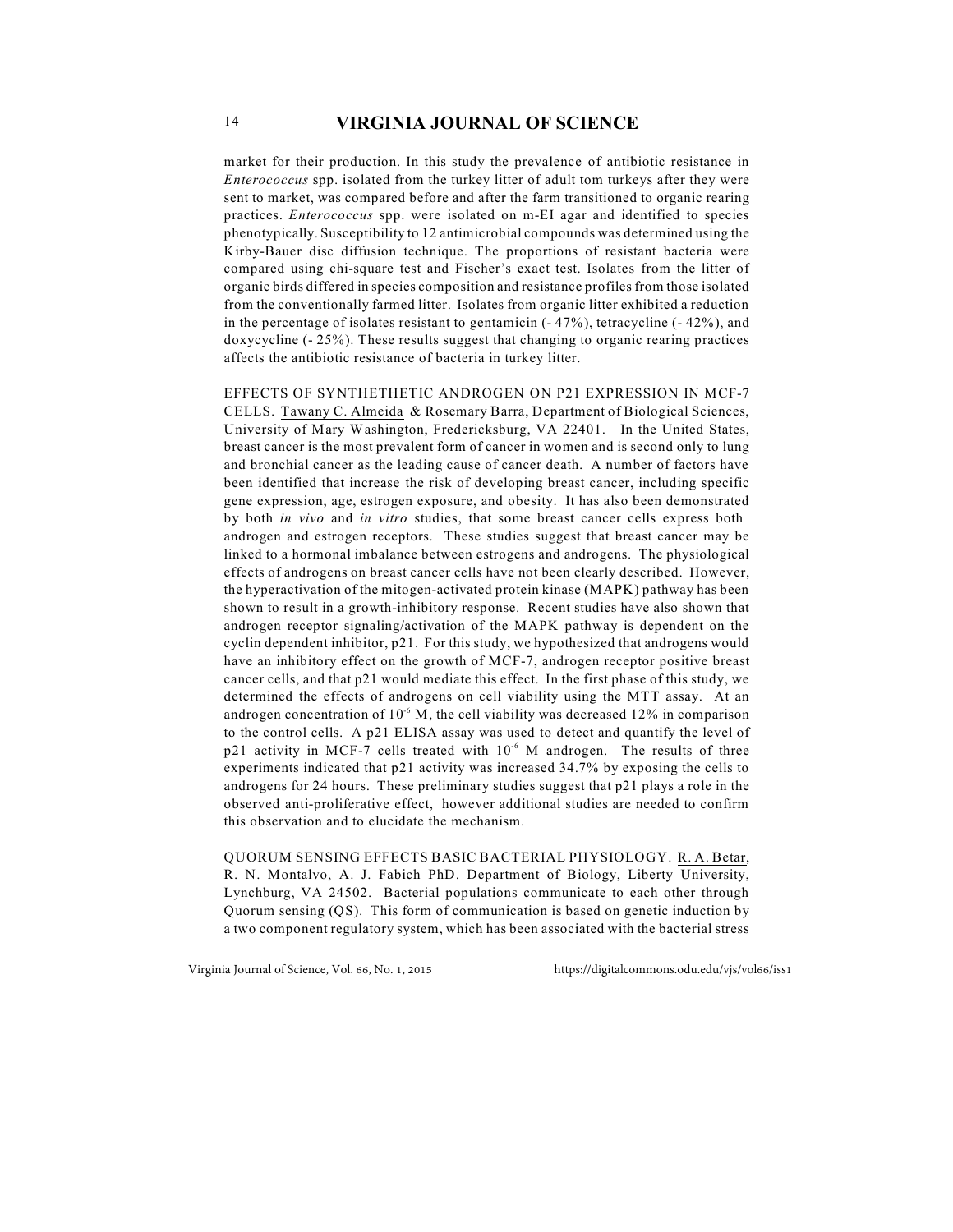response. The protein QseC is the receptor sensory kinase that phosphorylates the response regulator QseB and induces transcription of specific genes. QseC typically responds to autoinducers released from bacteria and also responds to intestinal to epinephrine and norepinephrine. QS is known to cause induction of both virulence and motility genes. Previous research has been performed in pathogens, associating QS with virulence. To understand the basis of QS more *E. coli* MG1655 wild type and *E. coli* MG1655?*qseC* were colonized within the murine intestine. The results indicated that without the sensory kinase, there was a competitive advantage for colonization. Since no one had previously measured bacterial physiology of *E. coli* MG1655?*qseC*, we measured basic physiology on the strain to determine the cause of the greater advantage on colonization. We found that QS is not limited to the induction of virulence and motility as shown in previous studies, and that downstream carbon metabolism is heavily influenced. Specifically, the *E. coli* MG1655?*qseC* strain has a quicker generation time than the wild type on both catabolite-repressing and noncatabolite repressing sugars.

STABLE ISOTOPE ANALYSES OF DIETARY DIFFERENTIATION AMONG FREE-RANGING SMALL RUMINANT BREEDS. Pieter A.P. deHart & Julie A. Lozier, Department of Biology, Virginia Military Institute, Lexington VA 24450. As society strives to adapt to a rapidly changing economic and environmental climate, families and farmers are exploring opportunities for increased self-reliance and sustainable practices. These explorations have been particularly evident in small- and medium-sized farms throughout the United States, as there have been systematic increases in abundance of free-ranging dairy goat (*Capra hircus*) and sheep (*Ovis aries*) production throughout the country. Concomitant with this growth have been new research efforts aimed at assisting producers in refining herds and their diets to increase output and efficiency. One popular approach has centered on both optimal breed selection and an increase in breed diversification. Little scientific evidence exists, however, on innate physiological differences of dietary uptake between breeds, which may dictate herd health, as well as milk, meat, and fleece quality. Given inherent differences in size, behavior, and diet selectivity between breeds, there are likely breedspecific and dietary-independent physiological differences dictating overall herd characteristics in both these species. To determine what specific differences may exist, and bridge a critical knowledge gap, we examined the carbon and nitrogen isotopic signatures from hairs of six breeds of dairy goats  $(n=123)$  and from six breeds of multipurpose sheep (n=56) across a total of ten farms exhibiting similar vegetation profiles within Appalachian Virginia. Our results indicate that while the mean  $(\pm SD)$  values obtained for all breeds within each species varied widely, the differences between goat breeds (<2.3‰  $\delta^{15}N$ , <1.7‰  $\delta^{13}C$ ) and sheep breeds (<2.8‰  $\delta^{15}N$ , <5.7‰  $\delta^{13}C$ ) are much greater than those between farms (<£0.3‰ for both  $\delta^{15}N$  and  $\delta^{13}C$ ). For goats, the expected ontogenetic differences yielded more exaggerated distinctions between breeds, with variations between kids of different breeds <3.8‰ and <2.2‰ for  $\delta^{15}N$  and  $\delta^{13}$ C, respectively. This variation in  $\delta^{15}$ N and  $\delta^{13}$ C of kids is likely due to differential protein investment in milk by does, which could have implications for milk production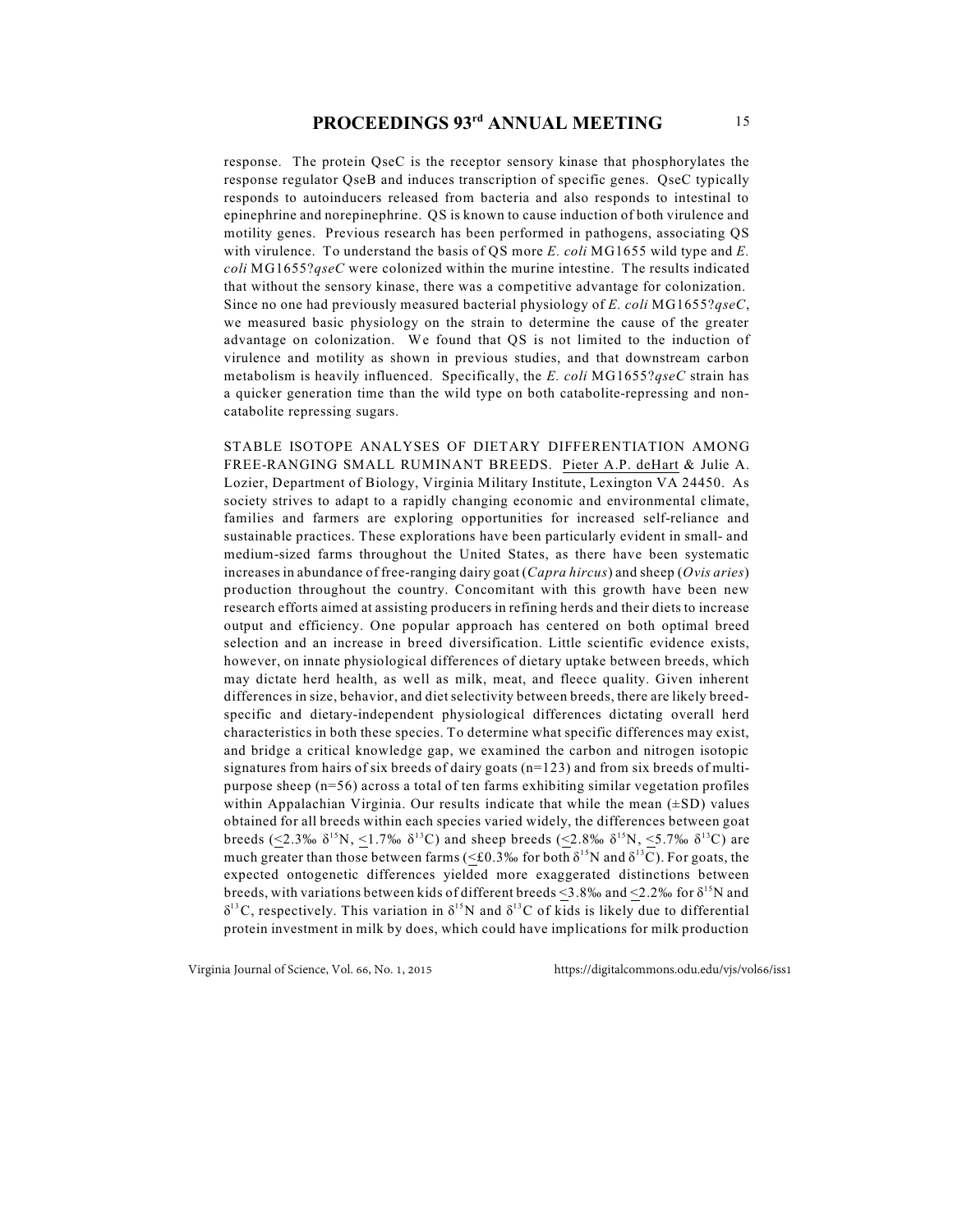rate and quality, and ultimately breed selection for specific environments. For sheep, greatest variation was apparent between genders, as males of most breeds had signatures differing by ~2.1‰ and ~1.7‰ for  $\delta^{15}N$  and  $\delta^{13}C$ , respectively. These sexmediated differences in sheep are likely driven by behavioral differences, and so producers selecting breeds which exhibit minimal gender differences could yield more consistent meat and fleece quality throughout the flock. This work suggests that future research on free-ranging ruminants, their diet, and health effects of dietary supplementation should be performed at breed-specific levels.

GENOME-WIDE RNA-SEQ ANALYSIS OF CHANGING GENE EXPRESSION IN BRAIN AND BLOOD IN AN ALZHEIMER'S DISEASE MOUSE MODEL. A. Házy, M. Dalton & G. D. Isaacs, Dept. of Biology and Chemistry, Liberty University, Lynchburg VA 24515. Previous studies have established a causative role for altered gene expression in development of Alzheimer's disease (AD). These changes can be affected by methylation and miRNA regulation. In this study, genome-wide expression changes in AD hippocampus and blood were determined by RNA-sequencing of mRNA from control and AD mice. Epigenetic changes contributing to AD were also investigated via qPCR to determine expression changes of miRNA known to change methylation status in AD. The qPCR data showed significantly increased expression of Mir 17 in AD. Sequencing data revealed 729 genes in hippocampus and 152 genes in blood showing significant differential expression (q value  $< 0.05$ ). Changing genes in hippocampus were compared to changing genes in blood to identify 75 genes as candidates for development of an expression-based diagnostic blood test for AD.

ANATOMY OF AN INVASION: THE EFFECTS OF HOST PREFERENCE ON THE BIOGEOGRAPHY OF TICKS. Robyn M. Nadolny, Dept. of Biological Sciences, Old Dominion University, Norfolk, VA 23529. Ticks depend on the movements of their hosts to transport them across a landscape, and host specificity is key to any parasite's ability to disperse and invade new areas. Ticks that show preference for specific hosts may move across a landscape in different and potentially unexpected ways. We documented the northward expansions into Virginia of two tick species, *Ixodes affinis* and *Amblyomma maculatum,* both of which carry pathogens that have been linked to human and wildlife disease. To assess population connectivity and ancestry, we sequenced the 16S mitochondrial rRNA gene from a representative sample of individuals of both species from populations throughout the eastern US. We found that despite overlapping host preferences throughout ontogeny, each species exhibited very different genetic and geographic patterns of population establishment and connectivity. We suggest that tick life stage, host, and habitat preferences are all important in understanding and predicting tick range expansions.

#### Posters

GENETIC AND PHENOTYPIC CHARACTERIZATION OF TWO EXTANT RHOA ALLELES IN DROSOPHILA MELANOGASTER. Laura A. Johansen & Susan R.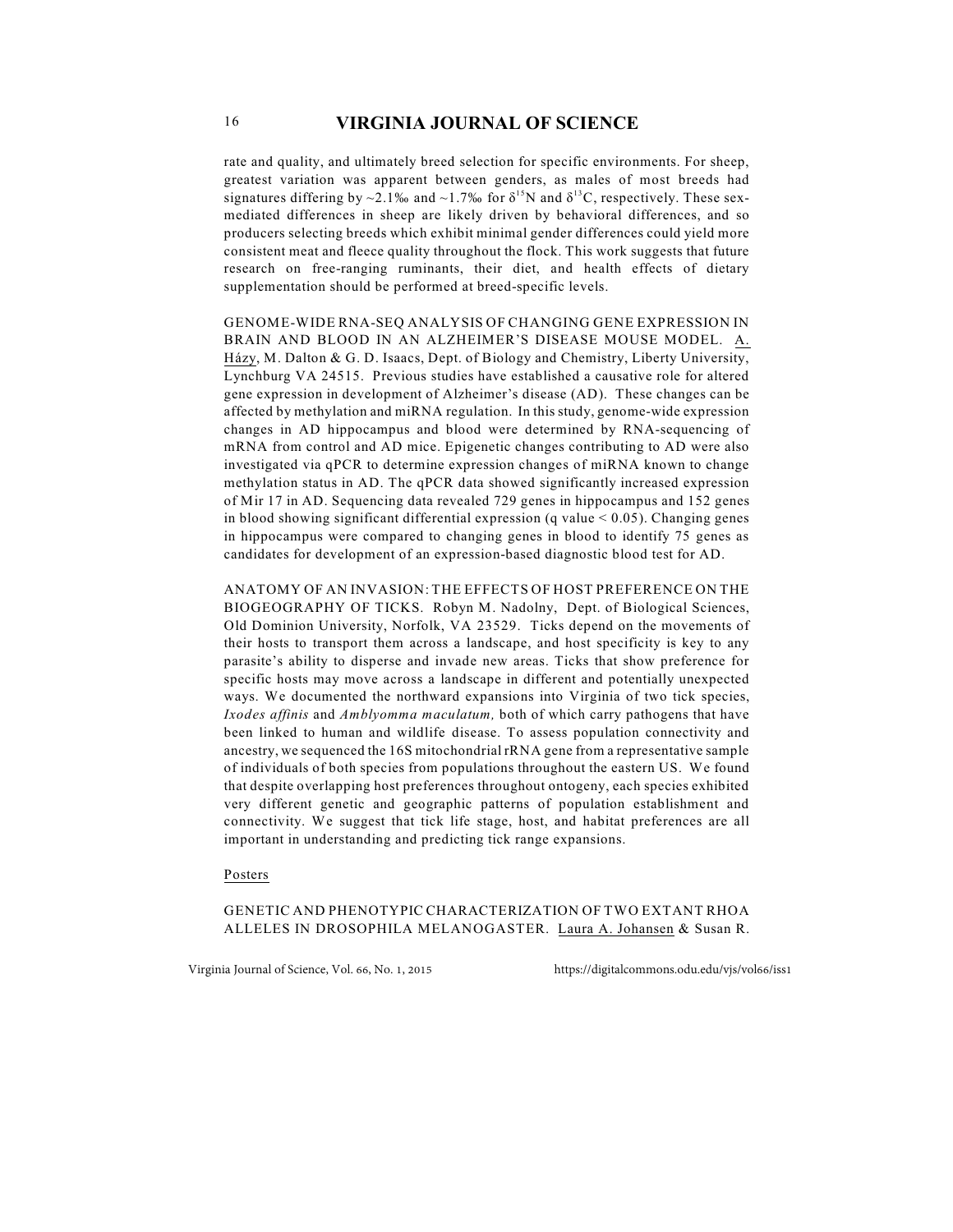Halsell, Dept. of Biol., James Madison Univ., Harrisonburg, VA 22807. *Drosophila melanogaster*, the fruit fly, is a powerful model for genetic studies into developmental biology. Function of the Rho signal transduction pathway is critical during development, including in humans. In *Drosophila*, mutant alleles coding for the RhoA protein have been implicated in causing morphogenetic errors in fruit fly embryos. These characterized *RhoA* mutant alleles are homozygous lethal with characteristic defects in head involution. Genetic and phenotypic characterization of the *RhoA*<sup>3.5.1</sup> and  $Rhod<sup>4.4.2</sup>$  alleles involved an examination of the severity of defects in homozygous embryos. Since  $Rhod^{3.5.1}$  showed a complete loss of function as its lethality rate is 100% of all homozygous embryos and trended towards the more severe phenotype defects, it is likely that the mutation is consistent with previously found *RhoA* loss-offunction mutant alleles. For  $RhoA^{4,4,2}$ , the results strongly suggest it is a partial loss-offunction mutation known as a hypomorph. Homozygous  $RhoA^{4,4,2}$  embryos showed only 58% lethality at the embryonic stage of development. However, when one of the  $RhoA<sup>4.4.2</sup>$  alleles is replaced with a deficiency that completely removes the entire  $RhoA$ gene,  $RhoA^{4.4.2}/Df(2R)Jp8$  embryos showed an increased embryonic lethality of 84%. This means that each *RhoA<sup>4.4.2</sup>* allele provides some functional protein, but when placed in trans to the deficiency encoding no protein, less than half of the protein is made, resulting in the more severe phenotype.

CELL PHONE INDUCED GENE EXPRESSION IN HUMAN GLIOBLASTOMA CELLS. Virginia L. King & Deborah A. O'Dell. Dept. of Biol., Univ. of Mary Washington. Fredericksburg VA 22401. The link between cell phone radiation and the production of brain cancers has not been firmly established, although many governments regulate the amount of radiation permitted in cell phones. Previous studies in Dr. O'Dell's lab indicate an increase in certain oncogenes and a decrease in certain tumor suppressor genes up to 24 hours after a 25 minute exposure to cell phone radiation, followed by a decline in expression by 36 hours, indicating that cell phone radiation can lead to cell cycle changes. Although the changes were reversed, they were not reversed back to pre-exposure levels. We were interested in determining the length of time it took to completely reverse gene expression changes induced by cell phone radiation. We exposed cultured glioblastoma cells to 25 minutes of continuous cell phone radiation. The cells were separated from the cell phone by skeletal, muscle and skin tissue approximating the human skull structure. Whole cell RNA was extracted from the cultured at 24 and 48 hours after exposure and the change in expression was measured using RT-PCR using a commercially available array assessing 84 oncogenes and tumor suppressor genes (Qiagen). The changes in gene expression were analyzed using  $2^{\wedge}dC$ t to measure fold changes. Any gene which showed a change in expression >2 is considered to have significant changes in expression. These results confirm previous results that a brief exposure to cell phone radiation temporarily increases gene activity. These results also showed that cell phone radiation is not impeded by structures of the human head. The types of changes indicate that cell activity may be altered in such a way to promote a cancerous condition. This study was funded in part by the VA. Academy of Science and the Univ. of Mary Washington.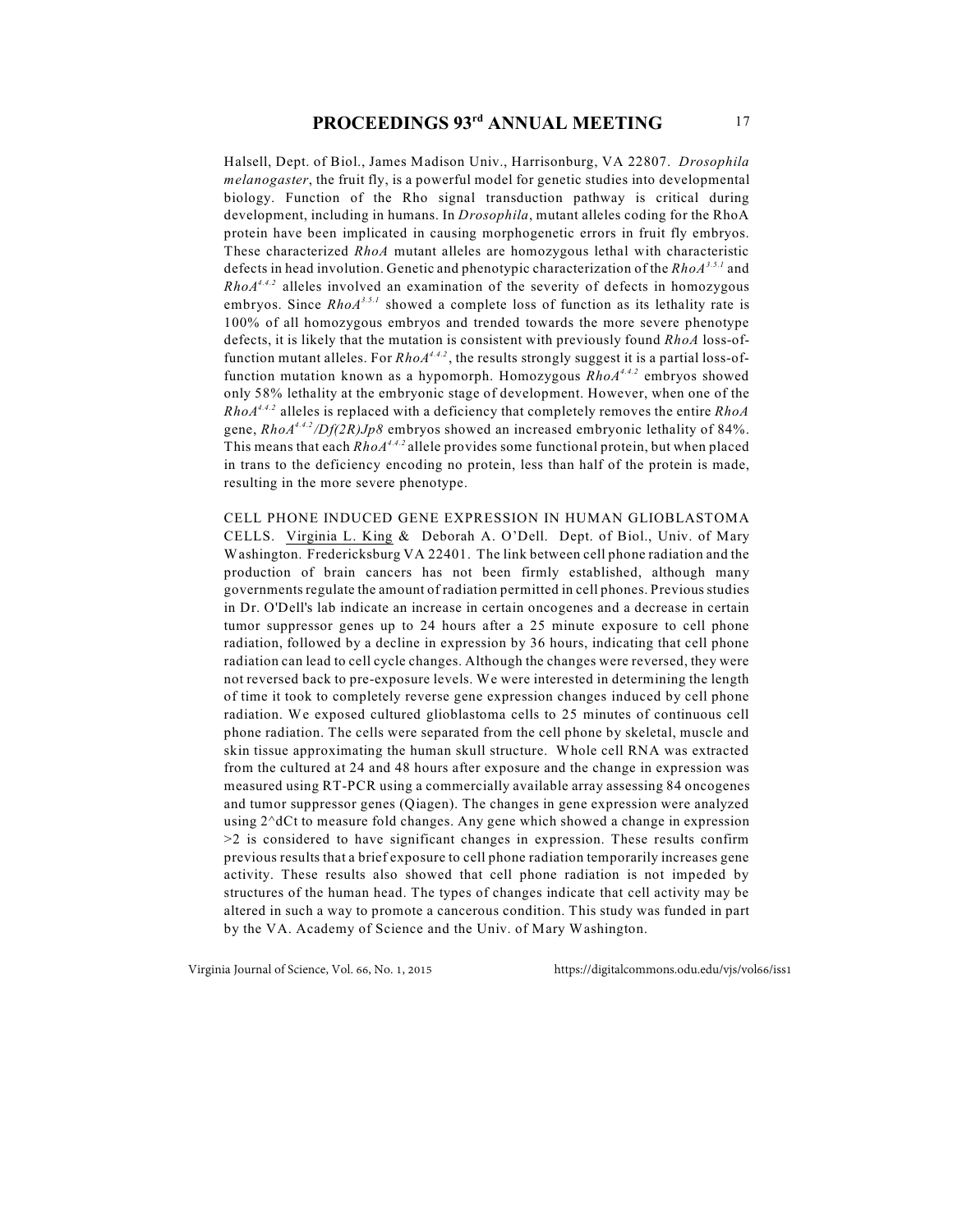TRANSCRIPTIONAL REGULATORS OF EPIGENETICALLY ALTERED GENES IN ALZHEIMER'S DISEASE. John T. Lawson & Gary D. Isaacs, Dept. of Biol. and Chem., Liberty Univ., Lynchburg VA 24515. Most cases of Alzheimer's disease (AD) are sporadic-not clearly genetic in nature. Because of this, epigenetics, which deals with factors that modify DNA expression without altering the DNA sequence, may help explain how the environment could interact with genes to promote AD. Epigenetic changes have been observed in AD and the Isaacs lab at Liberty previously determined genes that increase in methylation (hypermethylated) and decrease in methylation (hypomethylated). Methylation can silence genes by inhibiting transcription factor binding. To look into what transcription factors may regulate these genes, bioinformatics methods and tools including the AME program from the MEME suite were used to test for enrichment of transcription factor motifs in promoters and "peaks" (areas of epigenetic changes) of genes that were differentially methylated in AD. Out of 591 motifs from the Jaspar and Uniprobe Mouse databases, 16 motifs were enriched in genes that were hypermethylated in AD and 8 motifs in genes that were hypomethylated in AD. Out of these, 14 of 16 motifs from hypermethylated genes and 8 of 8 motifs from hypomethylated genes were also specifically enriched in the "peak" regions of epigenetic change in each promoter compared to adjacent regions in the same promoters. The transcription factors for the enriched motifs, many of which were involved in processes that could be relevant to AD, may be able to provide a link between epigenetic changes and changes in gene expression in AD as well as offer prospects for future research. (Supported by: the Jeffress Memorial Trust, the Virginia Academy of Science, and the ARDRAF grant from the Virginia Center on Aging).

SIGNIFICANT UP-REGULATION OF MIR-17 IN AN ALZHEIMER'S DISEASE MOUSE MODEL. M. R. Dalton, A. D. Házy & G. D. Isaacs, Dept. of Biol. and Chem., Liberty University, Lynchburg VA 24515. Previous work by our group has demonstrated a correlation between AD pathology and changes in epigenetic markers, including cytosine methylation of gene promoter regions. Several genes determined to have AD-related changes in methylation code for miRNA, which is known to regulate gene expression at a post-transcriptional level. Research suggests that miRNA play a key role in AD development by alteration of gene products and transcription factors, particularly in that of amyloid-ß (Aß) production and apoptosis of postmitotic neurons. This analysis shows a significant up-regulation of demonstrated epigenetically modified miR-17 in the hippocampi of transgenic AD mice when compared to that of non-AD mice. MiR-17 belongs to the polycistronic cluster miR-17-92 and is believed to be involved in normal neuronal cell proliferation and ultimately the regulation of Beclin-1, which has been shown to modulate amyloid beta accumulation in mice.

VALIDATION OF PREDICTED TRANSCRIPTION FACTOR BINDING SITES IN ALZHEIMER'S DISEASE. Bria E. Johnston & Rachel C. Bordelon, Dept. of Biology and Chemistry, Liberty University, Lynchburg VA 24515. Alzheimer's Disease (AD) is a neurodegenerative disorder affecting over five million Americans as of 2015. Symptoms include severe memory loss, confusion, and gradual loss of the ability to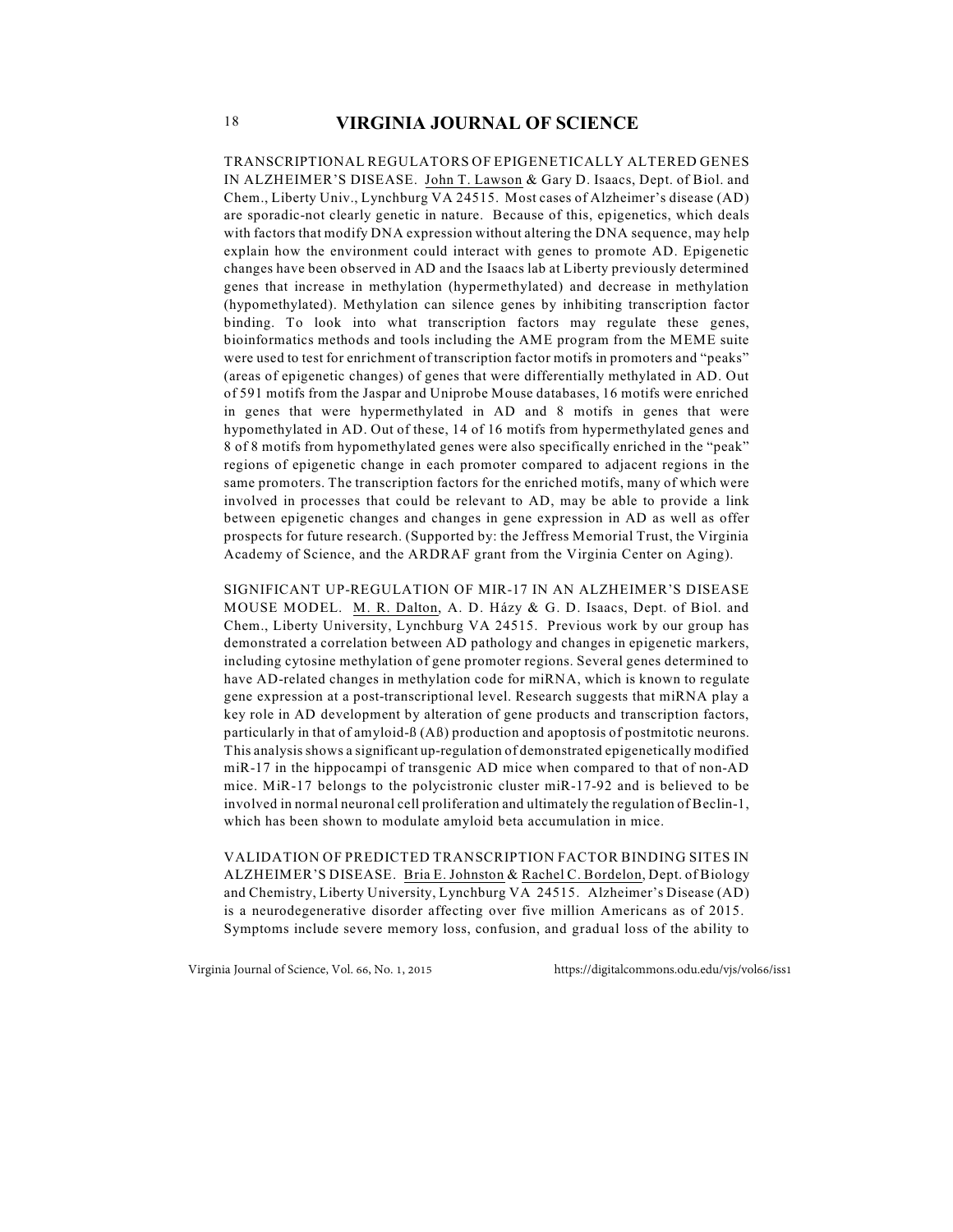# **PROCEEDINGS 93<sup>rd</sup> ANNUAL MEETING** 19

self-care. While the underlying causes of the disease are yet unknown, what is clear is that there is no single mutation that causes AD. Rather, changes to the genome that affect gene expression but do not alter DNA sequence may be more likely to blame. These epigenetic changes include the chemical modification of bases, such as the methylation of certain cytosine bases. Methylation within the promoter region of a gene can change the expression levels of that gene by preventing transcription factors from binding and recruiting RNA polymerase. Using preliminary data from another student generated using various bioinformatics programs, the transcription factor binding sequences within the promoter regions of eight genes of interest will be predicted. Whether these sequences actually bind to the corresponding transcription factors will be tested using an electrophoretic mobility shift assay (EMSA), commonly used to show DNA-protein interaction. Once these sequences are known, the methylation status within the transcription factor binding site can be compared between the AD state and wild type. For a given gene, if the methylation state changes between healthy and diseased state, the expression of that gene is likely changing as well, potentially contributing to AD pathology.

CORRELATION OF METHYLATION ASSAY AND BISULFITE SEQUENCING DATA TO DETERMINE THE EPIGENETIC REGULATION OF MIR-17 IN AN ALZHEIMER'S DISEASE MODEL. John D. Arza, Nathan J. MacGilvary & Gary D. Isaacs, Liberty University. Previous research done by our team indicated that there are epigenetic modifications on genes coding for miRNAs in an Alzheimer's disease (AD) model. miRNAs are involved in the post-transcriptional regulation of genes and may play a role in the pathology of AD. miR17-1 showed epigenetic significance from a methylation sensitive microarray analysis. However, the base pair resolution of these epigenetic changes has not been achieved. This study incorporates bisulfite sequencing to analyze the promoter region of miR17-1 for site-specific CpG methylation to further the understanding of AD pathology. In addition, this method makes up for the weaknesses of the methylation microarray in order to give a more holistic picture of the genomic epigenetic changes in AD.

GENERAL METHOD FOR VALIDATION OF PRIMER PAIRS FOR MEASURING INFLAMMATORY GENE EXPRESSION IN NAFLD SUBJECTS BY REAL-TIME Q-PCR. Anna Zhang<sup>1</sup>, Edgar Rodriquez<sup>2</sup>, Ancha Baranova<sup>2,3</sup>, & Aybike Birerdinc<sup>2,3</sup>,  $^1$ Chemistry (Biochemistry) Department, College of Science, George Mason University, Fairfax, VA, <sup>2</sup>Betty and Guy Beatty Center for Integrated Research, Inova Health System, Falls Church VA and <sup>3</sup> Center for the Study of Chronic Metabolic Diseases, School of Systems Biology, George Mason University, Fairfax, VA. Real-time polymerase chain reaction (q-PCR) is a popular tool used in a variety of settings to amplify, detect and quantify specific nucleotide sequences, or genes. In order to achieve reliable and reproducible results from q-PCR, it is important to take initial steps to ensure specificity of primer pairs used to initiate the amplification of nucleotide sequences. Primer validation utilizes qPCR and gel electrophoresis to ensure primer specificity. Primer pairs were synthesized using Primer-BLAST tool provided by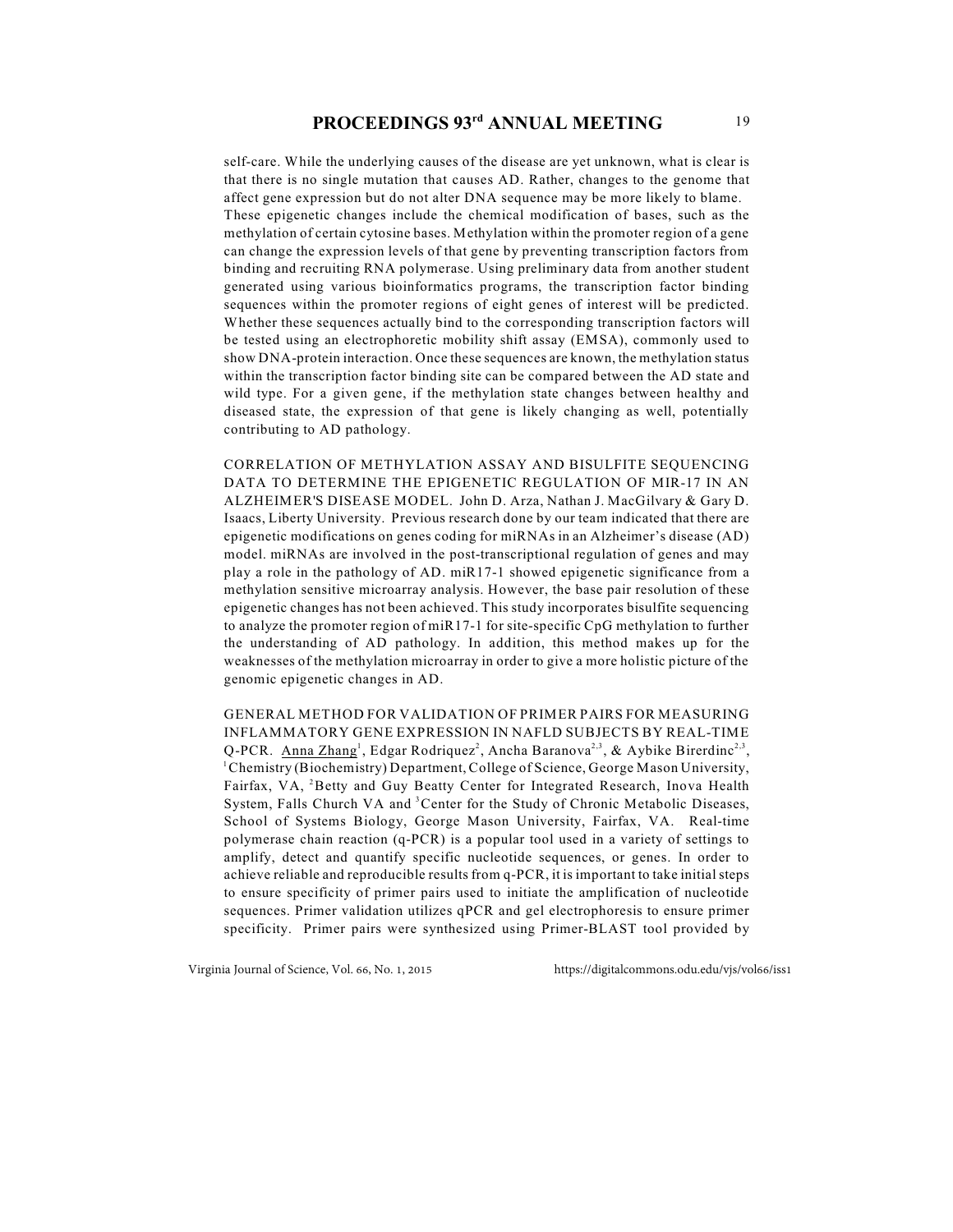NCBI, and validated for the following target genes: *CTGF* (connective tissue growth factor), *IL13* (interleukin-13), *IL17* (interleukin-17), *CSF2* (colony stimulating factor-2) and *CSF3* (colony stimulating factor 3). All targeted genes when elevated, with the exception of *IL13*, are noted to correlate with markers of inflammation and have strong association with the advanced progression of non-alcoholic fatty liver disease (NAFLD) based on previous studies. Prior to designing specific primers, a literature search was done for genes with more than one transcript variant in order to determine the most common transcript variants discovered in visceral adipose tissue. For one such gene, *CSF3*, transcript variant 1 was determined to be the common variant found in adipose tissue. This project aims to document the materials and methods used for primer validation.

THE EXPRESSION OF A DOUBLE GREEN FLUORESCENT PROTEIN-NUCLEAR LOCALIZATION SIGNAL FUSION PROTEIN IN TRANSFECTED HUMAN EMBRYONIC KIDNEY CELLS. Alexander Bond, Kristina Krumpos, Deborah Zies & Stephen Gallik, University of Mary Washington. Green Fluorescent Protein (GFP) is a preferred reporter protein for cellular localization studies, but for nuclear localization studies, a fusion protein containing multiple copies of GFP must be used to eliminate simple diffusion as a mechanism through which the protein can enter the nucleus. Our long-term goal is to create a plasmid expression vector containing four copies of the GFP gene linked to a single monopartite nuclear localization signal (4GFP-1NLS). The specific objective of the research study reported here is to create an intermediate plasmid, containing two copies of the GFP gene, from which the 4GFP-1NLS plasmid could be eventually produced. Using site-directed mutagenesis techniques, the parent plasmid used in this study, the pCMV/myc/nuc/GFP pShooter plasmid (Life Technologies, Inc.), was modified to create 2 intermediate plasmids, one serving as a vector and the other serving as a source for a single copy GFP insert. The restriction enzyme *PstI* was then used to open the vector and isolate the insert. Attempts at ligating the insert into the vector have been unsuccessful. It is hoped that future attempts at the ligation will be successful, leading to the eventual production of the final 4GFP-1NLS plasmid. Once produced, the final plasmid could be used to study various aspects of NLS-dependent nuclear import.

SUPPRESSION OF PYRUVATE KINASE DELETION PHENOTYPES IN *CRYPTOCOCCUS NEOFORMANS*. Nicolas Terreri<sup>1</sup>, Joshua Sellwood<sup>1</sup>, John R. Perfect<sup>2</sup>, and Michael S. Price<sup>1,2</sup>, <sup>1</sup>Dept. of Biology and Chemistry, Liberty University, Lynchburg, VA, <sup>2</sup>Div. of Infectious Diseases, Duke University Medical Center, Durham, NC. *Cryptococcus neoformans* is a fungal pathogen that affects immunocompromised individuals such as AIDS patients. With the high prevalence of HIV in Africa, *Cryptococcus neoformans* and relative *Cryptococcus gattii* cause over 600,000 deaths every year just in Africa alone. Unlike many fungal pathogens, *Cryptococcus* migrates from the lungs, usually after causing pneumonia, to the brain into the cerebrospinal fluid (CSF). Once in the brain, it causes fungal meningitis and encephalitis which are life threatening diseases [3]. Carbon utilization is an important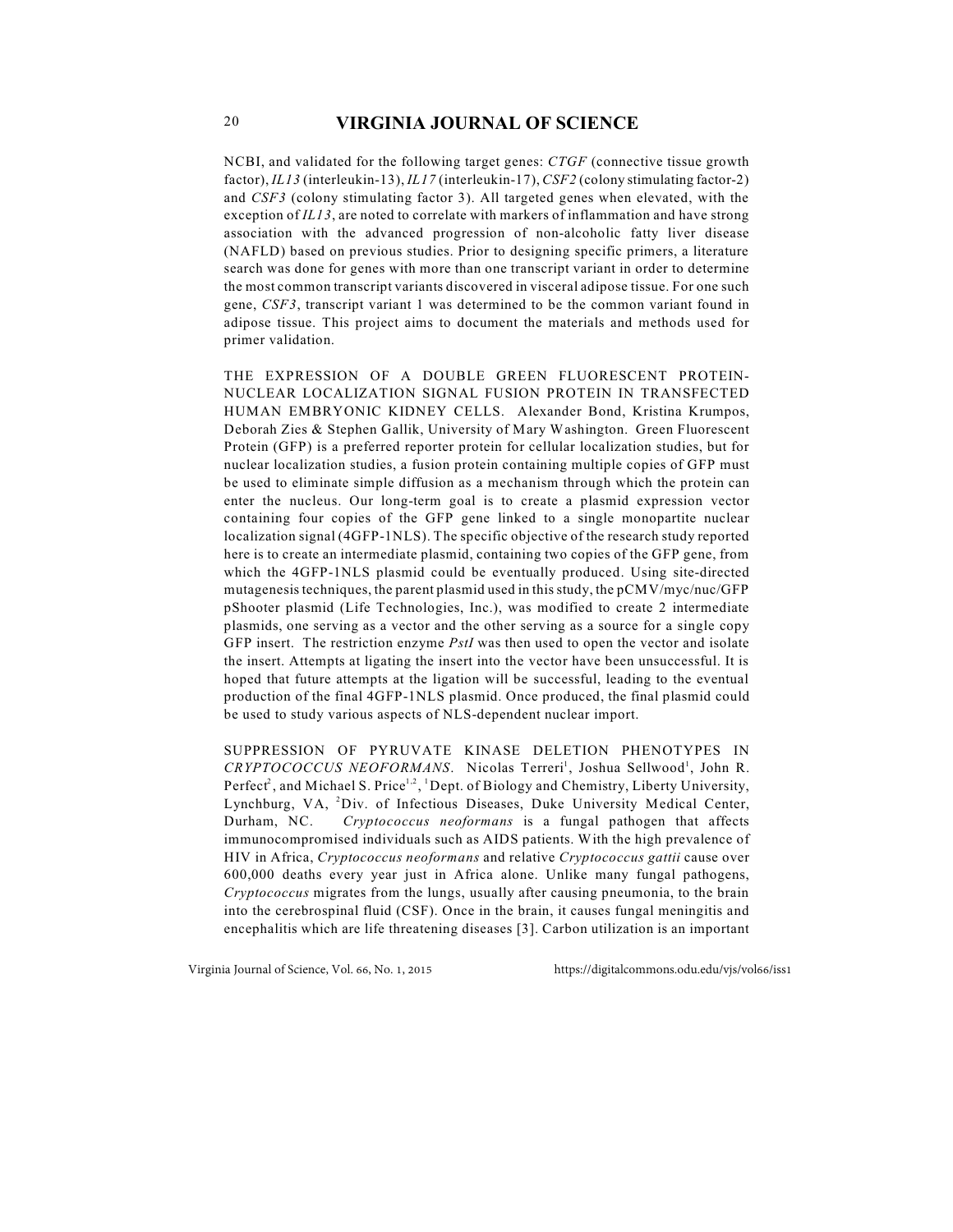part of the persistence of *Cryptococcus neoformans* because glucose utilization is required for CNS disease, and deletion of pyruvate kinase (*PYK1*) inhibits glucose utilization and CNS disease. *pyk1?* deletion mutants have been identified that are able to grow on glucose. We are identifying the gene(s) responsible for this phenotype rescue, which appears to be correlated with increased hyphal growth likely due to activation of the MAT locus located on Chromosome 5.

ESTABLISHMENT OF A CELL CULTURE SYSTEM FOR MEASURING THE EXPRESSION OF THE LONG NON-CODING RNA GAS5. J. Shahid<sup>1</sup>, K. Solocinski<sup>2</sup>, M. L. Gumz<sup>2</sup> & D. Zies<sup>1</sup>, <sup>1</sup>Department of Biological Sciences, University of Mary Washington and <sup>2</sup>Department of Medicine, University of Florida College of Medicine. Aldosterone, a primary regulator of blood pressure in mammals, functions by complexing with the mineralocorticoid receptor and altering the expression of blood pressure associated genes. It is my hypothesis that Gas5, a newly discovered long noncoding RNA, is also a negative regulator of the aldosterone response. The overall goal of this project is to test this hypothesis by treating mouse IMCD3 cells with aldosterone and measuring changes in Gas5 mRNA expression by real-time PCR. Through my research experience at the University of Florida (UF) in summer 2014, I was able to learn about long noncoding RNAs, aldosterone, transporter proteins, cell signaling pathways in the kidneys and the molecular techniques used to study them. I gained hands-on experience managing and treating cell cultures in order to perform RNA isolations, RT-PCR, and semi-quantitative and real-time PCR and also western blots. My specific goal here, at UMW, has been to establish the use of these skills and extend the work started at UF. Here, I show results from successful RNA isolation from aldosterone treated IMCD3 cells and preliminary real-time PCR experiments. The establishment of these protocols will help future students investigate the link between Gas5 and Aldosterone. If Gas5 is involved in regulating the aldosterone response then understanding more about its expression may reveal its effects in blood pressure regulation and facilitate the treatment of cardiovascular disease.

TXL INDUCED APOPTOSIS IN JURKAT E6-1 CELLS. Claire R. Harrington & Rosemary Barra, Depart. of Biological Sciences, University of Mary Washington, Fredericksburg, VA 22401. The herbal dietary supplement, Tian Xian Liquid (TXL), has been reported to be an effective treatment for some forms of cancer. The mechanism of this effect is unknown, however, studies using a related herbal extract, Tien-Hsien liquid, showed an increase in apoptosis in cancer cells. The activation of p53 is a major regulator of cellular apoptosis. In this study, the anti-proliferative effects of TXL were determined by utilizing a MTT Assay. An ELISA assay was subsequently used to quantify p53 levels in TXL-treated cells. TXL, at concentrations ranging from .002 to .2 mg/mL, showed significant anti-proliferative effects in a dose-dependent manner on transformed cells. As the concentration of TXL increased, the number of viable cells decreased. At .2 mg/mL, the viability expressed as a percent of control values was 54.5%. There was an increased level of p53 activity in the TXL-treated cells. Interestingly, the cells treated with .002 mg/mL of TXL showed the greatest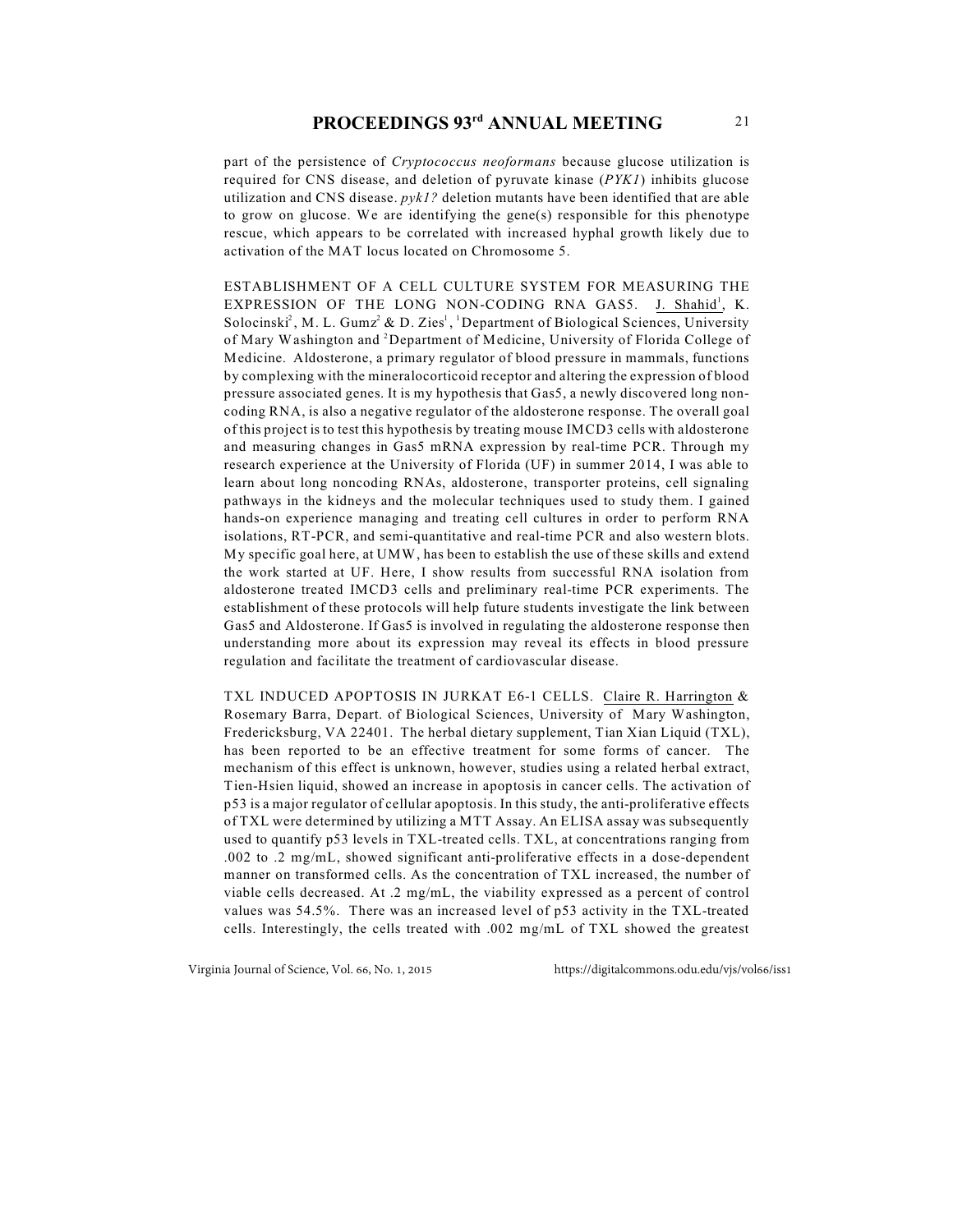absorbance, indicating the greatest activity of p53 in those cells, compared to the control and the higher concentrations of TXL. This may be due to the fact that there are a greater number of viable cells at lower concentrations of TXL, allowing the p53 levels to be observed more readily. This is preliminary data and more research is needed to confirm the role of p53 in the anti-proliferative effects of TXL.

INVESTIGATING PHENOTYPIC DIFFERENCES BETWEEN STP1 K/O AND WT *ARABIDOPSIS THALIANA* IN RESPONSE TO VARIOUS SALT CONCENTRATIONS. Katie McCullar, Dustin Phillips, Maria Wilkins & Janet Daniel, Department of Biology, James Madison University, Harrisonburg, VA 22807. *Arabidopsis thaliana* is a commonly used model organism in the study of plants and is described as a glycophytic plant. In this experiment, the role of sugar transport protein-1 (STP1) in relation to salt resistance is investigated by observing phenotypic differences in the growth of wild type (WT) and STP1 k/o plants when exposed to varying concentrations of sodium chloride using hydroponics and agar plates. The hydroponics system is used to expose the plants to 0mM or 50mM concentrations and measurements are taken of root length, stalk length and number of leaves at four weeks. The average root lengths of STP1 k/o were longer than WT at 50mM after four weeks when grown using hydroponics. We also investigated a dose response using agar plate concentrations from 0-200mM. Root length was not correlated with NaCl concentration. While increased average root lengths were seen at 25mM and 100mM NaCl, at concentrations greater than 100mM, both WT, and STP1 k/o decreased in average root lengths. Overall, STP1 k/o average root lengths grown on plates were longer than WT root lengths, at two and four weeks. In total, results suggest that the STP1 k/o plant exhibits an alternate phenotype when grown in higher NaCl concentrations. This may indicate that STP1 k/o phenotype includes a resistance to increased salt concentrations.

DETERMINATION OF THE IMPACT OF *PYK1* DELETION ON INTERACTIONS OF *C. NEOFORMANS* WITH THE HOST IMMUNE SYSTEM. Elizabeth Rasmussen<sup>1</sup>, Yansirre Aviles<sup>1</sup>, Michal Olszewski<sup>2</sup>, and Michael Price<sup>1</sup>, <sup>1</sup>Dept. of Biology & Chemistry, Liberty University, Lynchburg, VA,  ${}^{2}$ Div. of Pulmonary and Critical Care Medicine, University of Michigan, Ann Arbor, MI. *Cryptococcus neoformans* is an important fungal pathogen of immunocompromised individuals. During initial infection, *C. neoformans* colonizes the airspaces of the lungs, resulting in pneumonia, and subsequently migrates to the central nervous system (CNS). There is also epidemiological evidence for dormancy of cryptococcal infections. To greater understand fungal carbon utilization (particularly gluconeogenesis and glycolysis) during colonization of these fundamentally different niches within the host, mutants were created at key points in these carbon metabolic pathways. Our objective is to develop a model that will allow for the effective studying of dormancy in this important human pathogen by quantifying cytokine expression in macrophages exposed to these pyruvate kinase mutants that fail to elicit inflammation in the lung.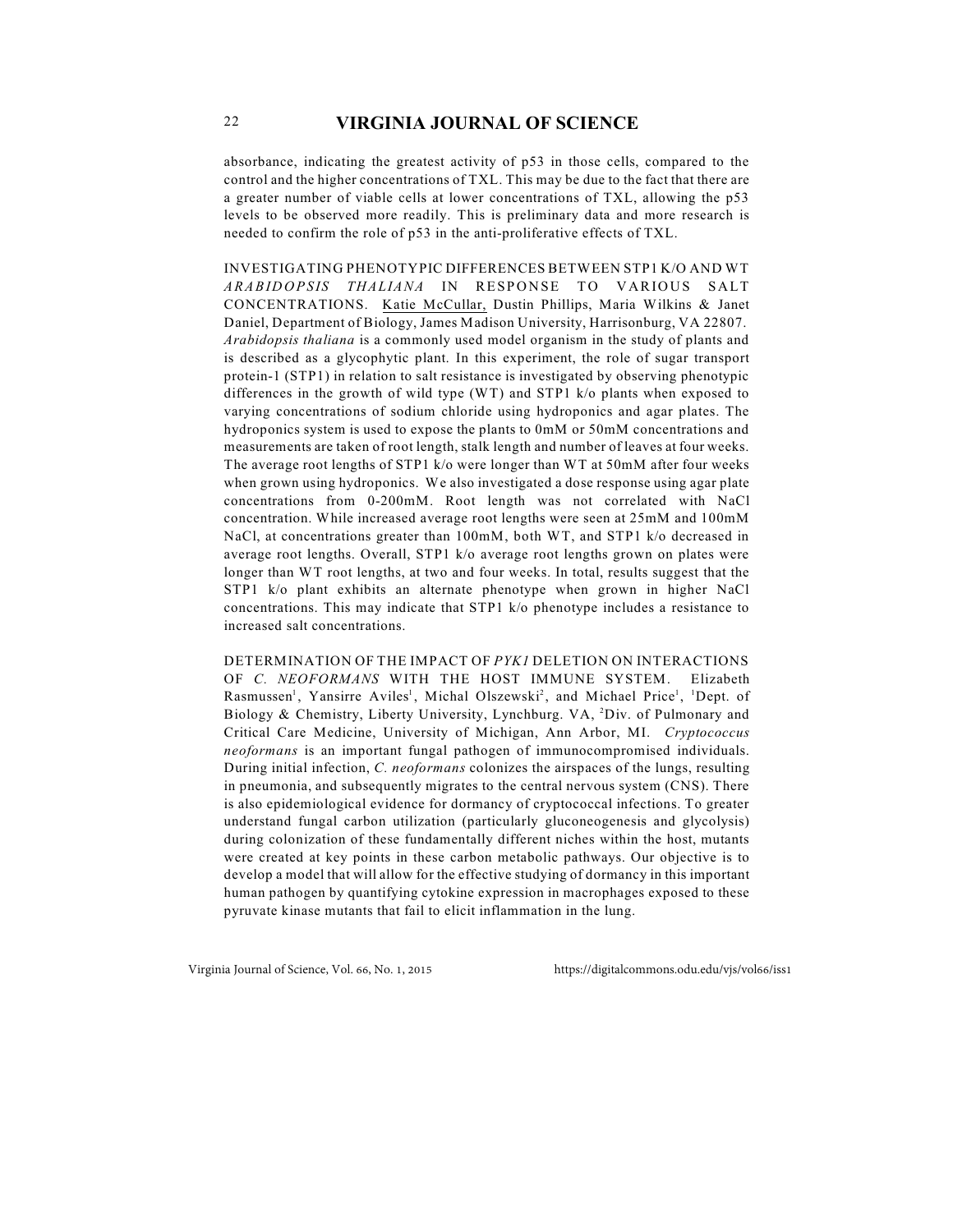OPTIMIZING METAGENOMICS ANALYSIS. Vhuthuhawe T. Madzinge & Andrew J. Fabich, Dept. of Biology and Chemisty, Liberty Univ., Lynchburg, VA 24515. *Escherichia coli* is a micro-organism that is common in the gastrointestinal tract. It is found in normal microbiota. While most *E. coli* are harmless, some are equipped with toxins that are harmful to humans. The focus of this study in this experiment uses nonpathogenic *E.coli* studied in streptomycin-treated mice. *E.coli* was used as a model to observe the changes that are likely to occur in the GI when it is introduced in streptomycin-treated mice. *E.coli* was chosen because previous studies have shown it to become an efficient colonizer. Such advantageous colonization is achieved by its ability to compete for nutrients efficiently and maintain a growth rate of 2-hours per turnover of the intestinal contents. These advantageous abilities are influenced by the deletion of *flhDC* operon, also known as the master regulator of flagella synthesis. Its deletion saves energy and thus causes an up-regulation/hyper-expression of carbon and energy metabolizing genes therefore increasing the population of *E.coli*. However, how do these changes affect the community of the normal microbiota? Is this advantageous or disadvantageous? Does this improve or decrease the health of the streptomycintreated mice? First, knowing what the microbial community that interact with *E.coli* are made of will assist in answering some of these questions. Streptomycin-treated mice colonized with different *E. coli* demonstrated similar metagenomic signatures with notable differences in the Bifidobacteria. Studying these interactions will help us understand the value of bacterial interaction in mammals.

INDUCING *CITROBACTER RODENTIUM* VIRULENCE IN STREPTOMYCIN-TREATED MICE. Kaitlyn A. Shondelmyer and Andrew J. Fabich, Dept. of Biology and Chemisty, Liberty Univ., Lynchburg, VA 24515. *C. rodentium* causes disease in conventional mice; however, it does not in streptomycin-treated mice. We know, therefore, that colonization is not sufficient for pathogenesis, so there must be other facultative anaerobes driving pathogenesis. Competition with certain *E. coli* strains causes pathogenesis by an unknown mechanism. If the competition-induced disease state is similar to disease caused by *C. rodentium* in conventional mice, inducing pathogenesis via competition will be relevant to EHEC modeling. Streptomycin-treated mice colonized with *C. rodentium* and laboratory strains of *E. coli* did not induce pathogenesis. However, pathogenesis returned with *C. rodentium* colonized with either human commensal or probiotic *E. coli*.

TAU AND BETA-AMYLOID INTERACTIONS IN ALZHEIMER'S DISEASE. Tyrrell C. Graham & Deborah A. O'Dell, Dept. Biological Sciences, UMW, Fredericksburg, VA 22401. In Alzheimer's Disease, changes in the phosphorylation of Tau protein and the presence of b-amyloid plaques are seen. The stimulus for changing Tau phosphorylation is unknown. The effect of the presence on beta-amyloid aggregates on the phosphorylation state of Tau was examined by exposing cultured neurons to beta-amyloid aggregates and using immunohistochemistry. Microscopic examination of cells showed that cultured cells exposed to aggregates had increased levels of pThr231 Tau protein compared to control cells. This suggests that the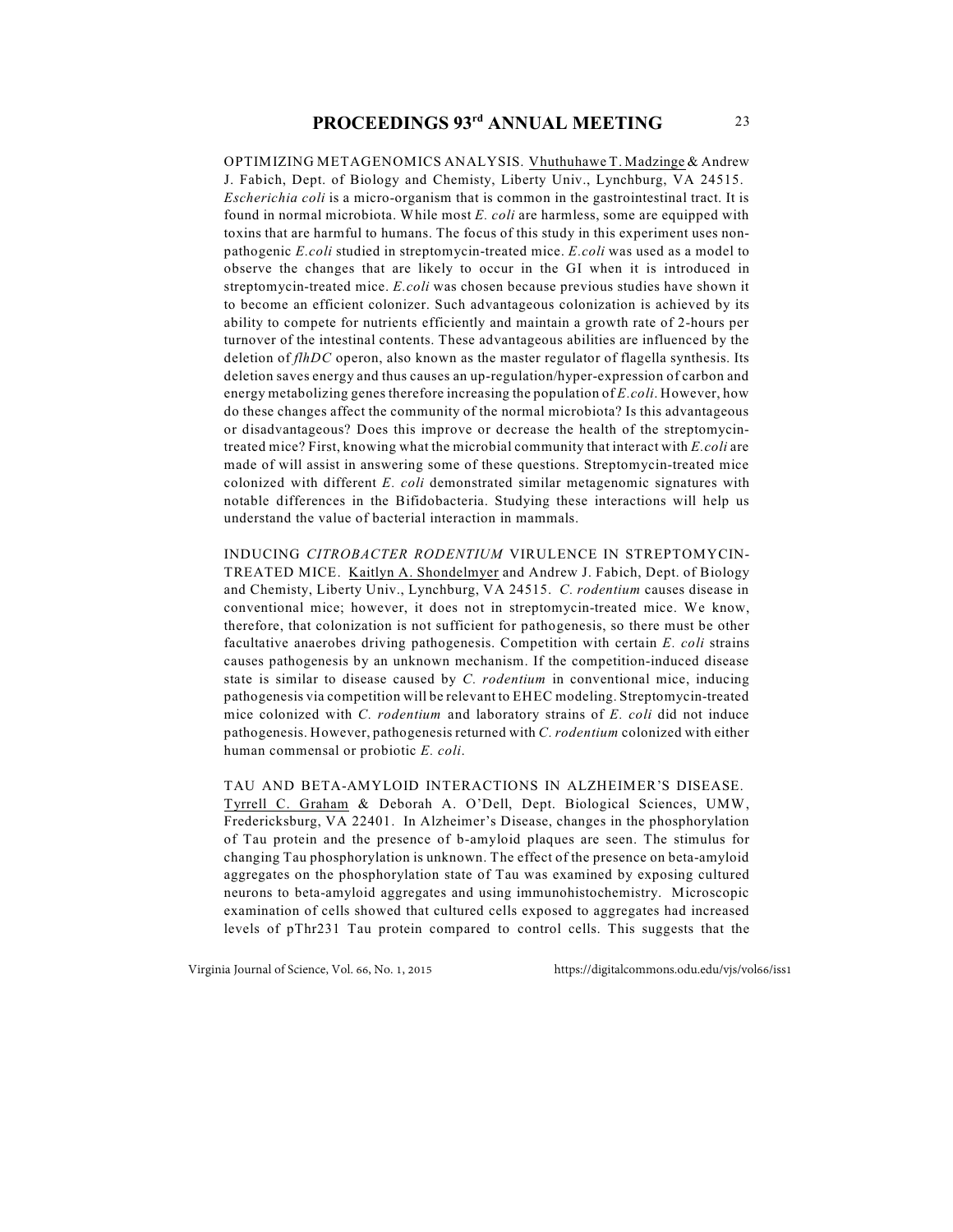presence of beta-amyloid plaques stimulates the changes in the phosphorylation of Tau. This work was supported by an Undergraduate Research Grant from UMW.

RHO-GDP DISSOCIATION INHIBITOR AFFECTS GROWTH AND AFLATOXIN PRODUCTION IN *ASPERGILLUS FLAVUS*. Stephen Matherlee<sup>1</sup>, Claudia Bernaschina<sup>1</sup>, Gregory OBrian<sup>2</sup>, Gary A. Payne<sup>2</sup>, and Michael S. Price<sup>1, 2</sup>, <sup>1</sup>Dept. of Biology & Chemistry, Liberty University, Lynchburg. VA, <sup>2</sup>Dept. of Plant Pathology, NC State University, Raleigh, NC. Regulation of aflatoxin (AF) production is complex, involving transcriptional and post-transcriptional regulation focused mainly through the pathway specific transcriptional regulator *aflR*. An investigation into the nature of the transcriptional regulation of AF production by comparing conducive and non-conducive culture conditions revealed a clade of genes with a similar transcription profile to that of *aflR*. One of these genes, a putative Rho-GDP dissociation inhibitor, was characterized by gene deletion and shown to regulate AF production in *Aspergillus flavus*. The protein encoded by this gene, Afrdi1, showed 45% identity to Rdi1p in *S. cerevisiae*. The  $\Delta \text{A} \text{f} \text{r} \text{d} \text{i} \text{l}$  mutant exhibits a severe growth defect on minimal medium, a moderate growth defect on complete medium, and a temperature sensitive phenotype. Moreover, the  $\Delta \text{A} \text{f} \text{r} \text{d} \text{l}$  mutant produces 97.3% less toxin than wild type. Inferences from *S. cerevisiae* reveal a possible link between AfRdi1 and RasA, which has been shown to regulate sterigmatocystin production in *A. nidulans*.

#### **Biomedical and General Engineering**

FEMTOSECOND LASER USE IN MEDICAL THERAPEUTICS: KEY ADVANTAGES AND LIMITATIONS OF NONLINEAR OPTICAL TISSUE INTERACTIONS. William R. Calhoun  $III^{1,2}$  & Ilko K. Ilev<sup>2</sup>, <sup>1</sup>Virginia Commonwealth University, Richmond VA 23298 and <sup>2</sup>Department of Biomedical Physics, Office of Science and Engineering Labs, U.S. Food and Drug Administration, Silver Spring MD 20993. Some of the most commonly performed surgical operations in the world, including laser-assisted in-situ keratomileusis (LASIK), lens replacement (e.g. cataract surgery), and keratoplasty (cornea transplant), now employ Femtosecond Lasers (FSLs) for their extreme precision, low energy and ablation characteristics. The application of FSLs in medical therapeutics is a recent development, and although they offer many benefits, FSLs also stimulate nonlinear optical effects (NOEs), many of which were insignificant with previously developed lasers. In order to improve the understanding of FSL-tissue interactions related to NOEs stimulated during laser beam propagation though corneal tissue, research investigations were conducted to determine how corneal tissue properties including corneal layer, collagen orientation and collagen crosslinking, and laser parameters including pulse energy, repetition rate and numerical aperture affect second and third-harmonic generation (HG) intensity, duration and efficiency. The results of these studies revealed that all laser parameters and tissue properties had a substantial influence on HG. The dynamic relationship between optical breakdown and HG was responsible for many observed changes in HG metrics. The results also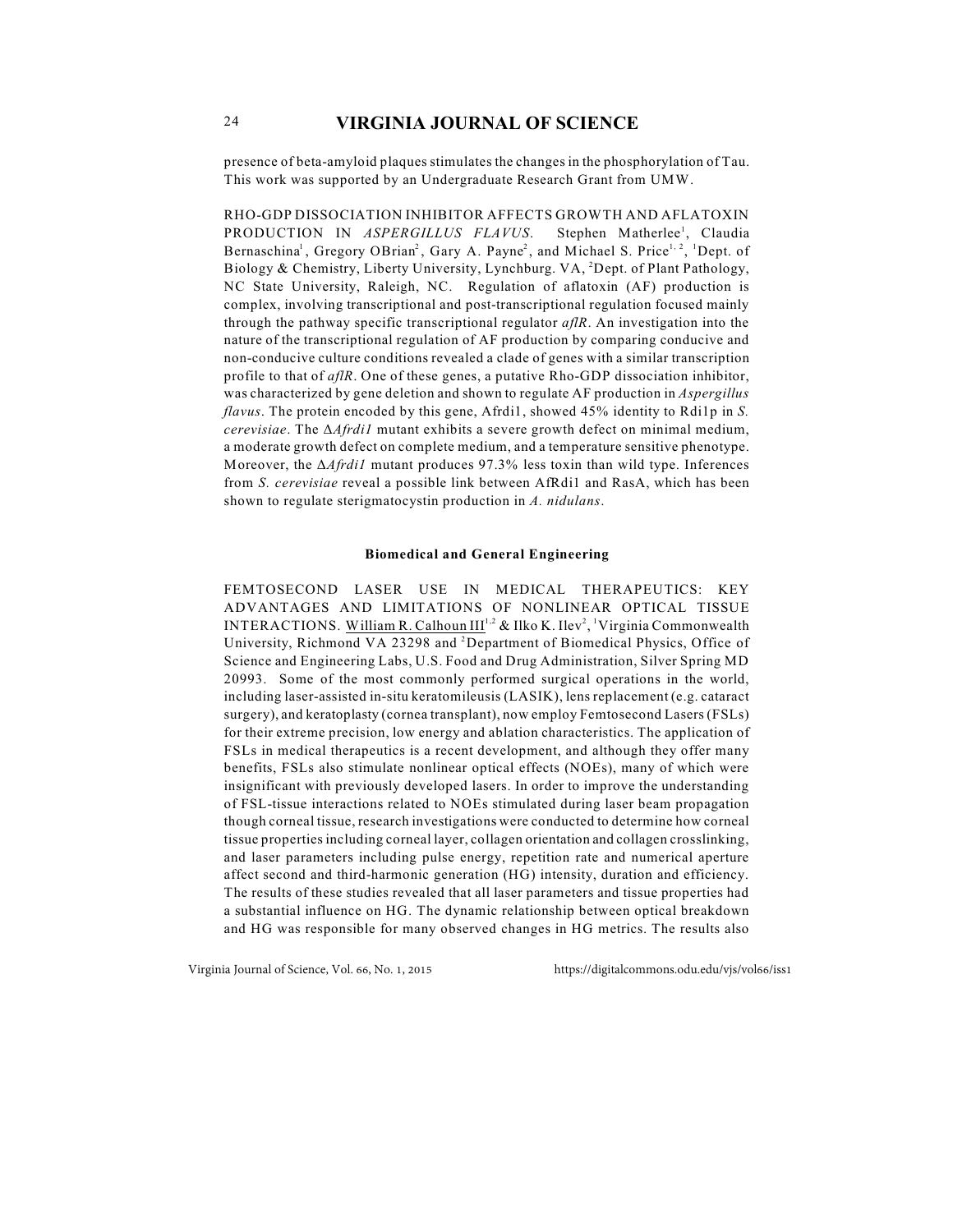demonstrated that the new generation of therapeutic FSLs has the potential to generate hazardous effects if not carefully controlled. This work was supported by the Oak Ridge Institute for Science and Education.

SOFT ELECTRODE SYSTEMS CAPABLE OF INTEGRATING ON THE AURICLE AS BRAIN-COMPUTER INTERFACE. Dong Sup Lee & Woon-Hong Yeo, Department of Mechanical & Nuclear Engineering, Virginia Commonwealth University, Richmond VA 23284. Non-invasive electrodes for recording of electroencephalograms on the scalp offer the diagnosis of neurological disorders and brain-computer interfaces. However, the existing devices using conductive gels are not usable for more than a few days due to side effects such as the skin irritation and irreversible degradation of electrical properties at the skin interface. To overcome the limitations, we introduce a set of electrodes and interconnects composed by a soft, foldable collection of open fractal mesh that adequately mounts on the complex surface topology of auricle and mastoid for high performance and long-term monitoring of electroencephalograms. Computational and experimental studies constitute the fundamental aspects of the bending and stretching mechanics suitable on highly irregular and textured surfaces. Cell level tests and thermal imaging studies demonstrate the biocompatibility and confirm wearability throughout daily activities including exercise, sleeping, and bathing. Experiment includes a text speller via steadystate visually evoked potential-based brain-computer interfaces.

FIBRONECTIN FIBRILLOGENESIS MEDIATES TGF-â1-INDUCE EMT IN MAMMARY EPITHELIAL CELLS. Lauren A. Griggs<sup>1</sup>, Roshni Malik<sup>1</sup>, Nadiah Hassan<sup>1</sup>, Brittany A. Martinez<sup>1</sup>, Lynne W. Elmore<sup>2</sup> & Christopher A. Lemmon<sup>1</sup>, <sup>1</sup>Department of Biomedical Engineering, <sup>2</sup>Department of Pathology, Virginia Commonwealth University, Richmond VA 23284. Epithelial to Mesenchymal Transition (EMT) is a biological process characterized by a phenotypic switch in epithelial cell sheets into motile and invasive mesenchymal cells. During cancer progression, carcinoma cells seize the EMT regulatory circuity to initiate metastasis. This work investigates the role of the microenvironment in the induction of EMT. We examine the relationship between assembly of the extracellular matrix protein fibronectin (FN) into insoluble fibrils and the occurrence of EMT. We believe that increased tissue stiffness drives FN assembly, which exposes cryptic binding sites for various growth factors, such as Transforming Growth Factor-Beta1 ( $TGF-\beta1$ ), and creates a high concentration of these growth factors at the cell surface, which in turn drives EMT. When mammary epithelial cells were co-treated with the FN assembly inhibitor and  $TGF- $\beta$ 1, EMT was notably inhibited. Addition of soluble FN to culture$ medium in a dose response alone was unable to induce EMT. Furthermore, increasing cell contractility increased FN assembly, but did not cause cells to undergo EMT, suggesting that growth factor localization to FN was required for EMT. On the other hand, inhibition of contractile forces decreased TGF-81 induced FN assembly and blocked EMT. This work highlights novel targets in the tumor microenvironment for cancer therapy.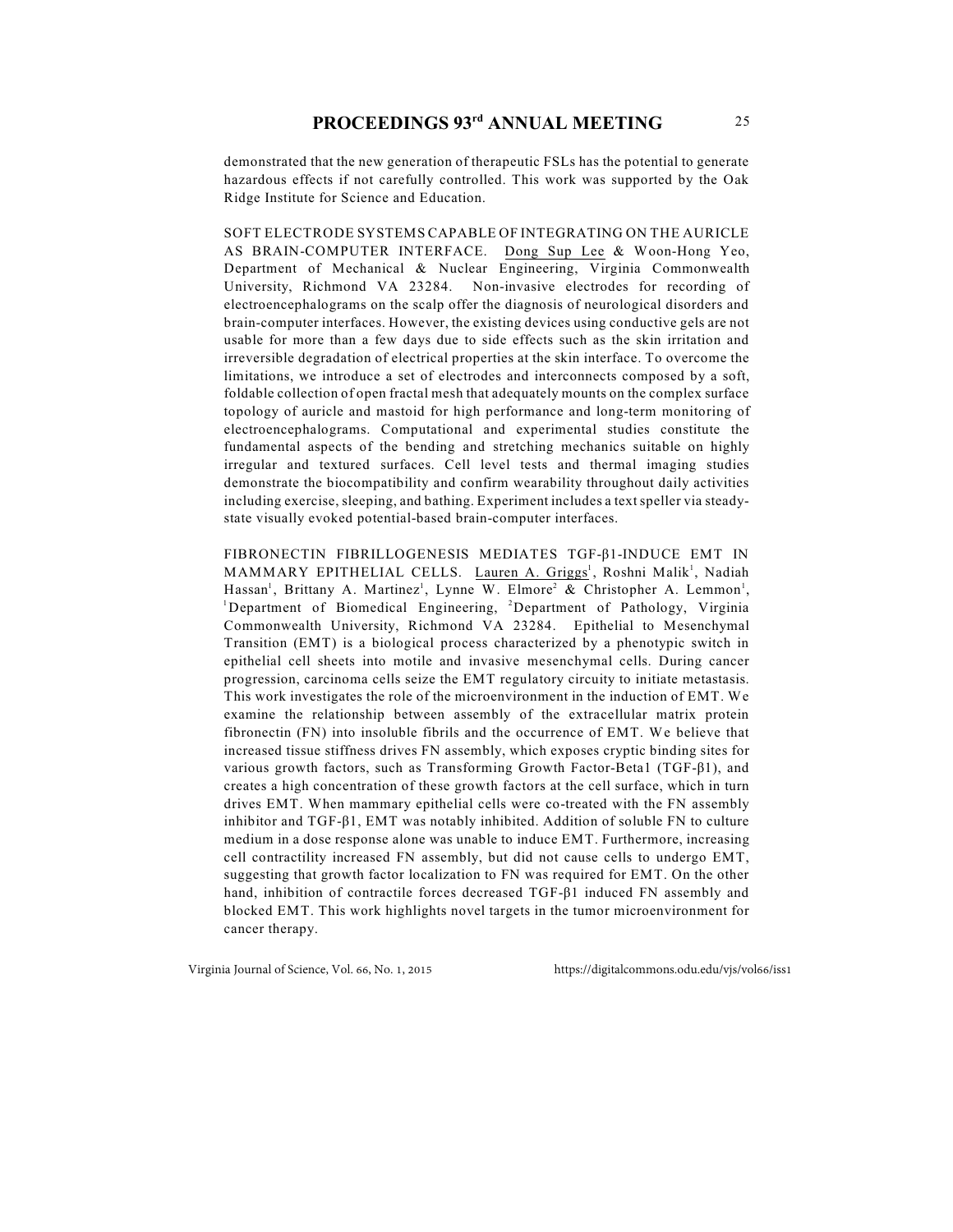EFFECT OF VISUAL BIOFEEDBACK ON GAIT BALANCE SYMMETRY DURING ELLIPTICAL TRAINER EXERCISE. Trisha J.Massenzo<sup>1</sup> & Peter E.  $Pidcoe<sup>2</sup>$ , Department of Biomedical Engineering, Virginia Commonwealth University, Richmond VA 23284 and <sup>2</sup>Department of Physical Therapy, Virginia Commonwealth University, Richmond VA 23298. The aftereffects of a stroke can greatly influence parameters of gait, such as decreasing cadence, decreasing balance and stability and increasing the time spent on the non-paretic limb. Modern rehabilitation techniques are transitioning from compensatory actions to constraint-induced therapy. This widely implemented technique promotes neuroplasticity by constraining use of the paretic limb to perform daily activities of living. Both manual therapy and robotics can be implemented during this therapeutic approach to promote brain remodeling. Although manual therapy and robotics are widely used, there are a few disadvantages. Manual therapy poses a high physical demand on therapists, which may directly limit duration of therapy due to fatigue. Robotics offers a solution to this problem, but comes as a costly alternative and limits independence of the patient while gait training. In consideration of the benefits and disadvantages of these therapeutic approaches, a lowcost visual biofeedback system was constructed to allow users to independently adjust kinetic postural parameters. A pilot study was performed on a sample set of healthy participants to determine the effect of visual biofeedback. Four visual representations were also developed and were tested to determine which produced the best performance determined by index of symmetry values. Results proved visual biofeedback during kinetic weight training to be effective and found that one visual representation performed significantly better than the other three representations.

ELECTROPSINNING OF ARABINOXYLAN AS A NOVEL NANOFIBER SCAFFOLD. Donald C Aduba, Jr.<sup>1</sup>, W. Andrew Yeudall<sup>2</sup> & Hu Yang<sup>1,2</sup>, <sup>1</sup>Department of Biomedical Engineering, Virginia Commonwealth University, Richmond, VA 23284 and <sup>2</sup>Massey Cancer Center, Virginia Commonwealth University, Richmond, VA 23298. Research strategies in developing polysaccharide carbohydrate biomaterials for wound healing have steadily grown over the last decade. Arabinoxylan (AXF) is a carbohydrate polymer derived from cereal grains. However, their potential for clinical applications has yet to be fully realized. It is a polysaccharide comprised of a linear xylose backbone with arabinose units that are ester linked to ferulic acid. AXF is hydrophilic and possesses tunable swelling properties for fluid absorption. Polysaccharides have also been shown to increase macrophage proliferation necessary to ingest bacteria, debris and other infection causing agents. Therefore, AXF may be a suitable polymer to develop a wound dressing material for wound healing applications. This study aims to demonstrate the feasibility of electrospinning AXF to nanofibers and investigate the physical and biocompatible properties of the resulting nanofiber constructs. Gelatin (GEL) was blended with AXF to facilitate nanofiber formation and provide a natural polymer host tissues can readily accept after injury. Blends of GEL to AXF were successfully electrospun and characterized in terms of nanofiber morphology, tensile properties, pore size, degradation, molecular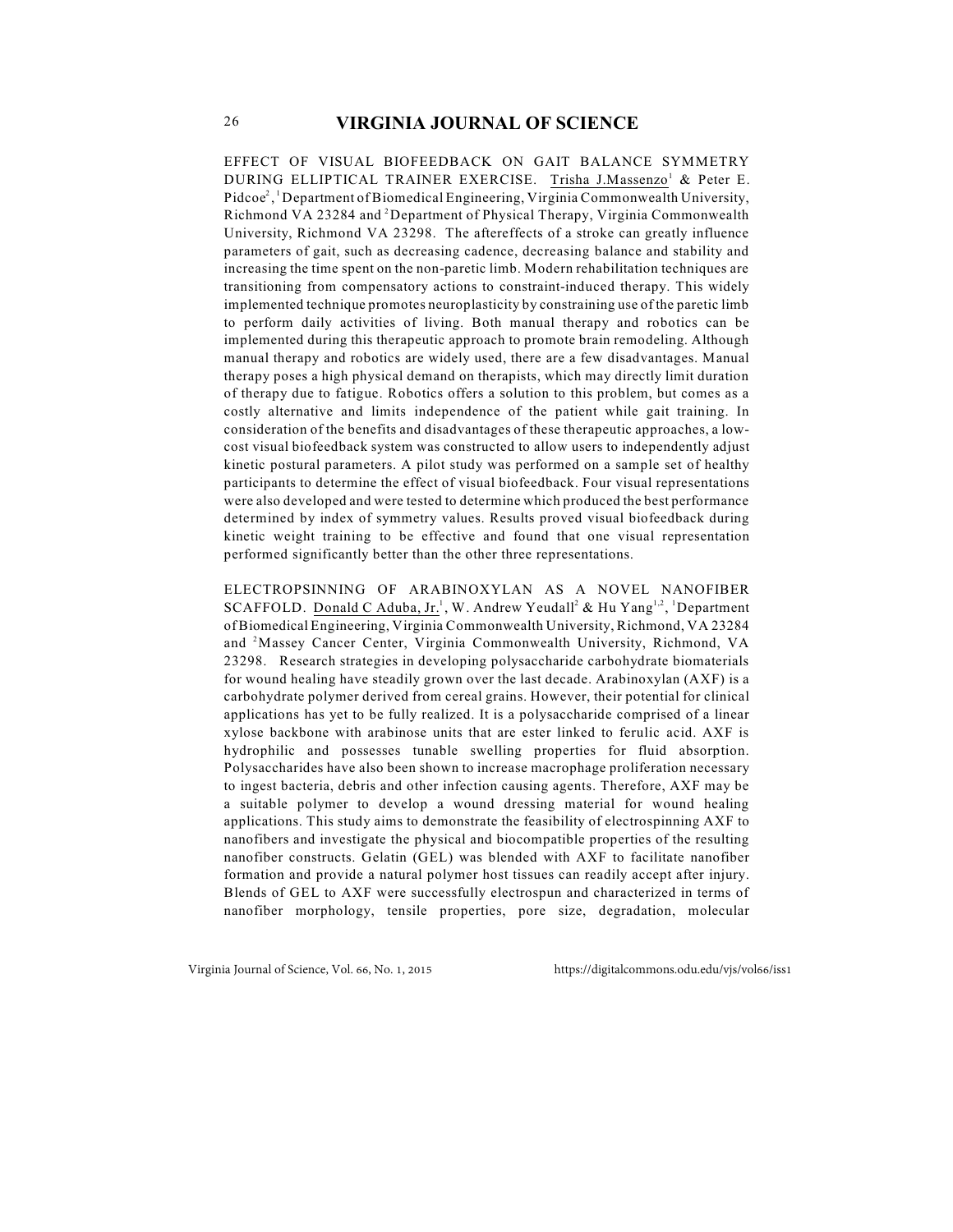composition and fibroblast cellular response. The work shows the potential of this novel scaffold for wound dressing development.

DESIGN AND CREATION OF A NOVEL DEVICE TO INDUCE VERGENCE EYE MOVEMENT TO QUANTITATIVELY STUDY THE DIFFERENCE AMONG PATIENTS WITH MTBI. Jacob Jaminet & Paul A. Wetzel, Virginia Commonwealth University, Richmond, VA 23220. Mild traumatic brain injury (mTBI) can affect different areas of the brain including those that are necessary for sight. The vergence eye system is the visual system responsible for depth perception. In order to study the effects of mild traumatic brain injury on vergence eye movements, a novel device was created. A mirror galvanometer is used to reflect a laser spot along a thin membrane plane. The laser spot moves along the visual midline of the viewer to a depth between 10 cm and 100 cm. A previously used program was used to control the mirror galvanometer so that a variety of movements could be programmed into the device. These movements cause the eyes to rotate 10.7° from midline. This device will be used to induce vergence eye movements that can then quantifiably measure the difference in convergence, accommodation, and pupillary constriction. This device will be used to identify the severity of mTBI between patients.

LICHEN INSPIRED SOLAR ENERGY SYSTEM. Jerney B. Davis & Jacquelyn K. Nagel, Department of Engineering, James Madison University, Harrisonburg VA 22807. The Climate Adaptable Solar Energy (CASE) System, as designed by a prior engineering capstone team, is a design inspired by lichen and applies biological concepts of protection and energy conversion to achieve adaptability. Adaptability addresses the performance reduction due to changing environmental conditions. Lichen is a composite organism of algae and fungus. Dye sensitized solar cells (DSSC) are an organic and sustainable method of obtaining electrical energy from light, and mimics algae in lichen. This research aims to vet the previous team's DSSC design for the CASE system. Four different DSSC designs were constructed and tested in various conditions to measure the efficiency in converting electrical energy, protection for the dye, and compact design. Preliminary results indicate that connection to the cells is more important than surface area exposed to the sunlight, and the cells incorporating Parafilm as a protective cover and alligator clips provide the most efficient and consistent voltage. The Parafilm and alligator clip design will be used in future experiments with the CASE system to improve future sustainable energy options.

ARABINOXYLAN FOAMS FOR WOUND DRESSING APPLICATIONS. Donald C Aduba, Jr.<sup>1</sup>, W. Andrew Yeudall<sup>2</sup> & Hu Yang<sup>1,2</sup>, <sup>1</sup>Department of Biomedical Engineering, Virginia Commonwealth University, Richmond, VA 23284<sup>2</sup>Massey Cancer Center, Virginia Commonwealth University, Richmond, VA 23298. Fabrication of an ideal wound dressing material is critical in managing healing postinjury. Wound dressing materials have been developed to help treat acute, moderately exudating wounds by creating a moist microenvironment conducive to tissue regeneration while preventing infection at the injury site. An ideal wound healing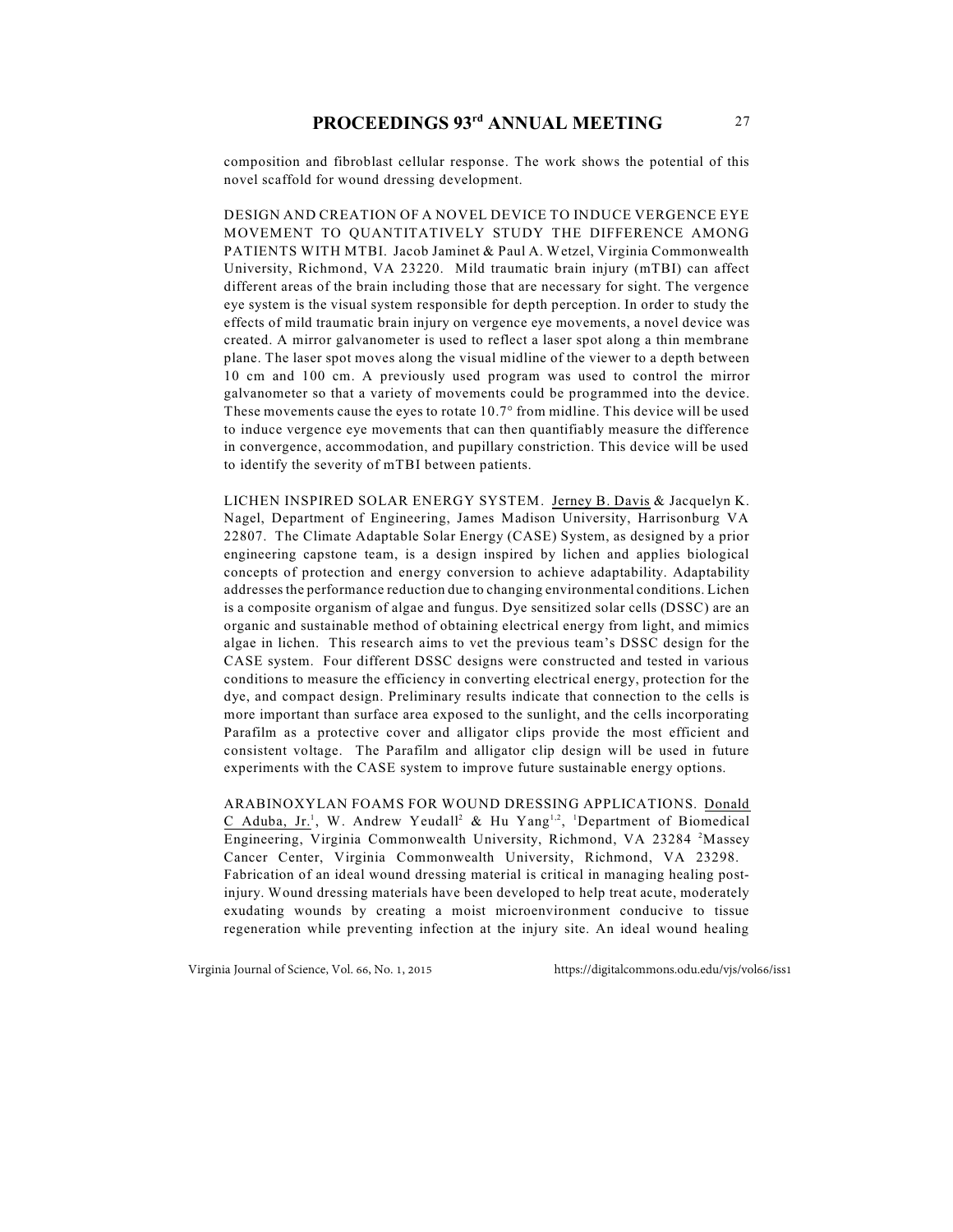material must possess the following properties to help aid wound management. It must be an occluder and have good biocompatibility. It should have mechanical strength for insulation, wound protection and exudate removal from the injury site. Lastly, it must be absorptive, impermeable to bacteria and inexpensive. Many current wound dressing materials on the market possess the aforementioned properties but none have used arabinoxylan as a base material. Arabinoxylan should be considered as a wound dressing because of its high porosity and swelling properties which allow easy absorption and retention of wound exudate. This allows the injury site to stay moist. Similar carbohydrate based polymers as arabinoxylan have also shown an ability to modulate immune response which is critical during the inflammation stage of wound healing. The goal of this study is to investigate and highlight the material and biocompatible properties of arabinoxylan foams as a potential wound dressing material. D.A. is a recipient of SREB-State Doctoral Fellowship.

#### Posters

SUSTAINABLE MANUFACTURING THROUGH BIO-INSPIRED DESIGN. Jacquelyn K Nagel<sup>1</sup>, Chris Graves<sup>1</sup>, Austin Underhill<sup>1</sup>, Katie McCullar<sup>2</sup> & Katie Kelly<sup>3</sup>, <sup>1</sup>Dept. of Engineering, <sup>2</sup>Dept. of Biology, <sup>3</sup>Dept. of Integrated Science & Technology, James Madison Univ., Harrisonburg VA 22807. Bio-inspired design, or biomimicry, is an approach to innovation by taking nature's patterns, forms, functions, processes, and materials and using them to develop engineering solutions. Biological systems exhibit multi-functionality from form and not material which offers inspiration for product life-cycle management. The goal is to better understand the connection between form and function as found in nature to re-design semi-recyclable products. Through application of bio-inspired design, to the manufacturing and disposal lifecycle phases, product recyclability is increased through minimization of material diversity while still achieving desired functions. One inspiring biological morphology that has been utilized across multiple biological kingdoms and in this research is variations in hardness and flexibility found in alternating layers that are used to provide strength, durability, distribution channels, and protection. Another inspiring morphology considered in this research is found on the neck membrane of the exoskeleton of a dragonfly, which consists of intricate folding that provides the functions of stiffness, elasticity, and low friction smoothness which increases maneuverability of the dragonfly's head. These multi-function forms have resulted in the redesign of a semirecyclable product fabricated using additive manufacturing to create a product that is made from a single material yet still achieves all necessary functions.

#### **Botany**

AN ANALYSIS OF INFRASPECIFIC VARIATION WITHIN *ELEOCHARIS* TENUIS (CYPERACEAE). Lane D. Gibbons & Conley K. McMullen, Dept. of Biol., James Madison Univ., Harrisonburg VA 22807. The presence of subtle and often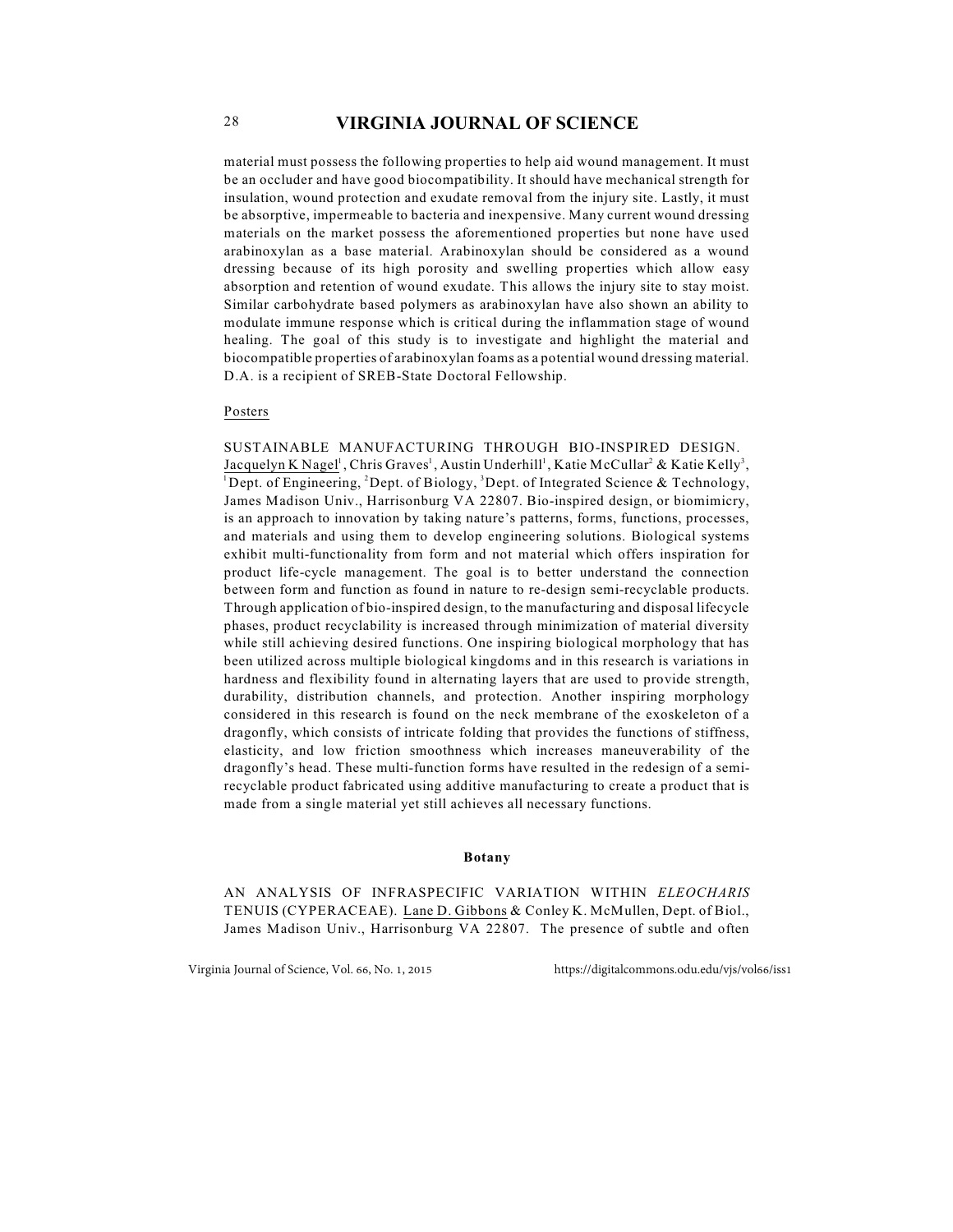vague variations in morphology that convolute specific and subspecific boundaries within the genus *Eleocharis* R.Br. (Cyperaceae) has resulted in lasting taxonomic uncertainty. As with many species of *Eleocharis*, taxonomic issues within the *E. tenuis* complex are made more difficult due to an array of diminutive morphological characters typical of the genus. As currently circumscribed, the varieties of *E. tenuis* present considerable levels of infra- and interspecific variation between the varieties of *E. tenuis* (Willd.) Schult. and its close congeners *E. compressa* Sullivant and *E. elliptica* Kunth. This suite of plants exhibits various morphological character states intermediate to one or more taxonomic entities which, has resulted in a provisional treatment of the group that remains to be elucidated. Multiple authors have added confusion to the complex by proposing various hypotheses for the infra- and interspecific relationships of *E. tenuis*. Though some proposed changes are notable and widely discussed, researchers have not yet generated the taxonomic data necessary to conclude such discussions. To evaluate fully infra- and interspecific relationships within the *E. tenuis* complex and elucidate species relationships in *Eleocharis*, a rigorous analysis of morphological variation within the species *E. tenuis* intent on determining the true presence and relative strength of intermediate characters as well as their correlation to taxonomic entities is currently in progress.

CLEISTOGAMOUS POLLINATION IN SUBTERRANEAN SPATHES OF *COMMELINA BENGHALENSIS* (COMMELINACEAE). Camille Fagan & W. John Hayden, Dept. of Biol., Univ. Richmond. *Commelina benghalensis* (Tropical Spiderwort) is an Old World species currently expanding its range in North America as a troublesome agricultural weed. We studied the anatomy of its subterranean cleistogamous flowers with the goal to understand better the reproductive process undertaken by these unusual structures. Only the three anterior stamens of cleistogamous flowers bear functional pollen grains, the three posterior stamens are non-functional. Tapetum is amoeboid and functional anthers bear a well-developed endothecial layer. The two anterior carpels each bear two ovules but the posterior carpel bears a single ovule. Ovules are orthotropous. In cleistogamous flower buds the style is straight; however, at the stage comparable to anthesis in a chasmogamous flower, the style elongates in a helical fashion as described in previous literature. Our observations suggest that helical style growth is an adaptation to facilitate rupture of anther sacs thus bringing pollen grains into contact with stigmas. Pollen tubes were observed within the acellular transmitting tissue of older styles.

ANATOMY OF HOMEOTIC MALE TO FEMALE INFLORESCENCES OF *ACALYPHA HERZOGIANA* (EUPHORBIACEAE). Carlee Evans, Joie Ha, & W. John Hayden, Dept. of Biol., University of Richmond. Whereas wild type *Acalypha herzogiana* produces terminal spikes bearing inconspicuous staminate flowers, cultivated forms produce terminal spikes of showy red pistillate flowers, putatively the result of a homeotic male to female mutation. We studied flower development in cultivated *A.herzogiana*; for comparison, ordinary male and female flowers of *A.wilkesiana* were also studied. The showy spikes of *A.herzogiana*, as is typical of the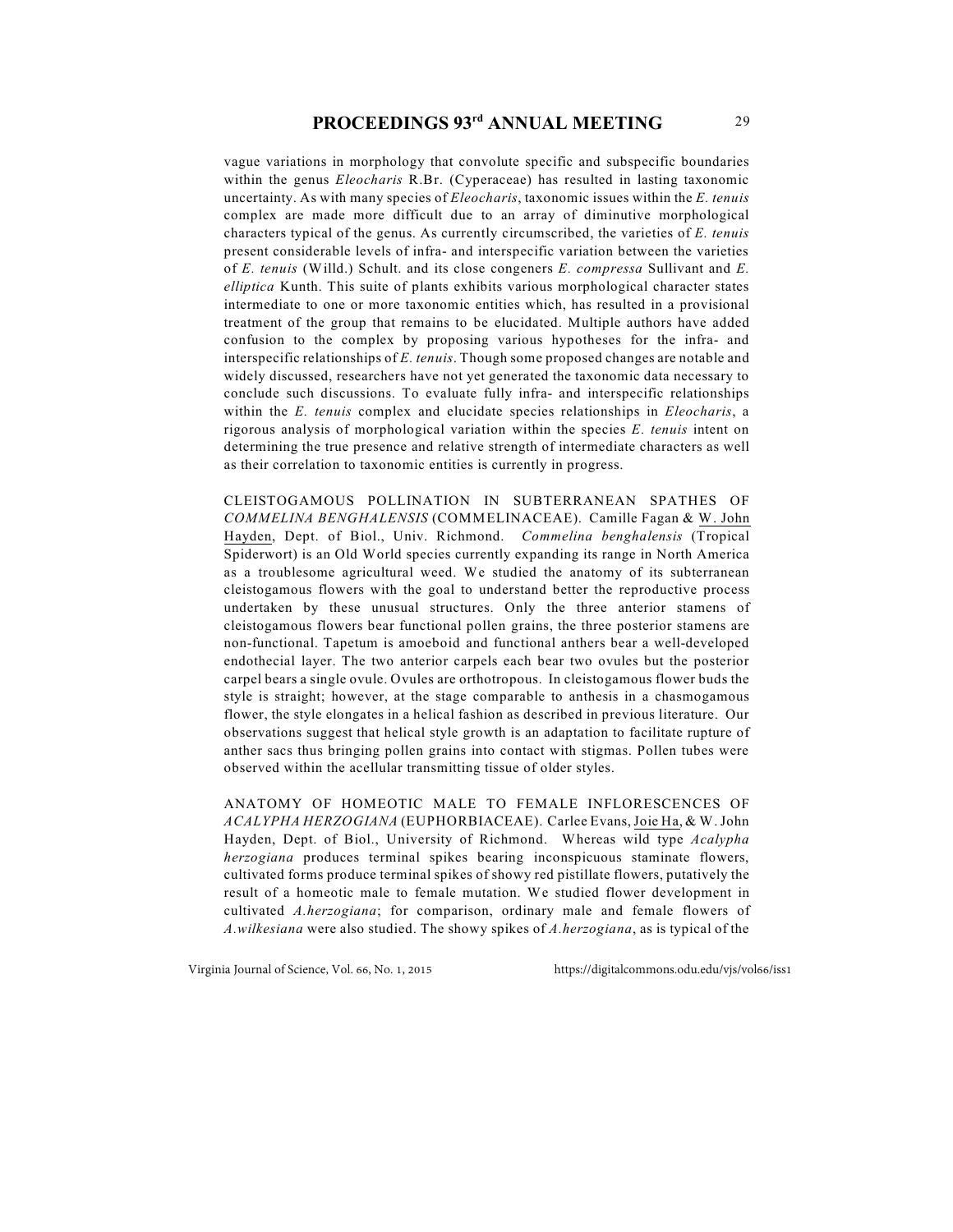genus, consist of a central axis bearing cyme-like clusters of flowers in the axils of inconspicuous bracts. Floral meristems first initiate four sepals, which subsequently enclose four (or more) primordia, initial stages of which we interpret to be consistent with stamen primordia. However, unlike typical stamens, these primordia expand laterally, eventually filling the space between the sepals, at which point ovule-like structures become detectable. Ongoing studies will focus on the transition from early stages resembling staminate flowers through the mature structure of homeotic pistillate flowers.

EFFECT OF LEAF AGE ON ANTIOXIDANT CONTENT IN *SALVIA OFFICINALIS* AND *LAVANDULA ANGUSTIFOLIA*. W. H. Deaver, W. J. Geyer & M. H. Renfroe, Dept. of Biol., James Madison Univ., Harrisonburg VA 22801. *Salvia officinalis* and *Lavendula angustifolia* are herbs that are known to have beneficial levels of antioxidants, which the human body uses to counteract harmful reactive oxidative species. Top, middle, and bottom leaves were sampled from the plants in order to test for differences in antioxidant values as aging in leaves progresses. Previous studies in the effects of foliar aging on antioxidant levels have shown a tendency for the newer leaves towards the top of the plants to have higher antioxidant levels. An ABTS decoloration assay was used to measure antioxidants extracted from fresh leaves of these two herbs. Acquired data was analyzed using a one-way analysis of variance followed by a Dunnett's T3 test to determine significance of differences of means at a 95% confidence interval. Analysis of fresh weight and dry weight values for both plants showed a significant difference in means for both hydrophilic antioxidants and total antioxidants within the plants. The most mature leaves contained the greatest concentration of hydrophilic antioxidants. Youngest leaves contained the least concentration of hydrophilic antioxidants. However, lipophilic antioxidants were not statistically significant and demonstrated more uniform levels throughout both plants. Our findings contradict previous studies and shed light on the unique distribution of antioxidants between newer and younger leaves of *S. officinalis* and *L. angustifolia* as well as raising consumer awareness about antioxidant dietary values.

ANALYSIS OF LIPOPHILIC AND HYDROPHILIC ANTIOXIDANTS IN COMMON CULINARY HERBS AND SPICES. C. R. Thiel, T. J. Mullins & M. H. Renfroe, Dept. of Biol., James Madison Univ., Harrisonburg VA 22801. Lipophilic and hydrophilic antioxidant contents were analyzed for basil, Mediterranean basil, parsley, cilantro, rosemary, gourmet rosemary, rubbed sage, oregano, chives, and thyme. Extracts were analyzed using an ABTS decoloration assay and reported as trolox equivalents. Among the dried spices that were tested, chives, parsley, and cilantro contained relatively low concentrations of hydrophilic antioxidants. Oregano and Mediterranean basil contained intermediate concentrations of hydrophilic antioxidants, and sage, rosemary, thyme, and basil contained high concentrations of hydrophilic antioxidants. Rosemary contained significantly more hydrophilic antioxidant than any other tested herb. When tested for lipophilic antioxidants, Mediterranean basil, basil, parsley, chives, cilantro, and oregano had relatively low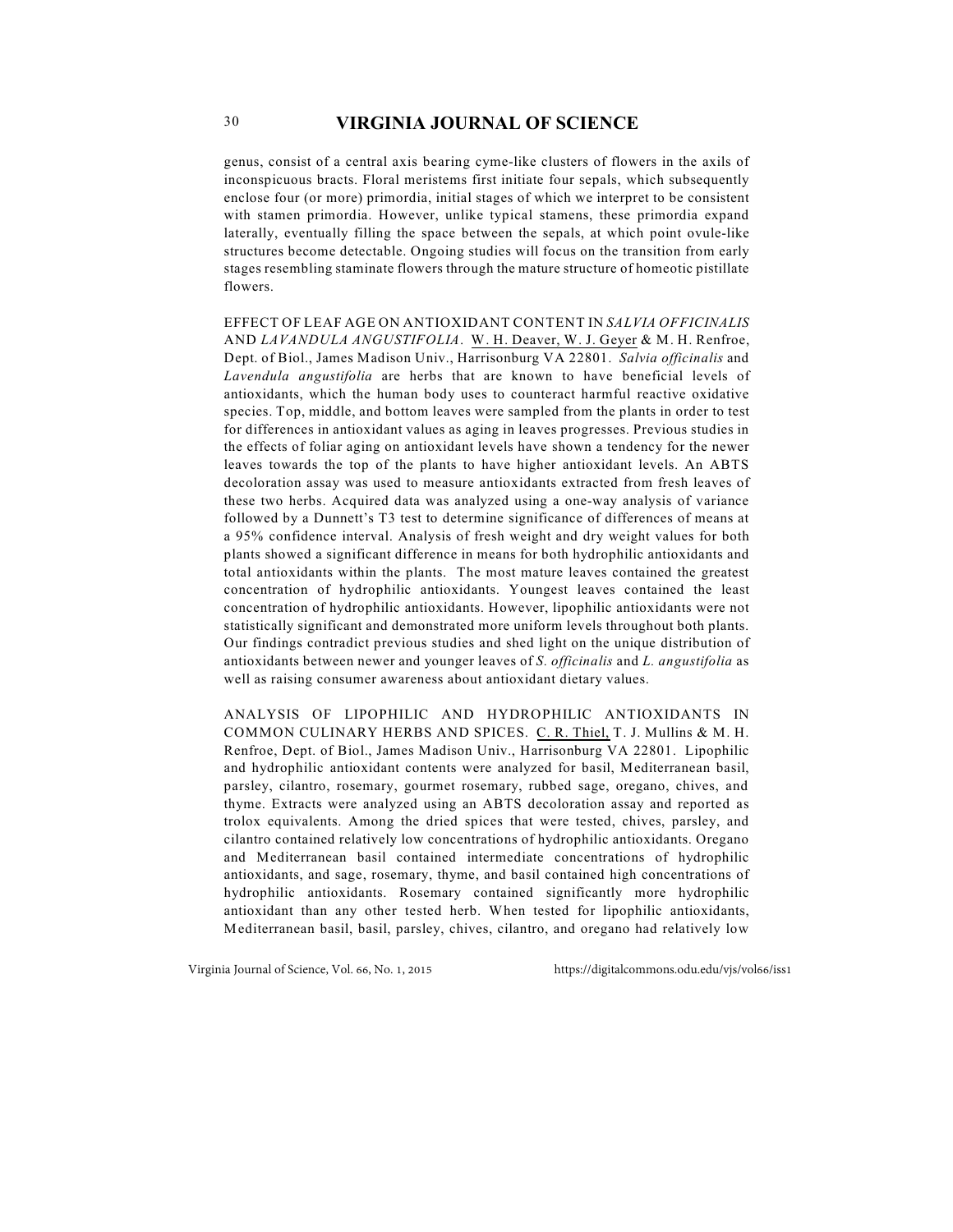concentrations of antioxidant content. Thyme and sage had intermediate content, and rosemary and gourmet rosemary had the highest lipophilic antioxidant content. These results may be especially useful to dieticians preparing specialized diets for clients with particular health needs.

EFFECTS OF WEIR ESTABLISHMENT ON VEGETATION SURROUNDING LAKE TECUMSEH IN VIRGINIA BEACH, VA. Julie M. Slater<sup>1</sup>, Willard Smith<sup>2</sup> & Robert B. Atkinson<sup>1</sup>, <sup>1</sup>Department of Organismal & Environmental Biology, Christopher Newport University, Newport News, VA 23606 & <sup>2</sup>U.S. Fish & Wildlife Service, Virginia Field Office, Gloucester, VA 23061. Lake Tecumseh (also known as Brinson Inlet Lake) is a shallow mesotrophic lake in Virginia Beach, VA within the watershed of Back Bay, a nationally significant estuary. In 2011, the US Fish and Wildlife Service established two submerged weirs on the lake in order to reduce silt discharge into the Back Bay estuary; however, regulatory authorities were concerned higher water levels resulting from weir operation could lead to shifts in the composition of the adjacent forested wetland community. The purpose of this study was to identify effects of the weirs on vegetation in and around the lake. In  $8 \times 10^{-2}$  plots (for trees) and 24  $1-m^2$  (for herbs) we monitored tree mortality, average percent herbaceous cover, percent open water, plant species richness, and percent canopy closure annually from 2009 to 2014; and bald cypress (*Taxodium distichum*) tree cores were collected in fall 2014. No directional shifts in the wetland plant community composition or tree ring widths were observed in wetlands adjacent to the lake.

THE EFFECT OF SALINITY AND ELEVATION ON TREE RING WIDTH OF LOBLOLLY PINE (*PINUS TAEDA*) AT FOUR TIDAL WETLAND SITES ALONG THE YORK RIVER ESTUARY, VIRGINIA. Brittany D. Bowen & Robert B. Atkinson, Dept. of Organismal & Env. Biol., Christopher Newport Univ., Newport News, VA, 23606. Loblolly pine, *Pinus taeda* L., is a dominant species in coastal plant communities throughout the southeastern US and occurs at elevations that are subject to the effects of rising sea level. The purpose of this study was to evaluate the effect of elevation and salinity on annual growth of 40 *P. taeda* trees located at super tidal (low elevation) and non-tidal (high elevation) positions at four sites along a salinity gradient present on the York River Estuary, Virginia. Tree cores were collected from 10 trees at each site using an increment borer and were dried, mounted, and measured. Elevation was measured at each tree using a Real Time Kinematic (RTK) Global Positioning System. No clear trends for the effect of elevation were noted. For trees at lowest elevation, ring widths of the first ten years were found to be significantly different among the four sites  $(p= 0.02)$ , with numerically lowest widths associated with highest salinity. The results of this study suggest that local elevation and position along the salinity gradient may influence stress exposure and alter structure in coastal forested communities. Special acknowledgments to the Rouse-Bottom Fellowship Program and the GK-12 Fellowship Program.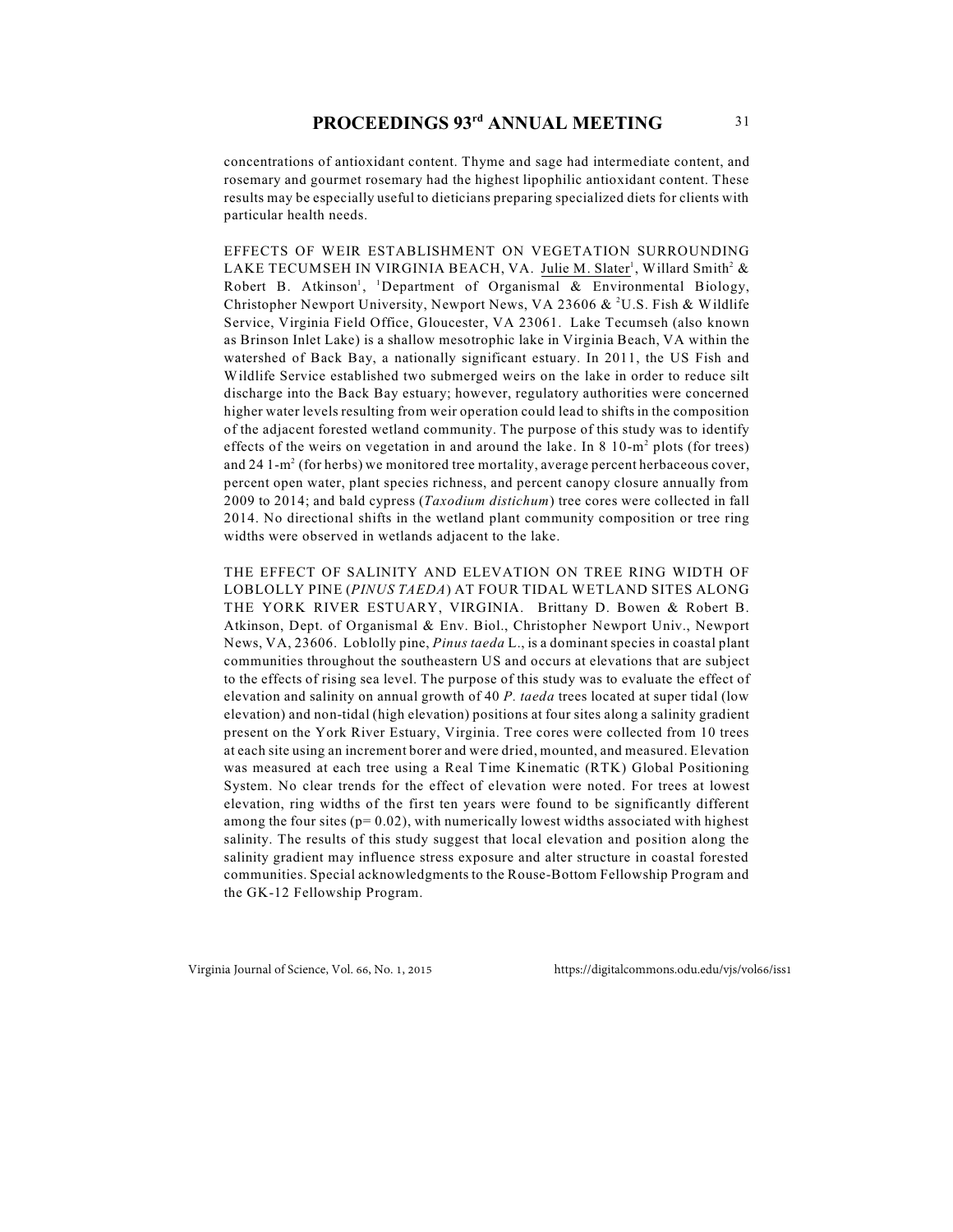SAPLING RESPONSE TO BEAVER PREDATION IN A CREATED FORESTED WETLAND IN LOUDOUN, VA. B. Gerovac, E. Wright & R. B. Atkinson, Department of Organismal & Environmental Biology, Christopher Newport University, Newport News, VA 23606. Wetlands are known to be created by the American Beaver (*Castor canadensis)* via dam building and by anthropogenic activities, such as the creation of mitigation wetlands in accordance with the Clean Water Act of 1972. Beaver activities which influence the development of mitigation created wetlands, such as changes in hydrology or herbivory on planted trees, may hinder tree establishment in mitigation sites. In 2009, 17 plots consisting of three or four subplots were established in a mitigation site located at the eastern edge of Loudoun County. Each subplot was randomly planted with 7 tree species and 3 stock types (21 experimental units) with a total of 1092 trees. Survival and morphometric measurements, including stem diameter, canopy size, and tree height, were collected annually and in the spring of 2014 when girdling and/or stem removal by beaver were first discovered. Of the seven planted tree species, *Salix nigra*, though not the most prevalent species by 2014, did exhibit the greatest beaver predation (53%). *Platanus occidentalis* exhibited the lowest frequency of damage (3%). These findings are consistent with previously published literature demonstrating beaver selectivity for species of the genus *Salix* as well as other works that describe beaver preference being independent of tree species abundance.

THE FLORA OF VIRGINIA: THE FLORA APP AND NEW DIRECTIONS FOR THE PROJECT. Bland Crowder, Flora of Virginia Project, Richmond VA 232180512. The Flora Project was formed in 2001 to oversee production of the *Flora of Virginia,* published in 2012. In addition to authors Alan Weakley, J. Christopher Ludwig, and John Townsend, nearly 100 people worked in research, writing, advising, outreach, illustrating, and fund-raising. The *Flora* could not have been possible without the support of our designated partners, the Virginia Natural Heritage Program, the Virginia Academy of Science, the Virginia Native Plant Society, the Virginia Botanical Associates, and Lewis Ginter Botanical Garden, Richmond. Our phase-two mission is education, but it includes many kinds of students,  $K-12$ , college-level, and adult (each also diverse). It includes outreach, to increase awareness of the Project and the need for environmental stewardship. And it includes creation of our Flora App. The App will put the contents of the *Flora* into a truly portable format—smart phones and tablets—but it will be more than an eBook. The *Flora's* descriptions have been converted into a database with which six other environmental data sets will be merged. It will provide dichotomous keys, as in the book, but the new streamlined, graphic key will be a hallmark. The App will attract new users, like students in grades 6–12 who might otherwise use the *Flora* only as limited handouts, but also, via connection to social media (e.g., Facebook, Instagram), it will appeal to children as young as 6 in a way that parallels a popular computer game—but focusing on actual living organisms: Virginia plants.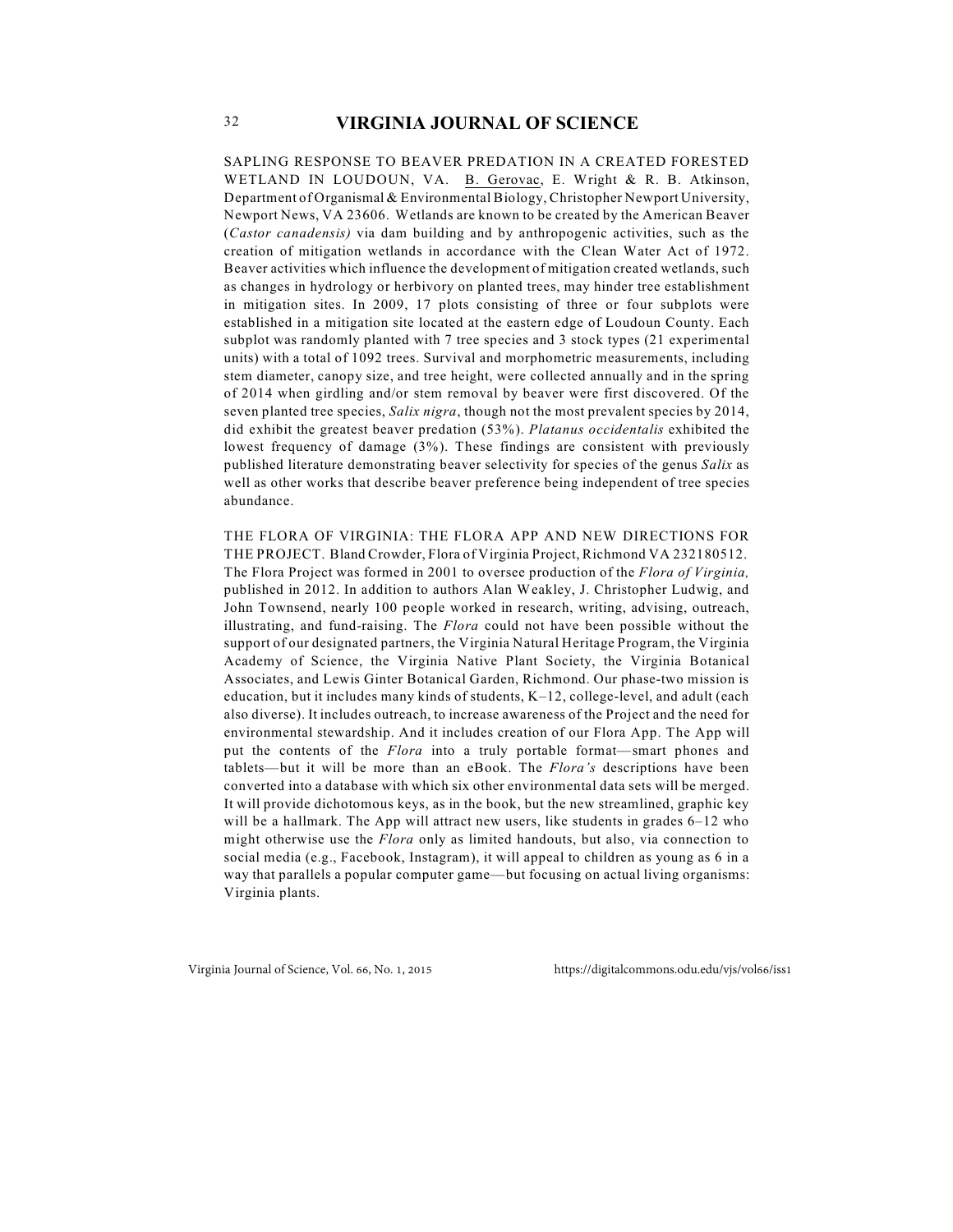THE FLORA OF VIRGINIA PROJECT: OVERVIEW OF EDUCATIONAL MODULES FOR COLLEGE STUDENTS AND ADULT LEARNERS. Marion B. Lobstein, Professor Emeritus, Northern Virginia Community College. The *Flora of Virginia* was published in December 2012 and the second printing with corrections in December 2013. The Foundation of the Flora of Virginia Project continues to pursue goals of the Flora Project. One of these goals is the development of teaching and learning modules at the K-12, undergraduate, and adult education levels. General background on the importance of education efforts pertaining to use of *the Flora of Virginia* and the efforts of the Education Committee of the Foundation of the Flora of Virginia Project was briefly discussed. This presentation outlined the following six modules under current development for undergraduate and adult education: overview of the layout of the *Flora of Virginia*, how to use the dichotomous keys of the *Flora*, taxonomy and how to use and interpret the synonymy used in the *Flora*, what is a plant and overview of basic botany of vegetative and reproductive structure as well as life cycles of groups covered in the *Flora*, characteristics of major plant families included in the Flora, and habitat information and how to use the information in the *Flora* chapter "Nature of Virginia Flora." Members of the Botany Section were encouraged to consider reviewing these modules for use at the undergraduate level and to complete a questionnaire indicating interest in assisting in this review process.

TREE GROWTH IN CREATED PIEDMONT WETLANDS IN RELATION TO VERTICAL VEGETATION STRUCTURE. Eli Wright & Robert Atkinson, Department of Organismal & Environmental Biology, Christopher Newport University, Newport News, VA 23606. In Virginia the most frequently destroyed wetland type is freshwater forested wetlands with many permitted projects requiring 2:1 mitigation. Success of created forested wetland mitigation sites is dependent in part on criteria related to tree growth, but the effect of interspecific competition on growth is poorly understood. In February of 2009, 1,596 trees composed of 7 species and 3 stock types were planted in 76 subplots across 3 constructed mitigation bank sites. Three morphometric growth parameters were collected annually through 2014. In summer of 2014, the extent of vertical vegetation densities was characterized within four strata for both planted saplings and colonizing herbaceous vegetation by utilizing a 2-meter tall vertical cover board divided into four, 0.5 m quadrants. Results indicate a negative linear correlation between increased extent of herbaceous vertical vegetation and tree growth. The strongest relationship observed  $(r^2 = 0.2357)$  occurred when the extent of strata co-occupation between tree canopy and herbaceous vegetation was characterized. These results suggest that competition between saplings and herbaceous vegetation for light, and possibly for other resources including nutrients and water, is likely influencing tree growth.

USING ARCGIS TO EVALUATE COMPETITION IN CREATION OF FORESTED WETLANDS IN VIRGINIA. P. Foote, E. Wright, & R. Atkinson, Department of Organismal and Environmental Biology, Christopher Newport University, Newport News VA 23606. The successful creation of forested wetlands is an important part in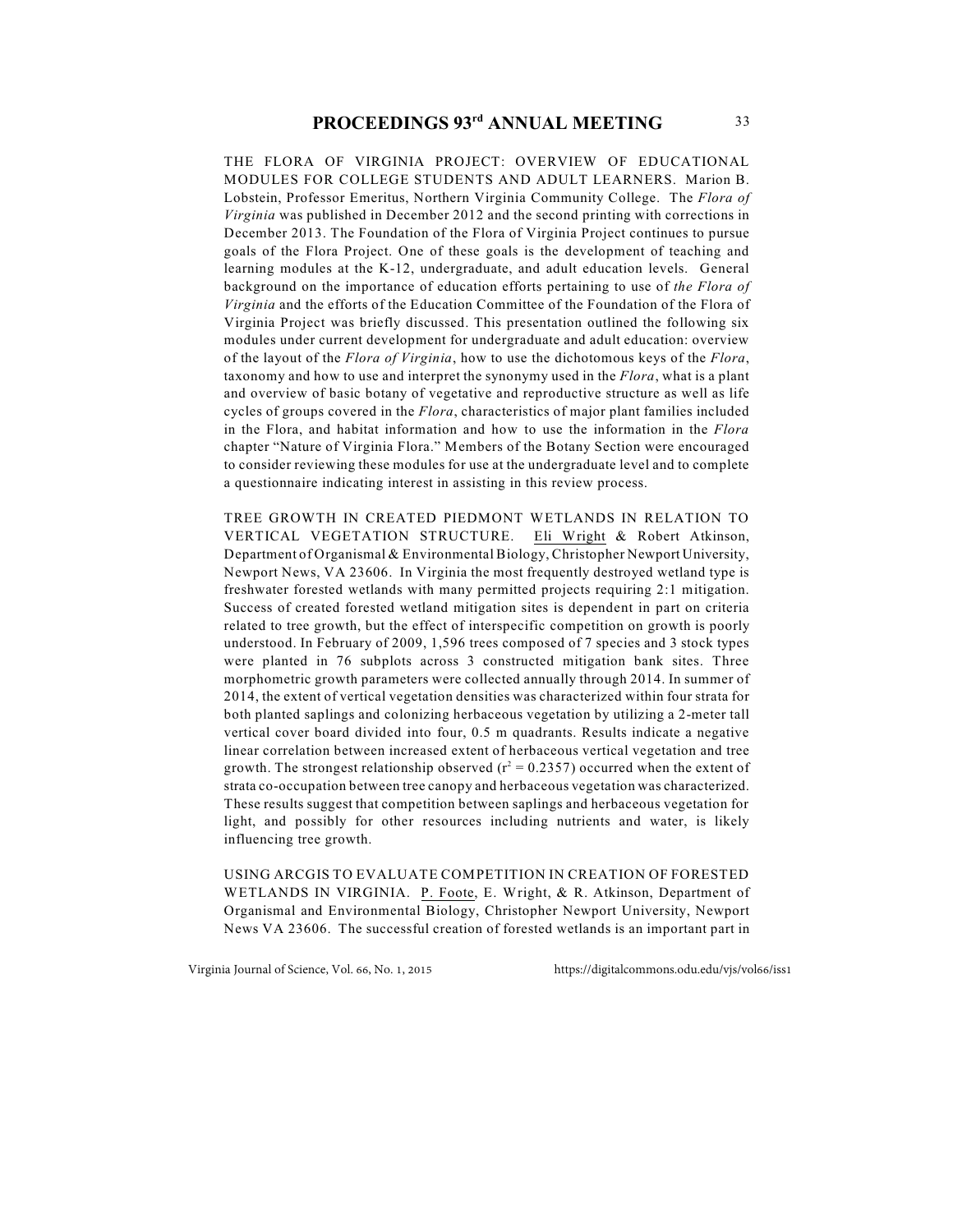the mitigation process of wetland permitting under the Clean Water Act. Tree establishment has often been cited as the most challenging objective. The purpose of this study was to assess the interspecific shade competition effects that could alter growth of planted trees within a created wetland utilizing the geographic software package, ArcGIS. In February 2009, 1596 trees representing 7 species and 3 stock types were planted in 76 subplots across 3 constructed mitigation bank sites in Loudoun County, Virginia. Height of surviving trees were measured each August since planting with average vegetation height and maximum vegetation height being measured at all planting sites during summer 2014. ArcMap 10.2 was utilized to georeference each tree location within a defined coordinate system to create graphic visualizations of relative height and growth of each planted tree and competing vegetation. Graphical outputs comparing average vegetation heights with height of planted trees successfully facilitated observations of trends heretofore only shown statistically; however, few other known relationships were graphically represented, indicating that GIS may have limited application in assessing interspecific competition in created forested wetlands.

#### Posters

REGENERATION AND RECRUITMENT IN A HEMLOCK-HARDWOOD FOREST AT SHENANDOAH RETREAT, VA. M. Phillips, J. Kincaid, & A. Landes, Env. Studies Program, Shenandoah Univ., Winchester, VA 22601. *Tsuga canadensis* (Eastern hemlock) dominates portions of eastern forests in North America but its distribution and abundance is changing as the result of the nonnative hemlock wooly adelgid (HWA, *Adelges tsugae*). Loss of *T. canadensis* may substantially alter ecosystem composition, structure, diversity, and function. The goal of this research is to characterize tree regeneration and recruitment in a hemlock-hardwood forest prior to significant change in forest composition and structure. A 20x50 meter plot consisting of 10x10 meter quadrats was established. Within each quadrat, all seedlings, saplings, trees and snags were counted and identified; cores extracted by increment borers were taken from all *T. canadensis* stems in the sample plot; tree rings were visually counted and dated. The forest is currently dominated by *T. canadensis*. Size and age structures indicate pulses of regeneration, but waning recruitment for *T. canadensis*. Lack of recruitment, largely resulting from observed HWA-induced mortality, suggests this forest will soon experience significant shifts in species composition and structure. The forest will likely experience increases in species such as *Acer rubrum*, *Quercus prinus*, and *Q. rubra*. Establishment of *Ailanthus altissima* is also cause for concern because this exotic tree easily displaces native vegetation in canopy gaps such as those created by *T. canadensis* mortality. As this forest shifts in composition and structure, we can also expect changes in the hydrology and ecology of the adjacent stream. Information presented by this research provides a baseline for forest monitoring and management efforts at Shenandoah Retreat, Virginia.

RADIAL GROWTH OF ATLANTIC WHITE CEDAR UNDER CONTRASTING HYDROLOGICAL CONDITIONS IN THE GREAT DISMAL SWAMP. K. M.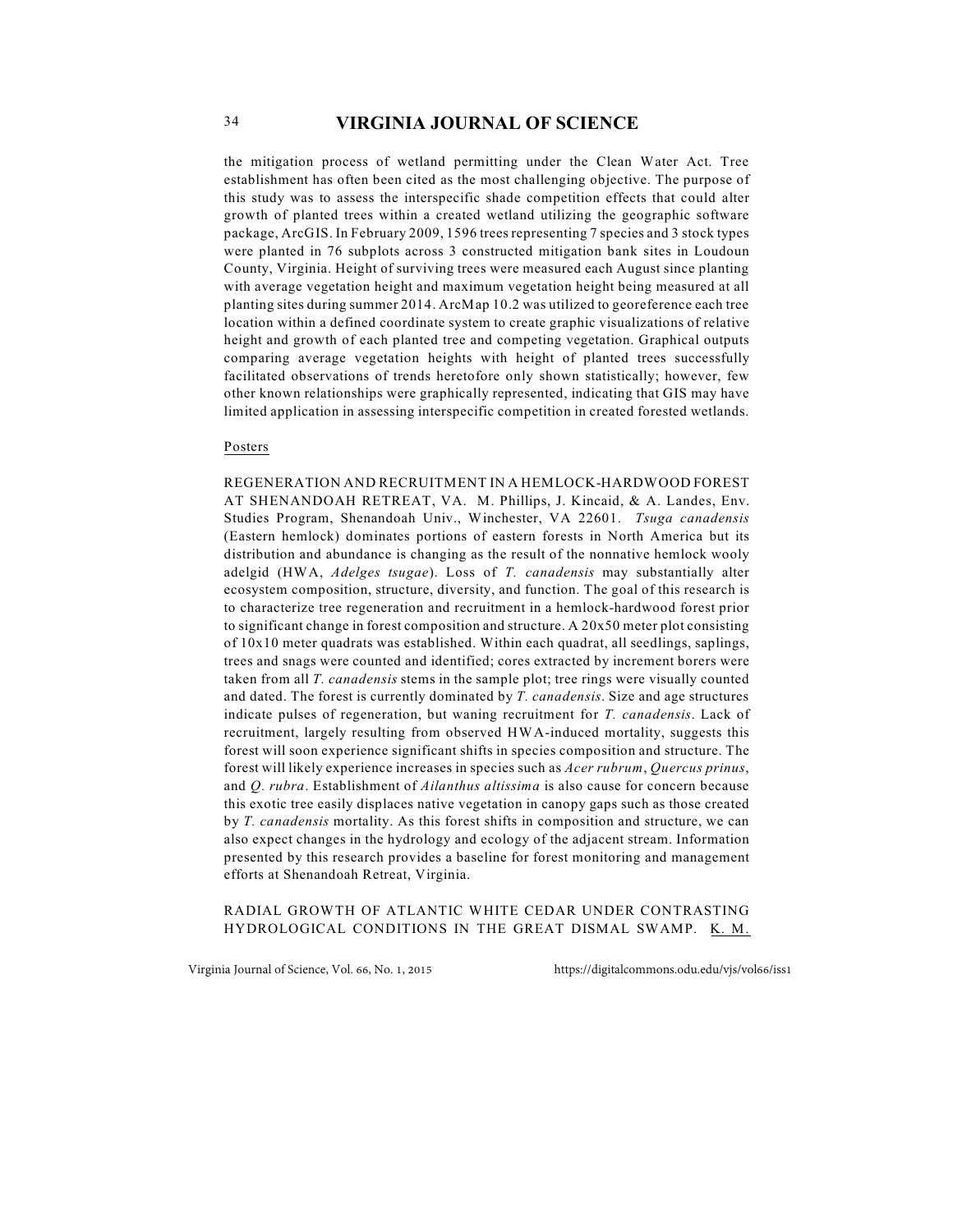Kowalski & R. B. Atkinson, Dept. of Organismal & Env. Biol., Christopher Newport Univ., Newport News, VA, 23606. Atlantic white cedar, *Chamaecyparis thyoides*, is an obligate wetland tree that once dominated the Great Dismal Swamp (GDS). However, the species now exists in small, scattered stands. Portions of GDS contain ditches which have lowered the local water table. The purpose of this study is to assess radial growth of cedar in saturated and drained soils within a single system, the GDSNWR. Two perpendicular core samples were collected from ten mature cedars in the saturated site. One cross section sample was collected from ten downed cedar in the drained site. Samples were air dried before sanding with progressively finer sandpaper. Ring widths were measured using a sliding stage microscope connected to a computer with MeasureJ2X software. Mean ring width of the saturated site  $(2.35\pm2.06$  mm) differed from the drained site  $(2.80\pm1.61 \text{ mm})$  (p<0.001). The widest and narrowest mean annual ring widths occurred in 1949 (4.16 mm) and 2008 (1.0 mm) for the saturated site and 1975 (3.95 mm) and 1930 (1.05 mm) for the drained site (respectively). Results suggest that cedars grown in divergent hydrological conditions within the same swamp system have dissimilar patterns of radial growth. These data may be useful in evaluating historic hydrologic conditions in regions of swamps where historic hydrologic data may be lacking. Special acknowledgment to the NSF GK-12 program.

ATTEMPTING TO OVERCOME "PLANT BLINDNESS": THE EFFECTS OF PARTICIPATING IN PEOPLE-PLANT INTERACTION ACTIVITIES ON COLLEGE STUDENT ATTITUDES AND INTEREST IN PLANTS. Lisa D. Williams, Dept. of Biol., Northern Virginia Community College, Annandale, VA 22003. New lecture materials and lab exercises for a mixed-majors general biology course focusing on people-plant relationships were developed. Students were initially surveyed regarding their interest in, knowledge of, and motivation to learn about plants. During the non-treatment unit, students participated in a traditional lecture method of instruction and lab exercises on plant structure and assessed thereafter. Topics covered during the treatment unit included medicinal plants and relationships amongst plants, soil, water and people. Plant examples were used to illustrate ecological principles. The lecture method, two short assessments, two out-of-class assignments, a drawing exercise, and creation of a woody plant portfolio were used to capture student interest. Students also participated in lab exercises on medicinal properties of plants and tea brewing and tasting. No change was found in student interest in plant-related topics over the course of this project. Student ability to identify common woody plants and vines significantly improved after developing the plant portfolio. Instructor motivation to teach this course was low-to-moderate at the beginning of the project but highly motivated after this project. A new botany course intended for non-science majors has been proposed using many of the materials and tools from this project.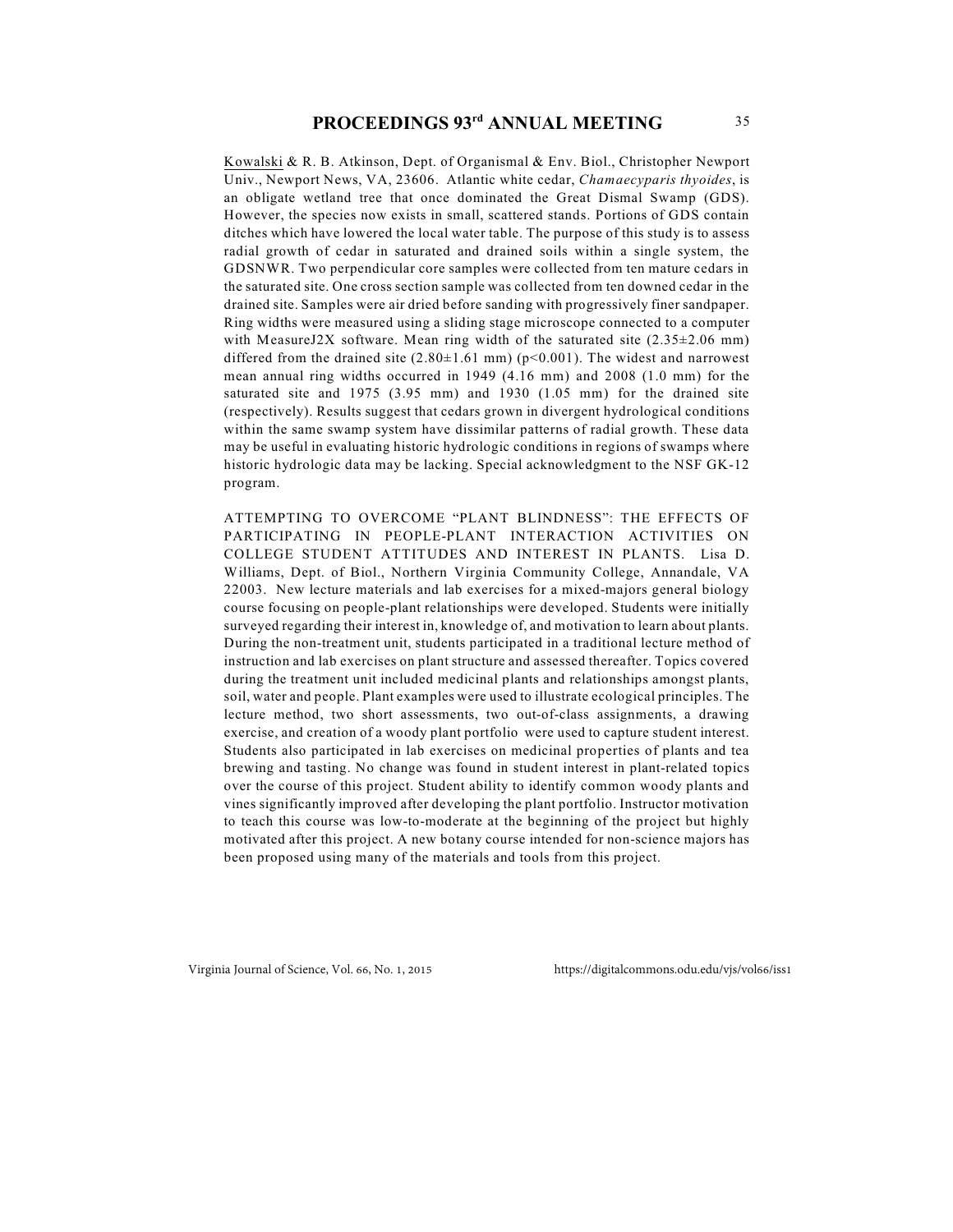#### **Chemistry**

SYNTHESIS OF METAL ORGANIC FRAMEWORKS AND THEIR ACTIVATION KINETICS. Barbara A. Reisner & W. Tyler Price, Department of Chemistry & Biochemistry, James Madison University, Harrisonburg VA 22807. Metal organic frameworks derived from the hydrotris(1,2,4-triazolyl)borate ligand were synthesized from water, dimethylformamide (DMF) and isopropanol (IPA).  $Na[BH(C<sub>2</sub>H<sub>3</sub>N<sub>3</sub>)<sub>3</sub>]$  solvent (solvent = H<sub>2</sub>O, DMF, IPA) crystallize as a porous framework with the distorted primitive cubic (pcu) topology. Solvent molecules occupy the framework pores. The solvent of crystallization can be removed by heating. Isothermal thermogravimetric analysis shows that solvent loss is consistent with a 1-D diffusion mechanism. Variable temperature powder X-ray diffraction (PXRD) data show some loss of crystallinity upon desolvation, indicating some framework decomposition. These materials adsorb water from the atmosphere. The structures of  $Na[BH(C, H, N<sub>3</sub>)<sub>3</sub>]$  solvent, their thermal behavior, stability and the kinetics of solvent loss of will be reported.

EVALUATION OF NAPHTHALIMIDE-TAGGED RUTHENIUM (II)-ARENE COMPLEXES AS POTENTIAL ANTICANCER AGENTS. Kesete Y. Ghebreyessus<sup>1</sup>, Ashley N. Peralta<sup>1</sup>, Meena Katdare<sup>2</sup>, Krishnan Prabhakaran<sup>2</sup>, & Shanthi Paranawithana<sup>1</sup>, <sup>1</sup>Department of Chemistry,  $\&$  <sup>2</sup>Skin of Color Research Institute, Hampton University, Hampton, VA 23668. New ruthenium (II)-arene complexes bearing ligands that incorporate a biologically active 1,8-naphthalimide moiety have been synthesized and characterized by NMR, IR, and electrospray (ESI-MS) massspectrometer. The anticancer activities of the ligands and their corresponding ruthenium (II)-arene complexes were further evaluated *in vitro* against CRL7687 (human melanoma skin cancer) and CA-M75 (normal skin melanocyte) cell lines. All of the compounds exhibit significantly high anticancer activity, with IC  $_{50}$  values of  $\leq 1 \text{mM}$ . The high anti-proliferative activity of the new ruthenium (II)-arene complexes against the human melanoma skin cancer cell line has indicated their potential for further development as anticancer drugs. Furthermore, as DNA is considered to be one of the main biological targets for ruthenium(II)-arene complexes, their interaction with  $DNA$ were followed by UV-Vis and fluorescence spectroscopy, and gel electrophoresis assay. The results of the absorption and fluorescence titrations, and gel electrophoresis assay suggest that these new complexes bind to DNA moderately, presumably interacting through an intercalative mode. (Supported by the Hampton University Faculty Research Fund and NSF CREST center).

WinPSSP: A REVAMP OF THE CRYSTAL STRUCTURE DETERMINATION PROGRAM PSSP WITH EDUCATIONAL PERSPECTIVES. S. Pagola<sup>1</sup>, A. Polymeros<sup>2</sup> & N. Kourkoumelis<sup>3</sup>, <sup>1</sup>Applied Science Dept., College of William & Mary & Applied Research Center, 12050 Jefferson Avenue, Newport News, VA, 23606, <sup>2</sup> Department of Physics, University of Ioannina, 45110, Ioannina, Greece, <sup>3</sup> Department of Medical Physics, Medical School, University of Ioannina, 45110, Ioannina, Greece.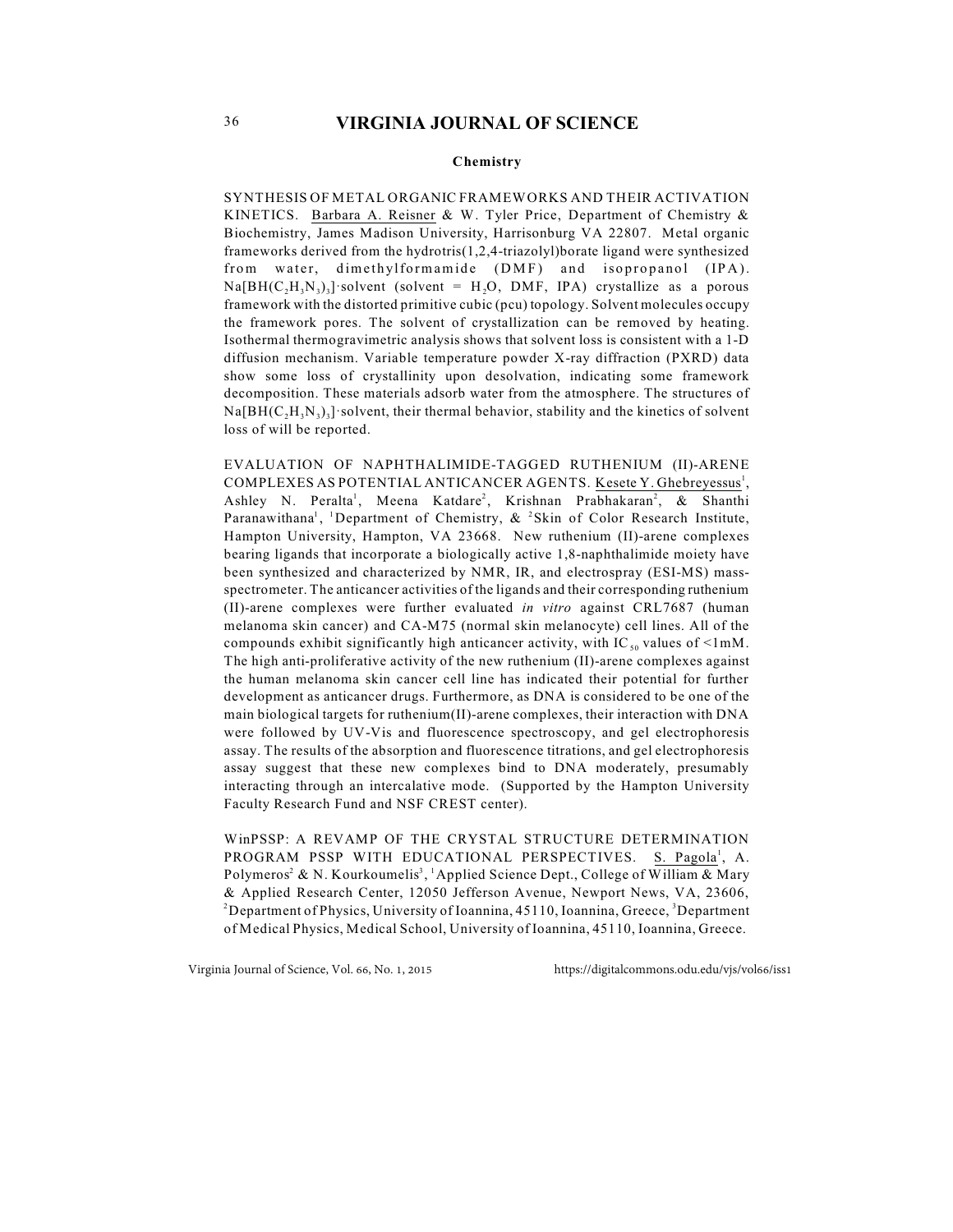# **PROCEEDINGS 93<sup>rd</sup> ANNUAL MEETING** 37

*PSSP* is a direct-space methods program for the crystal structure solution of molecular solids from X-ray powder diffraction. PSSP uses the integrated intensities of the powder diffraction peaks extracted in a Le Bail fit of the data, the geometry of the molecules from databases or molecular geometry optimizations and the simulated annealing algorithm to locate the molecules (asymmetric unit) in the lattice. *WinPSSP* is based on the *PSSP* source code. A new GUI (graphical user interface) suitable to familiarize undergraduate college students to crystal structure solution from powders has been added, and work on advanced features for non-routine problems, such as crystal structure solution of co-crystals and other materials with more than one crystallographically independent fragment in the asymmetric unit is in progress. Our goals are: (1) to optimize the code for faster runs in windows-based operating systems, and (2) to facilitate additional educational features to introduce the crystallographic and diffraction nomenclature in undergraduate courses.

COMPARISON OF NEGATIVE ION ELECTROSPRAY IONIZATION EFFICIENCIES FOR A DIVERSITY OF SMALL ACIDIC MOLECULES WITH WIDELY VARYING  $pK_A$ 'S. James M. Mattila, Shelsea A. Hurdle & Christine A. Hughey, Dept. of Chemistry & Biochemistry, James Madison University, Harrisonburg VA 22807. Negative ion electrospray (ESI), an ionization technique that selectively ionizes acidic molecules by deprotonation, has not been studied as extensively as positive ion ESI. As a result, our long-term goals are to elucidate the mechanisms of ionization and to develop a model that predicts ESI response for a diversity of small acidic molecules with a wide range of acidities. To date, negative ion ESI studies have largely focused on two compound classes: phenols and benzoic acids. Here we measure the ionization efficiencies of  $\sim$ 100 compounds by triple quadrupole mass spectrometry. The compounds were systematically selected among *n*-carboxylic acids, benzoic acids, phenols, thiophenols, acetanilides, indoles and steroids. The  $pK_i$ 's for compounds studied ranged from -0.78 to 20. Within each class, compounds substituted with electron-withdrawing groups (EWGs), such as  $CF<sub>3</sub>$ , NO, and CN, generally exhibited higher responses than compounds with electron donating groups (EDGs), such as  $-OCH<sub>3</sub>$  and NH<sub>2</sub>. Compounds with SH and NH(CO)CH<sub>3</sub> exhibited higher than expected responses. This larger data set further supports our initial hypothesis that functional groups that withdraw electrons from the benzene ring through induction and/or resonance stabilization makes it easier to remove the proton during ionization. NSF CHE-1307226 supports this work.

FORMATION OF NANOPARTICLES USING GREEN TEA EXTRACT. Michelle K. Waddell<sup>1</sup>, Jermarion Griffin<sup>2</sup> & Amira Manes<sup>3</sup>, Department of Chemistry, <sup>1</sup> Hampton University, <sup>2</sup>Kecoughtan H.S. Hampton VA,  $\&$  <sup>3</sup>King's Fork H.S. Suffolk VA. Pollution of the world oceans by oil has become a major environmental problem. As a result, numerous methods are employed to remove these contaminants. Surfactants are used in various stages of oil spill clean-up by the petroleum industry. The critical micelle concentration (cmc) of surfactants in solution must be reached to achieve maximum absorption. However, there is a concern about the wide spread use of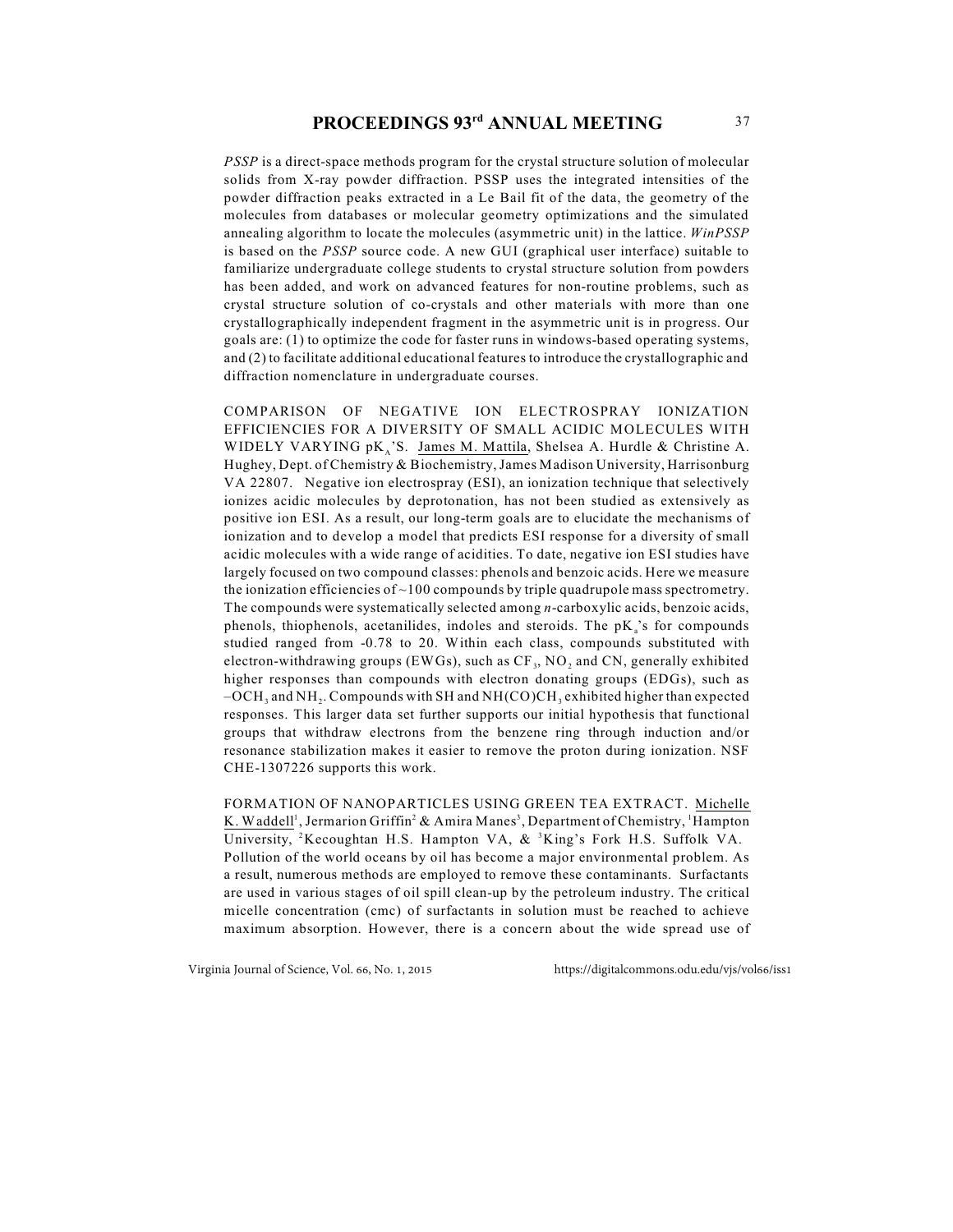surfactants due to their ability increase the diffusion of other environmental contaminants. Nanoparticles that incorporate a minimum concentration of surfactants which can effectively disperse oil in aqueous media would be an innovative advancement for the petroleum industry. This research project will occur in two phases. The first phase involves synthesis of iron magnetic nanoparticles coated with capping agents and ionic surfactants. Organic capping agents (green tea extract) and surfactants will serve a dual purpose. First, it will protect the easily oxidized iron center and assist in micelle formation of the nanoparticles. Secondly, the ionic surfactants will form emulsions with organic contaminants in aqueous media. Due to the magnetic characteristic of these nanoparticles, they will be used to remove organic contaminants noninvasively. A series of studies were to be conducted on the effectiveness of forming iron nanoparticles in various solvents and different pH levels (5, 6, 7 and 8) using tetrabutylammonium iodide or lecithin as a surfactant. The results of this research will be presented in this paper. (Supported by: NSF HBCU-UP ACE Nano HU HRD-1238838).

OPTIMIZING THE RATIO OF GREEN TEA TO SILVER NITRATE IN THE FORMATION OF SILVER NANOPARTICLES. Charles M. Bump, Brandon Peck & Kayla Davis, Department of Chemistry, Hampton University 23668. Nanoparticle synthesis requires the reduction of a metal salt to the elemental form of the metal in the presence of a "capping agent" that prevents aggregation of the metal in an amorphous mass. Green tea has been advanced as an environmentally friendly and fast-acting reducing agent while simultaneously serving as the capping agent. We report the amount of silver ion that can be converted to silver nanoparticles from a fixed amount of green tea.

ASSESSING THE ACTIVITY OF ANTIBACTERIAL POLYMERS. O. Oyesanya, Department of Chemistry, Norfolk State University, Norfolk VA 23504. Quaternized poly(4-vinylpyridine) (P4VP) and poly(4-vinylpyridine-*co*-styrene) (P4VP-S) are polymers with antibacterial properties against both Gram-positive and Gram-negative bacteria. The syntheses of the two polymers were carried out using controlled freeradical polymerization in the presence of benzoyl peroxide  $(BPO)$  and  $2.2.6.6$ tetramethylpiperidine-*N*-oxyl (TEMPO) followed by quaternization with 1 bromobutane. Polymers were characterized by nuclear magnetic resonance (NMR) spectroscopy, Fourier transform infrared (FTIR) spectrophotometry, and ultravioletvisible (UV-Vis) spectroscopy. Differences in the antibacterial activity of the two polymers were investigated due to differences in the number of pyridinium groups on polymers. Antibacterial assessments were conducted by interaction of P(4VP-BB) and P(4VP-S-BB) with Gram-positive bacteria (*Staphylococcus aureus* and *Enterococcus faecalis*) and Gram-negative bacteria (*Escherichia coli* and *Pseudomonas aeriginosa*) in aqueous solutions. Results reveal that the polymers are significantly effective against the test bacteria.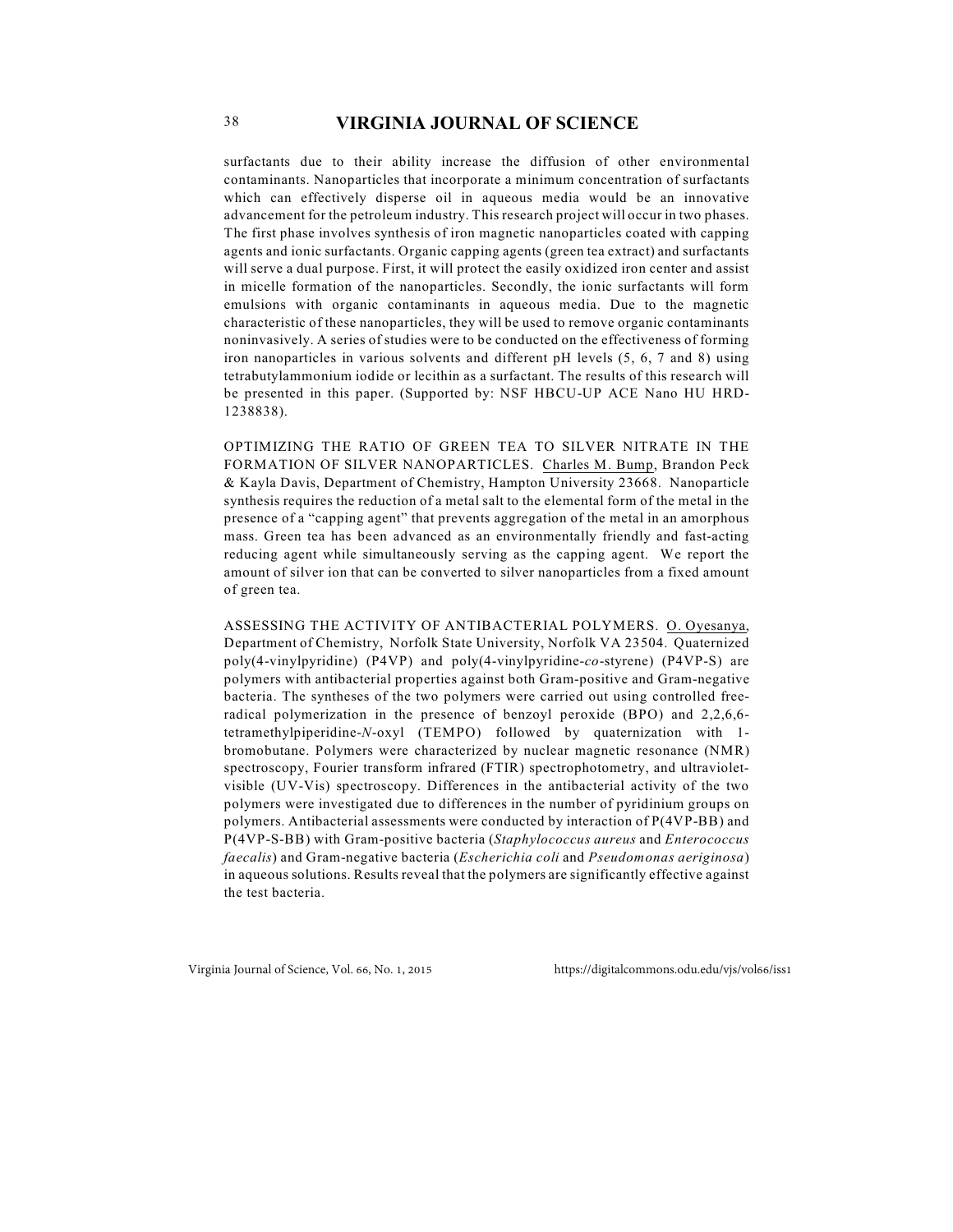SOLVENT EFFECTS ON THE LINEAR PROPERTIES OF A SERIES OF CENTROSYMMETRIC D-II-D ARYL STYRYL ORGANIC SEMICONDUCTORS. E. M. N. Ndip<sup>1</sup> & C. E. Dula,<sup>2</sup> <sup>1</sup> Department of Chemistry & Biochemistry, Hampton University, Hampton, VA 23668<sup>2</sup> Washington University School of Medicine, The Edward Mallinckrodt Department of Pediatrics, St. Louis, MO 63110. This work is part of our ongoing investigation on the design, synthesis, and laser spectroscopic characterization of variously bridged aryl styryl heterocyclic systems for molecular electronics. We have investigated solvent effects on the linear absorption spectra,  $\lambda_{max}$  $(b$ andgap, $\Delta E$ ), transition dipoles, and oscillator strengths of a series of furan, thiophene, and pyrrole vinylene bridged donor- $\pi$ -donor aryl styryl systems at the semi empirical level using ZINDO-CI methodology. The solvents used in these studies included: acetonitrile, chloroform, methanol and toluene. The difference in absorptions wavelengths between gas phase and solvated model sytems vary from  $\pm 20$  nm for the thiophene systems to  $\pm 15$  nm for the furans and  $\pm 10$  nm for the pyrrole systems. Solvent effects are less noticeable in the azo-bridged systems than in the vinylenebridged systems. Support for this work was provided through Hampton University's NSF CREST CLaSS (Materials and Modeling IRG) grant (HRD-0734635).

CAN DSC BE USED TO DETERMINE THE ENTHALPIES OF FORMATION FOR THE 3d TRANSITION METAL OXALATES? R. Snell-Feikma & T.C. DeVore, Department of Chemistry & Biochemistry, James Madison University, Harrisonburg VA 22807. On paper, the thermal decomposition of first row transition metal oxalates occurs in one step to produce well established products so it should be possible to use these reactions to determine the enthalpies of formation for these compounds. In practice, secondary reactions between the gaseous and solid products or between the gaseous products often occur producing a mixture of products. Attempts to fully oxidize the products by doing the decomposition in static air also failed to give consistent values. However, adding a flameless combustion catalyst (CuO) and using slow scans  $(2 K min<sup>-1</sup>)$  in static air produced values for the enthalpies of formation that agreed to within 1% of the more reliable values reported previously.

#### Posters

FABRICATION OF MAGNETIC IRON NANOPARTICLES FOR OIL SPILL REMEDIATION BY FACILE MICROWAVE PROCESS. Breyinn N. Loftin, & Michelle K. Waddell PhD, Dept. of Chemistry, Hampton University, Hampton VA 23668. Recently, innovative nanotechnology approaches have gained attention for oil spill remediation. Magnetic nanocomposites have added magnetic properties that allow for the recovery of the deployed nanomaterial. Using nanomaterials for oil spill remediation offers a more cost and time efficient method. Nanomaterials are also more feasible than using sorbent materials and bioremediation. The superparamagnetic properties of iron nanoparticles make these materials ideal for use in oil spill remediation. In this presentation, the fabrication of magnetic iron nanoparticles by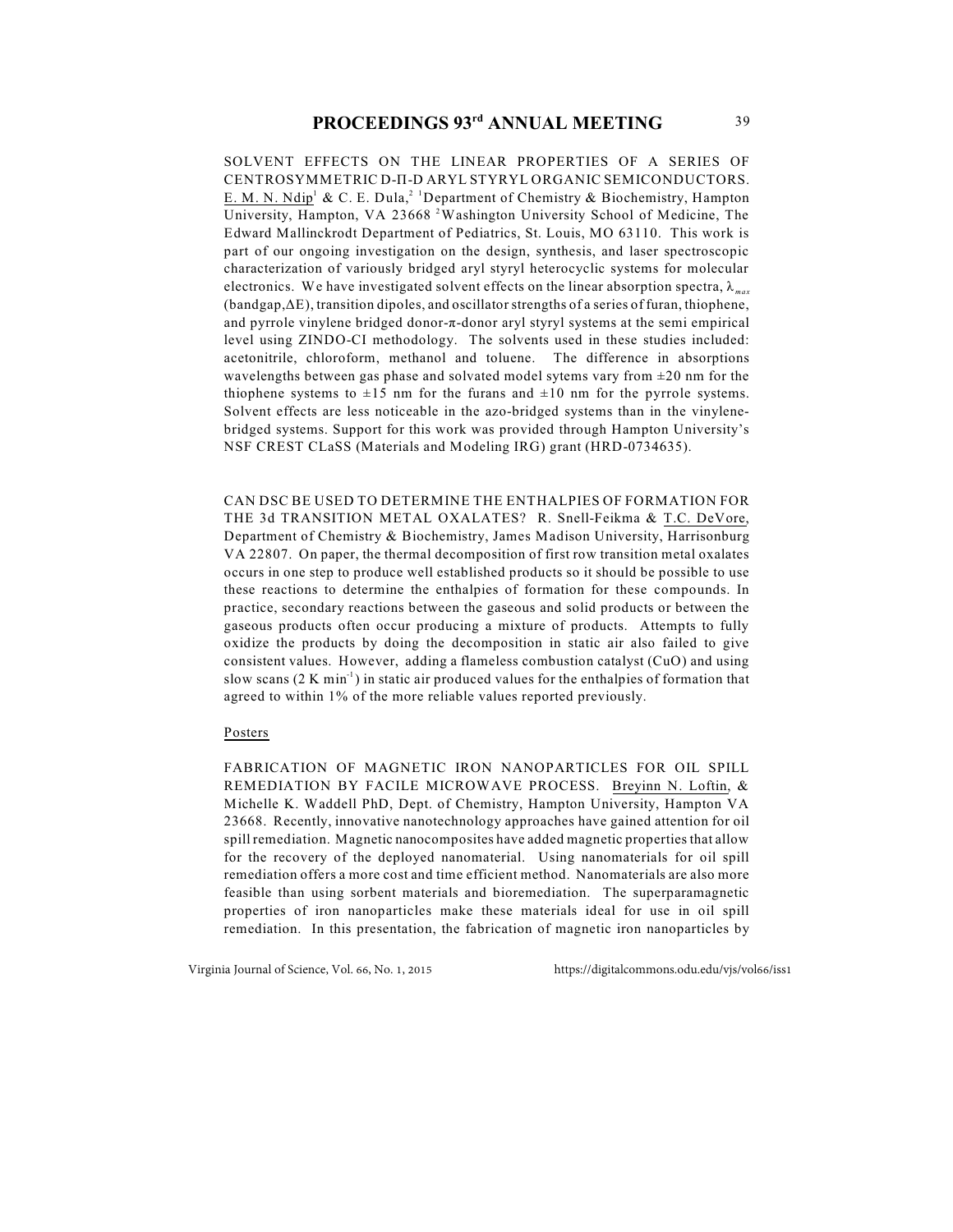facile microwave process is demonstrated. The microwave approach is more effective for large-scale production of high quality nanoparticles. The procedure consisted of making a precursor solution to be used in the microwave reactions. The precursor was obtained by using  $FeCl<sub>3</sub>·6H<sub>2</sub>O$  and HCl with a series of capping agents lecithin, green tea extract, pure tannic acid, and poly(bisphenol A carbonate). The capping agent combines with lecithin to form micelles around the iron core to form the nanoparticles. A progression of microwave trials were ran in order to observe any effects on the formation of nanoparticles. The resulting products were characterized using UV-Vis spectroscopy. Iron nanoparticles usually absorb light in the 400-600nm region. Results indicated that nanoparticles are present in the reaction mixture of the tannic acid.

UNIQUE CHARACTERISTICS OF POLYOXOMETALATES AND THEIR SYNTHESIS. M. Smith, S. Puckett, O. Wampler, J. D. Powell, School of Natural Sciences & Mathematics, Ferrum College, Ferrum VA 24088. Polyoxometalates are clusters of highly oxidized early transition metals covalently bonded to oxygen atoms and sometimes other heteroatoms. These molecules usually contain a caged structure that encloses a smaller molecular ionic unit. They most commonly contain molybdenum and tungsten, which when combined with other metals give a wide variety of physical and chemical properties. Their complex caged structures can be rearranged by adjusting concentration, pH, and counter ions. Because of their high molar mass, polyoxometalate compounds are best characterized in the crystalline state by FT-IR and single-crystal x-ray diffraction. UV-visible spectrophotometry and electrochemistry provide supplementary characterization in solution. Lacunary polyoxometalate structures can be formed by the removal of at least one metal vertex from the cage. The remaining ions retain a high negative charge which makes them highly reactive towards metal ions and other Lewis bases. Sample reactions were observed through a series of tests on solutions containing different polyoxometalate ions. Synthesis and characterization of new polyoxometalates may produce compounds with unique chemical and physical properties for future applications.

### **Computer Science**

A STUDY ON THE CHALLENGES OF BUILDING A TRUSTWORTHY NETWORK. Yen-Hung Hu, Department of Computer Science, Norfolk State University, Norfolk VA 23504. Building a trustworthy network faces several severe challenges adhering to the current computing infrastructure (e.g., computer architectures, network architectures, operating systems, communication protocols and applications, and so on.). Since hardware and software of a network system are from various vendors and manufacturers, it is very difficult to assess trustworthiness of any system without proper criteria and methods. Meanwhile, misconfigurations of hardware and software by end-users will worsen this issue even though such hardware and software are well prepared by following appropriate industrial security guidelines. Therefore, concerns regarding criteria and methods for assessing trustworthiness should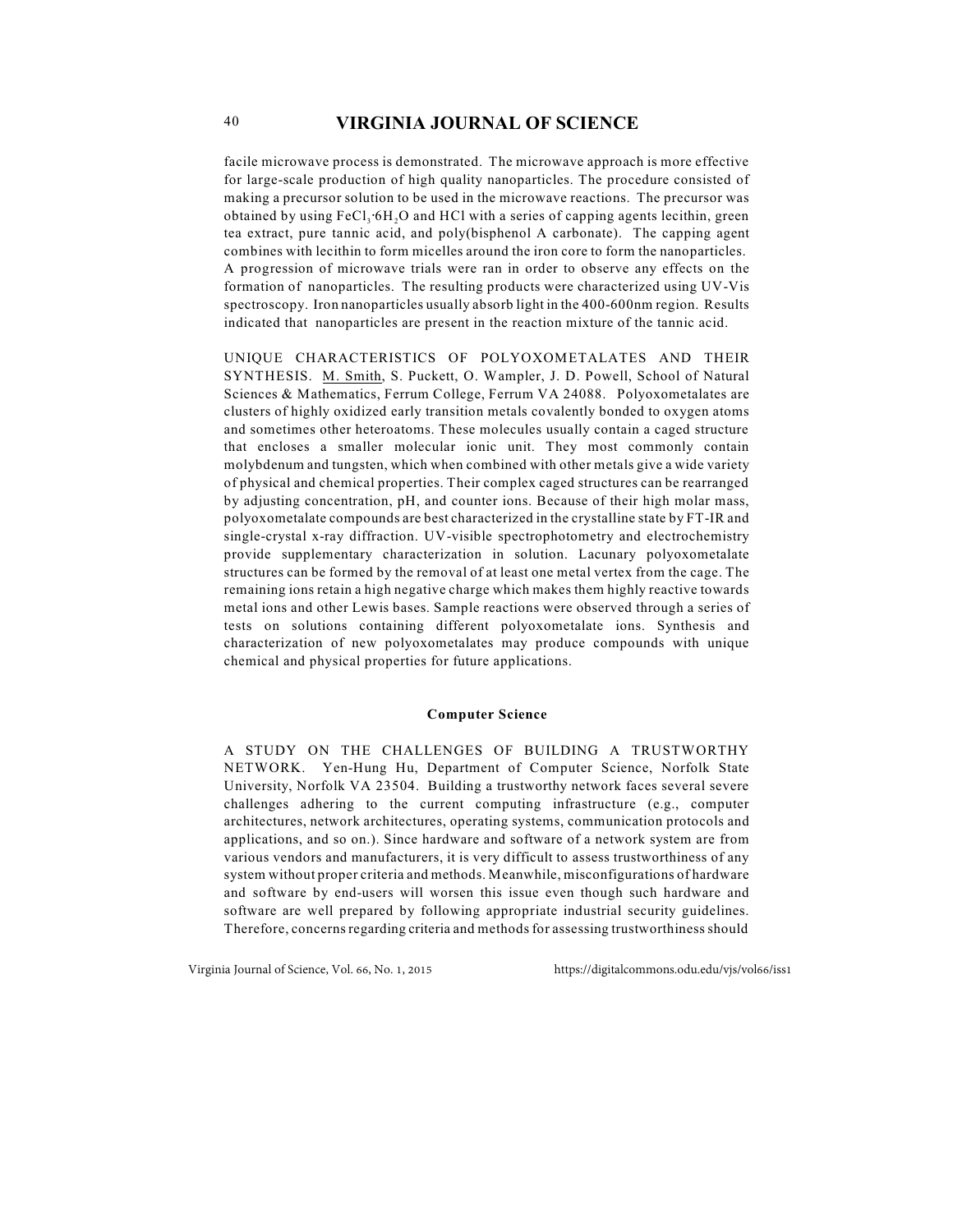be defined and identified first. Although the concept has been discussed more than ten years and several researchers have studied the implementation of trustworthy systems, we have observed that there is no mature approach for building a trustworthy network. There is no absolute trust between any two network components and external security mechanisms must be embedded to force this trust. In order to have a trustworthy network, we believe, security, privacy and reliability of every major network component must be enforced. For instance, if there is no trusted mechanism for protecting data transactions across different network components, a network cannot be relied on performing trustworthy computing. In this paper, we investigate the criteria and methods for building a trustworthy network and develop a trustworthy network model that is both scalable and interoperable with existing and future network architectures.

A VISUALIZATION TOOL FOR MONITORING, PREDICTING AND MITIGATING NETWORK INTRUSIONS. Yen-Hung Hu, Department of Computer Science, Norfolk State University, Norfolk VA 23504. There currently exist thousands of network attacks worldwide. Along with the explosive growth of the Internet and wireless services, the impact of network attacks has been increasing dramatically. Attacks may be denial of service, viruses or worms, port scanning, and so on. Many network intrusion detection systems have been proposed or introduced in recent years. They can be partitioned into two complementary types: misuse detection and anomaly detection. In both detection approaches, traffic classification has been the main issue affecting their performance. Traffic classification algorithms distinguish types of traffic used for various intrusion detection systems to identify flows. Since there is no single traffic classification algorithm that can be effectively applied to all traffic types, we will need to use a set of traffic classification algorithms to identify all different and complex types of traffic present in today's Internet traffic. However, high resource overhead and false positive rates will be the major challenges for potential systems and users. In this paper, we introduce our investigations and results for guiding the design and development of an Integrated Visualization Platform for Monitoring, Predicting, and Mitigating Network Intrusions which can be used to: 1) Assess network activities, 2) Depict normal and malicious network activities maps, 3) Predict future trends of network intrusions, and 4) Monitor network intrusions and mitigate their negative impacts.

### Posters

A COMPARATIVE STUDY OF OPTIMIZATIONS TO THE BINARY SEARCH ALGORITHM. Elizabeth E Cho & Robert M Marmorstein. Dept. of Computer Science, Longwood University, Farmville VA 23909. The binary search algorithm is one of the fundamental algorithms used in computer science. It is an extremely efficient and ubiquitous algorithm for locating data in a list. Several optimizations to binary search exist which improve its efficiency on certain kinds of data. One of these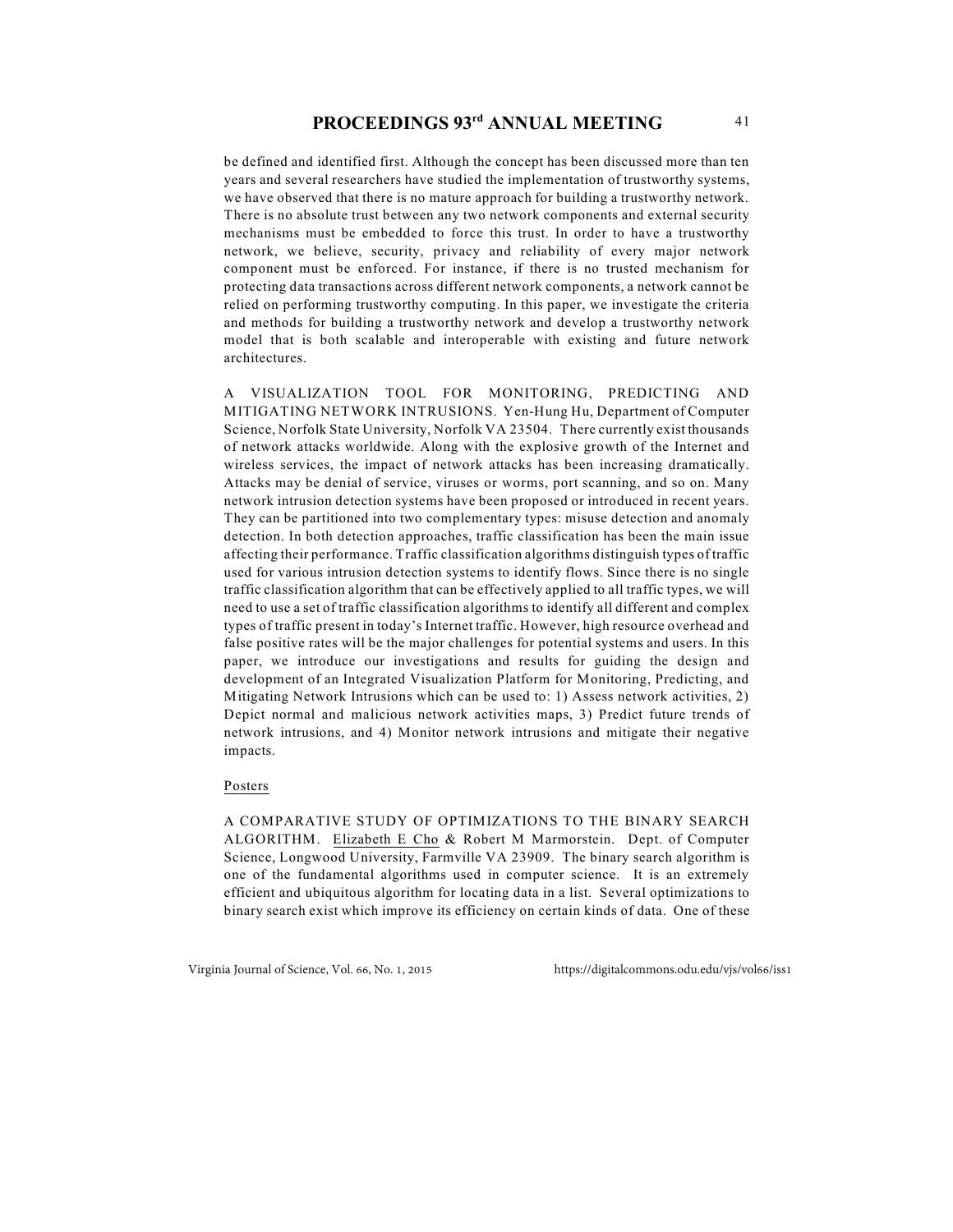optimizations is interpolation search in which the value of the data item is used to predict its location in the list. However, the performance of these algorithms depends heavily on the distribution of the data. In this study, we compare the performance of binary search and interpolation search on data which fits several different discrete random probability distributions.

#### **Education**

THE DEVELOPMENTOF AN INSTRUMENT TO MEASURE STUDENTS' ATTITUDES TOWARD SCIENCE FAIRS. Kurt Y. Michael & Claudia A. Huddleston, School of Education, Liberty University, Lynchburg VA. 24515. Every year, thousands of students participate in science fairs, however, little is known about their attitudes toward science fairs. The purpose of this study was to develop an instrument that measured students' attitudes toward science fairs and determined the instrument's validity and reliability. The instrument was field-tested using 110 students in southwest Virginia. The instrument originally consisted of 45 questions. After applying a principal component factor analysis, the instrument loaded on two domains, enjoyment and value. Each domain consisted of five questions. The internal consistency for the overall instrument was calculated using Cronbach's alpha and showed good internal consistency of 0.94. Correspondingly, the sub-scale enjoyment yielded a value 0.89 and the sub-scale value yielded a value 0.90, indicating good internal consistency. Further analysis was conducted using demographic information and the results revealed a significant difference on attitudes toward science fairs based on gender. A significant difference between males  $(M = 23.0, S.D. = 7.06)$  and females  $(M = 26.2, S.D. = 7.38)$  was found,  $t(98) = 2.04$ ,  $p = 0.04$ , whereas eta squared equaled 0.12 demonstrating a large effect size. Overall, females had a more positive attitude toward science fairs than males.

APPLICATION OF SIMULATION – BASED APPROACH IN PHYSICAL CHEMISTRY INSTRUCTION. Edmund M. N. Ndip, Department of Chemistry & Biochemistry, Hampton University, Hampton, VA 23668. The majority of professionals in the STEM disciplines are well versed in the content of their respective disciplines. There is general consensus that learning is best achieved by doing. Each scientific discipline and sub-discipline poses problems for the learner. Physical chemistry – the sub-discipline of chemistry that deals with the mathematical and theoretical foundations of all the chemical sciences is no different. A fundamental difficulty is the abstract nature of its concepts. Simulation based approach is a technique used to replace real experiences with guided ones often requiring active participation by the learner. Simulation based activities have been implemented to facilitate instruction in areas requiring higher mathematical skills through a combination of object oriented programming using VenSim PLE, numerical simulations using Excel, quantum mechanical modeling/calculations and visualization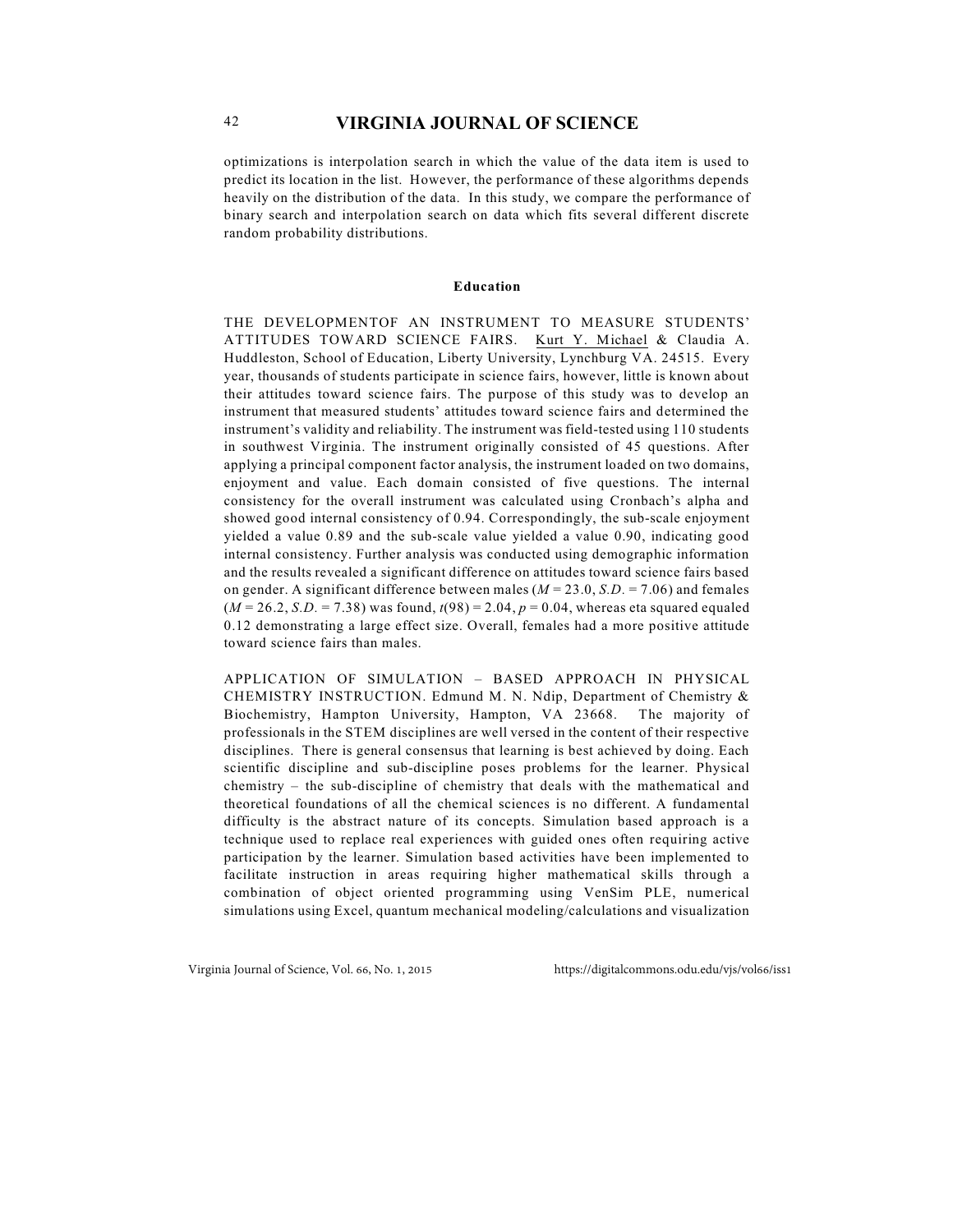techniques. The combination of simulations and wet experiments provides students avenues for developing higher order skills. Students completed term projects using this approach to more complex problems in kinetics, thermodynamics and quantum mechanics and spectroscopy. Additionally, students used simulations to interpret and explain results obtained in physical chemistry laboratory activities such as infrared spectra of organic compounds, and absorption spectroscopy of dyes.

COUPLING EXPERIMENT WITH DFT CALCULATIONS: ON THE ROAD TO DISCOVERY. Thomas C. DeVore, Department of Chemistry & Biochemistry, James Madison University, Harrisonburg VA 22807. The rapid advances in the computational capabilities of personal computers now makes it easy and relatively inexpensive to include theoretical calculations into the chemistry curriculum. These calculations can be added to the curriculum by tacking them onto an existing laboratory exercise, integrating them into the exercise, or by using them as the exercise. The well-known rotational analysis of HCl-DCl is used to illustrate how calculations can be added to an exercise. Two NMR experiments based on measurements for methanol [MeOH] are presented to illustrate integration of calculations into the exercise. Measured chemical shifts for MeOH liquid and vapor are compared to shifts calculated for MeOH, MeOH dimer, and MeOH ringed trimer to offer insight intothe changing chemical shift for the OH proton. The example for the stand alone exercise presented is an investigation of the low and high spin electron configurations for several atoms. These calculations allow the student to "discover" the Aufbau Principle and Hund's Rule. All calculations presented were done using the DFT-B<sub>3</sub>LYP method with a 6-311G<sup>++</sup> (3df, 3pd) basis set.

SCIENCE ON A SPHERE: AN ETHICS LEARNING TOOL. J. S. Boles, University of Wisconsin-Madison & E. G. Maurakis, Science Museum of Virginia & Biology Dept., University of Richmond. Finding effective ways to educate the general public about environmental ethics and the decision making process used by scientists and ethicists has been an important goal for informal science education institutions. The goal of our pilot presentation was to use NOAA Science on a Sphere (SOS®) technology to teach the general public about environmental ethics decision making processes. Using SOS® data visualizations such as global shipping routes, global air traffic patterns, and woody biomass, the presentation conveyed the interconnectedness of the global biosphere. These examples were coupled with a discussion of the individual's role in these issues to demonstrate that each audience member has an impact and can use the same ethical decision making process in their own environmental decisions. Delivered to 19 staff members and museum guests, the presentation was followed by a seven question survey that asked if the presentation changed what they learned and how they think about decision making. Preliminary results show that while 89% of audience members previously considered other people and the environment in their decision making, 76% learned something new. Additionally, nine audience members said the presentation changed the way they will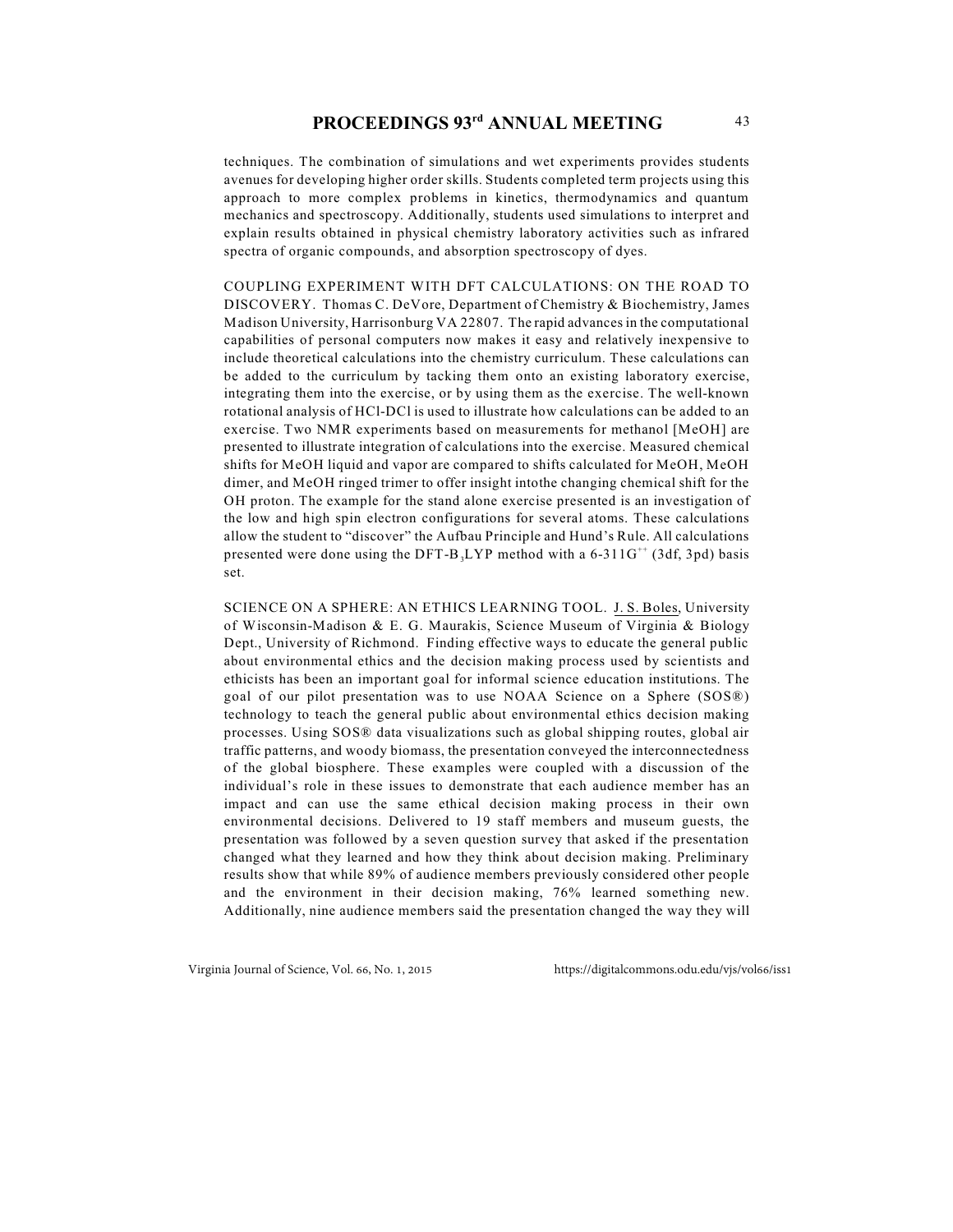think about decision making and ethics in the future. Results also indicated the SOS® technology was successful teaching new concepts to the audience, some of whom had prior knowledge of the concepts of environmental ethics in decisions making. Based on pilot study results, SOS® can be used as an informal ethics learning tool for the general public. Travel funds provided by University of Wisconsin Genetics Department.

CREATING ENGAGING STEM OPPORTUNITIES FOR YOUTH OUTSIDE OF SCHOOL. Charles L. English, Dir. Playful Learning & Inquiry, Science Museum of Virginia, Richmond VA. 23220. The Science Museum of Virginia has developed and implemented a program designed to inspire youth towards learning more about STEM and how their academic work ties to relevant aspects of their lives. STEM, far too often, means little more than science or math classes for many youth without tangible connections to projects, activities or even career options. Educators at the Science Museum of Virginia have created a project-based program aimed at engaging youth in a variety of settings from Boys & Girls Clubs to schools, YMCAs and libraries. The program helps youth build and create solutions to open-ended problems, engaging them in a way that is unique to their school setting. It also helps participants to bridge their knowledge and skills from different disciplines into a STEM themed project so STEM seems more tied to other aspects of their educational experiences. STEM careers are also related to the hands-on projects in order to broaden youths' perspectives on STEM opportunities they may wish to investigate further. Use of undergraduate facilitators also supports a near-peer mentor piece that which helps create a dialogue with the middle school aged participants. (Supported by Altria Group, The Custis Westham Fund of the Community Foundation, the Institute of Museum and Library Services, Pauley Family Foundation, The Cameron Foundation, John Randolph Foundation, The Cognizant Technology Solutions Charitable Fund, Wells Fargo Foundation and Moses D. Nunnally, Jr. Charitable Lead Unitrust.)

THE MIX: EXPLORING PROJECT BASED AND INFORMAL LEARNING WITHING A TEEN-CENTRIC LEARNING LAB ENVIRONMENT. Matthew L.M. Baker, Outreach Education, The Science Museum of Virginia, Richmond, VA 23220. The MiX, a tech-based, maker space at The Science Museum of Virginia, was formed in 2014 to offer teens a safe and open learning environment to promote creativity, exploration, and iteration. In October 2013, a Teen Advisory Council of ten students was formed in order to involve teens in the creation of the space. Teens helped determine the type of programming they wanted to participate in, designed The MiX membership card, and created promotional videos and materials for the space. Today, The MiX consists of eighty-eight members, with more teens joining weekly. Teens now participate in monthly workshops, video filming and broadcasts, and show off their work during a monthly open house on the last Saturday of every month. The MiX has become a successful hub for project based and informal learning as evidenced through the growing number of members, workshop participation increase, and burgeoning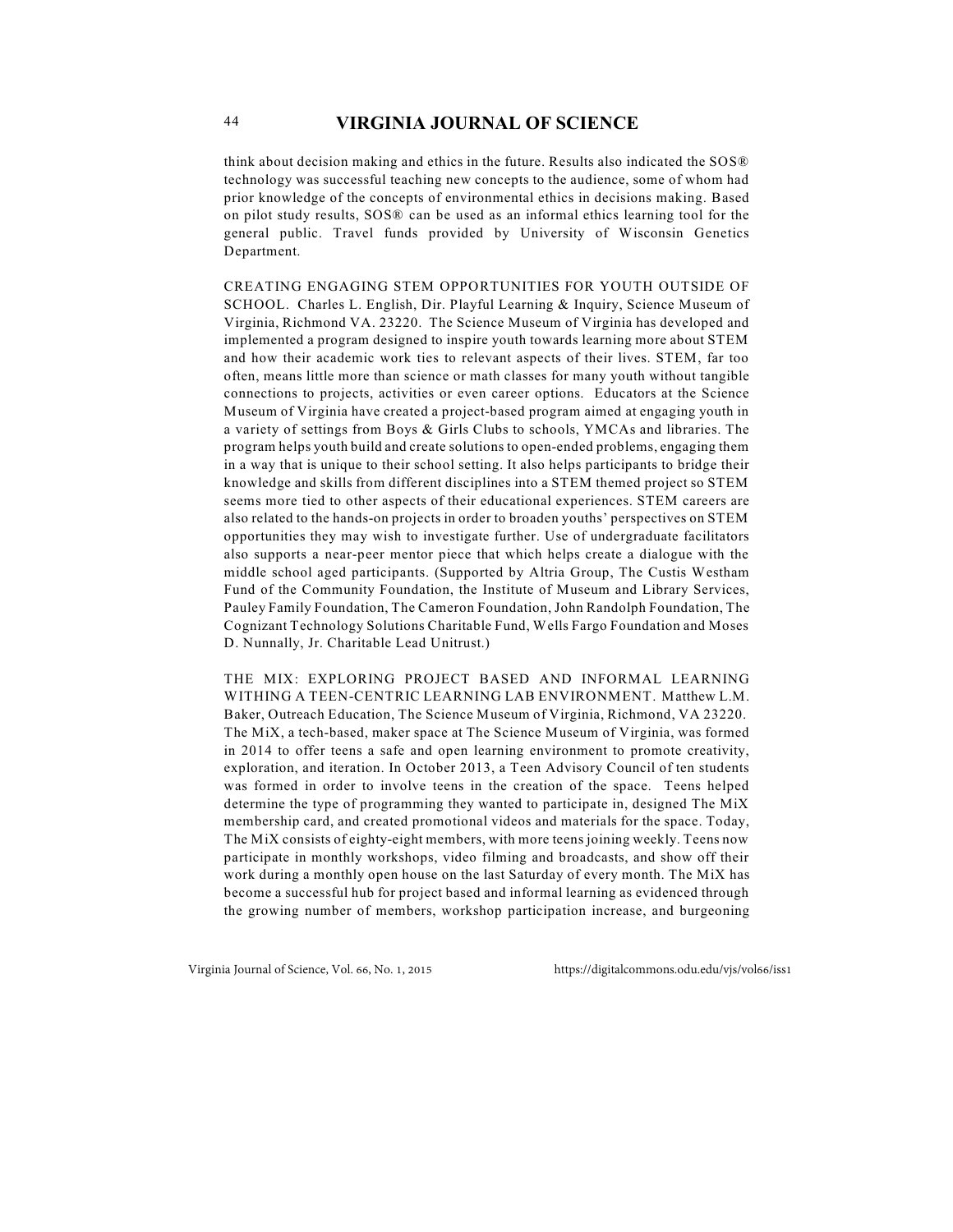partnerships within the Richmond community and beyond. Additionally, The MiX is a member of the YOUmedia Learning Labs community, which consists of twenty-nine similar sites across the United States. This community helps determine best practices, shares resources and ideas, and helps like-minded practitioners create similar spaces. The MiX was made possible by generous grant support from The Institute for Museum and Library Services and The MacArthur foundation.

LEARNING WHAT THEY LEARN – ASSESSING OUT OF SCHOOL TIME PROGRAMMING. Erika R. Carson, The Science Museum of Virginia, Richmond VA 23220 & Northcentral University, AZ 86314. Children can learn so much from informal and non-formal STEM learning experiences. However, measuring what students have learned from these experiences continues to be a challenge for so many afterschool, out-of-school, museum, etc. program providers. Non-formal STEM programs and Informal Science Institutions (ISI) struggle between keeping kids excited about science, and teaching them science content without mimicking what children experience in the classroom, for better or for worse. These program providers tend to want to steer clear of tests and surveys that feel like tests for fear of losing participants. There are strategies however, for learning what these kids learn - assessments can be simple, fun, and/or innovative. Through the use observations, name tag information, participant interviews of each other, "game show" competitions, etc. we have been able to collect information about our participants understandings before, during, and after participating in our programs. Non-traditional approaches to assessment can help us learn what they learn.

### Posters

ASSESSMENT OF A SECONDARY SCIENCE STEM FIELDTRIP THAT PAIRS A TREATMENT PLANT TOUR WITH A HANDS-ON NATURAL WETLAND TOUR IN EASTERN VIRGINIA. K. N. Morris, D. F. Timmer, & R. B. Atkinson, Organismal & Environmental Biology Dept, Christopher Newport University. This project evaluated changes in confidence and content retention in middle school students before and after participation in a tour of a wastewater treatment plant and a natural tidal wetland. Learning styles vary between students and traditional classroom-based approaches to teaching may not optimally support learning. During the wetland tour students rotated through three stations that focused on flora, fauna, and water quality ecosystem services in contrast with waste water treatment plant processes. Student confidence improved by 3.8 points based on attitude questions and average correctness on content questions also improved by 0.46 points. Sex and science career interest were also assessed and students interested in a career in science performed higher in both attitude and content scores than any other group; however no trends were detected based on sex of the participant. Results of this and ongoing formative assessment will be used to enhance student experiences.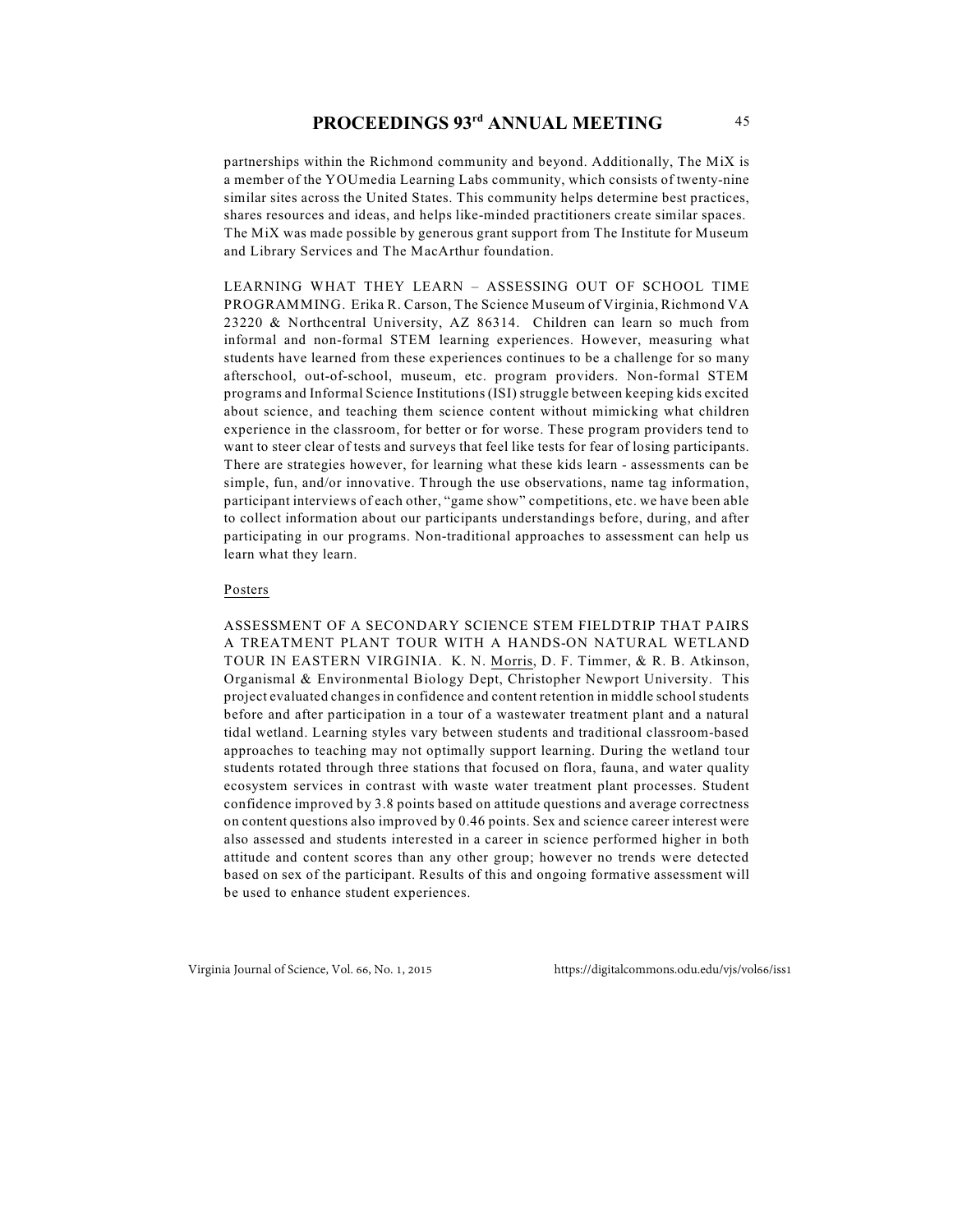#### **Environmental Science**

AN INTEGRATED ECOLOGICAL AND WATER QUALITY ASSESSMENT OF THE HEADWATERS OF THE NORTH FORK SHENANDOAH RIVER. Bryce D. Yoder, Jesse B. Parker, Douglas S. Graber Neufeld & James M. Yoder, Department of Biology, Eastern Mennonite University, Harrisonburg Virginia 22802. This study is part of an ongoing collaborative project developed by Eastern Mennonite University and various partners to address watershed health in the primarily agricultural community of Bergton, Virginia. Short-term goals of this project are to establish baseline measurements for water quality parameters and determine relative contributions of tributaries to overall nutrient and sediment levels within the watershed. Storm events were found to cause spikes in nutrient, sediment, and bacteria levels. On average across sites, sediment levels increased from 10 mg/L to 285 mg/L, fecal coliform increased from 50 cfu/ 100ml to 372 cfu/ 100ml and nitrate levels doubled from 1.2 mg/L to 2.71 mg/L after storm events. This suggests that the streams in the study area are not able to manage the hydrologic stress of storm events, resulting in bank erosion and general stream instability as well as nutrient and bacteria input from runoff. Baseline total coliform levels averaged about 1500 cfu/ 100ml, a concentration far above the DEQ recommended amount of 235 cfu/ 100ml. Macroinvertebrate biotic indices, while overall indicating good to excellent conditions, were more stressed in reaches where livestock exclusion was not being implemented (VSCI of 65.75 compared to 83.94). Turtle surveys indicated relatively low wood turtle abundance and no evidence of a currently reproductive population. Continued baseline data collection and long-term monitoring will help evaluate the effectiveness of future stream restoration efforts and livestock exclusion practices.

BASELINE WATER MONITORING PROGRAM IN RESPONSE TO POTENTIAL HYDROFRACKING. Hannah M. Daley<sup>1</sup>, Janaya M. Sachs<sup>1</sup>, Tara Kishbaugh<sup>1</sup>& Douglas S. Graber Neufeld<sup>2</sup>, <sup>1</sup>Dept. of Chemistry & <sup>2</sup>Dept. of Biology, Eastern Mennonite Univ., Harrisonburg VA. 22802. Stream and well water samples near a potential hydrofracking site in Bergton, VA. were collected from 2011 to present. Temperature, pH, conductivity, and TDS (Total Dissolved Solvents) data was used to determine a baseline sample dependent on seasonality. Barium and Strontium concentrations of the samples were measured through atomic absorption spectroscopy. It was found that, on average, Bergton, VA wells had 0.29 ppm and 0.23 ppm of Barium and Strontium, and Bergton, VA streams had 0.14 ppm and 0.05 ppm of Barium and Strontium, respectively. Barium in Bergton, VA. wells was significantly greater than in streams ( $p < 0.05$ ). All of the samples measured, so far, have been well below the EPA limit for Barium and Strontium concentration of 2.0 g/mL and 4.0 g/ml, respectively. Barium in Bergton, VA was found to be significantly lower than other stream baseline samples in the Shenandoah Valley region (p< 0.05), which may be due to differences in geology, such as the presence of limestone. Strontium levels showed no significant difference throughout the Shenandoah Valley region. Bergton, VA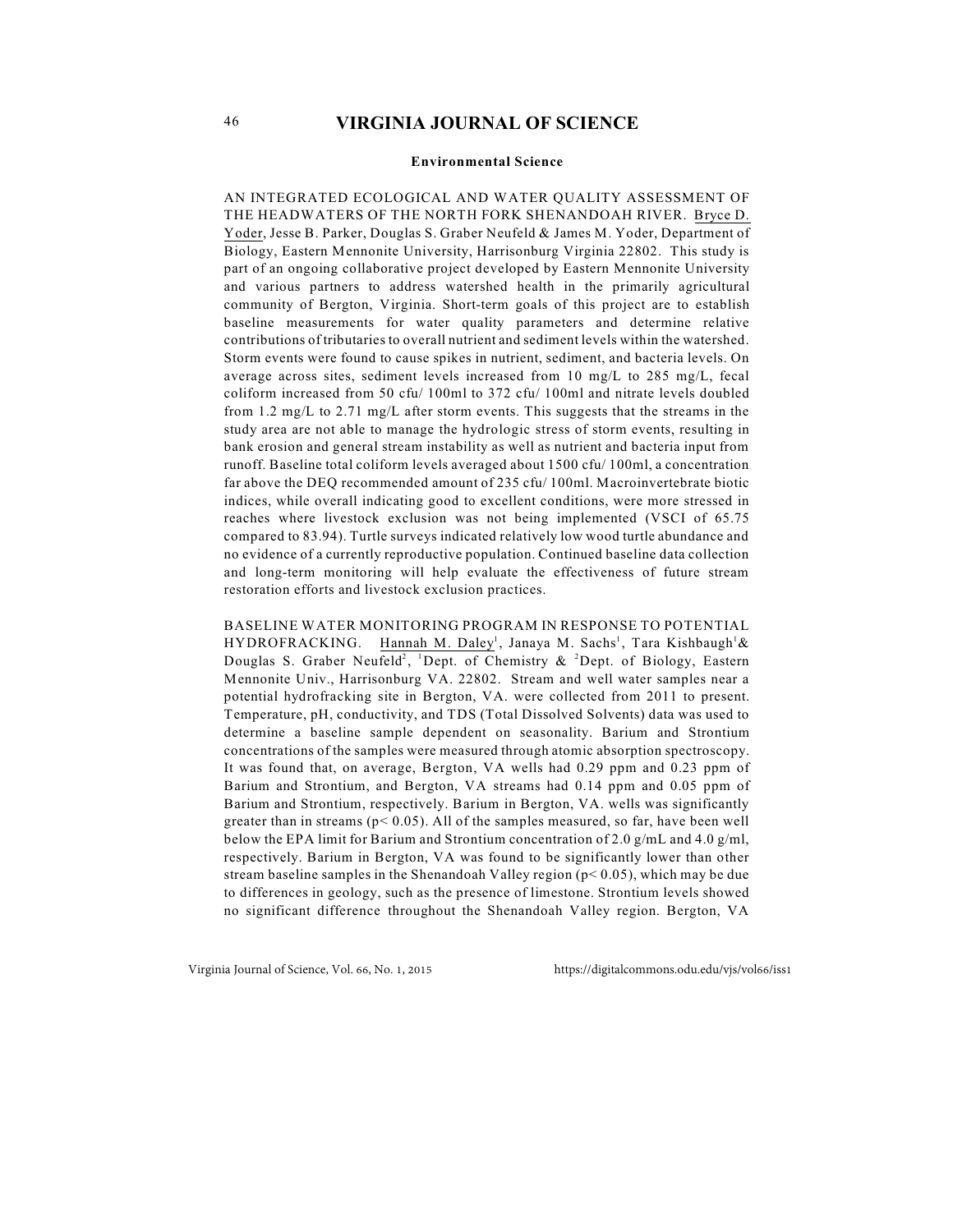# **PROCEEDINGS 93<sup>rd</sup> ANNUAL MEETING** 47

samples were also compared with samples in Doddridge County, WV, where hydrofracking is widespread, and although no significant differences were found in Barium and Strontium concentration, the Doddridge County samples appeared to have more variance. If hydrofracking began in Bergton, VA, the established baseline and observations from other areas could be used to indicate hydrofracking fluid leaking into the surrounding waters.

COMPARATIVE ANALYSIS OF NON-TIDAL, MITIGATED, FORESTED WETLANDS IN VIRGINIA PIEDMONT AND INNER COASTAL PLAIN. J.B. Radolinski & M.L. Bass, Department of Earth & Environmental Sciences, Univ. of Mary Washington, Fredericksburg, VA, 22401. Three constructed non-tidal palustrine forested wetlands (PFO) and one natural PFO were compared based on vegetative proliferation and soil physiochemical characteristics. Vegetation parameters included woody stem counts, a list of total wetland flora, Basal Area (BA), and Diameter at Breast Height (DBH) measurements. Soils were flooded using enriched freshwater and measured colorimetrically for N exchange/release and P sorption/desorption, in order to approximate biogeochemical nutrient cycling as a result of prolonged inundation. All wetland soils released N (2.65-13.6 mg NH<sub>4</sub>-N/m<sup>2</sup>). P sorption/desorption ranged from -4.35 mg  $PO_4$ -P/m<sup>2</sup> (desorption) to 16.6 mg  $PO_4$ -P/m<sup>2</sup> (sorption). The natural wetland (PNWL) supported significantly larger trees (DBH=13.1 $\pm$ 1.29 cm) (BA=9.93 cm<sup>2</sup>m<sup>-2</sup>)  $(ANOVA, F<sub>3,12</sub> = 9, p<0.0001)$ , the lowest density of woody stems (1102±440 ws ha<sup>-1</sup>), the lowest species richness  $(S=14)$ , while also containing the most soil organic matter and phosphorus through a depth of 30 cm. Overall, the 19 year old SMWL differed significantly from PNWL with a high density of smaller trees  $(4095\pm1951 \text{ ws ha}^{-1})$  $(p=0.046)$  (DBH=0.99 $\pm$ 0.43 cm) and sandy entisols showing a reduction in soil quality with depth. Underdeveloped, anthropogenically altered soils (udorthents) found in SMWL and beaver activity have likely limited success for this constructed PFO. Findings suggest that special attention be paid to initial soil conditions during construction. This study also underlines the complexity of flood-induced nutrient cycling in hydric soil, especially relevant as sea level rise and increased precipitation may result in more flood-prone wetlands in many transitional fluvial systems.

SEASONAL WATER QUALITY DEGRADATION, WILDLIFE, AND PROTECTED AREAS IN SOUTHERN AFRICA. J. Tyler Fox<sup>1</sup> & Kathleen A. Alexander<sup>1,2</sup>, <sup>1</sup>Department of Fish & Wildlife Conservation, Virginia Polytechnic Institute & State University, Blacksburg, VA 24061 & <sup>2</sup>CARACAL: Centre for Conservation of African Resources, Kasane, Botswana. Sustainable management of dryland river systems is often complicated by extreme variability of precipitation in time and space, especially across large catchment areas. Because of the extensive provision of ecosystem services and high subsistence value of southern African dryland rivers and wetland systems, there is a critical need to better understand the interdependent drivers of regional water quality changes. Using field transect data, GIS and remote sensing analysis, and spatiotemporal modeling, we examined seasonal variation of the fecal indicator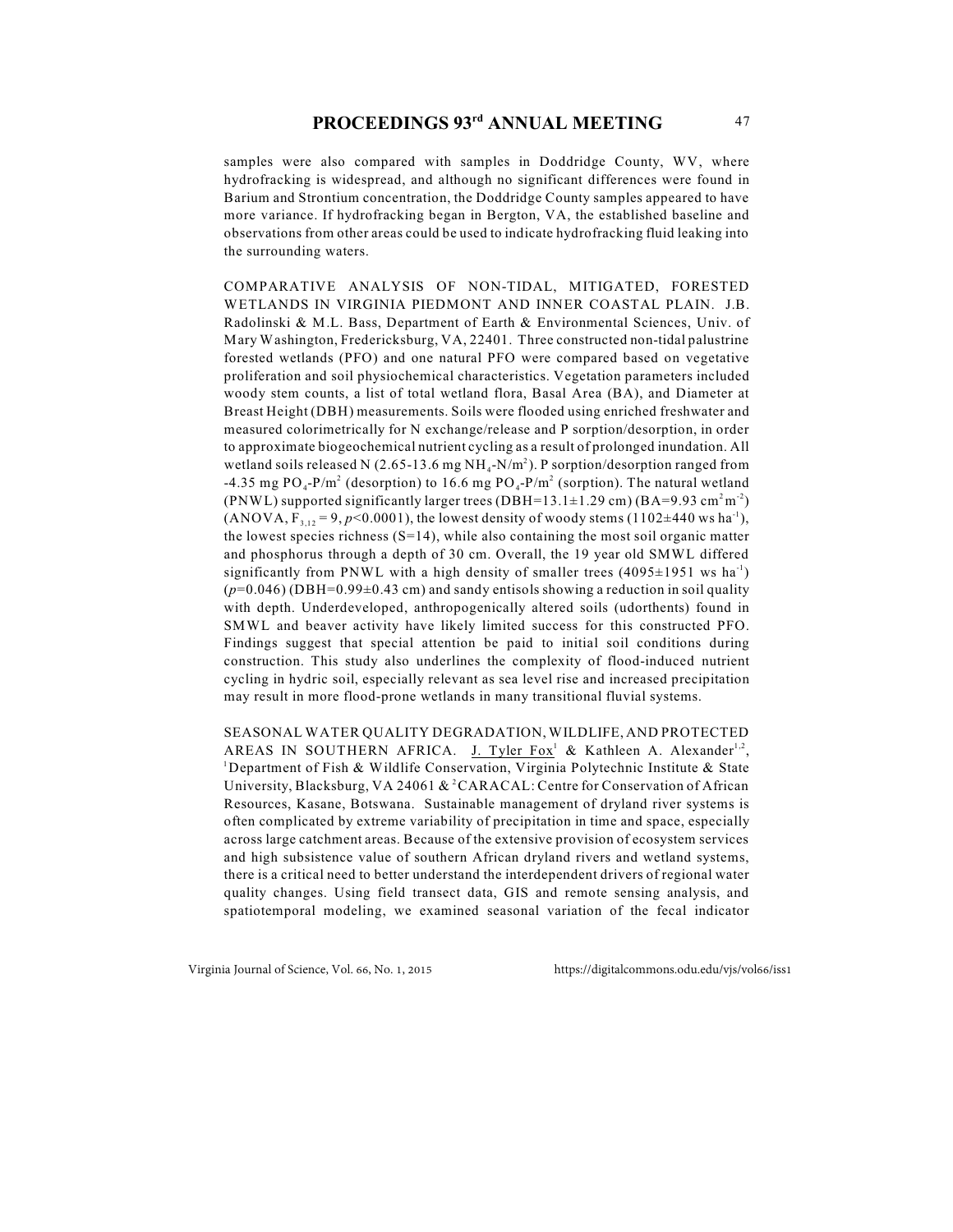bacteria, *Escherichia coli,* and total suspended solids (TSS) in the Chobe River in relation to land use and hydrology. Our results suggest that direct deposition of fecal material in the Chobe River by wildlife, as well as accumulation feces in the landscape and subsequent flushing by rainfall and seasonal floods, are significant drivers of water quality declines in this dryland system. Park land use  $(p = 0.0009)$  and the presence of river floodplain (*p* = 0.016) were significantly associated with higher *E. coli* concentrations, and locations where *E. coli* was highest corresponded spatially with areas of high wildlife biomass.

DISTRIBUTION OF BACKGROUND TRACE INORGANIC MERCURY WITHIN TERRESTRIAL ECOSYSTEMS IN ROCKINGHAM CO., VA. Greg E. Mansour, Gail M. Moruza & Dean Cocking, Department of Biology, James Madison University. Despite the fact that there are no major anthropogenic sources of Hg in Rockingham County, there is still a presence of background mercury in A horizon soil,  $\sim 0.04$  - 0.05  $\mu$ g Hg•gdw<sup>-1</sup>. and O horizon duff 0.02  $\mu$ g Hg•gdw<sup>-1</sup>. The overall study examines two sites located ~5 km NE and SW of Harrisonburg City for low-level Hg contamination within soil, duff, air, and various macro-invertebrate species. Both sites contain intermediate aged deciduous forest vegetation. Airborne Hg (dissolved, vapor, particulate and that in small organic matter fragments) was collected using passive samplers constructed from inverted plastic petri dishes containing a layer of TangleTrap. Soil and duff samples were collected manually as were the macroinvertebrates discussed in the next paper. Soil, biotic tissue, and TangleTrap gel were then digested in hot concentrated sulfuric and nitric acid and analyzed using a Perkin Elmer Flow Injection Atomic Absorption Spectrophotometer (FIMS). The NULL hypothesis was that there would be no difference in the Hg concentrations at the two sites. Detectable Hg was found at both and the NULL hypothesis was rejected for airborne Hg and accepted for the O and A horizon layers. These data were compared with a 2010-12 preliminary study and confirmed similar results for soil but differing results for the airborne sample. This is not unexpected because the years differed in many temporal aspects (e.g. weather) and Air Indices of  $\mu$ g Hg•m<sup>2</sup>-surface•day<sup>-1</sup> of exposure are expected to vary yearly. Detectable low level Hg is present as a potential source for biological uptake at both sites.

DISTRIBUTION OF TRACE INORGANIC MERCURY WITHIN INVERTEBRATE COMPONENTS OF TERRESTRIAL ECOSYSTEMS IN ROCKINGHAM CO., VA. Gail M. Moruza, Greg E. Mansour & Dean Cocking, Department of Biology, James Madison University. Ecosystems in the Shenandoah Valley of Virginia are not directly exposed to major known sources of mercury (Hg) contamination. Therefore, Harrisonburg, located in Rockingham County, was assumed to be suitable as a low level control site in comparison with locations in Waynesboro, VA (48 km distant), which were exposed to industrial Hg contamination in the mid-1900's. Subsequently, the presence of low level background Hg has been demonstrated in Rockingham County. This study examines the total Hg content associated with macroinvertebrate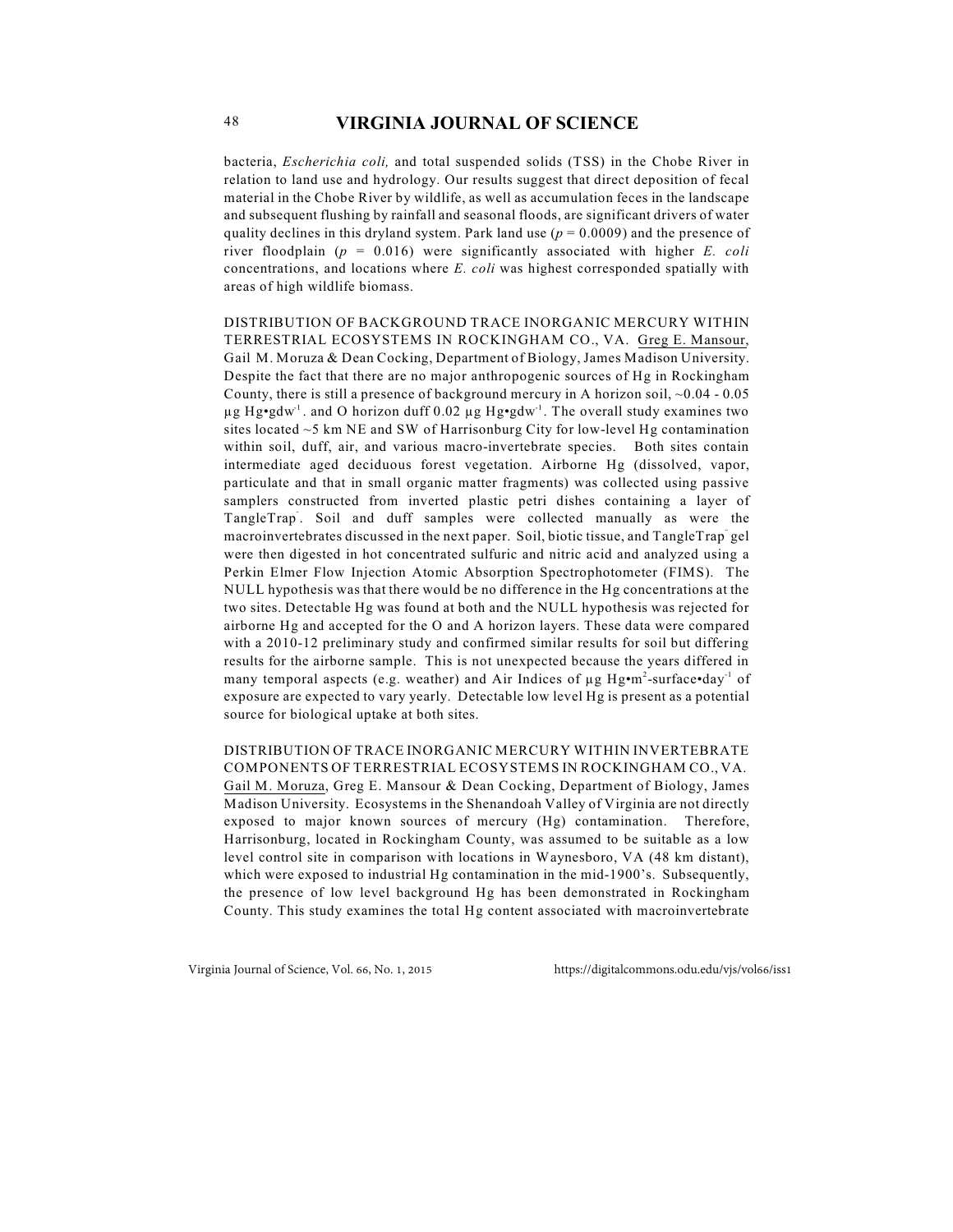taxa within the two successional forest sites located within Rockingham County described in the previous presentation. A variety of groups of organisms were digested in hot concentrated nitric and sulfuric acid and analyzed for total Hg concentrations using a Perkin Elmer flow Injection Spectrophotometer dedicated to Hg Analysis. The NULL hypothesis was that, where detectable Hg was present, it would not differ between the replicate sites. Several groups, including house flies, hornets, stink bugs, cockroaches, pill bugs, carion beetles, and hymenopterans contained 0.03 - 0.09 µg  $Hg \cdot g dw^1$  (ppm) and the NULL hypotheses were accepted for the Hg containing replicates. They were very similar for the individual species. Others, including Japanese beetles, ants and shield beetles, had concentrations from 0.1 - 0.4  $\mu$ g Hg•gdw<sup>-1</sup> and differed at the sites. Higher trophic level daddy long-legs and spiders, contained  $\sim 0.23$  $\mu$ g Hg•gdw<sup>-1</sup>. Hg is associated with these organisms, but this study does not confirm whether the association is superficial or internal.

USING STATE-OF-THE-ART MARK-RECAPTURE TECHNIQUES TO CREATE A CONSERVATION ACTION PLAN FOR ENDANGERED FRESHWATER MUSSELS. Alaina C. Esposito<sup>1</sup>, Patrice M. Ludwig<sup>1</sup>, Lihua Chen<sup>2</sup> & Christine L. May<sup>1</sup>, <sup>1</sup>Department of Biology, James Madison University & <sup>2</sup>Deptartment of Mathematics & Statistics, James Madison University. The critically endangered James Spinymussel (*Pleurobema collina*) is a species of unionid freshwater mussel endemic to the James and Dan River basins. In the last 20 years *P. collina* has experienced a substantial decline and currently only occupies 10% of their original habitat, however little information is currently known about this species to assist in conservation. A 230-meter reach of transitional habitat in Swift Run was selected for repeat observations to estimate detection probabilities using a Capture-Mark-Recapture framework. In June 2014, visual scouting began to locate and tag *P. collina* (as well the as other mussel species found) with 12mm Passive Integrated Transponders tags. Repeat surveys were conducted on a bi-weekly basis to relocate all tagged individuals, record their current position and visibility on the surface, as well as relevant habitat characteristics that may have influenced their behavior or detectability. Results show that most *P. collina* are visually detectable <7% of the time, and that water depth, season, mussel size and community composition are significant predictors of detection probabilities. Additionally, modeling simulations have identified how to increase adult survival to 87.5% from manipulating glochidia and juvenile mortality rates. This information has been synthesized into field-usable information and helped create the backbone of a conservation action plan.

CONSERVING ENDANGERED FRESHWATER MUSSELS THROUGH COURSE-EMBEDDED RESEARCH. C. L. May, Department of Biology, James Madison University, MSC 7801, Harrisonburg, VA 22807. Freshwater mussels are among the most endangered animals in North America. Developing conservation strategies for them is complicated by the fact that they are cryptic, rare and poorly understood organisms. Our research team is integrating field studies and artificial stream channel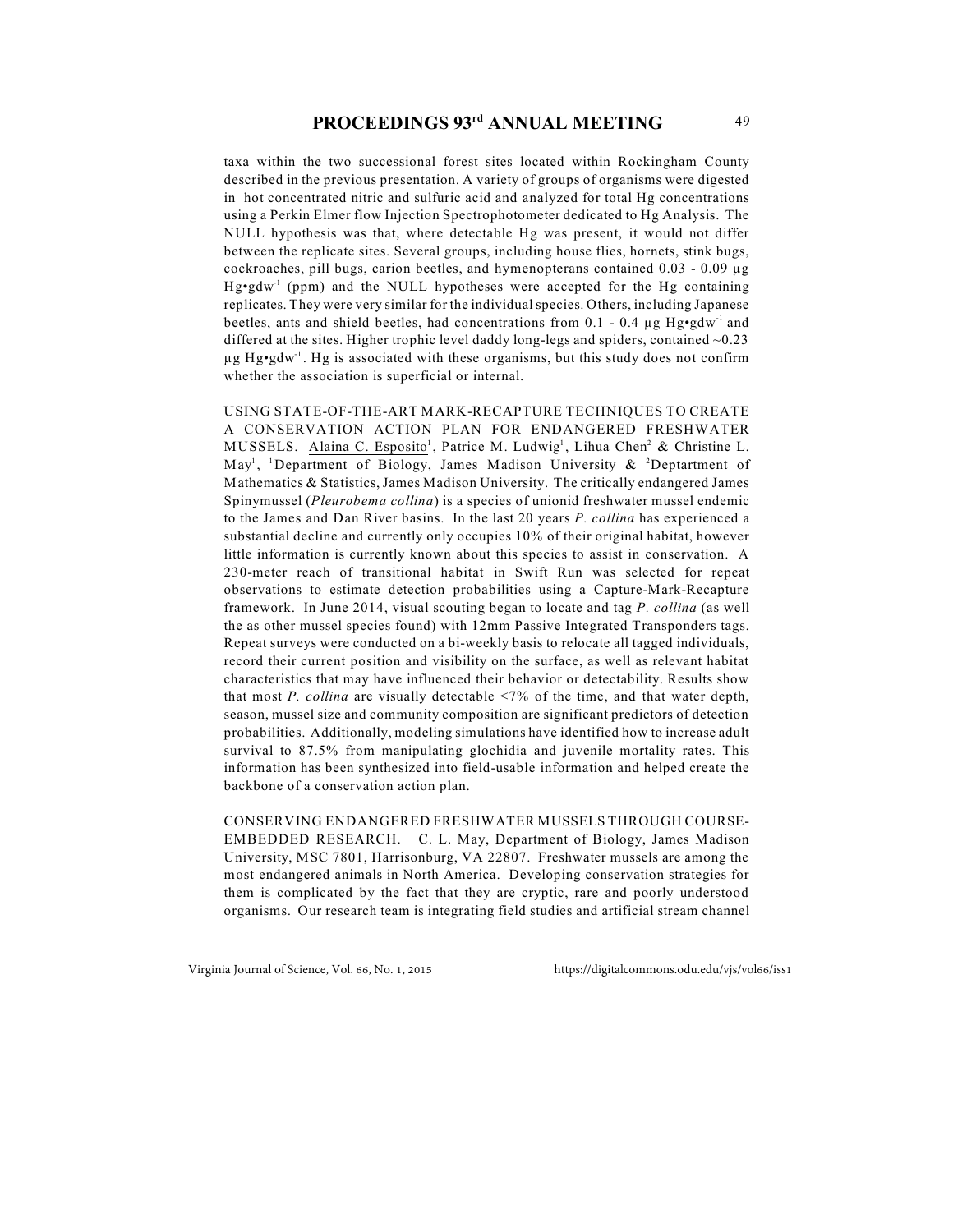experiments with mathematical and statistical models to fill important knowledge gaps that can aid in their recovery. The novelty of our approach is using a series of linked courses that provide authentic research experience for both undergraduate and graduate students. Our presentation will use a case example of the federally endangered James Spinymussel and a team of students doing course-embedded research in Population Ecology, Mathematical Models in Biology, and independent research credits. Field studies are utilizing state-of-the art mark-recapture methods to quantify detection probabilities, population size and mortality rates. Artificial stream channel experiments are exploring environmental conditions that effect surface expression, and therefore the probability of detecting the species when it is present. Both approaches are integrating with mathematical and statistical models which are united into a conservation action plan.

### Posters

MODELING HABITAT USE FOR THE ENDANGERED JAMES SPINYMUSSEL (*PLEUROBEMA COLLINA*): AN APPROACH FOR SETECTING RARE CRYPTIC ORGANISMS. Dorottya K. Boisen, Dakota M. Kobler, Katie M. Sipes, Alaina C. Esposito, Patrice M. Ludwig & Christine L. May, Department of Biology, James Madison University, Harrisonburg VA 22807. Freshwater mussels are keystone species in their ecosystems, and their filter feeding ameliorates water quality in downstream areas. Over 70% of freshwater mussel species worldwide are listed as vulnerable or more greatly threatened. The James Spinymussel (*Pleurobema collina*) is a species of top priority for conservation in Virginia. Due to limited research, cryptic appearance and behavior, and small population sizes, freshwater mussel conservation efforts have been hindered. A mark and recapture study has tracked approximately 20 James Spinymussels and 60 Notched Rainbow (*Villosa constricta*) mussels marked with Passive Integrated Transponder (PIT) tags at Swift Run in the summer of 2014. Multiple mussel recapture histories provide data about habitat use, stream-bed surface expression, and inform source sink models. We will present our work on this integrated approach to understanding rare cryptic organisms. This research is funded by the Jeffress Memorial Trust.

#### **Medical Sciences**

DESIGN AND SAR STUDY OF SMALL MOLECULE CTBP INHIBITORS. S. Korwar<sup>1</sup>, B. L. Morris<sup>2</sup>, S. R. Grossman<sup>2</sup> & K. C. Ellis<sup>1,2</sup>, <sup>1</sup>Department of Medicinal Chemistry  $\&$  <sup>2</sup> Massey Cancer Center, Virginia Commonwealth University. This project involves developing small molecule inhibitors of C-terminal Binding Protein (CtBP) which act as anti-cancer agents. CtBP is a transcriptional co-repressor of several tumor suppressor genes. It is over expressed in many colon, breast, and ovarian cancer tumors. CtBP has a catalytic site in which the co-factor NADH and substrate 4-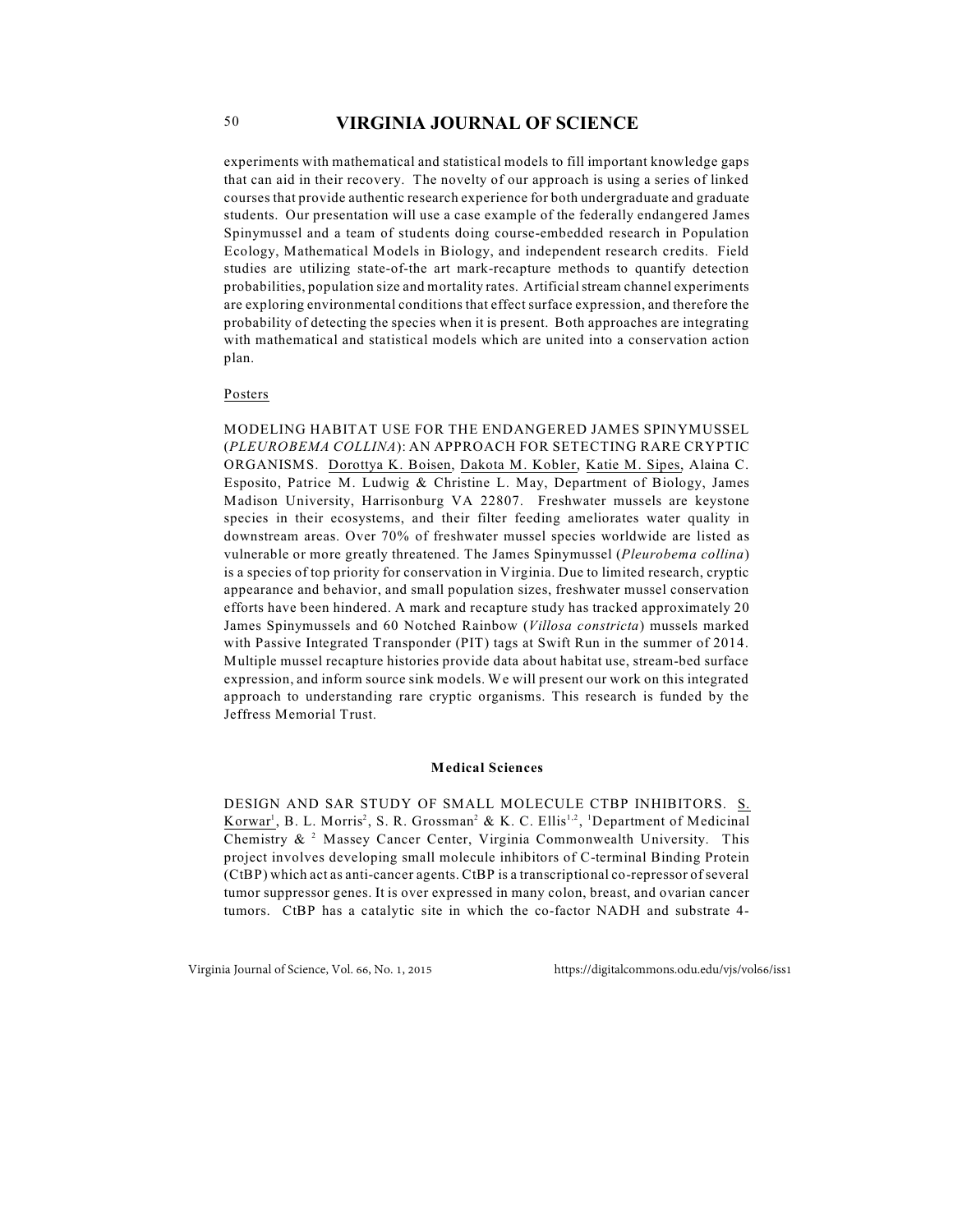methylthio-2-oxobutyric acid (MTOB) bind. At higher concentrations, MTOB has been found to inhibit CtBP (IC  $_{50}$  = 300  $\mu$ M). Based on the pi-interactions observed in CtBP-MTOB co-crystal structure, the methylthio- group of MTOB was replaced by a phenyl ring to give phenylpyruvic acid (PPA), which was found to be active (IC  $_{50}$  = 116 µM).This further led to the synthesis of non-reducible ketone isosteres of PPA, of which the hydroxy imine analog (HIPP) was the most potent compound (IC  $_{50} = 0.24$ µM). Compounds containing various substituents such as hydroxy-, fluoro-, chloro-, methoxy- and methyl- at the 2, 3 and 4 positions of HIPP were then synthesized. The synthesis of these compounds was achieved in two steps. The first step involved condensing the corresponding aldehyde with hydantoin or 1,4-diacetylpiperazine-2,5 dione, followed by hydrolysis under basic or acidic conditions respectively to give the corresponding  $\alpha$ -ketoacid. These  $\alpha$ -ketoacids were converted to oximes in a one-step reaction. The  $\alpha$ -ketoacids and oximes were tested against recombinant CtBP. The oximes of 4-chlorophenylpyruvic acid (IC<sub>50</sub> = 0.18  $\mu$ M) and 3-chlorophenylpyruvic acid (IC<sub>50</sub> = 0.17 µM) were the most potent compounds in this series. All the compounds were further tested in HCT-116 cells using MTT assay.

ROLE OF TOLL-LIKE RECEPTOR 4 IN ENTERIC GLIA. S. Bhave, P. Brun, M. Kang, W.L. Dewey & H. I. Akbarali, Department of Pharmacology & Toxicology, Virginia Commonwealth University, Richmond, VA 23298. Toll-like receptors (TLRs) are a class of pattern recognition receptors that play an important role in mediating inflammatory responses to pathogens. TLR4 recognizes lipopolysaccharide (LPS), a membrane component of gram negative bacteria. In the gastrointestinal tract, basal activation of TLR4 by LPS has a protective role. However, a compromised gut epithelial barrier leads to enhanced entry of bacterial proteins such as LPS into the lamina propria, leading to neuronal toxicity. Enteric glia are important for the maintenance of neuronal integrity. In the present study we determined the activation of enteric glia in response to low and high concentrations of LPS. LPS dosedependently increased mRNA expression of IL-6 and TNF- $\alpha$  with 0.1  $\mu$ g/ml inducing a 25-fold and 10-fold IL-6 and TNF- $\alpha$  mRNA expression, respectively. A 100-fold higher concentration of LPS (1-100  $\mu$ g/ml) lead to expression of connexin-43 hemichannels and induced ATP release indicative of cell damage. Whole cell voltage clamp studies showed that high concentration of LPS also increased ATP-induced inward currents with a corresponding increase in P2X1, 2, 3, 4, and 7 receptor mRNA expression. Thus, low concentrations of LPS induce cytokine release whereas high concentrations of LPS induce ATP release and P2X receptor activity and further enhance the release of pro-inflammatory cytokines. Understanding the role of P2X in LPS induced enteric glia activation and associated inflammation will point to new therapeutic targets to control gut inflammation while still maintaining the beneficial effects of basal TLR4 signaling. (Supported by DK046367, DA024009)

COMPUTATIONAL DESIGN OF DIRECT ALLOSTERIC THROMBIN INHIBITORS. D. K. Afosah<sup>1,2</sup>, S. Verespy<sup>2,3</sup>, R. Karuturi<sup>1,2</sup>, & U. R. Desai<sup>1,2</sup>,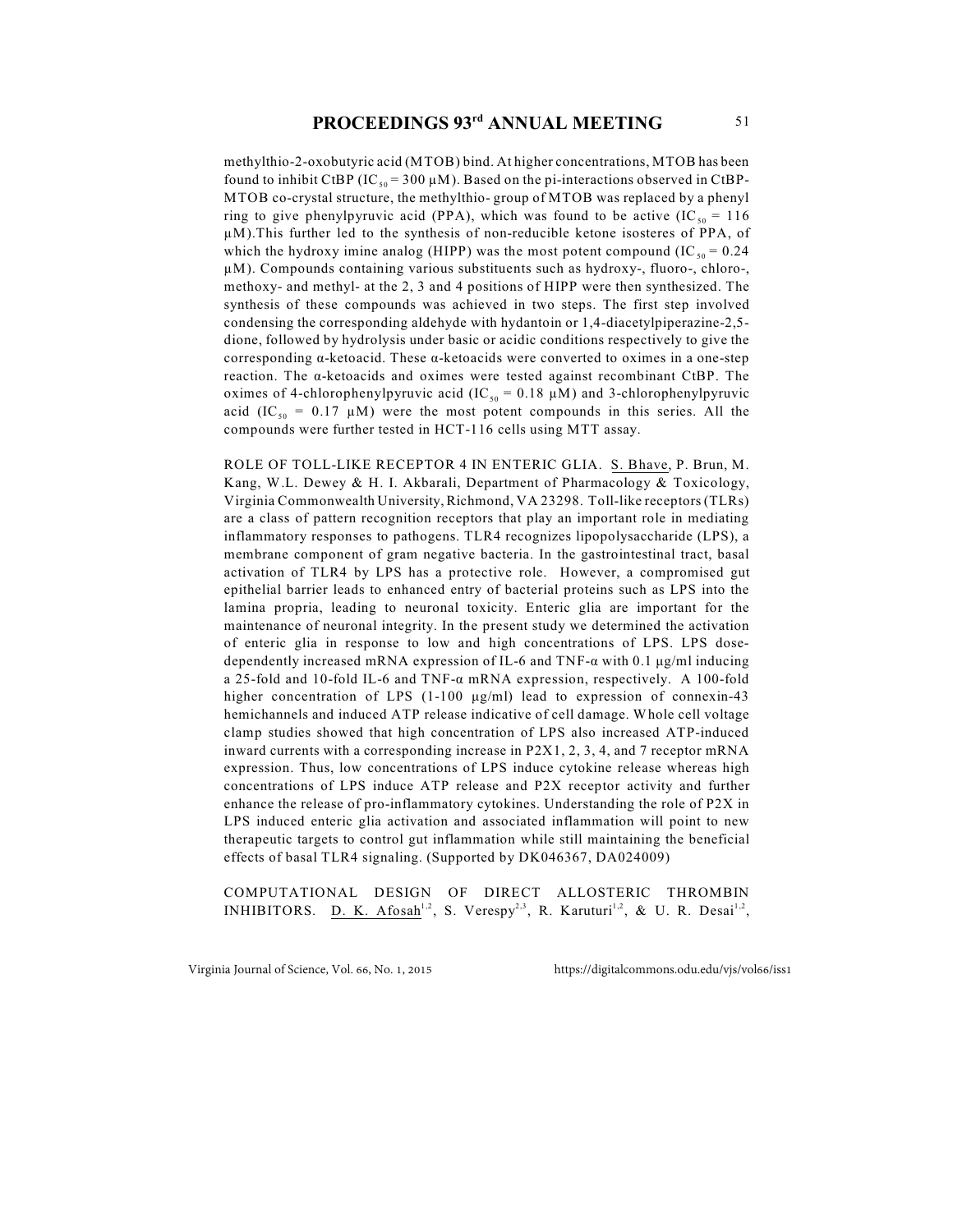<sup>1</sup>Department of Medicinal Chemistry  $\&$  <sup>2</sup>Institute for Structural Biology  $\&$  Drug Discovery, Virginia Commonwealth University, Richmond VA 23219  $\&$  <sup>3</sup>Department of Chemistry, Virginia Commonwealth University, Richmond VA 23284. Heparin mimetics present a valuable way of preventing the side effects associated with the use of heparin in thrombotic diseases. Sulfated benzofuran dimers (SBDs), which directly inhibit thrombin by an allosteric mechanism have previously been developed by our group. Considering that the crystal structure of the thrombin–SBD complex remains unsolved to date, we employed molecular modeling to help understand the SAR of these compounds and advance the design of these inhibitors. Using GOLD, a genetic algorithm-based docking and scoring program, a diverse virtual library of SBD analogs were screened to identify potential analogs as thrombin inhibitors. This was followed by chemical synthesis and biological evaluation of the most promising agents. Molecular modeling predicted that benzylated 5-sulfate and phenethyl 5-sulfate containing benzofurans were likely to exhibit higher potency due to pi–pi ligand–protein interaction. Yet, the putative designed inhibitors did not exhibit inhibition potency as predicted. Yet, interestingly majority of these analogs displayed maximal efficacy of only 50-60%, which is different from those reported in the literature. Partial inhibition of thrombin is likely to reduce the risk of bleeding, which typically accompanies inhibitors that completely inhibit this key coagulation factor. Further work is underway to identify the structural basis for the submaximal inhibition of thrombin by these benzofuran analogs.

ESTIMATES OF METABOLIC EXPENDITURE CAPACITY IN CHRONIC LIVER DISEASE (CLD) PATIENTS CAN DIFFER WIDELY BETWEEN CARDIOPULMONARY EXERCISE TESTS (CPET) OF PERFORMANCE AND SELF-REPORTS OF ACTIVITY. Jillian K. Price<sup>1,2,3</sup>, Carey Escheik<sup>3</sup>, Patrick Austin<sup>3</sup>, Lynn Gerber<sup>2,3</sup> & Zobair M. Younossi<sup>3</sup>, <sup>1</sup>Department of Rehabilitation Science, George Mason University, <sup>2</sup> Center for Chronic Illness & Disease, George Mason University,  ${}^{3}$ Beatty Liver & Obesity Research Program, Inova Health System. The potential impact of chronic liver disease (CLD) on cardiopulmonary function has not been well characterized. Cardiopulmonary exercise testing (CPET) is a strongly validated means of assessing cardiopulmonary function and performance. The Human Activity Profile (HAP) is a questionnaire developed to detect subtle changes in functional level whose scores can be converted to metabolic equivalent (METs) estimates of energy expenditure and has been well-validated in a variety of clinical populations. A convenience sample of 10 subjects seeking treatment at a tertiary liver disease center were recruited to completed the HAP and a modified Bruce CPET [70% male, age 50.4  $\pm$  9.3 years, 3 NAFLD, 7 HCV (4 naïve, 2, relapse, 1 sustained virologic response-SVR), body mass index (BMI)  $30.2 \pm 6.8$ ]. VO2 Max-derived calculations of metabolic equivalents (METs) differed significantly from self-report-based METs. Maximum METs estimates ranged from 94 to 176% of performance VO2Max. All but one subject overestimated their METs capacity during self-report. All subject self-reports of average daily activity METs expenditure were higher than their anaerobic threshold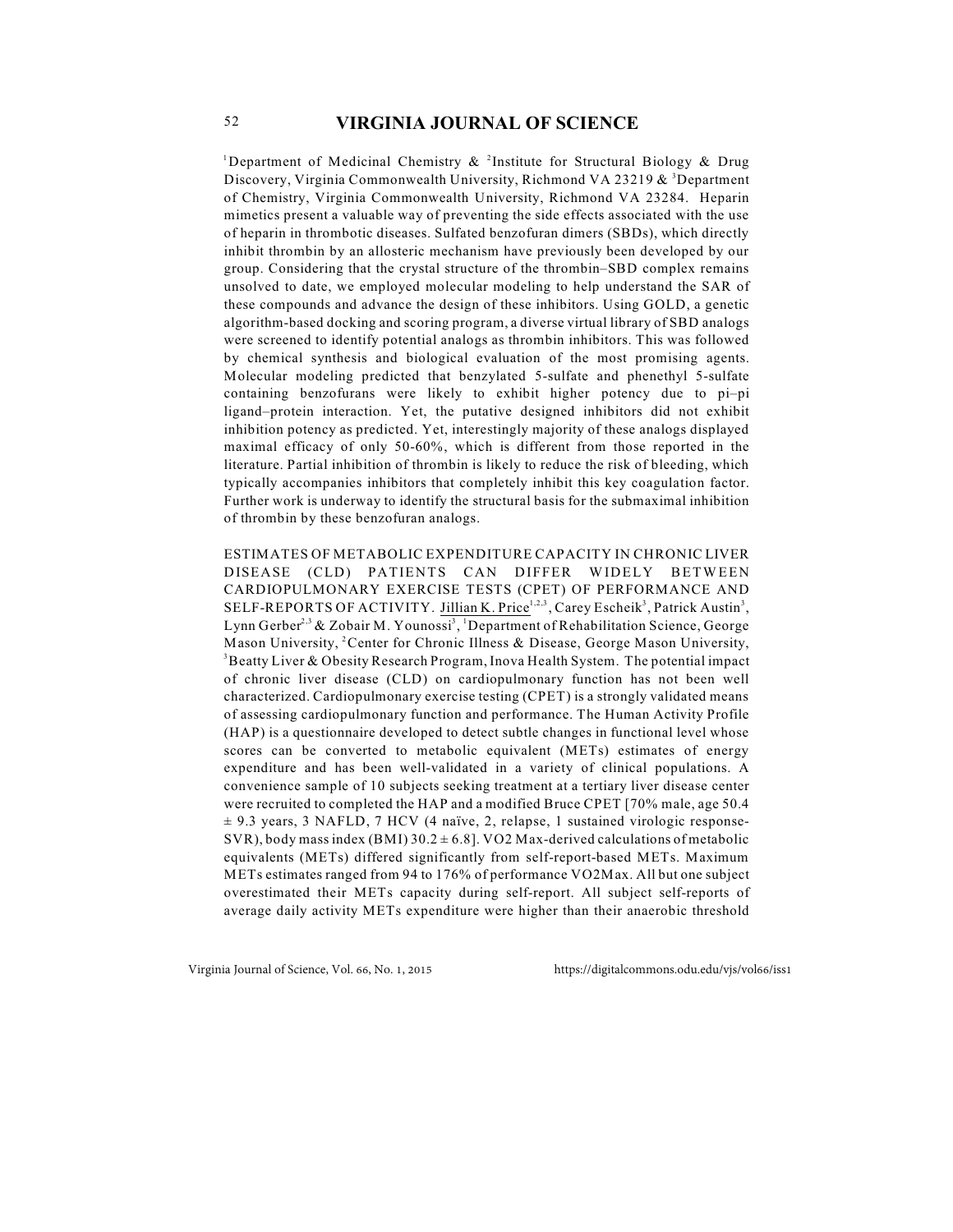(24-213% higher). The general population-derived METs estimate for the HAP requires modification for a CLD population.

CB1 HETEROZYGOUS MICE REVEAL IN VIVO EFFICACY DIFFERENCES OF PHYTO AND SYNTHETIC CANNABINOIDS. T. W. Grim<sup>1</sup>, B. F. Thomas<sup>2</sup>, J. L. Wiley<sup>2</sup>, S. S. Negus<sup>1</sup>, & L. H. Lichtman<sup>1</sup>, <sup>1</sup>Department of Pharmacology & Toxicology, Virginia Commonwealth University, Richmond, VA 23298  $&$  <sup>2</sup>Research Triangle Institute, Raleigh-Durham, NC 27709. Within the last decade, myriad synthetic cannabinoids (SC) have been detected in abused herbal preparations. Most SCs activate the CB1 receptor to a much greater degree than the phytocannabinoid  $r^9$ tetrahydrocannabinol (THC), rendering them considerably more dangerous. Here, we utilize CB1  $(+/+)$ ,  $(+/-)$ , and  $(-/-)$  mice to assess these differences in efficacy to produce CB1-mediated catalepsy, hypothermia, and antinociception, and we hypothesize that the potency to produce these effects in CB1  $(+/-)$  will decrease relative to wild-type mice as efficacy decreases with little or no effect in CB1 (-/-) mice. When potency ratios were calculated between CB1  $(+/-)$  and  $(+/-)$  mice across each endpoint, these experiments produced a rank order of A-834,735D  $>$  WIN55,212-2  $>$  CP55,940  $>$  $JWH-073 > CP47,497 > THC$ . This result aligns with in vitro assays investigating functional activity of these ligands at CB1.

MARBLE BURYING: NOVEL MEASURE OF MURINE NEUROPATHIC PAIN DEPRESSED BEHAVIOR. Jenny L. Wilkerson<sup>1</sup>, Ken Hsu<sup>2</sup>, Micah Niphakis<sup>2</sup>, Mario van der Stelt<sup>3</sup>, Benjamin Cravatt<sup>2</sup> & Aron H. Lichtman<sup>1</sup>, <sup>1</sup>Dept. Pharmacology & Toxicology, VCU, Richmond, VA 23298, USA<sup>2</sup>The Skaggs Institute, TSRI, La Jolla CA 92037, USA  $\&$  <sup>3</sup> Leiden Instit. of Chem  $\&$  NL Proteomics Centre, Leiden, NL. Pathological pain states represent one of the most common reasons to seek medical attention. Most preclinical assays measure behaviors that are evoked by a nociceptive stimulus. Limitations of these endpoints include difficulties in distinguishing between motor impairment and analgesia, as well as the conceptual issue of whether they adequately model clinical symptoms. In the present study, we modified the marble burying test to explore pain-depressed digging behavior in the chronic constriction injury of the sciatic nerve (CCI) neuropathic pain model. We compared the effectiveness of a panel of analgesic drugs (i.e., morphine, valdecoxib, gabapentin), and cannabinergic drugs and a non-analgesic (i.e, diazepam) in reversing CCI-induced decreases in marble burying versus reversing CCI-induced increases in mechanical allodynia and thermal hyperalgesia. Each of the analgesics dose-responsively reversed CCI-induced depression of marble burying as well as CCI-induced allodynia and thermal hyperalgesia. In contrast, diazepam further reduced marble burying, but did not affect pain-stimulated measures. The present results indicate that marble burying represents a simple assay to assess pain-depressed behavior.

á4 nAChRs AND SEPTUM ERK SIGNALING REGULATE AGE-ASSOCIATED CHANGES IN ANXIETY-LIKE BEHAVIOR. Claire I. Dixon<sup>1</sup>, Shawn M. Anderson<sup>1</sup>,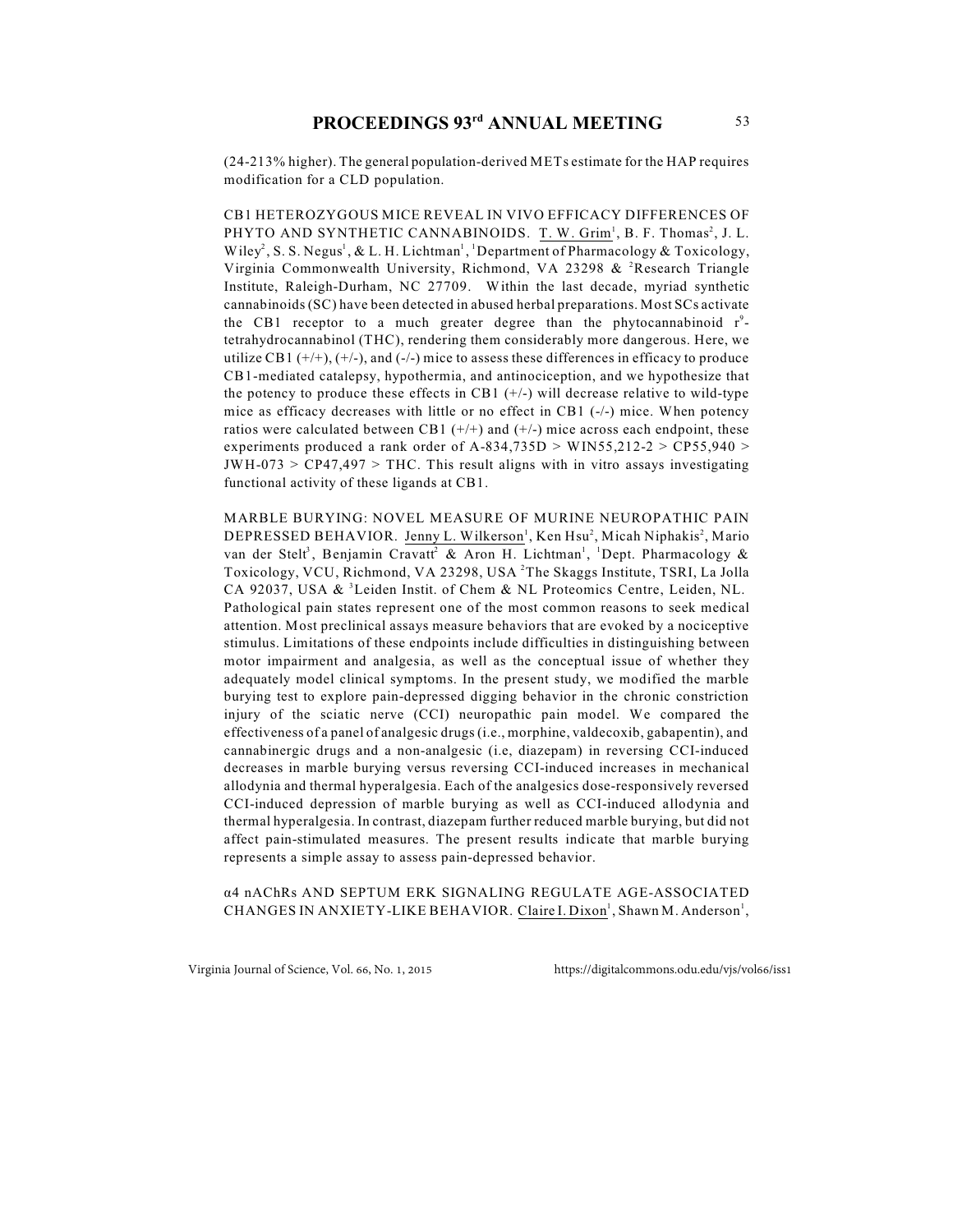Alexandra M. Stafford<sup>1</sup>, Petra Scholze<sup>2</sup> & Darlene H. Brunzell<sup>1</sup>, <sup>1</sup>Dept. of Pharmacology & Toxicology, Virginia Commonwealth University, Richmond VA 23298, United States  $\&^2$ Medizinische Universität Wien, Zentrum für Hirnforschung, A-1090 Wien, Austria. Pharmacological inhibition of  $\alpha$ 4 $\beta$ 2 subunit containing nicotinic acetylcholine receptors  $(\alpha 4\beta 2*n\alpha)$  reduces anxiety-like behavior in rodents. As expression of  $\alpha$ 4 $\beta$ 2\*nAChRs declines with age, the present study assessed how reduced expression of these nAChRs during adulthood (ADULT; 6-8 mo.) and aging (AGED; 22-24 mo.) affects anxiety behavior in wildtype (WT) and  $\alpha$ 4 subunit null mutation heterozygous ( $\alpha$ 4HET) mice. AGED and  $\alpha$ 4HET ADULT mice showed reduced anxiety-like behavior, whereas  $AGED \alpha 4HET$  mice showed increased anxietylike behavior. Antagonism of  $\alpha$ 4 $\beta$ 2\*nAChRs with dihydro-beta-erythroidine (DH $\beta$ E) increased anxiety-like behavior in ADULT  $\alpha$ 4HETs. Western blot analysis revealed that AGED WT and ADULT  $\alpha$ 4HET mice showed elevated levels of septal pERK that were inversely correlated with anxiety behavior. These findings suggest that reduced expression of  $\alpha$ 4 $\beta$ 2\*nAChRs that may occur with normal aging supports anxiolysis-like phenotype but that inhibition of this pool of receptors may increase anxiety-like behavior in individuals that have a poverty of  $\alpha$ 4 $\beta$ 2\*nAChR expression.

ACTIVATION OF a6\*NACHRS IS SUFFICIENT FOR NICOTINE REWARD IN MICE: PUTATIVE INVOLVEMENT OF THE NUCLEUS ACCUMBENS SHELL. Alexandra M. Stafford & Darlene H. Brunzell, Department of Pharmacology & Toxicology, Virginia Commonwealth University, Richmond, VA 23298. Nicotine, a primary addictive component in tobacco, binds to nicotinic acetylcholine receptors (nAChRs), producing its rewarding effects. Rodent studies have shown that activation of  $\beta$ 2\*nAChRs (\*denotes assembly with other subunits) promotes nicotine reward. However, less is known regarding the subunit make-up of  $\beta$ 2\*nAChRs that regulate reward.  $\beta$ 2 primarily assembles with the a4 and L97\f"Symbol"\s106 subunits.  $a4\beta2*n\text{AChRs}$  are ubiquitously expressed throughout the brain, while  $a6\beta2*n\text{AChRs}$ are selectively expressed in catecholaminergic nuclei such as the ventral tegmental area and projection terminals in the nucleus accumbens (NAc), which are implicated in nicotine's rewarding properties. The goal of this study was to investigate the contribution of  $\alpha$ 6 $\beta$ 2\*nAChRs to nicotine reward. We showed that  $\alpha$ 6 $\beta$ 2\*nAChR gainof-function (a6L9S) mice, whose  $\alpha 6\beta 2*n\Lambda ChRs$  are hypersensitive to nicotine, exhibit enhanced nicotine conditioned place preference (CPP) compared to wild-type (WT) mice, suggesting that activation of  $\alpha 6\beta 2*n\text{AChRs}$  is sufficient to promote nicotine reward. Further, we showed that antagonism of  $\alpha 6\beta 2*n\Lambda$ ChRs in the NAc shell with  $\alpha$ -conotoxin MII blocked nicotine CPP in WT mice. Overall, these studies suggest that activation of  $\alpha$ 6 $\beta$ 2\*nAChRs on terminals in the NAc shell promotes nicotine reward.

### Posters

LEPTIN EXPRESSION IN ADIPOSE AND SKELETAL MUSCLE OF MORBIDLY OBESE PCOS AND NON-PCOS WOMEN. M-A Orciga<sup>1</sup>, K. Yao<sup>1</sup>, Z. Younoszai<sup>1</sup>,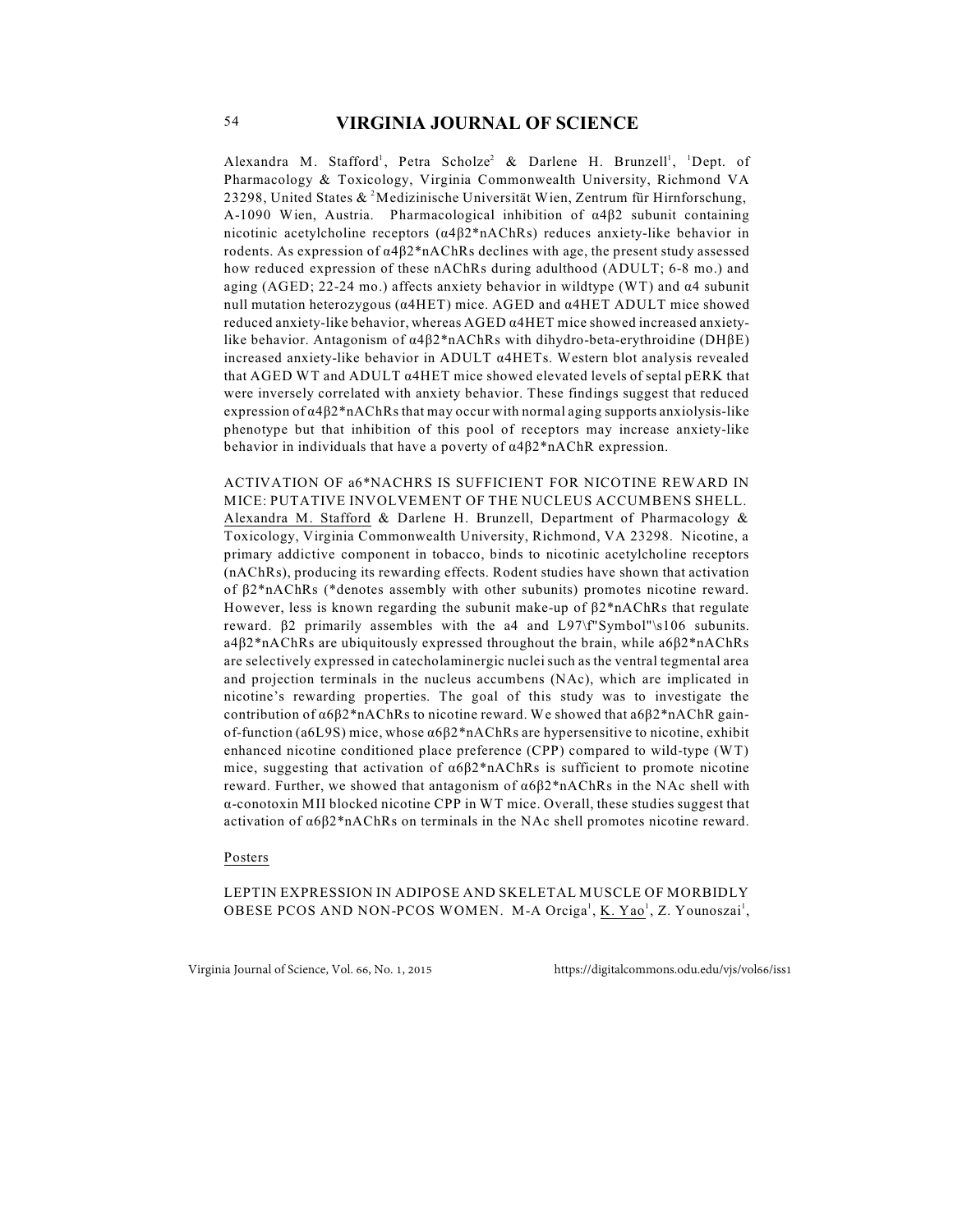A. Baranova<sup>1,2</sup>, Z. Younassi<sup>1,3</sup> & A. Birerdinc<sup>2,3</sup>, <sup>1</sup>Betty & Guy Beatty Center for Integrated Research, Falls Church, VA 22042, <sup>2</sup>Center for the Study of Chronic Metabolic Diseases, Falls Church, VA 22042  $\&$ <sup>3</sup>GMU-Inova Translational Research Institute, Fairfax, VA 22030. Polycystic ovarian syndrome (PCOS) is one of the most common reproductive disorders of the modern world afflicting an estimated 10% of women of reproductive age. An estimated 30-40% of women with PCOS are obese, and 70% of all PCOS cases are found to have some level of insulin resistance (IR) regardless of weight. Understanding IR and the role it plays in pathogenesis of PCOS is inherent in improving treatment and diagnosis of this disorder. To evaluate IR, we examined the role of leptin, a key insulin modulator mainly produced by adipocytes, in morbidly obese, BMI-matched patients with PCOS (n=16) and those without PCOS  $(n=17)$ . There was a non-statistical trend of higher leptin expression in non-PCOS (NP) patients than in PCOS (P) patients ( $p>0.05$ ). However, in the non-PCOS, non-diabetic (NPND) group a statistically significant 26-fold increase  $(p<0.05)$  in gene expression of leptin is seen as compared to the non-PCOS diabetics (NPD), with this trend disappearing in the PCOS group. These results suggest that leptin expression is affected by PCOS state when comparing diabetics versus non-diabetics, which should be further evaluated in future studies.

TOLERANCE OF PROXIMAL THYMINE GLYCOL IN DNA DOUBLE-STRAND BREAK REPAIR BY NONHOMOLOGOUS END JOINING. D. Bafail, S. L. Chalasani, M. Almohaini, L.F. Povirk, & K. Akopiants, Department of Pharmacology & Toxicology & Massey Cancer Center, Virginia Commonwealth University, Richmond VA 23298. DNA double strand breaks (DSBs) are extremely toxic to cells because they can lead to genomic rearrangements and even cell death. Two main pathways can repair DSBs: the homologous recombination repair (HRR) pathway and the non-homologous end-joining (NHEJ) pathway. NHEJ is the primary pathway overall and predominant pathway in G1. In the present study NHEJ was assessed using substrates with complex DSB, specifically DSB accompanied by thymine glycol (Tg) at the end  $(Tg1)$ , 2nd  $(Tg2)$  3rd  $(Tg3)$  and 5th  $(Tg5)$  positions from the broken end. Experiments were done using XRCC4-like factor (XLF)-deficient cell extracts, with or without the addition of XLF and/or Artemis, EndoIII and ddTTP, or using purified NHEJ protein Ku and XRCC4/Ligase IV with or without XLF. Our results indicated that cell extract could ligate the plasmid with Tg located at third base and fifth the DSB with high efficiency but ligation was severely inhibited when Tg was located at first or the second position from DSB ends. The joining of the Tg5 plasmid was lower than Tg3 with higher efficiency of base excision repair. On the other hand, end joining by the purified proteins was proportional to the thymine glycol position from the DSB end. While XLF was required for ligation of Tg1 and Tg2 by the purified proteins, there was some repair in Tg3 and Tg5 substrates even in its absence. The extracts did not show ligation of the substrates in the absence of XLF.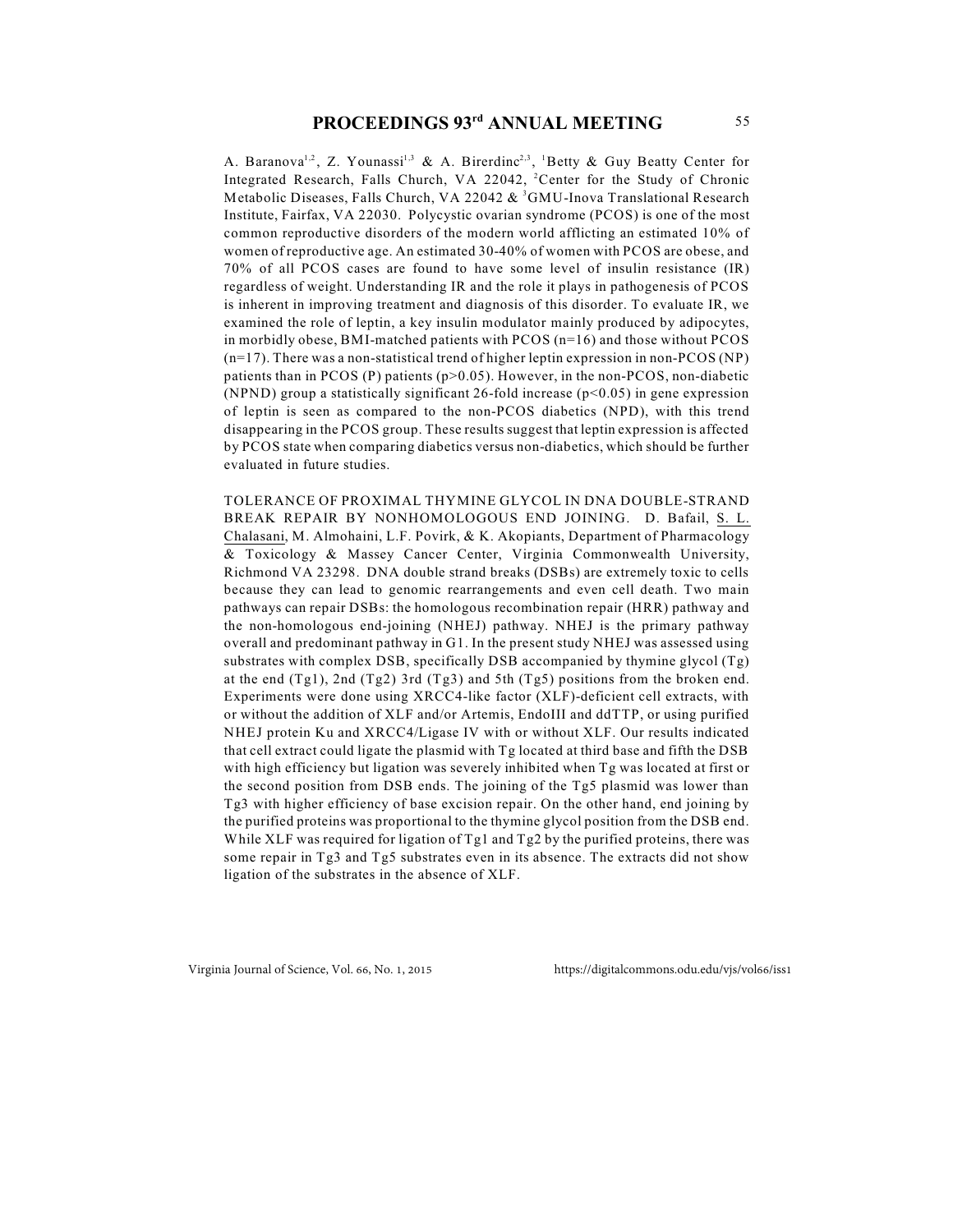CAFETERIA STYLE DIET IMPAIRS MEMORY AND INCREASES RISK OF METABOLIC SYNDROME. M. L. Knabe, C. Curtiss, K. S. Sarfert & S. N. Blythe, Dept. of Biology, Washington & Lee University, Lexington VA 24450. Increasing evidence suggests that excess energy intake and obesity are associated with cognitive dysfunction. Although many studies utilize a Western-style diet to examine the effects of diet-induced obesity on cognitive impairment, we believe the Cafeteria-style diet (CSD) more accurately represents the varied and energy-dense diet that contributes to hyperphagia and obesity in humans. This study aimed to investigate the physiological and behavioral effects of CSD consumption on juvenile rats. Twenty-two male Sprague-Dawley rats were divided into control  $(n=11)$  and CSD  $(n=11)$  groups from weaning. Diet exposure continued for 10 weeks, during which all animals were given ad libitum access to standard rat chow and water. The CSD animals were offered two alternating energy-dense diets, which included various cookies, chips, processed meats, and sweet drinks. During diet exposure, the rats were subjected to Novel Object Recognition, Novel Place, Novel Context, and Morris Water Maze tasks to assess hippocampal-dependent memory performance, as well as an open field task to assess hyperactivity. Following sacrifice, fat pads, livers, aortas, and brains were excised for post-mortem studies. Cognitive tests revealed that CSD rats had compromised spatial and episodic memory. Tissue analysis demonstrated that CSD rats were composed of more fat than control rats, despite comparable total body weight. These data suggest that exposure to energy-dense CSDs leads to memory impairment and the replacement of lean muscle with fatty visceral tissue, potentially contributing to the development of metabolic syndrome and neurological disorders.

AUGMENTATION OF T CELL FUNCTION AS A SELECTION CRITERIA FOR CHEMOTHERAPEUTIC STRATEGIES IN TREATMENT OF MELANOMA. Se W. Jeong, Dan Gioeli, Michael Weber, Alex McClanahan, Devin Roller & Timothy N.J. Bullock, Department of Pathology, University of Virginia, Charlottesville, VA 22908. Metastatic melanoma has a very poor prognosis. PLX4032 (Vemurafenib) is a specific inhibitor that targets a B-Raf gene mutation that is present in more than half of the melanoma patients. Unfortunately, the tumors escaped the therapy by activating other signaling pathways. To address this adaptive resistance, synthetic lethality screens were used to identify small molecule inhibitors (SMI) that synergized with PLX4720, in a panel of melanoma cell lines. As recent studies have indicated that the effectiveness of numerous chemotherapies is dependent upon the recruitment of an adaptive immune response, we probed how these combinations of chemotherapies impacted T cell function and cytokine expression. Two of six inhibitors were found to be overtly detrimental to T cell responses. In contrast, three inhibitors were found to augment varying aspects of T cell responses (frequency and function) and promoted function of T cells from human tumor samples. The activity of the SMI correlates with the expression of checkpoint molecules such as TIM3 and LAG3, but not PD1. Our data indicate that the immunomodulatory capacity of SMIs should be screened as a selection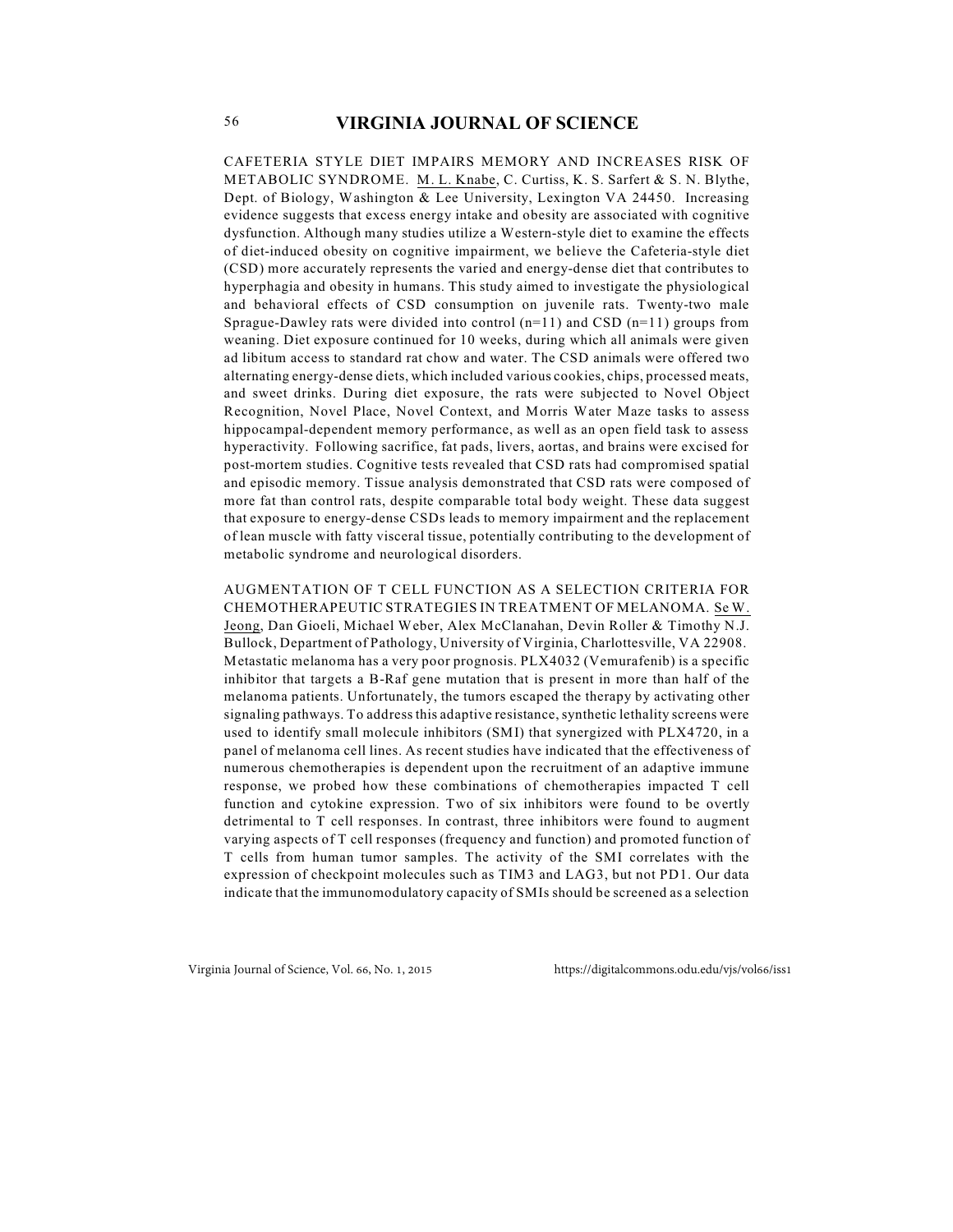# **PROCEEDINGS 93<sup>rd</sup> ANNUAL MEETING** 57

criterion for single agent therapy and as a component of combination immunotherapies, and suggest opportunities for synergistic chemo-immunotherapeutic clinical trials.

OBESITY AND ADIPOKINE SIGNALING IN CHILDREN AND ADOLESCENTS: THE EFFECTS OF CHRONIC INFLAMMATORY SIGNALING IN OVERALL HEALTH AND GROWTH. Tooba Khan<sup>1</sup>, Ancha Baranova<sup>2</sup> & Aybike Birerdinc<sup>2</sup>, <sup>1</sup> Dept. of Biology, George Mason Univ.,  $\&$  <sup>2</sup> School of Systems Biology, College of Science, George Mason Univ., Fairfax VA. 22030. NAFLD is one of the most widely increasing diseases in the world today and it is increasing rapidly in children as young as 3 years old. There are many different symptoms of NAFLD but obesity appears to be the most common amongst all. The purpose of this research was to study the prevalence of obesity in children. PubMed was used for this research and the terms used were: 'pediatric NAFLD,' 'Obesity', 'NASH', 'metabolic syndrome' 'and 'adipokine signaling', 'obesity and pregnancy', 'obesity and depression', and 'obesity and mental disorders'. The search was limited to the past 10 years and excluded animal studies. The search resulted in 447 articles out of which 59 were used. In 2007, the International Diabetes Federation defined NAFLD in children aged 6-10 years who were obese and had family histories of cardio metabolic diseases and children aged 10- 16 years who were obese and met the criteria for triglycerides being >150 mg/dL. Obese children with symptoms of NAFLD who turn into obese adults tend to have more chances of developing T2DM, hypertension, and atherosclerotic cardiovascular disease. In the US, 17% of the children have type I NASH while 51% have type II NASH and 16% have simple steatosis.8% of the children have advanced fibrosis while 3% have liver cirrhosis. Generally, 85% of the obese children in the US tend to turn into obese adults.

PROFILING FIBROTIC GENES IN VISCERAL ADIPOSE TISSUE (VAT) AMONG PATIENTS WITHIN THE SPECTRUM OF NAFLD. Kameron Tavakolian, Ancha Baranova, Zobair Younossi & Aybike Birerdinc, School of Systems Biology, College of Science, George Mason University and Fairfax VA 22030 & the Beatty Liver & Obesity Research Program, Falls Church VA 22042. Non-alcoholic fatty liver disease (NAFLD) occurs when fat is deposited in the liver, not as a result of alcohol consumption. NAFLD is a spectrum of diseases ranging from relatively benign fatty liver, to non-alcoholic steatohepatitis (NASH). While studies have suggested a role for proinflammatory and profibrotic in the development of NAFLD and NASH, very few of the aforementioned studies have analyzed the expression of genes encoding these profibrotic with varying degrees of hepatic fibrosis (under the NAFLD spectrum) in the visceral adipose tissue (VAT). The aim of this study is to select and validate a panel of biomarkers of inflammation and fibrosis and correlate their gene expression in VAT with the degree of severity of NASH. Primer design and validation is often an underappreciated step in projects involving qPCR, particularly in studies when it is unclear if said genes are indeed expressed. The first major result of this study was validation of the designed primers  $(n=8)$  for genes related to both the fibrotic signaling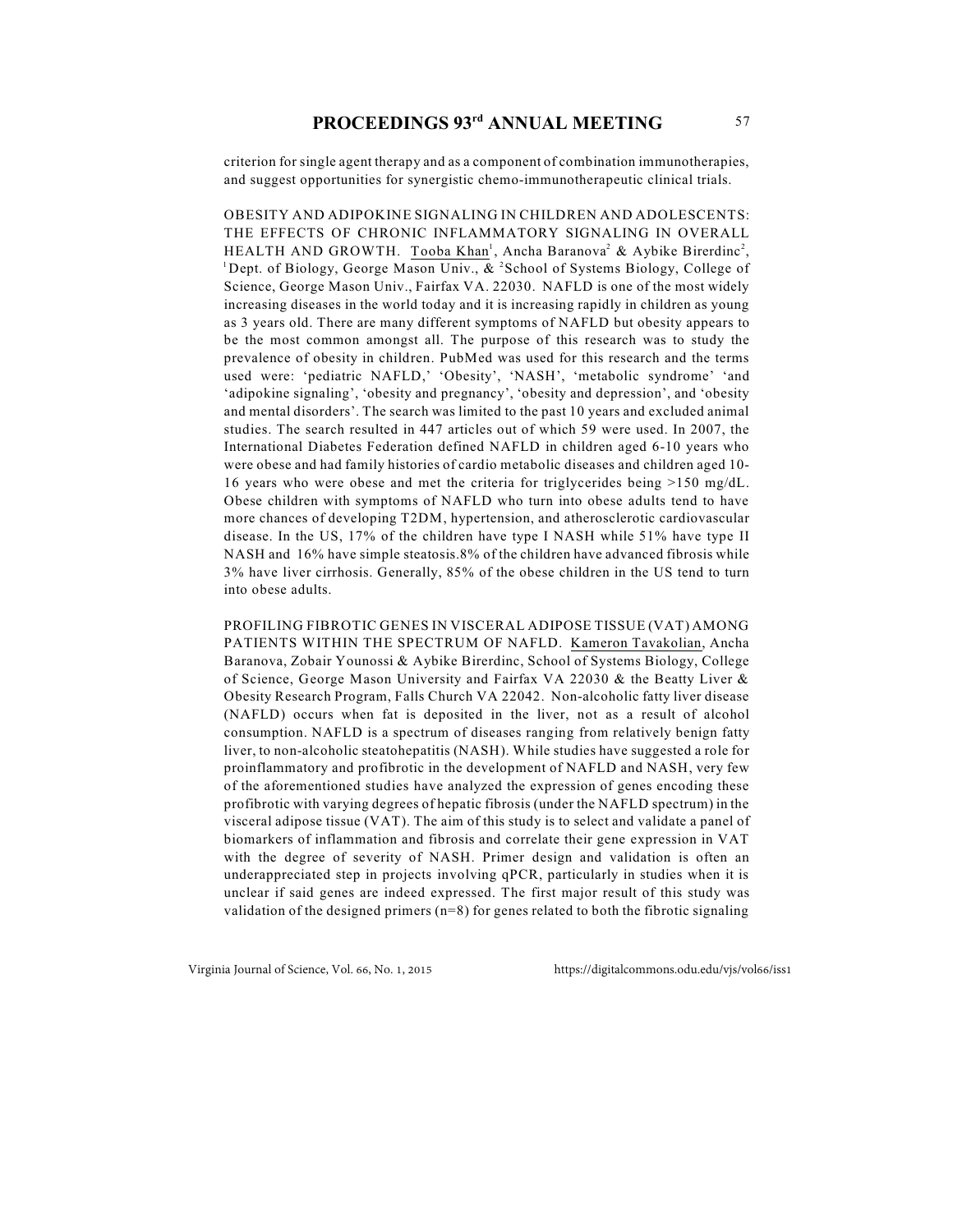process and inflammation. IL13RA2 and COL1A2 were found to amplify the intended target products (gel electrophoresis confirmed). CCL11, AGT, and CSF1 show perfect melt curves, however subsequent gel electrophoresis shows amplification of multiple products indicating non-specific binding or the presence of different versions of the genes. IL5, CSF2, and CSF3 have shown abnormal melt curves, again suggesting either differential expression of gene isotypes.

### **Natural History and Biodiversity**

RESPONSES OF THE CATALPA SPHINX AND ITS PRIMARY PARASITOID TO HIGH AND LOW LEVELS OF IRIDOID GLYCOSIDES. Jessica L. Bray<sup>1</sup>, M. Deane Bowers<sup>2</sup> & Karen Kester<sup>1</sup>, <sup>1</sup>Dept. of Biology, Virginia Commonwealth University, Richmond VA 23298  $&$  <sup>2</sup>Dept. of Ecology  $&$  Evolutionary Biology, University of Colorado, Boulder CO. Caterpillars of the catalpa sphinx, Ceratomia catalpae, feed exclusively on Catalpa, which contains the iridoid glycosides catalpol and catalposide. Many catalpa trees are heavily infested and defoliated by catalpa caterpillars each year whereas others are untouched. Most populations of catalpa sphinx caterpillars are heavily parasitized by a parasitic wasp, Cotesia congregata, but some populations remain unparasitized. We hypothesized that iridoid glycoside levels would vary among trees and that insect responses to relatively high or low levels of these chemicals could explain these patterns of herbivory and parasitism. Iridoid glycoside levels varied among trees and trees with relatively high levels of iridoid glycosides were more heavily defoliated. Catalpa moths preferred to oviposit on trees with high iridoid glycoside levels in choice oviposition assays. Caterpillars displayed no preference for high or low iridoid glycoside leaf discs in choice feeding assays. Searching times of C. congregata on high and low iridoid glycoside leaf discs did not differ in no choice searching assays. Results indicate that observed variability in herbivory among trees can be explained by moth oviposition preferences for trees with relatively high levels of iridoid glycosides.

BEHAVIORAL RESPONSES OF MALE PARASITIC WASPS TO PLANT CUES WITH RESPECT TO HOST-PLANT COMPLEX ORIGIN. Megan Ayers & Karen Kester, Dept. of Biolology, Virginia Commonwealth University, Richmond VA, 23284. The role of plant cues in host location by female parasitic wasps has been well studied; however, very little is known about the use of plant cues by males in mate location. Female *Cotesia congregata* display inherent responses to plant cues that can be modified by post-emergence experience. We hypothesized that males would exhibit similar inherent and modifiable responses to plant cues. Further, we hypothesized that males originating from one of two host-plant complexes, *Manduca sexta* on tobacco or *Ceratomia catalpae* on catalpa, would display different responses to tobacco or catalpa. In no-choice assays, searching responses of both males and females to a non-host plant increased sharply at Day 2 and remained stable through Day 4. In no-choice assays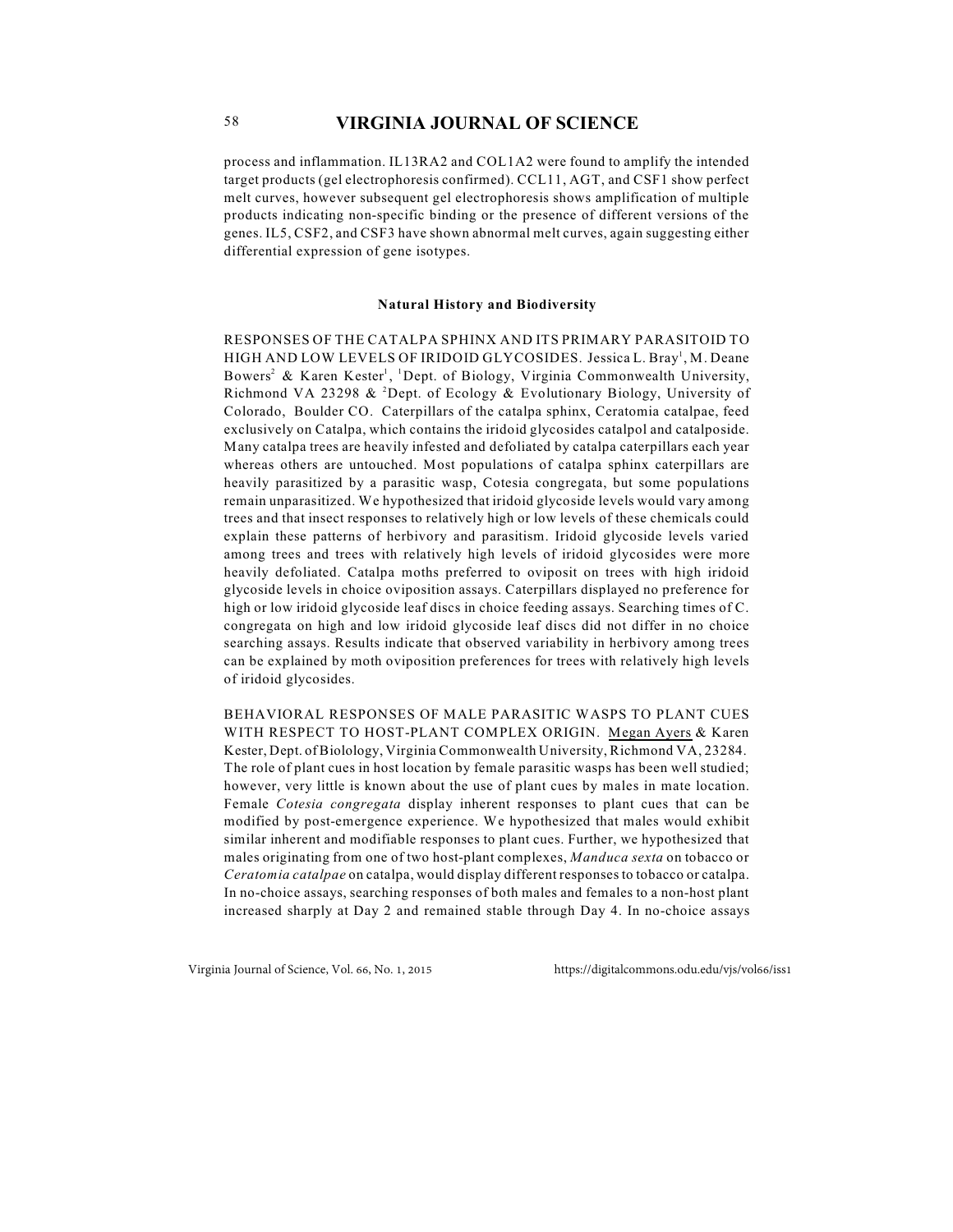with tobacco and catalpa, males searched longer on catalpa but their responses were not modified by post-emergence experience. In choice assays, naïve males did not display an orientation preference; however, males given a post-emergence experience with their natal host-plant preferred their natal host-plant complex. Overall, results indicate that post-emergence experience with the natal host plant can facilitate assortative mating on the natal host plant.

THE EFFECTS OF URBANIZATION ON BIRD PARASITISM RATES BY VARIOUS TICK SPECIES. E. L. Heller, C. L. Wright, H. D. Gaff & E. L. Walters, Department of Biological Sciences, Old Dominion University, Norfolk, VA 23529. Coastal Virginia is home to one of the largest urban areas within the Atlantic Flyway, a migration pathway used by at least 500 species of birds. By sampling birds at 5 sites across an urbanization gradient, we tested the effect of increasing urbanization on prevalence of ticks parasitizing birds under two alternative hypotheses: (1) host constraint hypothesis-ticks exhibit lower host specificity in more urbanized areas and (2) environmental constraint hypothesis-birds in more urbanized areas exhibit lower tick burden. We sampled birds using mistnets from August 2012 to August 2014. The proportion of birds parasitized by ticks was significantly (ANOVA,  $F=6.221$ ,  $df=2$ p=0.001) related to level of urbanization and in general, birds from rural and suburban sites were more heavily parasitized by ticks. This study has the potential to demonstrate how urbanization can influence avian host choice in ticks and the corresponding relationship between urbanization and pathogen prevalence.

### Posters

POTENTIAL IMPACTS OF CHANGING CLIMATE ON WINTERING BIRD POPULATIONS OF CENTRAL PIEDMONT VIRGINIA. Eric Salamon, Christopher Labosier & Sujan Henkanaththegedara, Department of Biological & Environmental Sciences, Longwood University, Farmville VA 23909. Previous research has shown that many wintering bird species in Piedmont Virginia is declining over the past 60 years. Forty two out of 76 species analyzed (55%) using Christmas Bird Count data show significant population declines in Central Piedmont. One of the possible causes for these declines is changes in regional climate over the last century. We explored the correlations between long-term population trends of Northern cardinal, Mourning dove and Carolina chickadee, with long-term trends of regional climate variables. We acquired climate data for 1950-2015 from National Climatic Data Center and ran linear regression models to isolate any significant correlations between bird population trends and long-term climatic trends. The climate variables include minimum, average and maximum monthly temperatures, precipitation for months of October, November and December, first frost day, and storm frequency. We found a significant trend for October minimum temperature and a significant correlation between October minimum temperature and decline of Northern cardinals. Future research involves expanding the analysis for more wintering bird species.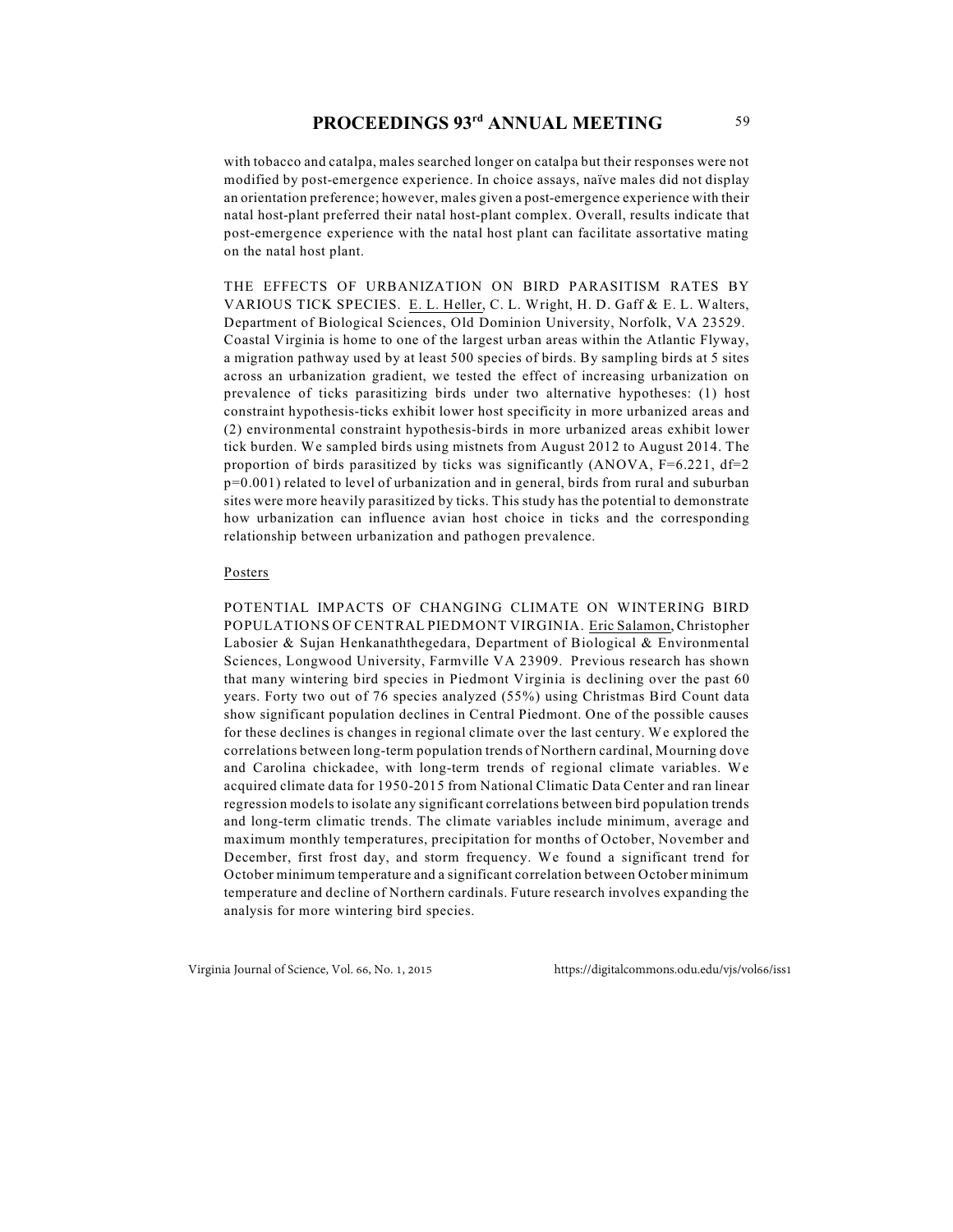POTENTIAL IMPACTS OF INVASIVE CRAYFISH ON NATIVE PIEDMONT CRAYFISH (CAMBARUS SP. C) - INSIGHTS FROM LABORATORY EXPERIMENTS. James Wilson, Patricia Hale, Bryan Ditursi, Jackson Wagstaff & Sujan Henkanaththegedara, Department of Biological & Environmental Sciences, Longwood University, Farmville VA 23909. Invasive species are identified as the second greatest cause for imperilment of native species in the United State. In Virginia, there are 137 known invasive taxa, including three invasive crayfish species, and about 50 species of native crayfish. Invasive crayfish can dramatically alter shallow water habitats and cause population declines of native species. We assessed the potential impacts of invasive Virile crayfish (*Orconectes virilis*) on native Piedmont crayfish (*Cambarus sp. C*), focusing on interspecific competition for food and shelter, and survival in sympatry. Native and invasive crayfish were acclimated in a 37.9 L glass aquaria with a central glass divider for 72 hours. Then a food pellet was introduced into the middle of the aquarium after removing the glass divider and feeding and agnostic behavior of both species were monitored. Further, daily monitoring of individual survival of both species was performed for 8 days, and percentage survival was estimated. Feeding trials suggest that native Piedmont crayfish can detect food quickly and "win" the competition for food. However, sympatric survival trails suggest that there is a negative impact of the presence of invasive signal crayfish on survival of native Piedmont crayfish (i.e. a 25% drop of native survival). Future research focuses on scaling up the experiments with mesocosm experiments to generate more realistic information.

INVESTIGATING THE EFFECT OF LARVAL DIET QUALITY ON ADULT BODY SIZE AND MALE HORN MORPHOLOGY IN THE BEETLE *ONTHOPHAGUS TAURUS*. Adrienne J. Muetterties & Patrice M. Ludwig, Biology Department, James Madison University, Harrisonburg, VA. The aim of this experiment is to test the extent to which two resources, commonly used by the sexually dimorphic burrowing dung beetle *Onthophagus taurus*, differ in their effects on adult body size and male horn development. This experiment is based on those done by Moczek (1998) and Hunt and Simmons (2004). Pairs of beetles were placed in breeding tubes with thawed dung, and the brood balls were collected and weighed. With the use of digital imaging and ImageJ, horn length and thorax width were measured for each emerging offspring. Statistical analyses (Mann-Whitney-Wilcoxon, regression, and Chi Square) tested the following hypotheses: there is a difference in the number and mass of brood balls that produce live offspring; there is a difference in the thorax size and horn length of resulting male offspring based on resource quality. Results showed a significant difference between brood ball mass and the type of dung, and additionally a significant difference between the brood ball mass and the sex of the resulting offspring. The Chi Square test revealed that frequencies for emerging offspring were significantly different between the two treatments. Finally, regression analysis showed no significant correlation between brood ball mass and thorax width and horn length. The results of this work implicate that the form in which the resource is available may affect parental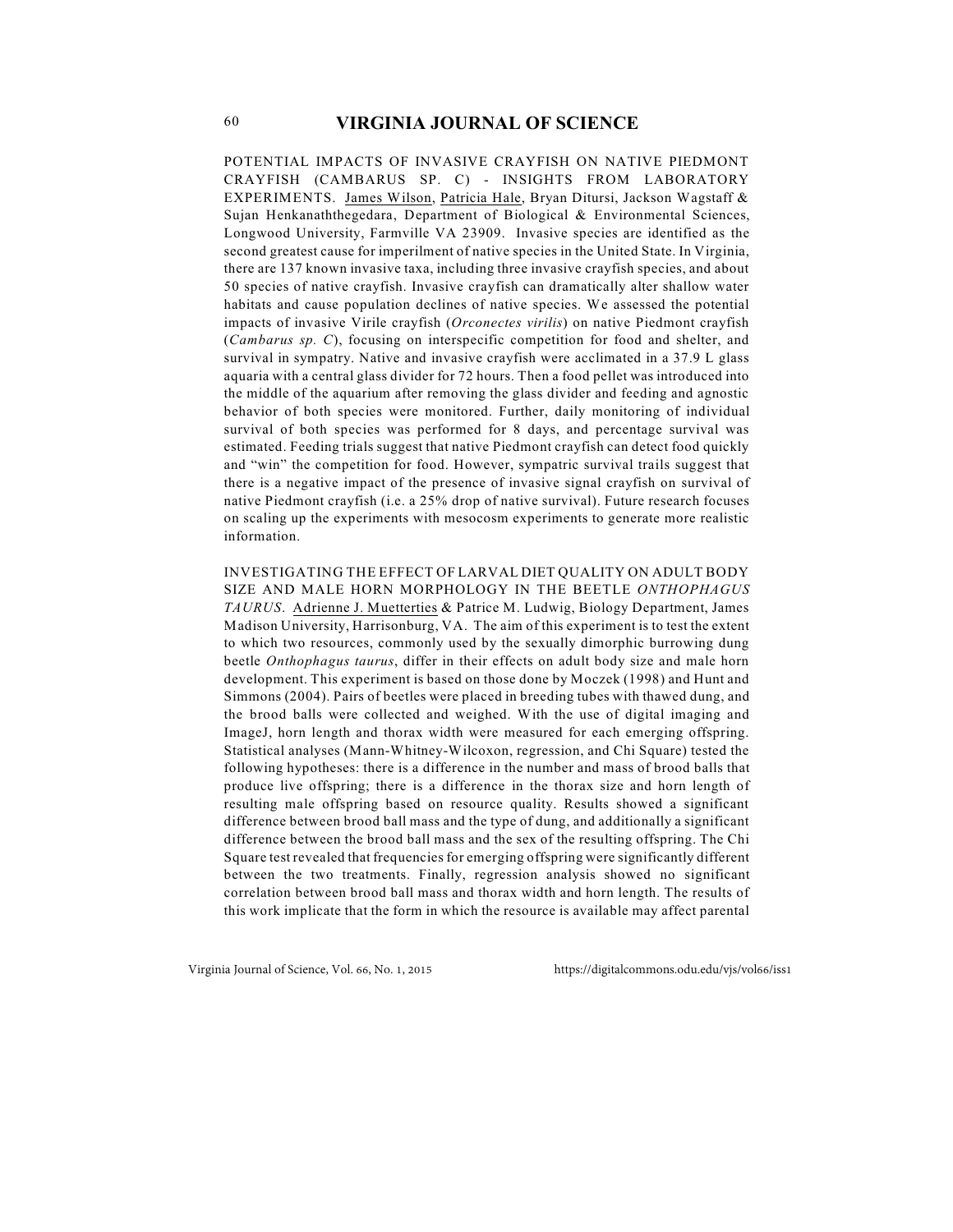# **PROCEEDINGS 93<sup>rd</sup> ANNUAL MEETING** 61

energy investment in offspring, which may in turn affect the sex of the offspring. (Supported by: Betty Jo Loving Butler '58 Endowment for Undergraduate Research Scholarship and Farrell Summer Research Scholarship Award).

THE GLOBAL DISTRIBUTIONS OF HEPATITIS B VIRUS INFECITON, ITS VIRAL GENOTYPES, AND VACCINE COVERAGE: UPDATED HBSAG SEROPREVALENCE ESTIMATES AND ANALYSIS OF DETERMINANTS. John Kim, Max Marzouk, Lei Wang, Peter Masschelin, Ancha Baranova & Aybike Birerdinc, Dept. of Biol., George Mason Univ., Fairfax VA. 22030. Hepatitis B virus infection leads to cirrhosis of the liver and hepatocellular carcinoma (HCC). Despite the discovery of effective vaccine in 1969 against the hepatitis B virus, HBV infection remains a major global health problems with significant amount of prevalence rates throughout different regions of the world. The virus is currently classified into 10 genotypes (A-J) and several subgenotypes. The most severe liver disease predominate in regions with high hepatitis B surface antigen (HBsAg) seroprevalence levels; the most common indicator of HBV infection. In order to precisely assess current and future burdens to global health, we provide updated HBsAg seroprevalence and models illustrating the global distributions of Hepatitis B infection. Distributions of HBV genotypes and national vaccine coverage rates are also integrated into the model. A systematic review of HBsAg seroprevalence between 2005 to 2015 was conducted. World Health Organization reports and recent literature reviews were used to model vaccine coverage and genotype distribution. Data was only collected from articles that meet inclusion and exclusion criteria. HBV prevalence, vaccine coverage, and genotype distribution can be used to prioritize the regions that are in need of help.

PRELIMINARY CHECKLIST OF THE ANTS (HYMENOPTERA: FORMICIDAE) OF VIRGINIA. Kal Ivanov, Department of Recent Invertebrates, Virginia Museum of Natural History, Martinsville VA, 24112. No single treatment of family Formicidae in Virginia has ever been attempted, and the 121 ant species reported from the state, to date, are found scattered throughout the literature. These numbers represent a rather stark underestimation of the number of species expected to occur in the state given the diversity of ecoregions and habitats found in Virginia, and especially when viewed in the light of some recent updates to the ant lists of several neighboring regions. Here I present the first checklist of the ant species known to occur in the state, based primarily on literature records. In addition, I offer new data from materials in the Virginia Museum of Natural History and the Virginia Polytechnic Institute and State University research collections, as well as a small number of recently collected specimens. Currently a total of 124 ant species, including 10 exotics, are reliably reported from the state. These species represent most of the North American groups, lacking only the more tropical members of Cerapachyinae, Ectatomminae, and Pseudomyrmecinae. The most speciose genus in the state is *Formica* (17 spp), followed by *Strumigenys* (13), *Camponotus* (11), *Lasius* (11), and *Aphaenogaster* (9). I also provide distributional information for the few newly recorded species, and I offer brief comparison to species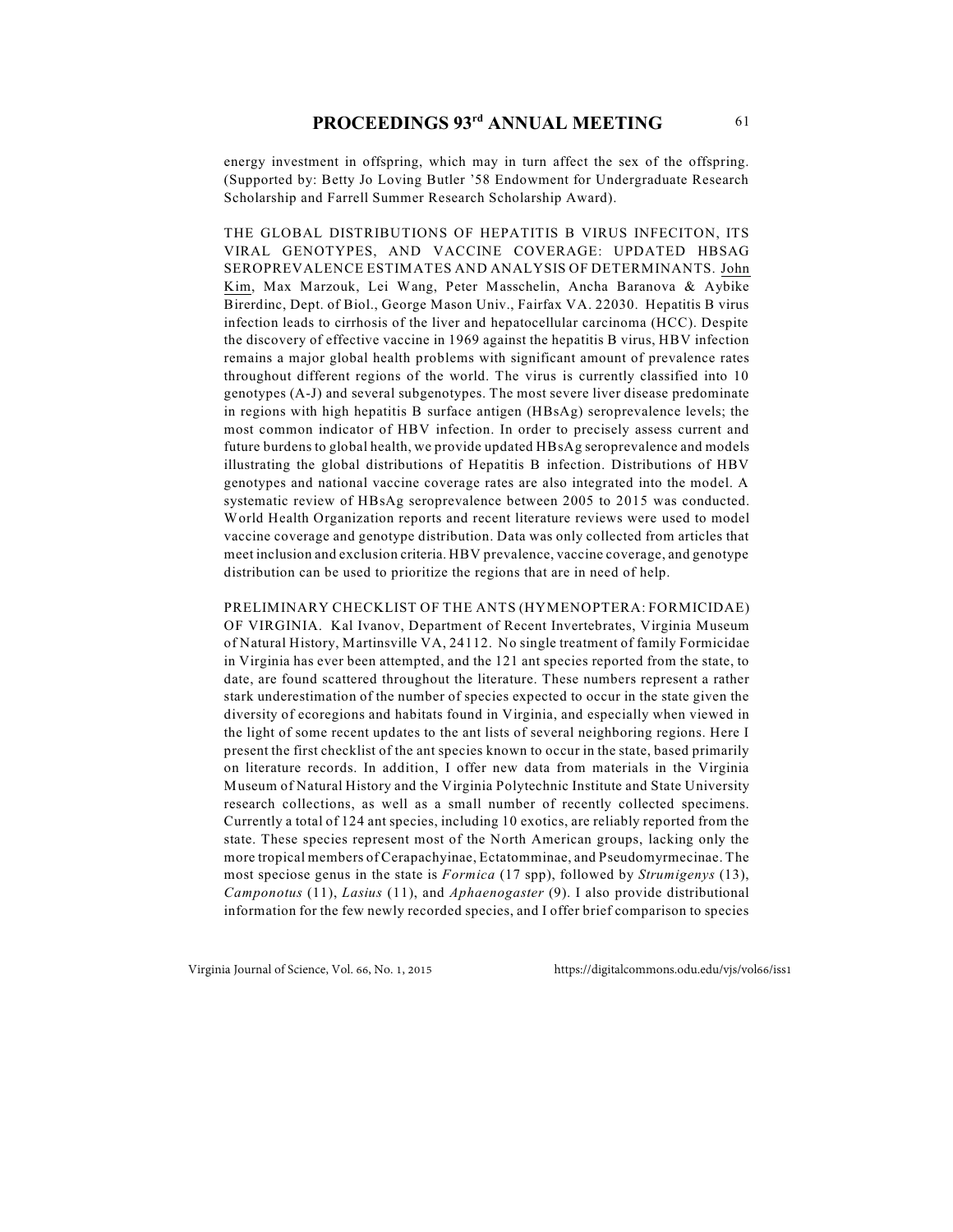lists for surrounding states. Increase in collecting effort, coupled with examination of museum specimens is needed to bridge the gap between our current understanding of the ant diversity and distribution in the state and the true diversity of Virginia's myrmecofauna.

WEST VIRGINIA ROCK VOLES. Ralph P. Eckerlin<sup>1</sup>, Walter Bulmer<sup>1</sup>, Alfred L. Gardner<sup>2</sup> & Suzanne C. Peurach<sup>2</sup>. <sup>1</sup>Natural Sciences Division, Northern Virginia Community College, Annandale, VA 22003, <sup>2</sup>USGS Patuxent Wildlife Center, National Museum of Natural History, Smithsonian Institution, PO Box 37012, Washington, DC 20013. The Rock Vole, *Microtus chrotorhhinus*, is distributed in eastern North America from southern Canada southward in the United States in the Appalachian Mountains to Tennessee. There are few records of the Rock Vole in West Virginia where it is listed as a state imperiled species. We had previously collected one individual on a talus slope at high elevation (ca.1120m) in Pocahontas Co. in the Monongahela National Forest. Beginning in October 2013, using Sherman live traps, we have attempted to collect Rock Voles at that location and learn more about the population size and extent of the population. We have tried a  $\frac{1}{2}$  hectare grid and multiple transects through the talus slope at 75-100m intervals. In 450 trap nights we captured only 2 Rock Voles. The two capture sites were about a kilometer apart. Thus, based on these preliminary data, we think the extent of the Rock Vole population is large but the population density is low. Ecological associates captured were *Blarina brevicauda* (14), *Sorex fumeus* (16), *Peromyscus maniculatus* (36), *P. leucopus* (3), *Synaptomys cooperi* (1), *Myodes gapperi* (13), *Napaeozapus insignis* (3), and *Mustela frenata* (1).

FIRST SPECIMENS OF *PEKANIA* (*MARTES*) *PENNANTI* (FISHER) FROM VIRGINIA. Nancy D. Moncrief<sup>1</sup> & Michael L. Fies<sup>2</sup>, <sup>1</sup>VA Museum of Natural History, Martinsville, VA 24112  $\&{}^{2}$ VA Dept. Game  $\&$  Inland Fisheries, P.O. Box 996, Verona, VA 24482. Fishers (*Pekania [Martes] pennanti*) are believed to have occurred in portions of western Virginia before being extirpated in the late 1800s. However no specimen of *P. pennanti* from Virginia has ever been reported in a museum collection, and we were unable to find any museum records for specimens from Virginia, despite extensive electronic searches of museum databases in August 2014 and January 2015. Here we document the presence of this species in Virginia with verified photographic records and with voucher specimens deposited in the Mammal Collection of the Virginia Museum of Natural History. These animals probably have dispersed from populations that are expanding from western Maryland and northeastern West Virginia, following translocation of fishers to northeastern West Virginia in 1969. This report provides a benchmark for future studies of the distribution and abundance of fishers in Virginia.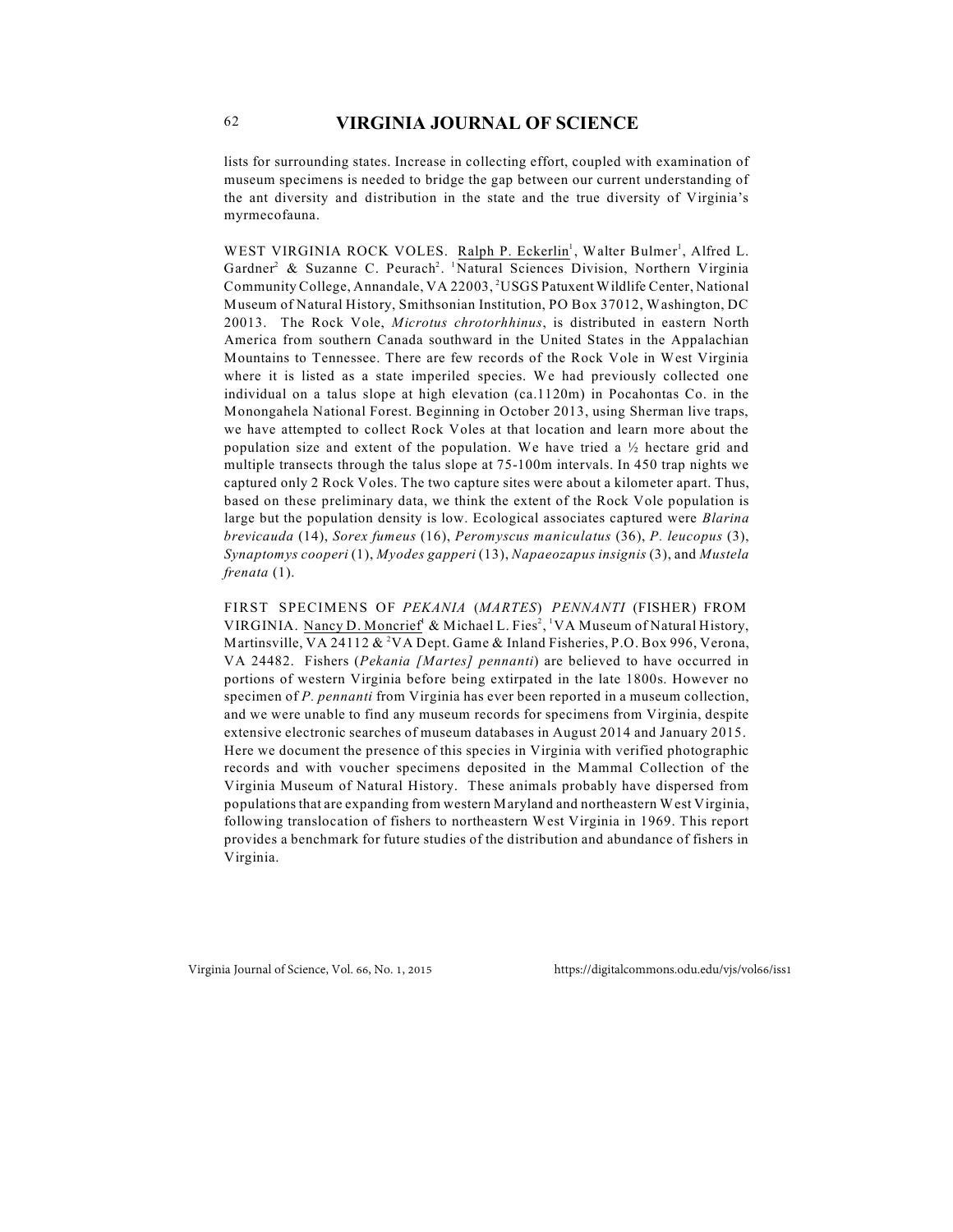### **Psychology**

THE EFFECTS OF PSILOCYBIN ON THE BRAIN AND THE ROLE OF THE DEFAULT MODE NETWORK: A POTENTIALTREATMENT FOR DEPRESSION. M. N. Huss, R. W. Campbell, & D. W. Harrison, Department of Psychology, Va. Polytechnic Inst. & State Univ., Blacksburg VA 24061. Psilocybin, the active agent in *Psilocybe* mushrooms, has shown to be a useful therapeutic agent for several brain disorders and is now being investigated as a potential treatment for depression. Current treatment for depression is slow to action and at times is completely ineffective. Thus, the Monoamine Theory of Depression is most likely oversimplified and many researchers have begun to study depression in regards to the Neurotrophic Theory of Depression. It has also been found that the Default Mode Network (DMN) is hyperactive in depression. The DMN is a set of anatomically distinct brain regions that consistently are more active during self-referential processing and internal cognitions. This is consistent with the observation that often people with depression report constant rumination of the self, personal past experiences, and plans for their future. In recent studies, psilocybin has shown to have a significant effect on perception of self and life including elevated mood, reduced stress, increased life-satisfaction, and other antidepressant effects. Interestingly it has also shown to suppress DMN activity therefore inhibiting constant self-referential processing. Consequently, psilocybin is now being investigated for its potential as a treatment for depression. The exact mechanisms of psilocybin's quick and long-lasting therapeutic effects as well as appropriate methods of administration are yet to be determined and warrant further study.

THALAMIC PAIN SYNDROME: CASE PRESENTATION, TREATMENT, AND FUTURE DIRECTIONS. Kelly M. Corwith, Ransom W. Campbell & David W. Harrison, Department of Psychology, Va. Polytechnic Inst. & State Univ., Blacksburg VA 24061. Thalamic Pain Syndrome (TPS) is a neurologic condition that is both complex and difficult to treat. Thalamic pain syndrome (TPS), also known as Dejerine Roussy syndrome, is a subset of central pain syndrome. It is generally caused by damage to the thalamus from a thalamic stroke, although other causes can lead to this syndrome. Characteristics of TPS include, but are not limited to, severe pain contralateral to the site of thalamic damage, often presenting with feelings of hyperesthesia, allodynia, numbness, and tingling. A review of the literature on the thalamus, TPS, case presentations, as well as current and future proposed treatments has been created in hopes of creating a larger awareness of this syndrome as well as promoting ways to help those suffering from it. Discussion of case presentations involving typical damage to a 63 year old male, atypical damage to a 23 year old female, as well as atypical symptom presentation in a 76 year old male, current treatments such as simple pharmaceutical based regimes, proposed comprehensive treatment plans for patients and their families, and newer proposed treatments such as electroacupuncture and deep brain stimulation are the focus of this review. A concise paper on the current research on TPS may help those suffering, their families,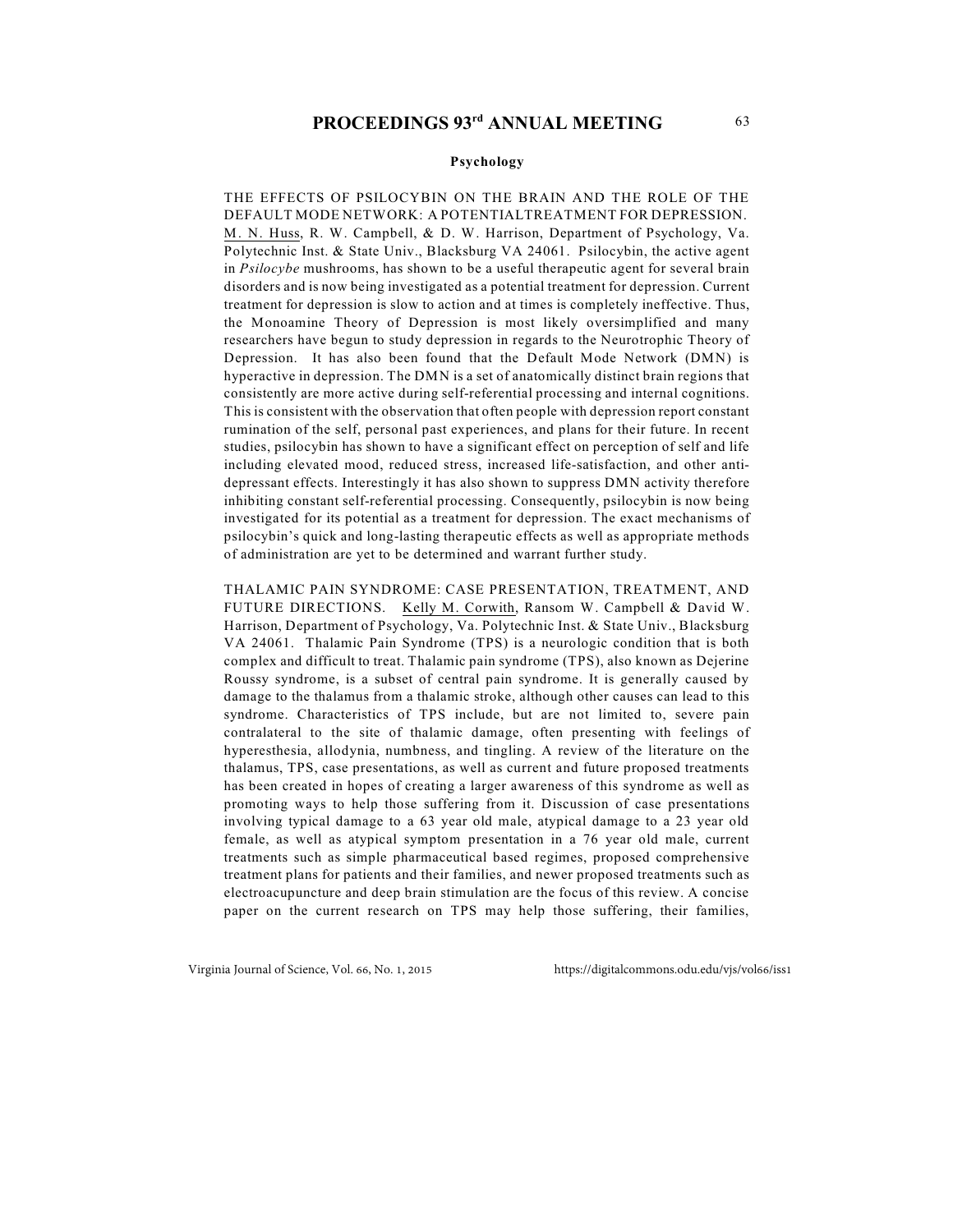physicians, neuropsychologists, and students fully understand this syndrome and the progressions being made to help. Lastly, another benefit of this review is the correlations for treatments that may help those suffering from other chronic pain syndromes/disorders.

### Posters

FORCASTING ERRORS IN STUDENT MEDIA MULTITASKING DURING HOMEWORK COMPLETION. Christopher A. Baker, Brittany E. Noah, Charles C. Calderwood, Jeffrey D. Green, Jennifer A. Joy-Gaba & Jaclyn M. Moloney, Department of Psychology, Virginia Commonwealth University, Richmond VA 23284- 2018. Many students report that they multitask with media while doing homework, but we know very little about why they engage in these behaviors, when considering that they are damaging to their homework performance. We conducted a study to explore the nature and accuracy of students' predictions regarding media multitasking during homework completion. Sixty-one participants from an undergraduate psychology class predicted their mood and performance if they were and were not allowed to multitask. Participants then worked on their homework in the lab while providing mood ratings. We also obtained student permission to access homework grades. It was found that students predicted they would experience lower negative mood and performance if allowed to media multitask, but overestimated the impact of media multitasking on negative mood.

### **Statistics**

SIMPLE GRAPHS IN POLICY PERSUASION: EXAMPLES FROM HARRISONBURG VIRGINIA AND THE U.S. SENATE. Panayotis Giannakouros<sup>1</sup>, Lihua Chen<sup>2</sup>, <sup>1</sup>Center for Computational Mathematics & Modeling, James Madison University, Harrisonburg VA, 22801, <sup>2</sup>Department of Mathematics & Statistics, James Madison University, Harrisonburg VA, 22801. The American Statistical Association's Ethical Guidelines for Statistical Practice call upon statisticians to "improve the public climate for, understanding of, and respect for the use of statistics throughout its range of applications." This includes supporting sound statistical practice toward serving the needs of society. In this regard, challenges can range from distrust of statistics to an over-reliance on technical procedures that can distort how problems are analyzed or can present a false sense of authority. This talk reports on a research program addressing such challenges by promoting, particularly to policy oriented economists, sensitivity to the philosophy of science and emphasis of the role of communication and data analysis to steer toward a sound and effective balance in statistical practice. We illustrate by showing how simple graphs have been provided by us in this spirit to support policy decisions in Harrisonburg Virginia and others to advocate for policy on the floor of the U. S. Senate.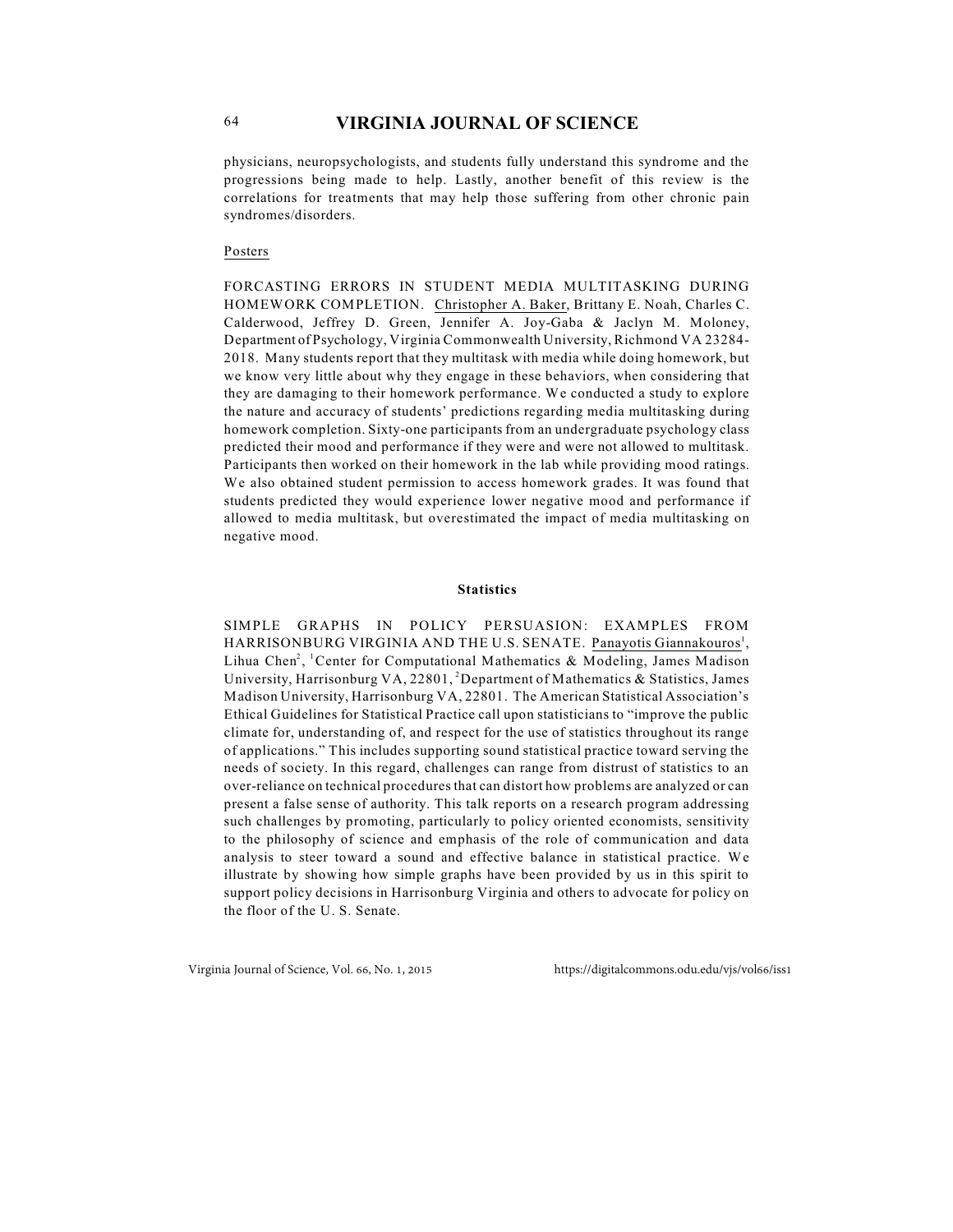THE APPLICATION OF LAST OBSERVATION CARRIED FORWARD (LOCF) IN THE PERSISTENT BINARY CASE. Jun He, Donna McClish, Department of Biostatistics, Virginia Commonwealth University, Richmond, VA 23298. In randomized clinical trials, patients often drop out before study completion, resulting in missing data. Last Observation Carried Forward (LOCF), a common method of imputation, assumes that after the point of dropout the last observed outcome is used in place of missing observation. We investigate this methods performance in analyzing persistent binary outcomes (once it occurs it will not change in the future). We ran a simulation study to see the effect of dropout rate and type of dropout (random or associated with treatment arm) on Type I error for the LOCF method of analysis. We also compared LOCF results to two versions of complete case analysis - Complete1 (excluding all observations with missing data), and Complete2 (excluding missing data when the event hasn't been observed to occur, but carrying forward observations if the event is observed to occur). LOCF was also applied to a real dataset – mammography rates in the Women Improving Screening through Education and Risk Assessment (WISER) clinical study, which had a high dropout rate. 1) If the dropout rates were equal, the three analysis methods all had appropriate Type I error; 2) If the dropout rates were unequal, the Type I error was much greater than 0.05 in both LOCF and Complete2 analysis; 3) Regardless of dropout rates, the estimated mean event rate was underestimated in the LOCF analysis and overestimated in the Complete2 analysis, while Complete1 analysis had the closest estimated mean event rate to the Full dataset. In the WISER study, we found that LOCF method underestimated final event rate.

MODELING CENSORED DISCRETE SURVIVAL TIME IN HIGH-DIMENSIONAL SETTINGS. Kyle Ferber, Kellie J. Archer, Department of Biostatistics, VA Commonwealth University, Richmond, VA 23298. The defining characteristic of highdimensional data is that the number of subjects, *n*, is much smaller than the number of features, *p.* The design matrix will be singular in these situations, so standard regression techniques such as ordinary least squares are not appropriate. Regularization, also referred to as penalization, introduces bias into the parameter estimates in exchange for a reduction in variance, resulting in more stable estimates. This has been shown to be an effective method for modeling high-dimensional data. The generalized monotone incremental forward stagewise (GMIFS) algorithm is capable of fitting a penalized ordinal response model to high-dimensional data. Furthermore, a forward continuation ratio model with a complementary log-log link is appropriate for modeling discrete survival data in high-dimensions. We altered the log-likelihood of this model to account for the presence of censored observations and used the GMIFS algorithm to fit a model to predict short-, intermediate-, and long-term survival in patients diagnosed with acute myeloid leukemia (AML). The dataset contained  $p = 270$  covariates including clinical data as well as proteomic data from *n* = 191 patients diagnosed with AML. We tested the performance of our method by examining the prediction accuracy of the fitted model in terms of resubstitution error and cross validation. The results demonstrated that our model is effective for modeling discrete survival time.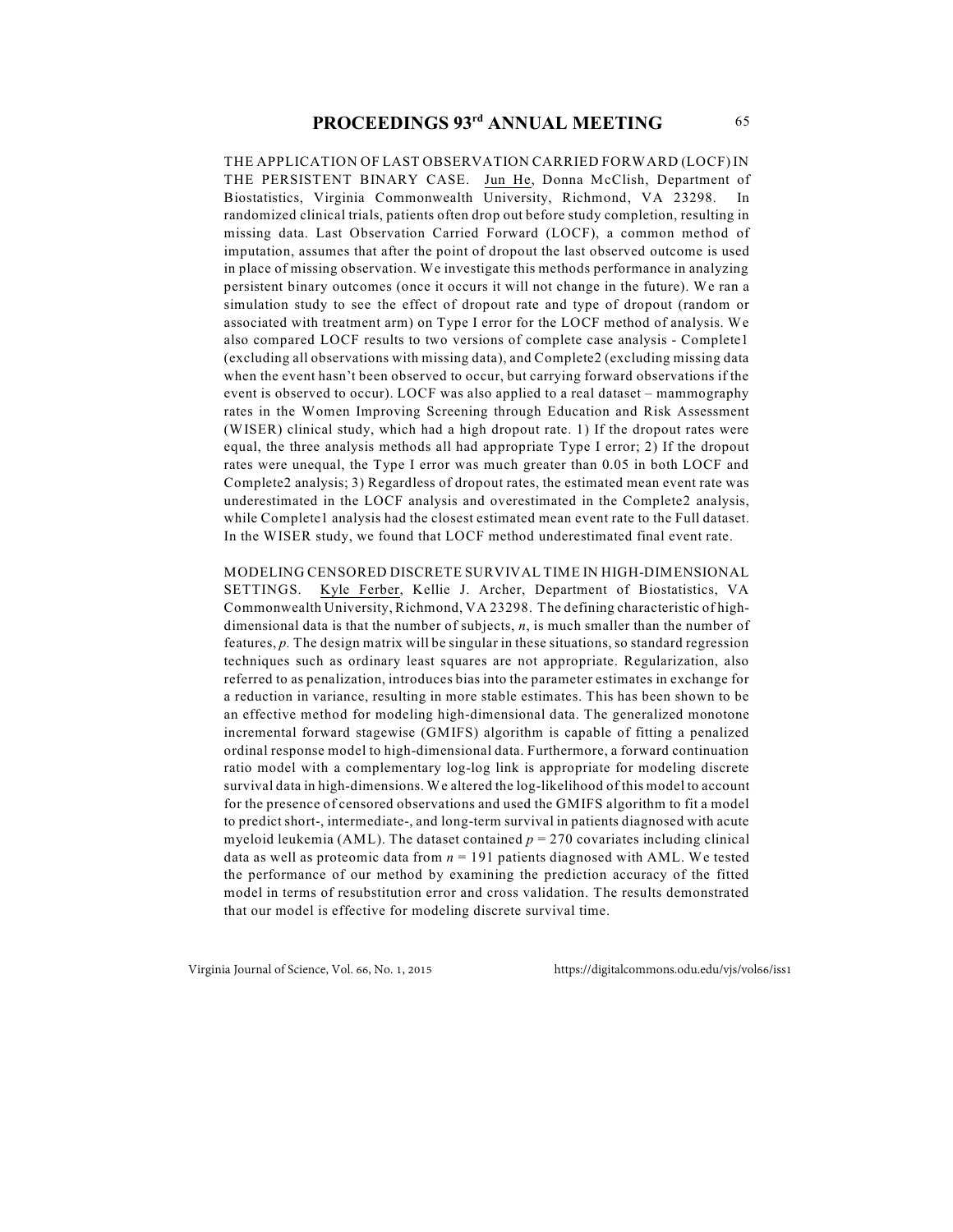SEM IPARAM ETRIC SINGLE-INDEX MODELING FOR SPATIALLY CORRELATED DATA. Hamdy. F. F. Mahmoud, Inyoung, Kim, Department of Statistics, Virginia Polytechnic Institute & State University, Blacksburg, VA 24061. In this paper, we propose two semiparametric single index models for spatially correlated data. One additively separates the nonparametric function and spatially correlated random effects, while the other does not separate the nonparametric function and spatially correlated random effects. We estimate these two models using two algorithms based on Markov Chain Expectation Maximization algorithm. Our approaches are compared using simulations, suggesting that the semiparametric single index nonadditive model provides more accurate estimates of spatial correlation. The advantage of our approach is demonstrated using the mortality data of seven cities, South Korea from January, 2000 to December, 2007.

BAYESIAN INFERENCE OF MULTILEVEL MODEL WITH SPATIALLY VARYING COEFFICIENTS. H. Moradi Rekabdarkolaee, Department of Statistical Sciences & Operations Research, Virginia Commonwealth University, Richmond, VA, 23284-3083. In spatial data analysis, sometimes we face to cases which the data are nested in different geological category, thus has intra class correlation. In addition, the response variable and covariates in first level are depend to second level variables, so we face to a multilevel problem. This setting is a generalization of linear models which along with modeling of response variable, the coefficients will be modeling too. In this study, we introduce an extended multilevel spatial model in which the coefficients are also spatially varying. Hence, it could provide more flexibility in modeling. The analysis is performed under a Bayesian paradigm and the MCMC method is developed to carry out posterior analysis. The proposed methodology is illustrated through an application to a data set of canopy vegetation percentage of Plour region at north of Iran.

GENERALIZING MCFADDEN'S CONDITIONAL LOGIT MODEL WITH GAUSSIAN COPULA. Arjun Poddar, N. Rao Chaganty, Department of Mathematics & Statistics, Old Dominion University, Norfolk VA 23529. Conditional logit model is a widely popular method to analyze discrete choice data. Originally publicized by McFadden (1974), this model assumes that the random components of the underlying utility functions follow independent Gumbel distributions. However, in practice the independence assumption may be violated and a more reasonable model should account for the dependence. In this research we use the Gaussian copula with compound symmetric correlation matrix to construct a general multivariate model for the joint distribution of the utilities. The induced dependence on the utilities and the choice probabilities are studied using analytic expressions and simulations. For regression with consumer and product specific covariates, we derive expressions for the likelihood function, score functions and the Fisher information. We use numerical methods and computer code to obtain the maximum likelihood estimates and standard errors.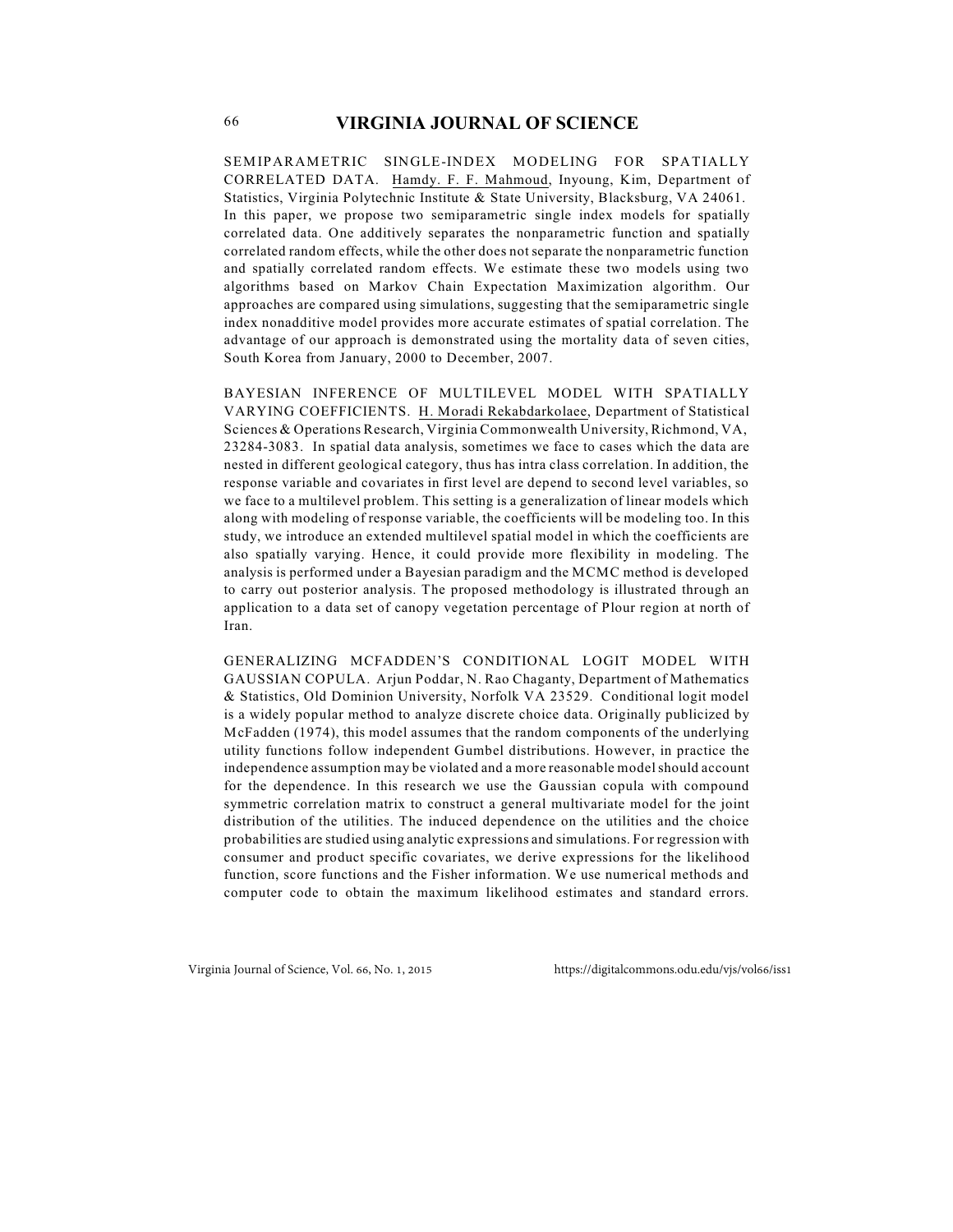Comparison of our model with other competing methods and practical applicability is illustrated using real world consumer preference data.

SIMULATING DEPENDENT BINARY DATA WITH RANDOM EFFECTS. Aobo Wang, Roy T. Sabo, Department of Biostatistics, Virginia Commonwealth University, Richmond, Virginia 23298-0032. Dependent binary data can be simply simulated using the multinomial sampling method. We extend this method to simulate dependent binary data with clustered random effect structures. Several distributions are considered for constructing random effects among cluster-specific parameters and effect sizes, including the normal, uniform and beta distributions. We present results from simulation studies to show proof of concept for the multinomial sampling method in creating data sets of repeated-measure binary outcomes with clustered random effect structures in various scenarios. The simulation studies show that multinomial sampling method can be successfully adapted to simulate dependent binary data with desired random effect structures.

COMPOSITIONAL DATA ANALYSIS. Theodore Chang, Department of Statistics, University of Virginia, Charlottesville, VA 22904-4135. Suppose we have a sample of rocks and  $x_1, ..., x_n$  is the weight of p minerals within the rock. Usually we assume that  $x_1 + ... + x_p$  represents the total weight of a sample element, so  $x_p$  might be 'other'. Then  $x_1, ..., x_p$  are called the 'open' variables. Let  $y_i = x_i / (x_1 + ... + x_p)$  denote the proportions, or 'closed' variables, such that  $y_1 + ... + y_p = 1$ . This is an example of *1* compositional data. Another example might be data on time allocation: e.g. *x* is the time spent eating,  $x_2$  the time spent watching TV, etc.. John Aitchison (JRSS B 1982) proposed an approach to analyzing this type of data. We examine the geometry of moving from open to closed variables and, in that light, the mathematical attractiveness of the Aitchison approach.

### **Structural Biology, Biochemistry, and Biophysics**

BIOPHYSICAL CHARACTERIZATION OF NATURALLY OCCURING TITIN M10 MUTATIONS. Michael W. Rudloff, Alec N. Woosley & Nathan T. Wright. Department of Chemistry & Biochemistry, James Madison University, Harrisonburg, Virginia 22807. The giant proteins titin and obscurin are important for sarcomeric organization, stretch response, and sarcomerogenesis in myofibrils. The extreme Cterminus of titin (the M10 domain) binds to the N-terminus of obscurin (the Ig1 domain) in the M-band. The high-resolution structure of human M10 has been solved, along with M10 bound to one of its two known molecular targets, the Ig1 domain of obscurin-like. Multiple M10 mutations are linked to limb-girdle muscular dystrophy type 2J (LGMD2J) and tibial muscular dystrophy (TMD). The effect of the M10 mutations on protein structure and function has not been thoroughly characterized. We have engineered all four of the naturally occurring human M10 missense mutants and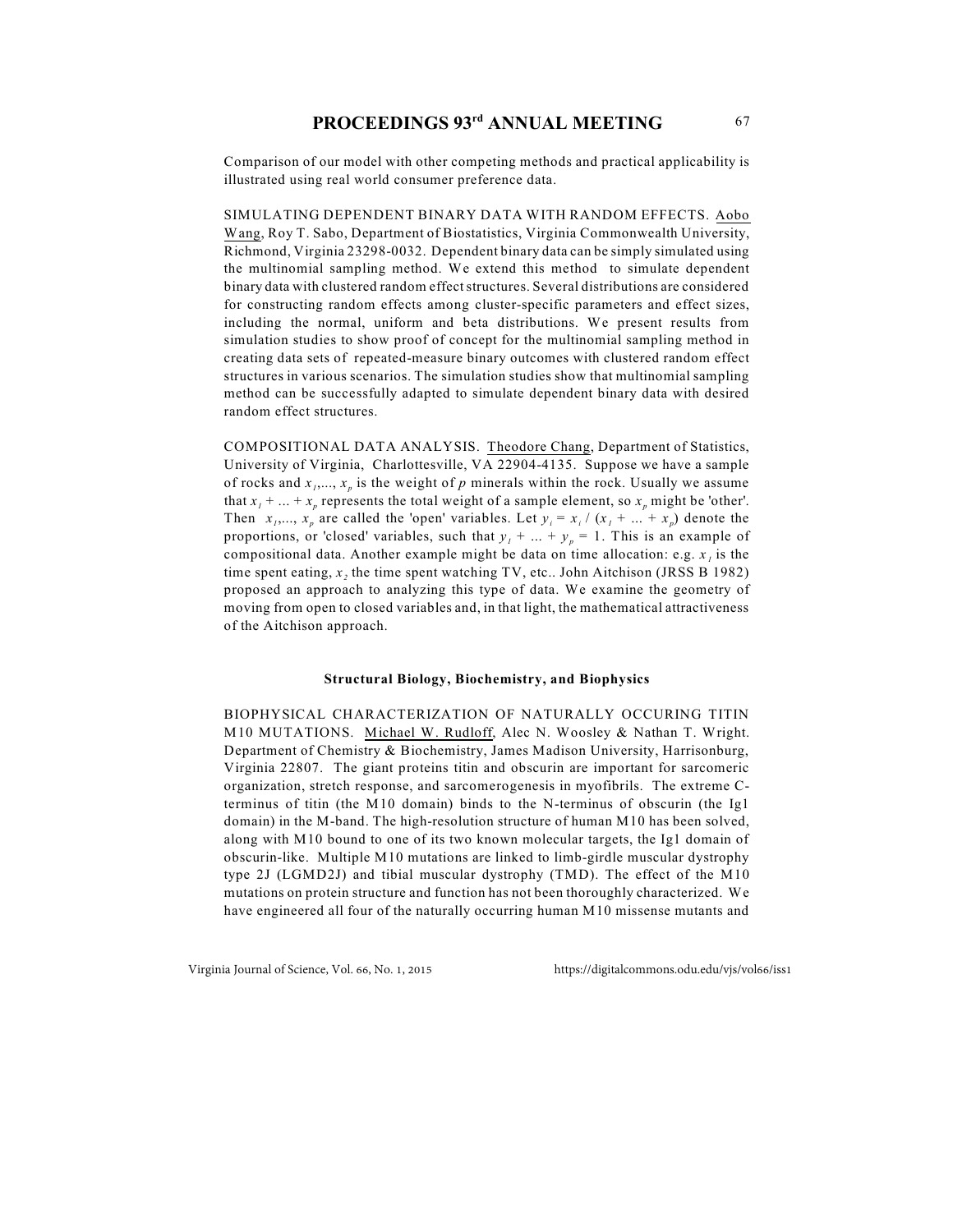biophysically characterized them *in vitro*. Two of the four mutated constructs are severely misfolded, and cannot bind to the obscurin Ig1 domain. One mutation, H66P, is folded at room temperature but unfolds at  $37^{\circ}$ C, rendering it binding incompetent. The I57N mutation shows no significant structural, dynamic, or binding differences from the wild-type domain. We suggest that this mutation is not directly responsible for muscle wasting disease, but is instead merely a silent mutation found in symptomatic patients. Understanding the biophysical basis of muscle wasting disease can help streamline potential future treatments.

MOLECULAR DYNAMICS STUDIES OF THE UBIQUITIN CONJUGATION MECHANISM. Serban Zamfir & Isaiah Sumner, Department of Chemistry & Biochemistry, James Madison University, Harrisonburg, Virginia 22807. Posttranslational modification of proteins can have drastic effect on their structure and function. One such modification involves the attachment of a small protein, ubiquitin. An important function of ubiquitination is to signal proteins for cellular degradation. This process occurs in three enzymatic steps. In the second step, ubiquitin transfers to a conjugating enzyme, called E2, which then transfers ubiquitin to a lysine in the target protein. However, the mechanistic details for this final transfer remain obscured. Although it is clear that ubiquitin does bind, there are no studies that show exactly how this happens. The two most favored proposals involve a step-wise mechanism with a tetrahedral oxyanion intermediate and concerted mechanism. This work probes the accuracy of the oxyanion hypothesis. In particular, if the oxygen on the observed carbonyl carbon can form a stable hydrogen bond with the hydrogen on the nitrogen of the asparagine side chain, then oxyanion intermediate is plausible. By using molecular dynamics (MD), combined with umbrella sampling, a free energy profile of the formation of the breaking and forming of the hydrogen bond is constructed to see if its creation is thermodynamically favorable. Furthermore, information about the hydrogen-bonding environment in the active site is extracted.

STRUCTURAL BASIS OF PHOSPHOINOSITIDE (PIP) RECOGNITION BY THE TIRAP PIP-BINDING MOTIF. Daniel G. S. Capelluto<sup>1</sup>, Xiaolin Zhao<sup>1</sup>, Shuyan Xiao<sup>1</sup>, & Geoffrey Armstrong<sup>2</sup>, <sup>1</sup>Department of Biological Sciences, Virginia Tech., Blacksburg VA. 24061 & <sup>2</sup>Department of Chemistry & Biochemistry, University of Colorado, Boulder CO 80309, USA. Toll-like receptors (TLRs) provide early immune system recognition and response to infection. TLRs activated by pathogens initiate a cytoplasmic signaling cascade though adaptor proteins, the first being the modular TIR domain-containing adaptor protein (TIRAP). TIRAP contains a C-terminal TIR domain, which is responsible for association with TLRs and other adaptors. Membrane recruitment of TIRAP is mediated by its N-terminal PIP- binding motif (PBM). Upon ligand-mediated activation, TLRs are recruited to the PIP-enriched regions where TIRAP resides. To understand the mechanism of membrane targeting of TIRAP and the basis for its regulation, we functionally and structurally characterized its PBM. TIRAP PBM adopts a folded conformation in membrane mimics, such as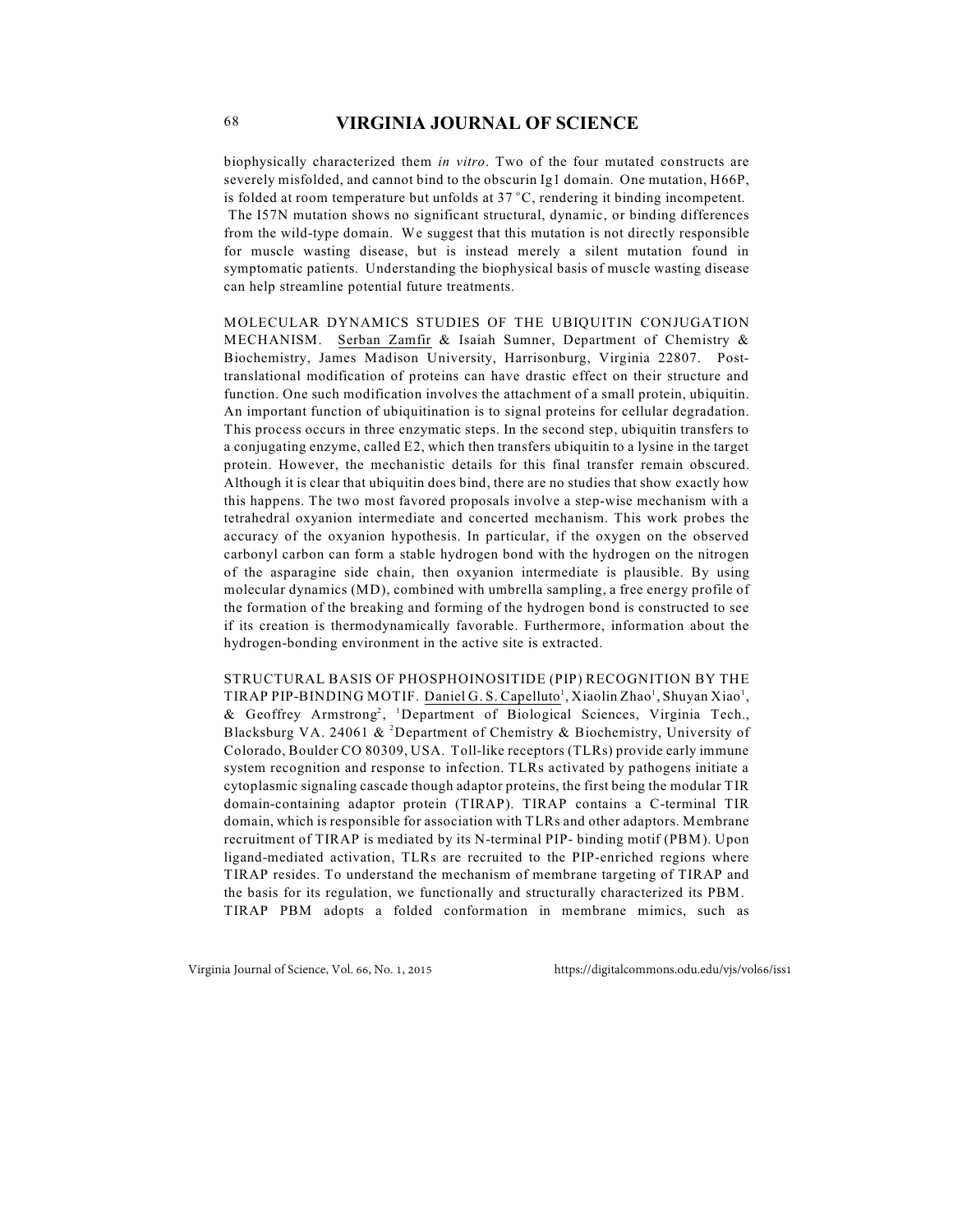dodecylphosphocholine micelles, and binds PIPs. Structural rearrangements of TIRAP PBM were influenced by membrane interaction, with monodispersed PIPs inducing helical structure in the peptide. In contrast, monodispersed phosphatidylinositol and inositol trisphosphate did not promote structural changes in TIRAP PBM. NMR spectra reveals that TIRAP PBM binds PIPs in a fast exchange regime with a moderate affinity through two conserved basic regions. Solution NMR structure of TIRAP PBM shows a central short helix, and paramagnetic studies indicate that this region is close to the micelle core. Thus, we proposed that two sets of basic residues contact both the head group and the acyl chains of PIPs, whereas the central helix is responsible for membrane insertion.

CHODNROCYTES: A SHOCKING REVELATION. Anthony J. Asmar, Michael W. Stacey, & Frank Reidy, Research Center for Bioelectrics & Department of Biological Sciences, Old Dominion University, Norfolk, VA 23508. Ion channels are typically associated with excitable cells such as neurons and muscle (skeletal and cardiac). However, chondrocytes also utilize ion channels, so to what extent are they electrically active? Chondrocytes are the cells that produce and maintain the extracellular matrix in cartilage. They are able to endure a variety of mechanical and biochemical stresses using ion channels. In this study, we establish a gene expression profile of ion channels in chondrocytes. Although many ion channels have been uncovered previously, we detected several more from various gene families. Not only do we observe a diverse population of channels, but we found the ion channel expression profile of chondrocytes to be similar to cardiomyocytes.

ADAPTING HYPERTHERMOPHILIC PROTEINS INTO SWITCH-BASED BIOSENSORS. Jonathan D. Dattelbaum, University of Richmond, Department of Chemistry, Richmond, VA 23173. The analytical detection of small molecules is an important theme in the molecular life sciences. Our studies here focus on the design of reagentless fluorescence protein biosensors using two members of the periplasmic binding protein superfamily recently identified from the hyperthermophile, *Thermotoga martima.* This Gram-negative bacterium is found primarily in hot springs and hydrothermal vents. Proteins isolated from *T. maritima* are thus likely to exhibit a high degree of physicochemical stability, making them useful targets for manipulation and utilization in biosensor design. Using site-directed mutagenesis, we created single cysteine variants of TmArgBP (*T. maritima* arginine binding protein) and TmMBP (*T. maritima* maltose binding protein). Thiol-reactive fluorophores were covalently attached to the protein and used to probe ligand binding. Changes in fluorescence were used to determine dissociation constants that typically range in the low micromolar level. Because these proteins exhibit large conformational alterations upon ligand binding, we propose a theoretical framework that provides a rational approach to the design of switch-based biosensors. Stable protein biosensors may provide a sensitive and specific platform for small molecule testing, particularly in complex cellular matrices.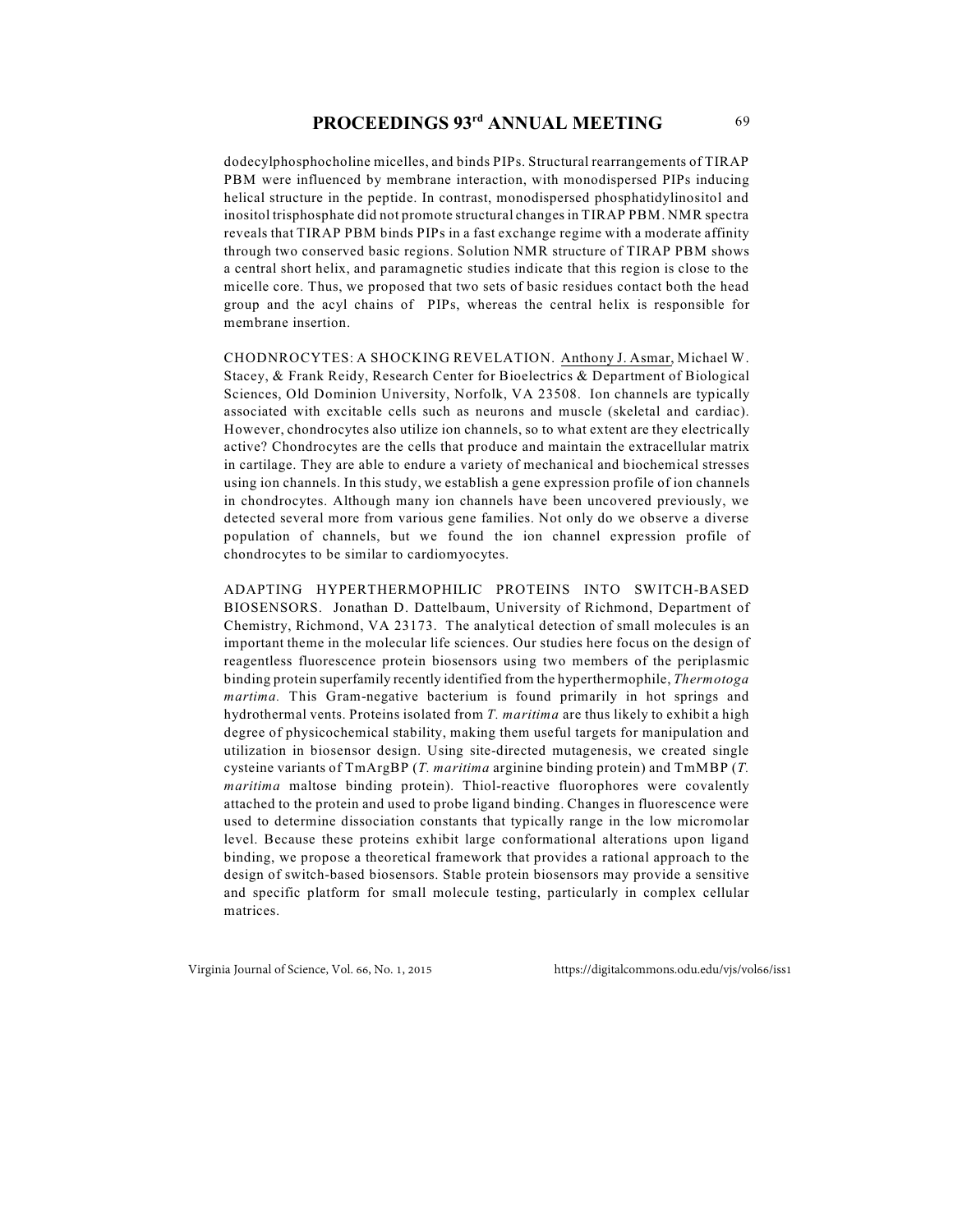HOFMEISTER ION AND CO-SOLVENT EFFECTS ON THE STRUTCURE, AGGREGATION, AND SOLVATION OF RECA. Taylor P. Light, Karen M. Corbett, Michael A. Metrick  $\&$  Gina MacDonald, Department of Chemistry  $\&$  Biochemistry, James Madison University, Harrisonburg VA 22801. RecA is an *Escherichia coli* protein that catalyzes the strand exchange reaction utilized in DNA repair. Previous studies have shown that the presence of salts influence RecA activity, aggregation, and stability. Here we utilized attenuated total reflectance Fourier-transform infrared (ATR-FTIR) spectroscopy and circular dichroism (CD) to further investigate how various Hofmeister salts and co-solvents alter RecA structure, aggregation, and solvation. Spectroscopic studies performed in water and deuterium oxide suggest that salts alter amide I (or I') and amide II (or II') vibrations arising from the protein backbone. Specific IR vibrations that may arise from protein-solvent interactions were identified. IR vibrations that correlate with protein desolvation were observed in the presence of strongly hydrated  $SO_4^2$  anions. The vibrations that correlate with protein solvation were observed in the presence of weakly hydrated Cl and ClO<sub>4</sub> anions. An increase in the IR frequency of amide I (or I') correlated with increasing concentrations of trifluoroethanol (TFE) and sucrose. This result suggests an increase in desolvation of the amide backbone with an increase in the concentration of co-solvents. Additionally, increasing concentrations of TFE resulted in an increase in RecA aggregation. These results show that salts and co-solvents alter the solvation water surrounding proteins and influences overall structure and aggregation. This research was supported by NSF grants NSF-RUI CHE-0814716 and NSF-REU CHE-1062629.

SMD SIMULATIONS OF THE M-BAND TITIN-OBSCURIN INTERACTION. Tracy A. Caldwell, Isaiah C. Sumner & Nathan T. Wright, Department of Chemistry & Biochemistry, James Madison University, Harrisonburg, VA 22807. Titin and obscurin, two giant muscle proteins, bind to each other in an antiparallel Ig-Ig fashion at the M-band. This interaction must be able to withstand the mechanical strain that the M-band typically experiences and remain intact. The mechanical force on these domains is likely exerted along one of two axes: a longitudinal axis, resulting in a 'shearing' force, or a lateral axis, resulting in a 'peeling' force. Hre we present molecular dynamics data suggesting that these forces result in distinct unraveling pathways of the titin-obscurin complex and that peeling the domains apart requires less work and force.

MECHANISM OF UFM1 CONJUGATION: STUDIES OF UFC1. Emily A. Todd, Nathan, Wright & Christopher E. Berndsen, Dept. of Chemistry & Biochemistry, James Madison University, Harrisonburg, VA 22807. Ufm-ylation is the process by which the ubiquitin-fold modifier (Ufm1) is transferred to a substrate lysine. This process is crucial for morphology changes in many parasites and is linked to regulation of ER stress and breast cancer. There are two known enzymes in the pathway, Uba5, the Ufm1 activating enzyme and Ufc1 the conjugating enzyme. The Ufm-ylation pathway is similar to the ubiquitin conjugation pathway however many of the structural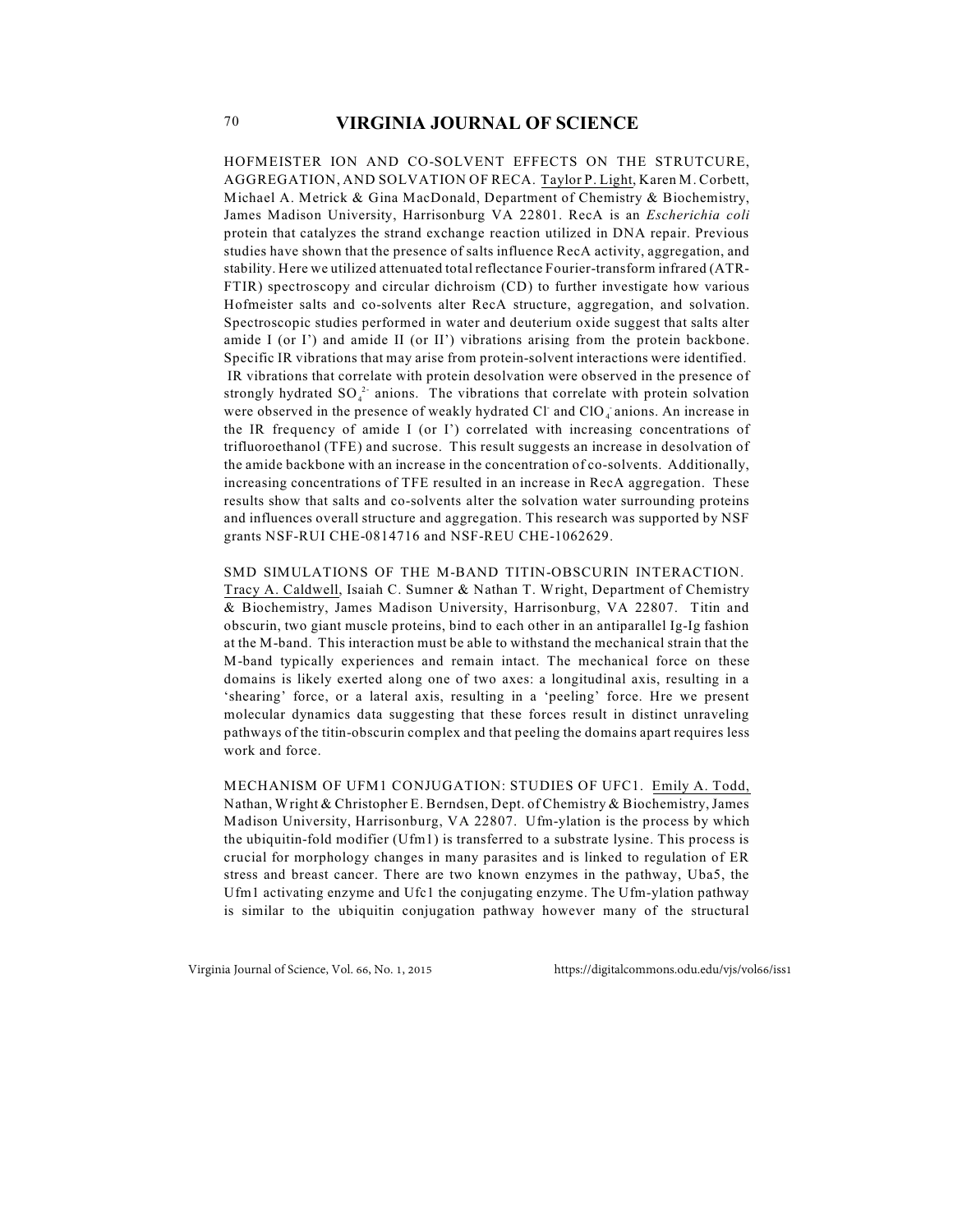characteristics of ubiquitin conjugating enzymes are not apparent in Ufc1. Previous studies on the E2 enzyme Ubc13 showed that the HPN motif and an active site loop are critical for activity. However, none of these conserved characteristics are present in Ufc1. To elucidate the function of Ufc1 structural and functional differences we present NMR and molecular modeling studies of Ufc1. Future studies include understanding the structural characteristics of Ufc1 in substrate and Uba5 binding and the biochemical mechanism of Ufc1 conjugation.

THE IMPORTANCE OF THE DISULFIDE BONDS WITHIN BST-2 FOR STRUCTURE AND VIRAL TETHERING. Kelly E. Du Pont, Aidan M. McKenzie, Oleksandr Kokhan, Isaiah C. Sumner & Christopher E. Berndsen, Department of Chemistry & Biochemistry, James Madison University, Harrisonburg, VA 22807. Human BST-2/tetherin is a host factor that inhibits release of enveloped viruses, including HIV-1, HIV-2, and SIV, from the cell surface by tethering viruses to the host cell membrane. BST-2 consists of an N-terminal cytoplasmic domain, a transmembrane domain, an alpha helical ectodomain, and a C-terminal membrane anchor. In cells, BST-2 forms disulfide-linked dimers between the ectodomains of each monomer forming a coiled-coil. The N-terminal half of the ectodomain contains three cysteine residues which can participate in disulfide bond formation and are critical for viral tethering. The role of the disulfides in viral tethering is unknown, but proposed to be for maintenance of the dimer. We explored the role of the disulfides in maintaining BST-2 structure in order to propose the molecular basis for the requirement for disulfides in viral tethering. We found that the disulfide bonds strengthen the coiledcoil structure of BST-2 but do not appear to affect the dimeric state of the protein. To further explore the role of the disulfides, we chose to take a novel approach and simulated viral tethering and observe changes in BST-2 structure. These simulations of viral tethering revealed that the disulfides alter the unfolding pathway of BST-2 and that the disulfide-linked dimer of BST-2 is more resistant to virus induced stretching. These data provide new insights into viral tethering by the innate immune system and have generated novel models of viral tethering a previously inaccessible biological phenomenon.

STRUCTURAL ELUCIDATION OF THE IG58, IG59, AND IG58/59 DOMAINS OF OBSCURIN. Rachel A. Policke, Tracy Caldwell, Logan Meyer & Nathan T. Wright, Department of Chemistry & Biochemistry, James Madison University, Harrisonburg, VA 22807. Obscurin (800-900 kDa) is a giant muscle protein vital to muscle cell maintenance and organization. It is the only known linker between the contractile apparatus and the sarcoplasmic reticulum of myocytes and may also bind to cytoskeletal, signaling, or membrane-associated proteins. One such interaction is the binding of obscurin domains Ig58/59 to titin domains ZIg9/10. This binding, which requires all four domains to be present, is hypothesized to stabilize the sarcomeric cytoskeleton. Mutations in this region of obscurin lead to malformed muscle architecture and may lead to hypertrophic cardiomyopathy (HCM). In order to better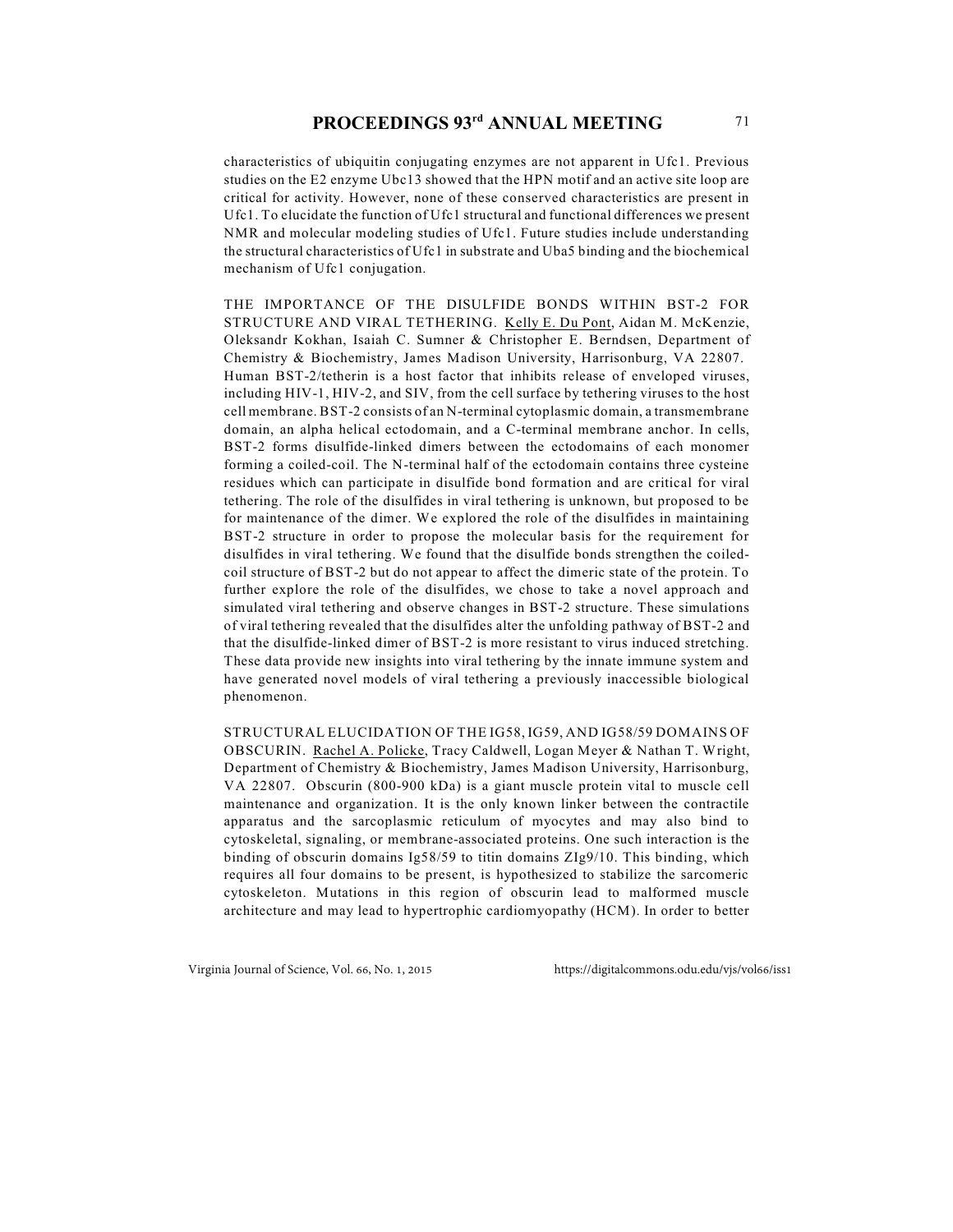understand the molecular underpinnings of this disease, we used X-ray crystallography and NMR to solve high-resolution structures of the Ig58 and 59 domains of obscurin individually as well as in tandem.

IDENTIFICATION AND CHARACTERIZATION OF *THERMOTOGA MARITIMA* Hfq PROTEIN BINDING PARTNERS. Thushani Nilaweera, Lissa Anderson, Jennifer Patterson, Donald Hunt & Cameron Mura, Department of Chemistry, University of Virginia, Charlottesville, VA 22904 USA. The host factor for bacteriophage Q $\beta$  (Hfq) is the bacterial branch of Sm family proteins which are involved in RNA metabolism. In bacteria, Hfq acts a global post-transcriptional regulator, affecting the stability and translation of messenger RNA (mRNA) by facilitating the annealing between small regulatory RNAs (sRNA) and their target mRNAs. Hfq has also been linked to proteins involved in general cellular RNA metabolism (RNA synthesis and degradation). An Hfq homolog is present in *Thermotoga maritima* (*Tma*), an early-branching anaerobic thermophile. In previous work, a novel class of nanoRNAs (\_5-6 nts) was found to copurify with recombinant *Tma* Hfq expressed in *Escherichia coli*. NanoRNAs are regulated by oligoribonuclease (Orn), and a putative homolog of this enzyme can be detected in *Tma* based on sequence similarity. We have successfully cloned, expressed and purified the recombinant *Tma* Orn in *E.coli*. We are investigating the putative function of *Tma* Orn and potential interactions between *Tma* Hfq and nanoRNA degradation pathways. Additionally, we are attempting to isolate endogenous *Tma* Hfq protein binding partners using Co-immunoprecipitation (CoIP) and using liquid chromatography tandem mass spectrometry (LC-MS/MS) analysis. By providing a map of *Tma* Hfq *in vivo* interactions, this work will lay a foundation for understanding the roles of Hfq as a global ribo-regulator.

BIOLOGICAL QUEUEING: A FRAMEWORK FOR PROTEIN SYNTHESIS AND DEGREDATION NETWORKS. Nicholas Butzin, Philip Hochendoner, Curtis Ogle & W.H. Mather, Dept. of Physics, Virginia Tech, Blacksburg VA, 24061. It is known that all biological cells must cope with limited resources, but less appreciated is the impact of finite *processing* resources behind a myriad of tasks, including not only metabolism but also protein production, degradation, and modification. I will discuss the experimental and theoretical development of a biological queueing theory, which fundamentally assumes limited processing resources. In particular, recent results demonstrate that shared degradation machinery can form a strong effective mutual activation between protein species, which forces a rewriting of regulation diagrams currently assumed for many gene networks. Complementing this work, limited translational resources can lead to "riboqueueing," establishing mutually repressive interactions between gene activities. I conclude with very recent developments concerning competition within polysomes.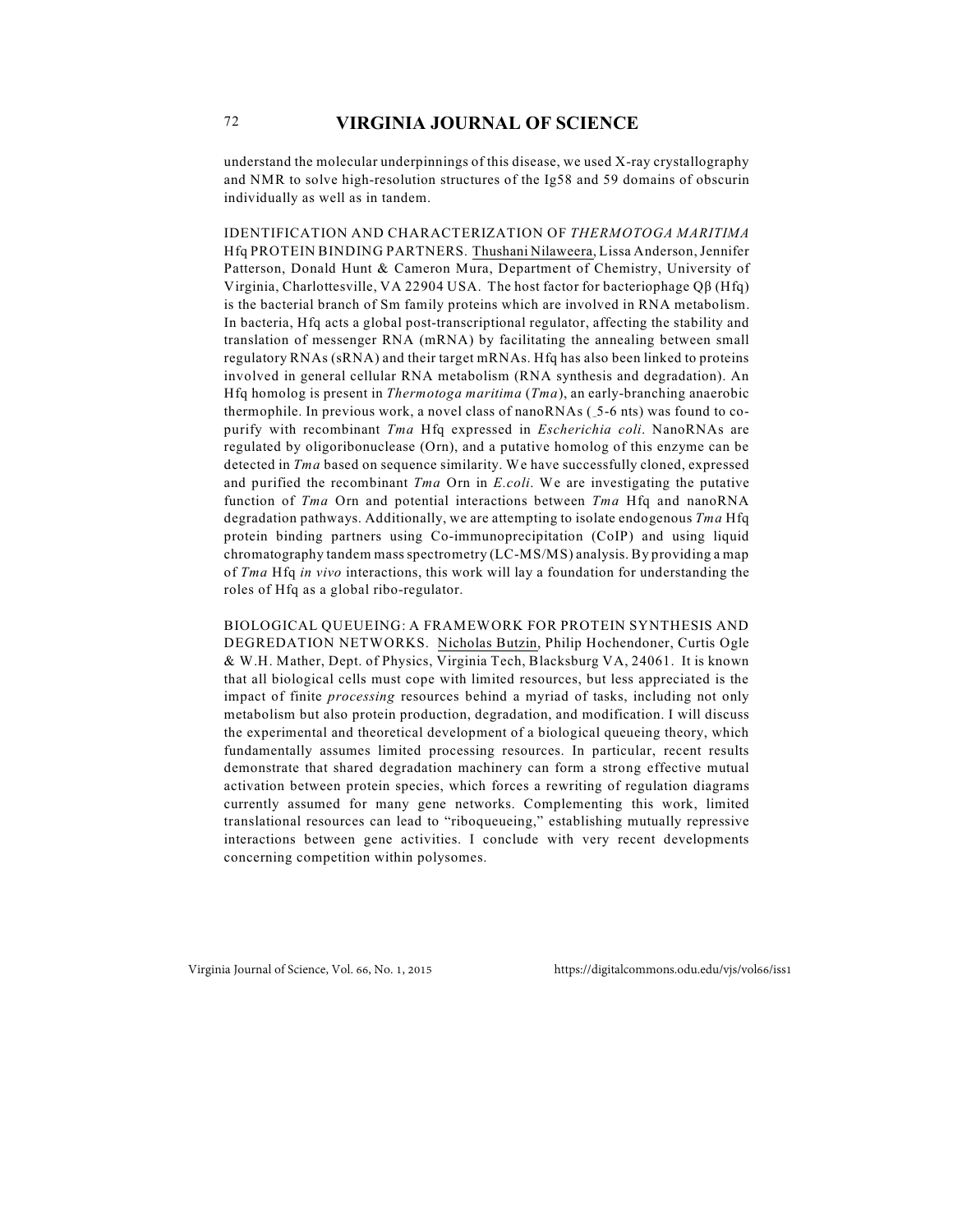#### Posters

IDENTIFICATION OF NOVEL ALLOSTERIC MODULATOR BINDING SITES IN NMDA RECEPTORS: A MOLECULAR MODELING STUDY. Lucas T. Kane<sup>1</sup> & Blaise M. Costa<sup>1,2</sup> <sup>1</sup>Edward Via Virginia College of Osteopathic Medicine & <sup>2</sup> Department of Biochemistry, Virginia Tech, Blacksburg VA, 24061. The dysfunction of N-methyl-D-Aspartate receptors (NMDARs), a subtype of glutamate receptors, is correlated with schizophrenia, stroke, and many other neuropathological disorders. However, not all NMDAR subtypes equally contribute towards these disorders. Since NMDARs composed of different GluN2 subunits (GluN2A-D) confer varied physiological properties and have different distributions in the brain, pharmacological agents that target NMDARs with specific GluN2 subunits have significant potential for therapeutic applications. In our previous research, we have identified a family of novel allosteric modulators that differentially potentiate and/or inhibit NMDARs of differing GluN2 subunit composition. To further elucidate their molecular mechanisms, in the present study, we have identified four potential binding sites for novel allosteric modulators by performing molecular modeling, docking, and *in silico* mutations. The molecular determinants of the modulator binding sites (MBS), analysis of particular MBS electrostatics, and the specific loss or gain of binding after mutations have revealed modulators that have strong potential affinities for specific MBS on given subunits and the role of key amino acids in either promoting or obstructing modulator binding. These findings will help design higher affinity GluN2 subunit-selective pharmaceuticals, which are currently unavailable to treat psychiatric and neurological disorders.

INVESTIGATING THE ENZYMATIC ACETYL TRANSFER REACTION PATHWAY. B. Hamilton Young & Christopher. E. Berndsen, Dept. of Chemistry & Biochemistry, James Madison University, Harrisonburg, VA 22807. Protein acetylation, which involves the transfer of an acetyl group to the side chain of a lysine residue, serves many vital cellular purposes. Defects in enzymatic acetylation have been linked to diseases such as cancer, insomnia, and anemia. Despite decades of research into the biological function of protein acetylation, the enzymatic mechanism of acetyl transfer is unknown. We aim to determine the mechanism of catalysis for acetyl transfer using the yeast protein acetyltransferase GCN5. Using a fluorescent activity assay, we have found a normal deuterium solvent isotope effect for this reaction, suggesting that proton transfer occurs during the acetyl transfer reaction. This information is crucial for understanding the enzyme mechanism. Upon investigation of an inhibitor-bound GCN5 X-ray crystallography structure, the presence of multiple steric and geometric anomalies were observed. Molecular dynamics was used to investigate the validity of these published structures. Future experiments will determine the number of protons being transferred, measure the kinetic isotope effects on the GCN5 acetyl transfer reaction, and investigate the mechanism of acetyl transfer using molecular dynamics. We aim to compare data obtained on the GCN5 reaction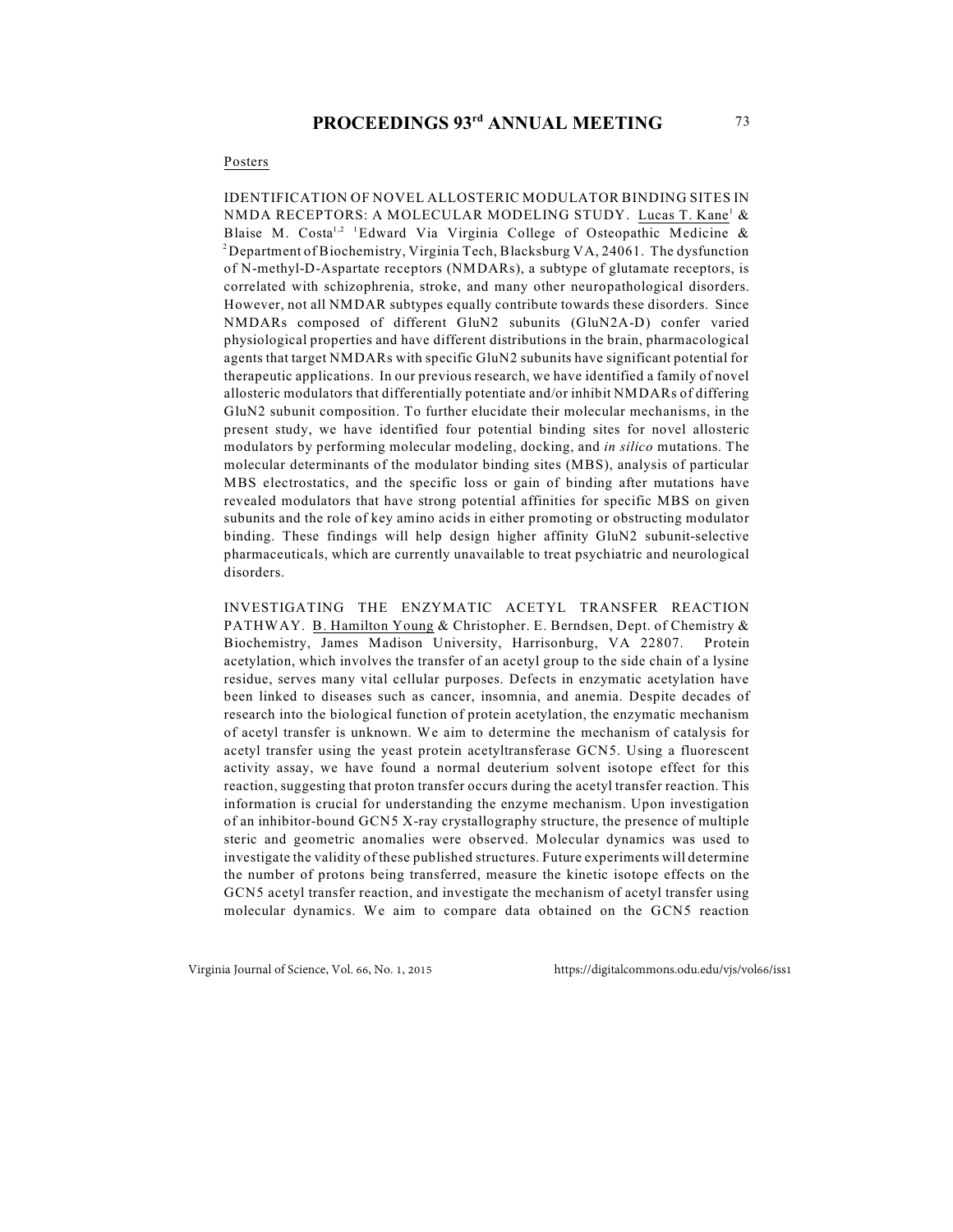mechanism to that of the ubiquitin transfer reaction catalyzed by the enzyme Ubc13, which performs the same basic reaction using a vastly different structure. This comparison will allow for determination of whether the mechanism of acetyl transfer is conserved between the two enzymes.

AN ARGININE CLAW IN PHOSPHORYLATED DESMOPLAKIN SUGGESTS A MECHANISM FOR CONTROL OF INTERMEDIATE FILAMENT BINDING. Charles E McAnany & Cameron Mura, Department of Chemistry, University of Virginia, Charlottesville, VA, 22904. Cellular adhesion is governed by desmosomes, large transmembrane complexes that tether the intermediate filaments of separate cells. It has recently been shown that the serine-rich C-terminus of desmoplakin governs binding to intermediate filaments. Several phosphorylation sites on the C-terminal region have been shown to regulate the strength of the binding. Here, we show that the phosphorylation of S2849 leads to the formation of an arginine claw that is not present in the non-phosphorylated protein. We show that the methylation of R2834 causes the protein to adopt a structure suited to processive phosphorylation. This suggests that the conformation of desmoplakin acts as a switch to control the action of GSK3, a kinase noted for its low substrate specificity. We further show that the site of these modifications is not free in solution, but contacts other parts of desmoplakin, suggesting a binding competition mechanism for the regulation of intermediate filament adhesion.

COMPARISON OF KINETIC PROPERTIES OF AROMATIC DESULFINASES. lanna Hutchinson-Lundy, Austin Crithary, Jonathan Schmitz & Linette M. Watkins, Department of Chemistry & Biochemistry, James Madison University, 901 Carrier Dr. Harrisonburg, VA 22807. Dibenzothiophene (DBT) and its derivatives comprised up to 60% of the organosulfur contamination of crude oil. The enzyme 2-(2' hydroxyphenyl) benzenesulfinate desulfinase (DszB) catalyzes the carbon-sulfur bond cleavage in the final, and rate-limiting step in the biodesulfurization of DBT. The DszB enzymes from *Nocardia asteroides* A3H1 and *Rhodococcus erythropolis* IGTS8 were overexpressed in *E. coli*, purified and characterized kinetically. The stability of the enzyme was measured under various storage conditions and increased stability was observed upon immobilization of the enzyme to CNBr-activated Sepharose beads.

EFFECT OF IMMOBILIZATION ON THE STABILITY AND SPECIFICITY OF CHOLINE OXIDASE. Jonathan Schmitz & Linette M. Watkins, Department of Chemistry & Biochemistry, James Madison University, 901 Carrier Dr. Harrisonburg, VA 22807. Choline oxidase catalyzes the conversion of choline into glycine betaine and hydrogen peroxide. Choline oxidase has two roles in industry and medicine, as a sensor of choline, and in the synthesis of glycine betaine. For optimal utility in industrial synthesis pathways choline oxidase must have a broad specificity while maintaining activity over a range of pH and temperature. The specificity, pH optimum, temperature optimum and temperature stability of choline oxidase from three different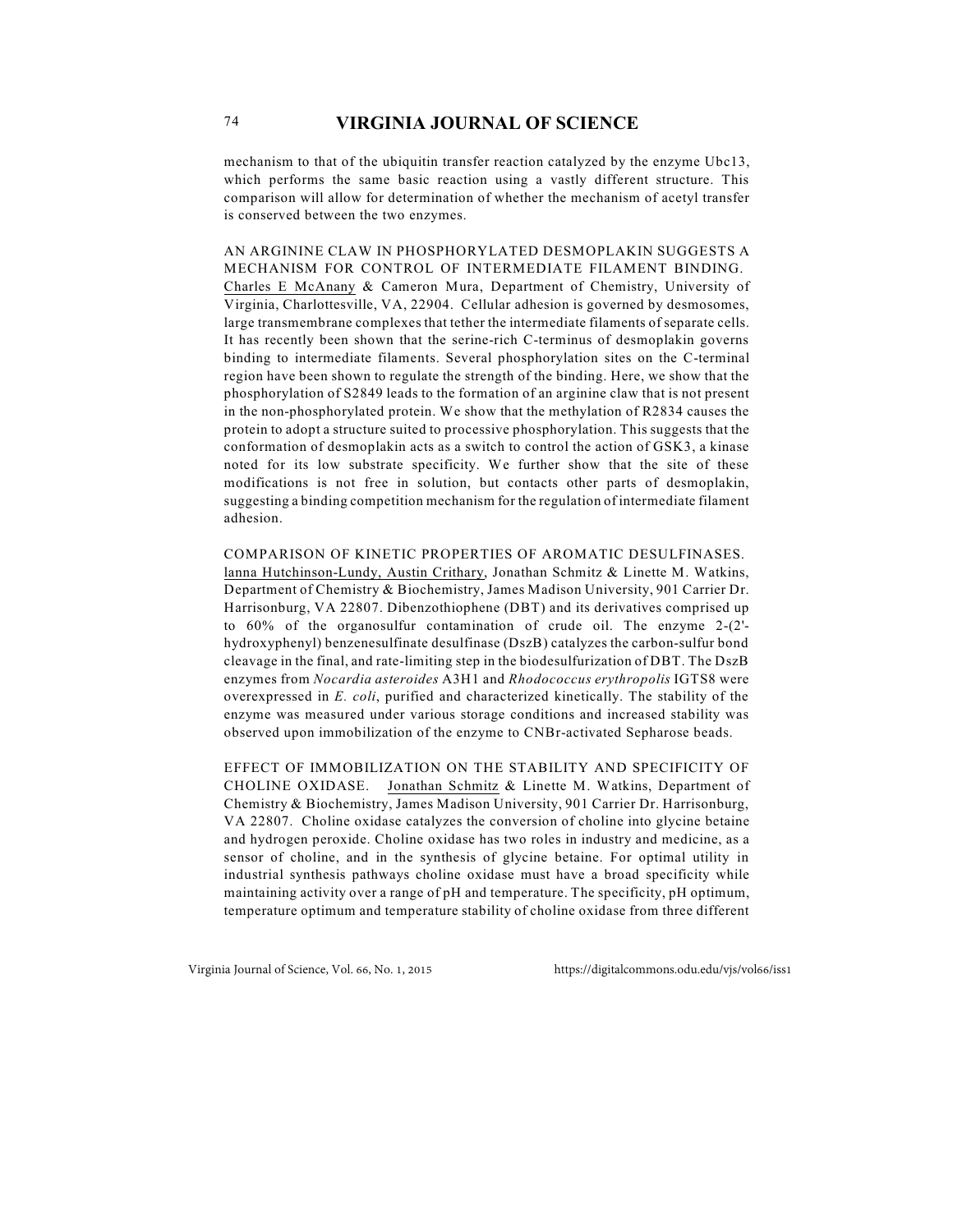## **PROCEEDINGS 93rd ANNUAL MEETING** 75

sources was determined. In order to address low stability at elevated temperatures, choline oxidase was immobilized on CNBr-activated Sepharose beads. Immobilized choline oxidase showed enhanced stability over broader range of temperature and pH. The turbidity of the immobilized enzyme prevents the use of continuous spectrophotometric assays to test the specificity and alternative methods for testing specificity are under investigation.

INFRARED STUDIES OF SALT-INDUCED EFFECTS OF AMINO ACIDS. Elizabeth P. Mortimer, Elijah T. Johnson, Taylor P. Light & Gina MacDonald, Department of Chemistry & Biochemistry, James Madison University, Harrisonburg VA 22801. Infrared spectroscopy was used to study glycine at different pH and salt conditions. The addition of various Hofmeister salts was studied to determine how these ions influence glycine infrared spectra. Changes in pH affect the protonated or deprotonated state of the amino and carboxyl groups suggesting altered vibrational spectra. The presence of a kosmotropic salt should desolvate the amino acid while the chaotropic salts should solvate the amino acid. These studies aimed to determine if infrared spectroscopy could identify if the presence of salts alters glycine absorptions. The spectrum of glycine was obtained at pH's of 1.5, 7, and 12.5 in phosphate buffer in deuterium oxide. Glycine spectra were also obtained at pH 7.0 in sodium chloride, sodium perchlorate, and sodium sulfate. Glycine infrared spectra show clear pH and salt induced shifts in infrared vibrations. Comparison of the various infrared spectra will be discussed. This research was supported by NSF grants NSF-RUI CHE-0814716 and NSF-REU CHE-1062629.

ASSESSING THE RNA-BINDING SITES OF HFQ VIA COMPUTATIONAL DOCKING. Matthew A. Cline & Cameron Mura, Department of Chemistry, University of Virginia; Charlottesville, VA 22904 USA. The Sm superfamily of proteins bind RNA and are found in all domains of life. The RNA binding characteristics have yet to be fully characterized, particularly for the Sm-like archaeal proteins (SmAPs). In principle, molecular docking may be used to determine RNA binding sites; while in practice, docking force fields have been parameterized for use with small organic compounds rather than for RNA. Therefore, we must first examine the suitablity of our docking approach (using AutoDock 4 and AutoDock Vina) for the prediction of RNA binding sites. We began explorations in the bacterial branch of the Sm superfamily, Hfq, where the binding has been experimentally characterized. Hfq is known to chaperone RNA-RNA interactions, thus regulating translation of mRNA. To validate the use of docking for the prediction of RNA binding sites on Hfq, NTPs were docked to *Pseudomonas aeruginosa* Hfq and compared to known crystal structures of *Pseudomonas aeruginosa* Hfq bound to NTPs. Preliminary results suggest that AutoDock 4 does not predict accurate RNA binding pockets of Hfq reliably, while AutoDock Vina is capable of predicting binding pockets.